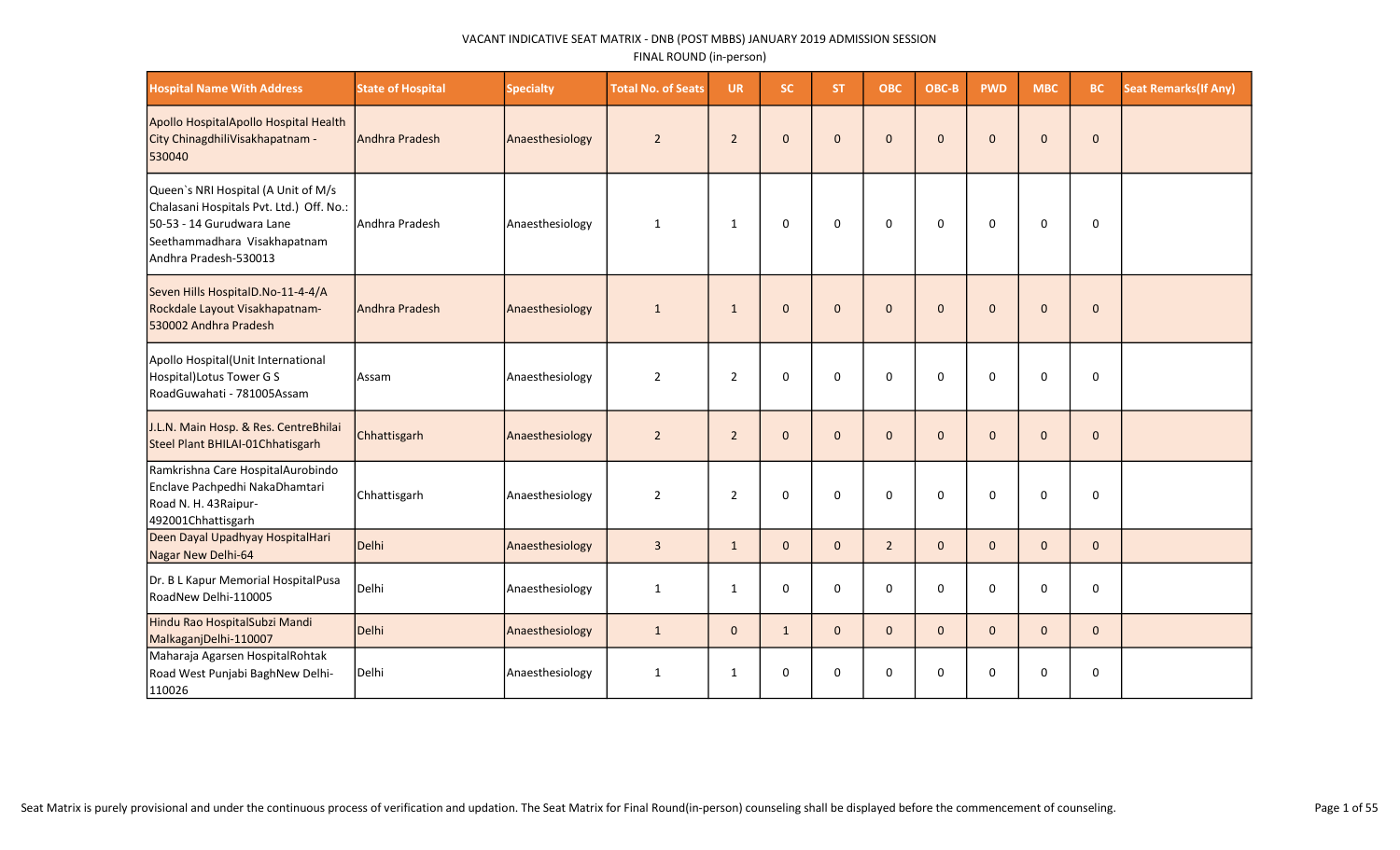| <b>Hospital Name With Address</b>                                                                                                                                             | <b>State of Hospital</b> | <b>Specialty</b> | <b>Total No. of Seats</b> | <b>UR</b>      | SC.          | ST.          | <b>OBC</b>   | OBC-B        | <b>PWD</b>   | <b>MBC</b>   | <b>BC</b>    | <b>Seat Remarks (If Any)</b> |
|-------------------------------------------------------------------------------------------------------------------------------------------------------------------------------|--------------------------|------------------|---------------------------|----------------|--------------|--------------|--------------|--------------|--------------|--------------|--------------|------------------------------|
| Max Super Specialty Hospital(A unit of<br>Balaji Medical & Diagnostic Research<br>Centre)108A Opp Sanchar<br><b>ApartmentsIP Extension</b><br>PatparganjNew Delhi-110092Delhi | Delhi                    | Anaesthesiology  | $\mathbf{1}$              | $\mathbf{1}$   | $\mathbf 0$  | $\Omega$     | $\mathbf 0$  | $\Omega$     | $\Omega$     | $\Omega$     | $\Omega$     |                              |
| Northern Railway Central HospitalNear<br>Connaught Place New Delhi-1                                                                                                          | Delhi                    | Anaesthesiology  | $\overline{2}$            | $\mathbf{1}$   | $\mathbf 1$  | $\Omega$     | $\mathbf 0$  | $\Omega$     | 0            | $\Omega$     | $\pmb{0}$    |                              |
| Rajiv Gandhi Cancer Institute and<br>Research CentreSec-5 Rohini New<br>Delhi-110085Delhi                                                                                     | Delhi                    | Anaesthesiology  | $\mathbf{1}$              | $\mathbf{1}$   | $\mathbf{0}$ | $\mathbf{0}$ | $\mathbf{0}$ | $\mathbf{0}$ | $\mathbf{0}$ | $\mathbf 0$  | $\mathbf{0}$ |                              |
| General HospitalBehind Kidney<br>Hospital Civil Hospital roadNadiad -<br>387001                                                                                               | Gujarat                  | Anaesthesiology  | $\mathbf{1}$              | $\mathbf{1}$   | 0            | $\Omega$     | $\Omega$     | $\Omega$     | $\Omega$     | $\Omega$     | 0            |                              |
| <b>GMERS Medical CollegeNr.</b><br>PathikasharamCivil Hospital<br>CampusSector-12 GandhinagarGujarat-<br>382012                                                               | Gujarat                  | Anaesthesiology  | $\overline{2}$            | $\mathbf{1}$   | $\pmb{0}$    | $\mathbf{0}$ | $\mathbf{1}$ | $\Omega$     | $\mathbf{0}$ | $\mathbf 0$  | $\pmb{0}$    |                              |
| Jamnabai General HospitalMandvi-<br>Panigate Road Opposite SBI Bank Main Gujarat<br>BranchVadodara - 390017                                                                   |                          | Anaesthesiology  | $\mathbf{1}$              | $\mathbf{1}$   | $\mathbf 0$  | $\Omega$     | $\Omega$     | $\Omega$     | $\Omega$     | 0            | $\mathbf 0$  |                              |
| SAL Hospital & Medical InstituteOpp.<br>Doordarshan Drive-in -Road<br>Ahmedabad-380054 Gujarat                                                                                | Gujarat                  | Anaesthesiology  | $\overline{2}$            | $\overline{2}$ | $\mathbf 0$  | $\mathbf{0}$ | $\mathbf{0}$ | $\Omega$     | $\mathbf{0}$ | $\mathbf{0}$ | $\mathbf{0}$ |                              |
| Artemis Health InstituteSector 51<br>Gurgaon-122001 Haryana                                                                                                                   | Haryana                  | Anaesthesiology  | $\mathbf{1}$              | $\mathbf{1}$   | 0            | 0            | $\mathbf 0$  | 0            | $\mathbf 0$  | 0            | $\mathbf 0$  |                              |
| Asian Institute of Medical<br>SciencesSector 21-A Badkal Flyover<br>RoadFaridabadHaryana                                                                                      | <b>Haryana</b>           | Anaesthesiology  | $\mathbf{1}$              | $\mathbf{1}$   | $\mathbf 0$  | $\Omega$     | $\Omega$     | $\Omega$     | $\Omega$     | $\Omega$     | $\mathbf{0}$ |                              |
| Bhagat Phool Singh Govt. Medical<br>College for WomenKhanpur Kalan<br>(Sonepat)- 131305Haryana                                                                                | Haryana                  | Anaesthesiology  | $\overline{2}$            | $\overline{2}$ | 0            | 0            | $\mathbf 0$  | 0            | $\mathbf 0$  | 0            | 0            |                              |
| <b>Fortis Memorial Research</b><br>InstituteSector-44 Opposite HUDA<br><b>CITY centre Metro StationGurgaon</b><br>Haryana-122002                                              | Haryana                  | Anaesthesiology  | $\mathbf{1}$              | $\mathbf{1}$   | $\mathbf{0}$ | $\Omega$     | $\mathbf{0}$ | $\Omega$     | $\Omega$     | $\Omega$     | $\mathbf{0}$ |                              |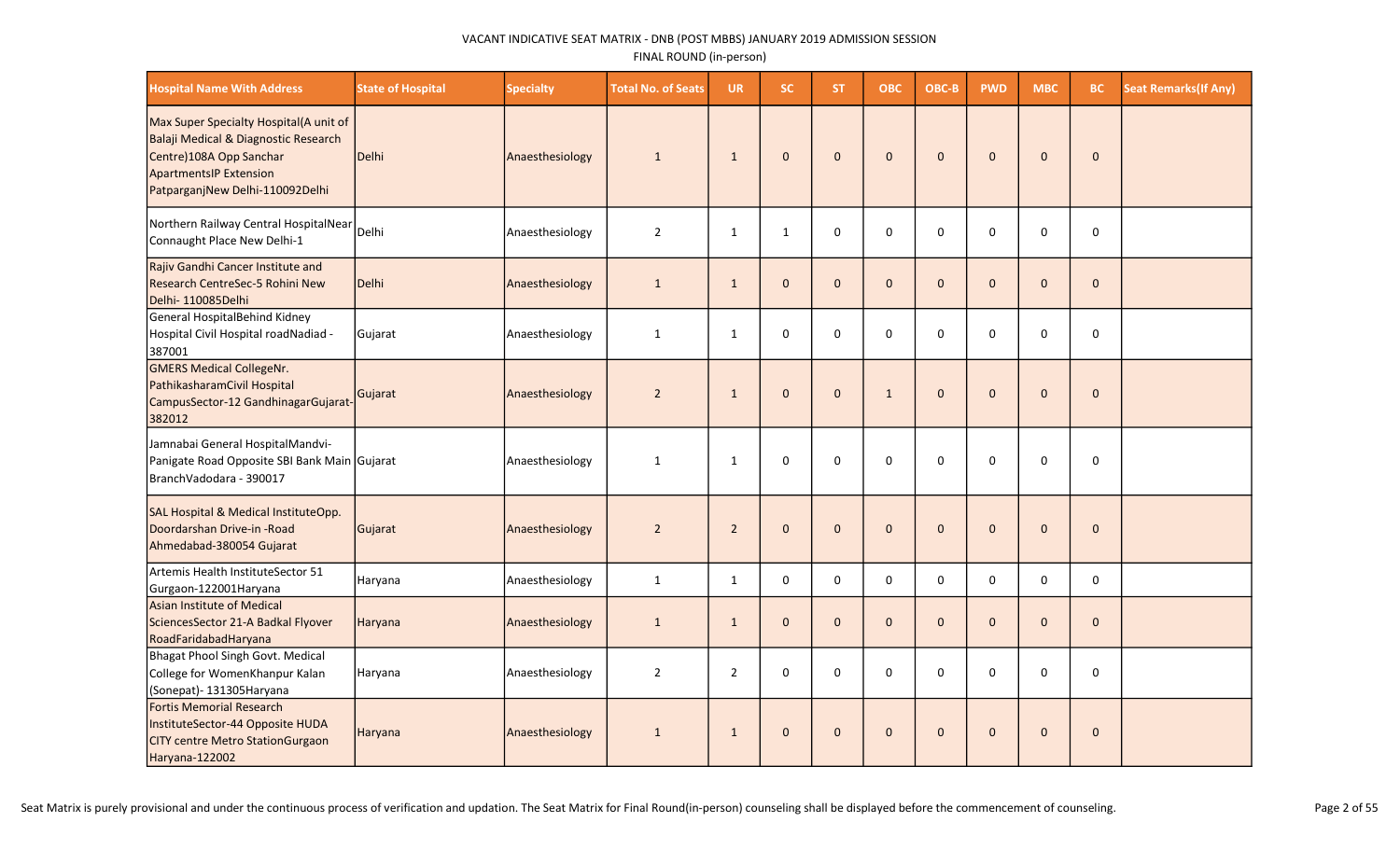| <b>Hospital Name With Address</b>                                                                                               | <b>State of Hospital</b> | <b>Specialty</b> | <b>Total No. of Seats</b> | <b>UR</b>      | SC.          | ST.          | <b>OBC</b>   | OBC-B        | <b>PWD</b>   | <b>MBC</b>   | <b>BC</b>    | <b>Seat Remarks (If Any)</b>                                                              |
|---------------------------------------------------------------------------------------------------------------------------------|--------------------------|------------------|---------------------------|----------------|--------------|--------------|--------------|--------------|--------------|--------------|--------------|-------------------------------------------------------------------------------------------|
| Metro Heart Institute with<br>MultispecialtySector-16 A<br>FaridabadHaryana-121002                                              | Haryana                  | Anaesthesiology  | $\overline{2}$            | $\overline{2}$ | $\mathbf 0$  | 0            | 0            | $\Omega$     | $\Omega$     | $\Omega$     | 0            |                                                                                           |
| Paras HospitalS C-1 Sushant Lok Phase<br>Gurgaon - 122002 Haryana                                                               | Haryana                  | Anaesthesiology  | $\mathbf{1}$              | $\mathbf{1}$   | $\mathbf 0$  | $\mathbf{0}$ | $\mathbf 0$  | $\mathbf{0}$ | $\pmb{0}$    | $\mathbf{0}$ | $\mathbf 0$  |                                                                                           |
| Sarvodaya Hospital and Research<br>CentreYMCA Road Sector-08<br>Faridabad-121006Haryana                                         | Haryana                  | Anaesthesiology  | $\mathbf{1}$              | $\mathbf{1}$   | $\mathbf 0$  | $\mathbf 0$  | $\mathbf 0$  | 0            | $\mathbf 0$  | 0            | $\mathbf 0$  |                                                                                           |
| Bokaro General HospitalBokaro Steel<br>City BOKARO-01 Jharkhand                                                                 | Jharkhand                | Anaesthesiology  | $\overline{3}$            | $\mathbf{1}$   | $\mathbf{1}$ | $\mathbf{0}$ | $\mathbf 1$  | $\mathbf{0}$ | $\Omega$     | $\Omega$     | $\mathbf 0$  |                                                                                           |
| Apollo Hospital154/11 Opp. I.I.M.<br>Bannerghatta Road Bangalore-<br>560076Karnataka                                            | Karnataka                | Anaesthesiology  | $\overline{3}$            | 3              | 0            | 0            | 0            | $\Omega$     | $\pmb{0}$    | 0            | $\mathsf 0$  |                                                                                           |
| BGS Global Hospital 67 Uttrahalli Road<br>Kengeri Bangalore-560060Karnataka                                                     | Karnataka                | Anaesthesiology  | $\mathbf{1}$              | $\mathbf{1}$   | $\mathbf{0}$ | $\mathbf{0}$ | $\mathbf{0}$ | $\Omega$     | $\Omega$     | $\Omega$     | $\Omega$     |                                                                                           |
| Columbia Asia HospitalSy No. 10P and<br>12P Ramagondanahalli VillgeVarthur<br>Hobli - 560066Withefield Bangalore<br>east taluk  | Karnataka                | Anaesthesiology  | $\mathbf{1}$              | $\mathbf{1}$   | $\Omega$     | $\Omega$     | $\mathbf 0$  | $\Omega$     | $\Omega$     | $\Omega$     | $\mathbf 0$  |                                                                                           |
| Fortis Hospitals154/9 Opp. IIMB<br>Bannerghatta Road Bangalore -<br>560076Karnataka                                             | Karnataka                | Anaesthesiology  | $\mathbf{1}$              | $\mathbf{1}$   | $\mathbf{0}$ | $\mathbf{0}$ | $\mathbf{0}$ | $\mathbf{0}$ | $\mathbf{0}$ | $\Omega$     | $\mathbf{0}$ |                                                                                           |
| General Hospital4th 'T' Block(Beside<br>Rajiv Gandhi University of Health<br>Sciences) Jayanagar Bangaluru -<br>560041Karnataka | l Karnataka              | Anaesthesiology  | $\mathbf{1}$              | $\mathbf{1}$   | 0            | 0            | $\mathsf 0$  | 0            | 0            | 0            | $\pmb{0}$    | Candidate has to<br>execute a compulsary<br>service bond during<br>Joining this hospital. |
| <b>Hindustan Aeronautics</b><br>HospitalBangalore Complex Bangalore- Karnataka<br>17 Karnataka                                  |                          | Anaesthesiology  | $\mathbf{1}$              | $\mathbf{1}$   | $\mathbf 0$  | $\mathbf{0}$ | $\mathbf 0$  | $\mathbf{0}$ | $\mathbf 0$  | $\Omega$     | $\mathbf 0$  |                                                                                           |
| K C General Hospital#89 5th Cross<br>MalleshwaramBengaluru -<br>560003Karnataka                                                 | Karnataka                | Anaesthesiology  | $\mathbf{1}$              | 0              | $\mathbf{1}$ | 0            | 0            | 0            | 0            | 0            | $\pmb{0}$    | Candidate has to<br>execute a compulsary<br>service bond during<br>Joining this hospital. |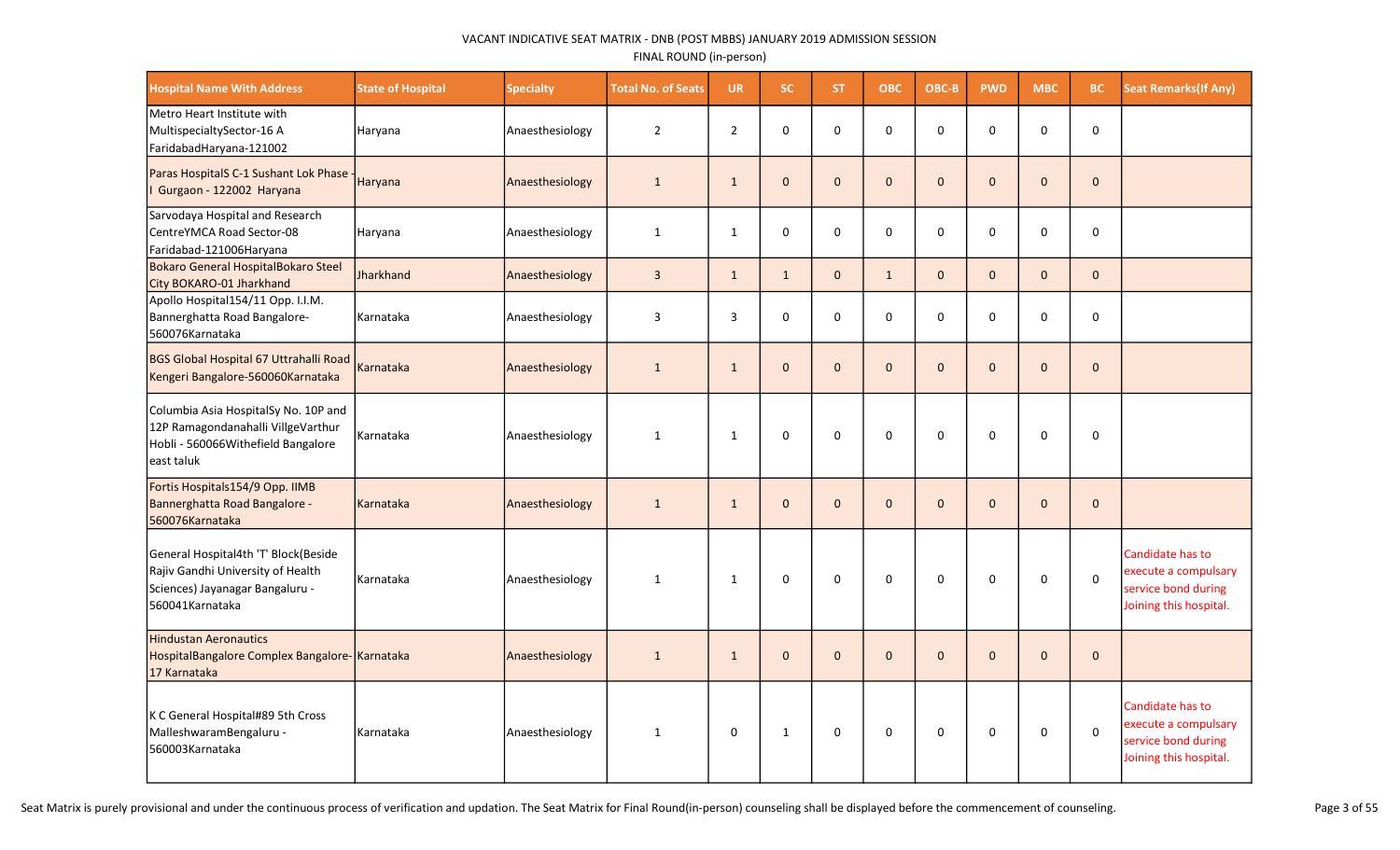| <b>Hospital Name With Address</b>                                                                                                                                    | <b>State of Hospital</b> | <b>Specialty</b> | <b>Total No. of Seats</b> | <b>UR</b>      | SC.          | ST.          | <b>OBC</b>  | OBC-B        | <b>PWD</b>   | <b>MBC</b>   | BC.          | <b>Seat Remarks(If Any)</b> |
|----------------------------------------------------------------------------------------------------------------------------------------------------------------------|--------------------------|------------------|---------------------------|----------------|--------------|--------------|-------------|--------------|--------------|--------------|--------------|-----------------------------|
| Manipal Hospital98 Rustum Bagh<br>Airport Road Bangalore - 17 Karnataka                                                                                              | Karnataka                | Anaesthesiology  | $\mathbf{1}$              | $\mathbf{1}$   | $\mathbf{0}$ | $\mathbf{0}$ | $\mathbf 0$ | $\mathbf{0}$ | $\mathbf{0}$ | $\Omega$     | $\mathbf 0$  |                             |
| Sakra World Hospital(A Unit of<br>Takshasila Hospitals Operating Private<br>Limited) No. 52/2 52/3<br>DevarabeesanahalliVarthur Hobli<br>Bangalore - 560103Karnataka | Karnataka                | Anaesthesiology  | $\mathbf{1}$              | $\mathbf{1}$   | $\mathbf 0$  | $\mathbf 0$  | $\pmb{0}$   | $\mathbf 0$  | $\mathbf 0$  | $\mathbf 0$  | $\mathsf 0$  |                             |
| Santosh HospitalNo. 6/1 promnade<br>roadnear goodwills high<br>schoolBangalore-560005Karnataka                                                                       | Karnataka                | Anaesthesiology  | $\mathbf 1$               | $\mathbf{1}$   | $\mathbf 0$  | $\mathbf{0}$ | $\pmb{0}$   | $\mathbf{0}$ | $\mathbf{0}$ | $\mathbf{0}$ | $\mathbf 0$  |                             |
| St. Martha's Hospital5-Nruputhunga<br>Rd Bangalore-01Karnataka                                                                                                       | Karnataka                | Anaesthesiology  | $\mathbf{1}$              | $\mathbf{1}$   | 0            | 0            | $\pmb{0}$   | 0            | $\pmb{0}$    | $\mathbf 0$  | $\mathsf 0$  |                             |
| Daya General HospitalShornur Road<br>Near Viyyur BridgeThrissur - 680022                                                                                             | Kerala                   | Anaesthesiology  | $\overline{2}$            | $2^{\circ}$    | $\mathbf 0$  | $\mathbf{0}$ | $\pmb{0}$   | $\mathbf 0$  | $\mathbf{0}$ | $\mathbf{0}$ | $\mathbf 0$  |                             |
| Kerala Institute of Medical SciencesP B<br>No.1 Anayara P OTrivandrumKerala                                                                                          | Kerala                   | Anaesthesiology  | $\overline{2}$            | $\overline{2}$ | 0            | $\mathbf 0$  | $\pmb{0}$   | $\mathbf 0$  | $\mathbf 0$  | 0            | $\mathsf 0$  |                             |
| KIMS Al Shifa HospitalPO Box No. 26<br>Ootty Road Perintalmanna<br>MALAPURAM- 679322Kerala                                                                           | Kerala                   | Anaesthesiology  | $\mathbf{1}$              | $\mathbf{1}$   | $\mathbf 0$  | $\mathbf{0}$ | $\pmb{0}$   | $\mathbf{0}$ | $\mathbf 0$  | $\mathbf{0}$ | $\mathbf 0$  |                             |
| Lakeshore Hospital & Research<br>CentreNH 47 - Bye Pass Nettoor P.O.<br>Maradu KOCHI - 682040Kerala                                                                  | Kerala                   | Anaesthesiology  | $\overline{3}$            | 3              | $\mathsf 0$  | 0            | $\pmb{0}$   | $\mathbf 0$  | $\mathbf 0$  | 0            | $\mathsf 0$  |                             |
| Polakulath Narayanan Renai Medicity<br>Multi Super Specialty HospitalPB No.<br>2259 Palarivattom (PO) CochinKerala                                                   | Kerala                   | Anaesthesiology  | $\mathbf{1}$              | $\mathbf{1}$   | $\mathbf 0$  | $\mathbf{0}$ | $\pmb{0}$   | $\mathbf{0}$ | $\mathbf{0}$ | $\mathbf{0}$ | $\mathbf{0}$ |                             |
| Bansal HospitalC Sector<br>ShahpuraBhopal - 462016                                                                                                                   | Madhya Pradesh           | Anaesthesiology  | $\mathbf{1}$              | $\mathbf{1}$   | 0            | 0            | $\pmb{0}$   | $\Omega$     | $\pmb{0}$    | $\Omega$     | $\mathsf 0$  |                             |
| Bombay HospitalIDA Scheme no<br>94/95Ring Road Indore-<br>452010Madhya Pradesh                                                                                       | Madhya Pradesh           | Anaesthesiology  | $\overline{3}$            | $\overline{3}$ | $\mathbf 0$  | $\mathbf{0}$ | $\mathbf 0$ | $\mathbf{0}$ | $\pmb{0}$    | $\mathbf{0}$ | $\mathbf 0$  |                             |
| Aditya Birla Memorial HospitalP.O.<br>Chinchwad Pune-411033Maharashtra                                                                                               | Maharashtra              | Anaesthesiology  | 3                         | 3              | 0            | 0            | 0           | $\Omega$     | 0            | $\Omega$     | 0            |                             |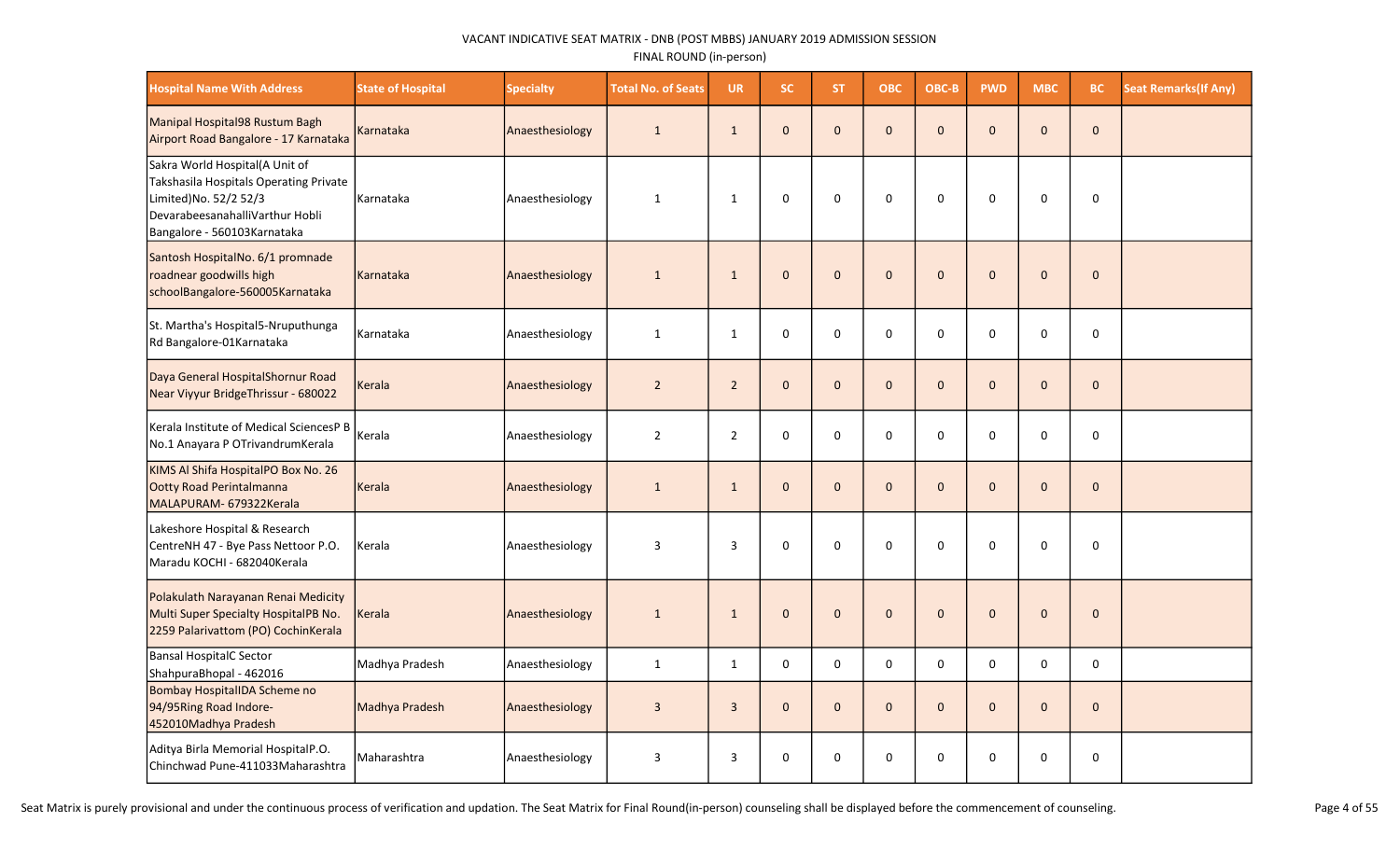| <b>Hospital Name With Address</b>                                                                                                                                                                       | <b>State of Hospital</b> | <b>Specialty</b> | <b>Total No. of Seats</b> | <b>UR</b>      | <b>SC</b>    | <b>ST</b>    | <b>OBC</b>   | OBC-B        | <b>PWD</b>   | <b>MBC</b>   | BC.          | <b>Seat Remarks (If Any)</b> |
|---------------------------------------------------------------------------------------------------------------------------------------------------------------------------------------------------------|--------------------------|------------------|---------------------------|----------------|--------------|--------------|--------------|--------------|--------------|--------------|--------------|------------------------------|
| Anand Rishiji Hospital & Medical<br>Research Centre124-A Anand Rishiji<br>Marg Ahmednagar -<br>414001Maharashtra                                                                                        | Maharashtra              | Anaesthesiology  | $\overline{2}$            | $\overline{2}$ | $\mathbf{0}$ | $\mathbf{0}$ | $\mathbf{0}$ | $\mathbf{0}$ | $\mathbf 0$  | $\mathbf{0}$ | $\mathbf{0}$ |                              |
| Deenanath Mangeshkar Hospital and<br>Research CentreErandwane Pune -<br>411004Maharashtra                                                                                                               | Maharashtra              | Anaesthesiology  | $\mathbf{1}$              | $\mathbf{1}$   | $\mathbf 0$  | $\Omega$     | $\mathbf 0$  | $\Omega$     | $\mathbf 0$  | $\Omega$     | $\mathbf 0$  |                              |
| Dr. L H Hiranandani HospitalHillside<br>Avenue Hiranandani Gardens Powai<br>Mumbai-400076Maharashtra                                                                                                    | Maharashtra              | Anaesthesiology  | 1                         | $\mathbf{1}$   | $\mathbf{0}$ | $\mathbf{0}$ | $\mathbf{0}$ | $\mathbf{0}$ | $\mathbf{0}$ | $\mathbf{0}$ | $\mathbf{0}$ |                              |
| Dr. R N Cooper Municipal General<br>Hospital(Associated with H B T<br>Hinduhridaysamrat Balasaheb<br>Thackeray) medical college) North<br>South Road No.1 Vile Parle (West)<br>Mumbai-400056Maharashtra | Maharashtra              | Anaesthesiology  | $\mathbf{1}$              | $\mathbf{1}$   | $\mathbf 0$  | 0            | 0            | $\mathbf 0$  | 0            | $\mathbf 0$  | $\mathbf 0$  |                              |
| Fortis HospitalMulund Goregaon Link<br>Road Mumbai-400078Maharashtra                                                                                                                                    | Maharashtra              | Anaesthesiology  | $\overline{2}$            | $\overline{2}$ | $\mathbf{0}$ | $\mathbf{0}$ | $\mathbf{0}$ | $\mathbf{0}$ | $\mathbf 0$  | $\Omega$     | $\mathbf{0}$ |                              |
| Jaslok Hospital & Res. Centre15<br>Deshmukh Marg Mumbai-<br>26Maharashtra                                                                                                                               | Maharashtra              | Anaesthesiology  | $\mathbf{1}$              | $\mathbf{1}$   | $\mathbf 0$  | $\mathbf 0$  | $\mathbf 0$  | $\mathbf 0$  | $\mathbf 0$  | $\Omega$     | $\mathbf 0$  |                              |
| Lilavati Hospital & Res. CentreA-791<br>Bandra Reclaimation Bandra West<br>Mumbai - 50Maharashtra                                                                                                       | Maharashtra              | Anaesthesiology  | $\mathbf{1}$              | $\mathbf{1}$   | $\mathbf{0}$ | $\mathbf{0}$ | $\mathbf{0}$ | $\mathbf{0}$ | $\mathbf{0}$ | $\Omega$     | $\mathbf{0}$ |                              |
| Noble Hospital153 Magarpatta City<br>Road Hadapsar Pune -<br>411013Maharashtra                                                                                                                          | Maharashtra              | Anaesthesiology  | $\mathbf{1}$              | 1              | $\mathbf 0$  | $\mathbf 0$  | $\mathbf 0$  | $\Omega$     | 0            | $\Omega$     | 0            |                              |
| Rajarshee Chhatrapati Shahu Maharaj<br>Govt. Med. CollegeDasara Chowk<br>KolhapurMaharashtra                                                                                                            | Maharashtra              | Anaesthesiology  | 3                         | $\mathbf{1}$   | $\mathbf{0}$ | $\mathbf{1}$ | $\mathbf{1}$ | $\mathbf{0}$ | $\mathbf{0}$ | $\Omega$     | $\Omega$     |                              |
| Ruby Hall Clinic (Grant Medical<br>Foundation) 40 Sassoon RoadPune -<br>411001Maharashtra                                                                                                               | Maharashtra              | Anaesthesiology  | $\mathbf{1}$              | $\mathbf{1}$   | $\mathbf 0$  | $\mathbf 0$  | 0            | 0            | 0            | $\Omega$     | 0            |                              |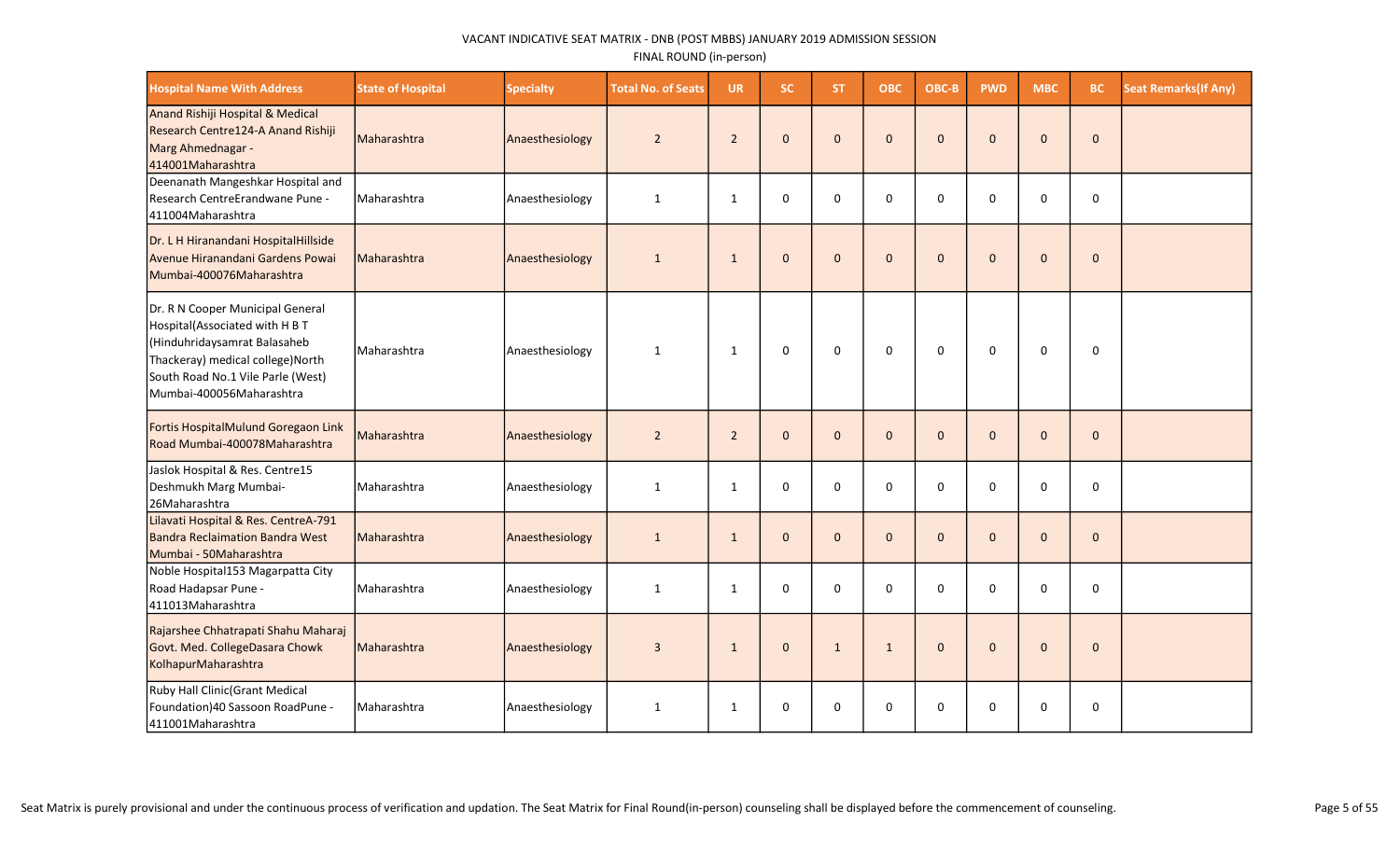| <b>Hospital Name With Address</b>                                                                                                                         | <b>State of Hospital</b> | <b>Specialty</b> | <b>Total No. of Seats</b> | <b>UR</b>      | SC.          | ST.          | <b>OBC</b>   | OBC-B        | <b>PWD</b>   | <b>MBC</b>   | <b>BC</b>    | <b>Seat Remarks (If Any)</b>                                                              |
|-----------------------------------------------------------------------------------------------------------------------------------------------------------|--------------------------|------------------|---------------------------|----------------|--------------|--------------|--------------|--------------|--------------|--------------|--------------|-------------------------------------------------------------------------------------------|
| Sir Hurkisondas Nurrotumdas Hospital<br>and Research CentreRaja Rammohan<br>Roy Road Mumbai - 04Maharashtra                                               | Maharashtra              | Anaesthesiology  | $\mathbf{1}$              | $\mathbf{1}$   | $\mathbf 0$  | $\mathbf{0}$ | $\mathbf 0$  | $\mathbf{0}$ | $\mathbf 0$  | $\mathbf{0}$ | $\mathbf{0}$ |                                                                                           |
| Apollo HospitalPlot No. 251Sainik<br>School RoadUnit-15<br>BhubaneshwarOrissa-751005                                                                      | Orissa                   | Anaesthesiology  | 1                         | 1              | $\mathbf 0$  | $\mathbf 0$  | $\mathbf 0$  | $\mathbf 0$  | $\mathbf 0$  | $\Omega$     | $\mathbf 0$  |                                                                                           |
| Fortis HospitalFortis Hospital Mundian<br>Kalan Chandigarh Road Ludhiana -<br>141015                                                                      | Punjab                   | Anaesthesiology  | $\mathbf{1}$              | $\mathbf{1}$   | $\mathbf 0$  | $\mathbf{0}$ | $\mathbf 0$  | $\mathbf{0}$ | $\mathbf 0$  | $\mathbf{0}$ | $\mathbf 0$  |                                                                                           |
| Max Super Specialty HospitalA Unit of<br>Hometrail Estate Pvt Ltd.Civil Hospital<br>PremisesPhase - VI Mohali-<br>160055Punjab                            | Punjab                   | Anaesthesiology  | $\overline{2}$            | $\overline{2}$ | $\mathbf 0$  | $\mathbf 0$  | $\mathbf 0$  | $\Omega$     | 0            | $\Omega$     | $\mathbf 0$  |                                                                                           |
| Satguru Pratap Singh Apollo<br>HospitalSherpur Chowk Ludhiana -<br>141003Punjab                                                                           | Punjab                   | Anaesthesiology  | $\mathbf{1}$              | $\mathbf{1}$   | $\mathbf{0}$ | $\mathbf{0}$ | $\mathbf{0}$ | $\mathbf{0}$ | $\mathbf{0}$ | $\Omega$     | $\mathbf{0}$ |                                                                                           |
| SBLS Civil HospitalJail Road Near Jyoti<br>lChowk Jalandhar -144001                                                                                       | Punjab                   | Anaesthesiology  | $\overline{2}$            | $\mathbf{1}$   | $\mathbf{1}$ | $\mathbf 0$  | 0            | $\mathbf 0$  | $\mathbf 0$  | $\mathbf 0$  | $\mathbf 0$  | Candidate has to<br>execute a compulsary<br>service bond during<br>Joining this hospital. |
| Fortis Escorts HospitalJawahar Lal<br>Nehru Marg Malviya Nagar Jaipur-<br>302017Rajasthan                                                                 | Rajasthan                | Anaesthesiology  | $\mathbf{1}$              | $\mathbf{1}$   | $\mathbf{0}$ | $\mathbf{0}$ | $\mathbf 0$  | $\mathbf{0}$ | $\mathbf 0$  | $\mathbf{0}$ | $\mathbf 0$  |                                                                                           |
| Rukmani Birla Hospital (A unit of The<br>Calcutta Medical Research<br>Institute) Gopalpura Bypass Road<br>Gopalpura Near Triveni Flyover Jaipur<br>302018 | Rajasthan                | Anaesthesiology  | 1                         | 1              | $\mathbf{0}$ | 0            | $\mathbf 0$  | $\mathbf 0$  | $\Omega$     | $\Omega$     | $\Omega$     |                                                                                           |
| Santokbha Durlabhji Memorial<br>Hospital cum Medical Research<br>Institute Bhawani Singh Marg JAIPUR<br>Rajasthan-302015                                  | Rajasthan                | Anaesthesiology  | $\mathbf{1}$              | $\mathbf{1}$   | $\mathbf 0$  | $\mathbf{0}$ | $\mathbf 0$  | $\mathbf{0}$ | $\pmb{0}$    | $\mathbf{0}$ | $\mathbf{0}$ |                                                                                           |
| M.I.O.T. Hospital4/112 Mt-<br>Poonamallee Rd Manapakkam<br>CHENNAI-89Tamil Nadu                                                                           | Tamil Nadu               | Anaesthesiology  | $\mathbf{1}$              | 1              | $\mathbf 0$  | 0            | 0            | $\mathbf 0$  | 0            | $\Omega$     | $\mathbf 0$  |                                                                                           |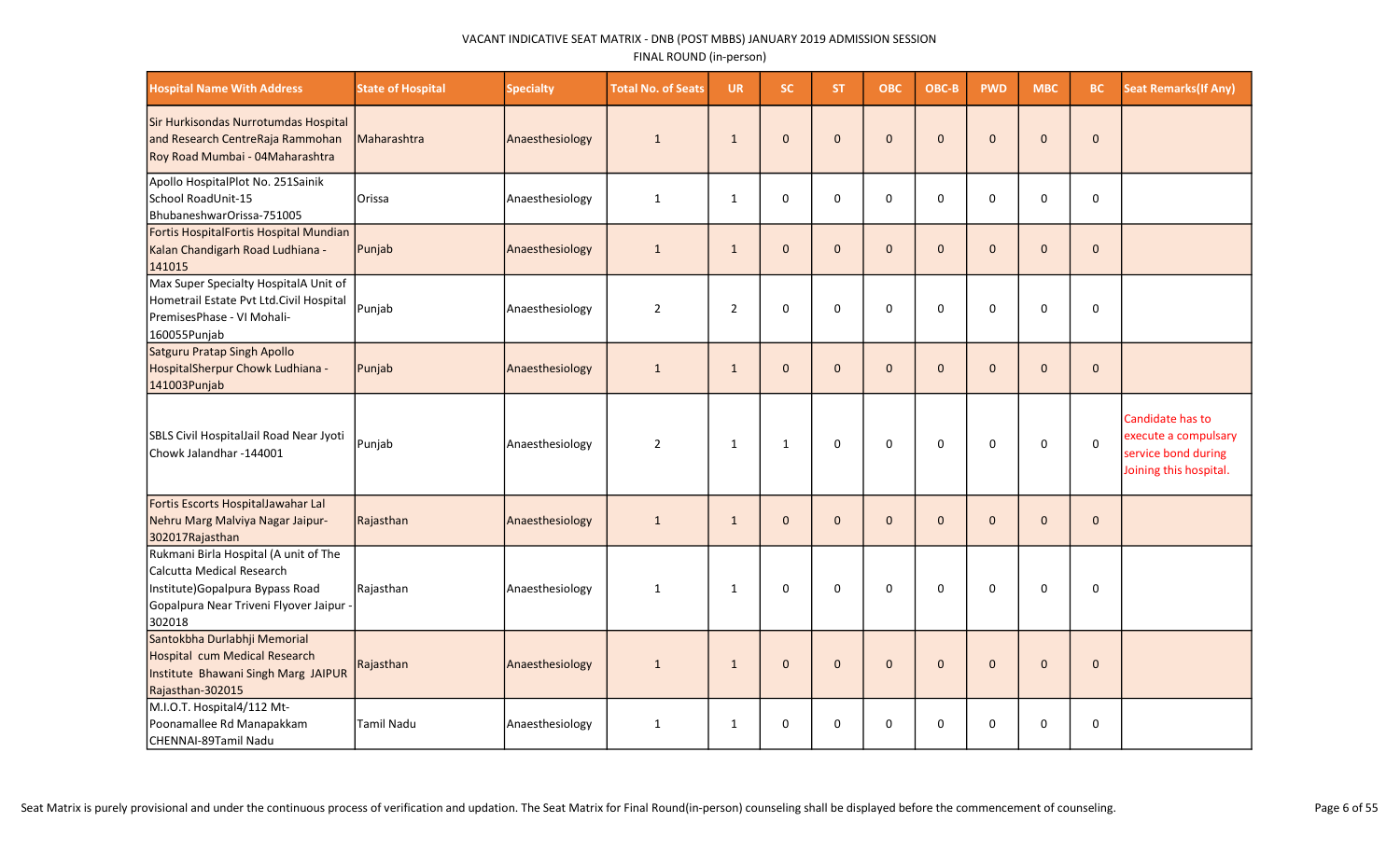| <b>Hospital Name With Address</b>                                                                                        | <b>State of Hospital</b> | <b>Specialty</b> | <b>Total No. of Seats</b> | <b>UR</b>      | SC.          | ST.          | <b>OBC</b>   | OBC-B        | <b>PWD</b>   | <b>MBC</b>   | BC.          | <b>Seat Remarks (If Any)</b> |
|--------------------------------------------------------------------------------------------------------------------------|--------------------------|------------------|---------------------------|----------------|--------------|--------------|--------------|--------------|--------------|--------------|--------------|------------------------------|
| Sri Ramakrishna Hospital395 Sarojini<br>Naidu Rd Sidhapudur COIMBATORE-<br>44Tamil Nadu                                  | Tamil Nadu               | Anaesthesiology  | $\mathbf{1}$              | $\mathbf{1}$   | $\mathbf 0$  | $\mathbf{0}$ | $\mathbf 0$  | $\Omega$     | $\mathbf{0}$ | $\mathbf{0}$ | $\mathbf 0$  |                              |
| Apollo HospitalRoom No. 306 Office of<br>the Director of Medical<br>EducationJubilee Hills Hyderabad-<br>500033Telangana | Telangana                | Anaesthesiology  | $\mathbf{1}$              | $\mathbf{1}$   | $\mathbf 0$  | $\Omega$     | $\Omega$     | $\Omega$     | 0            | 0            | $\mathbf 0$  |                              |
| KIMS Hospital# 1-112/86 Survey No<br>55/ EE Kondapur Village<br>Serilingampally Mandal Hyderabad -<br>500084             | <b>Telangana</b>         | Anaesthesiology  | $\mathbf{1}$              | $\mathbf{1}$   | $\mathbf 0$  | $\mathbf{0}$ | $\mathbf{0}$ | $\Omega$     | $\mathbf{0}$ | $\mathbf 0$  | $\mathbf 0$  |                              |
| Krishna Institute of Medical Sciences1-<br>8-31/1 Minister Road Secunderabad -<br>500003Telangana                        | Telangana                | Anaesthesiology  | $\overline{2}$            | $\overline{2}$ | $\mathbf 0$  | $\mathbf 0$  | $\mathbf 0$  | 0            | $\mathbf 0$  | 0            | $\mathbf 0$  |                              |
| Max Cure Hospital Behind Cyber<br>Tower Lane next to McDonald Hi-tech<br>City Madhapur Hyderabad Telangana-<br>500081    | Telangana                | Anaesthesiology  | $\overline{2}$            | $\overline{2}$ | $\mathbf 0$  | $\mathbf{0}$ | $\mathbf 0$  | $\mathbf 0$  | $\mathbf{0}$ | $\mathbf{0}$ | $\mathbf{0}$ |                              |
| Thumbay Hospital New Life16-6-104<br>to 109 ChadarghatHyderabad -<br>500024Telangana                                     | Telangana                | Anaesthesiology  | $\overline{2}$            | $\overline{2}$ | $\pmb{0}$    | $\mathbf 0$  | $\pmb{0}$    | $\Omega$     | $\pmb{0}$    | 0            | $\pmb{0}$    |                              |
| Virinchi HospitalDoor No. 6-3-23 & 3/1<br>Road No 1Banjara Hills Virinchi<br>CircleHyderabad - 500034                    | Telangana                | Anaesthesiology  | $\overline{2}$            | $\overline{2}$ | $\mathbf 0$  | $\mathbf{0}$ | $\mathbf 0$  | $\mathbf{0}$ | $\mathbf 0$  | $\mathbf 0$  | $\mathbf 0$  |                              |
| Yashoda HospitalBehind Hari Hara Kala<br>Bhawan S.P. Road Secunderabad -<br>500003Telangana                              | Telangana                | Anaesthesiology  | $\overline{2}$            | $\overline{2}$ | 0            | $\Omega$     | $\pmb{0}$    | $\Omega$     | $\pmb{0}$    | $\Omega$     | $\pmb{0}$    |                              |
| <b>Yashoda Super Speciality</b><br>HospitalNalgonda X Road Malakpet<br>Hyderabad-500036 Telangana                        | Telangana                | Anaesthesiology  | $\mathbf{1}$              | $\mathbf{1}$   | $\pmb{0}$    | $\mathbf{0}$ | $\mathbf{0}$ | $\Omega$     | $\mathbf{0}$ | $\mathbf{0}$ | $\mathbf{0}$ |                              |
| Yashoda Super Speciality HospitalRaj<br>Bhavan Road Somajiguda Hyderabad-<br>500082 Telangana                            | Telangana                | Anaesthesiology  | $\mathbf{1}$              | $\mathbf{1}$   | 0            | 0            | 0            | $\Omega$     | $\mathbf 0$  | $\mathbf 0$  | 0            |                              |
| Balrampur HospitalGolaganj Lucknow<br>226018                                                                             | <b>Uttar Pradesh</b>     | Anaesthesiology  | $\mathbf{1}$              | $\mathbf{0}$   | $\mathbf{1}$ | $\mathbf{0}$ | $\mathbf 0$  | $\mathbf{0}$ | $\mathbf{0}$ | $\mathbf{0}$ | $\mathbf 0$  |                              |
| Vivekananda PolyclinicVivekananda<br>puram Lucknow - 7Uttar Pradesh                                                      | Uttar Pradesh            | Anaesthesiology  | 1                         | $\mathbf{1}$   | 0            | 0            | 0            | $\Omega$     | 0            | 0            | 0            |                              |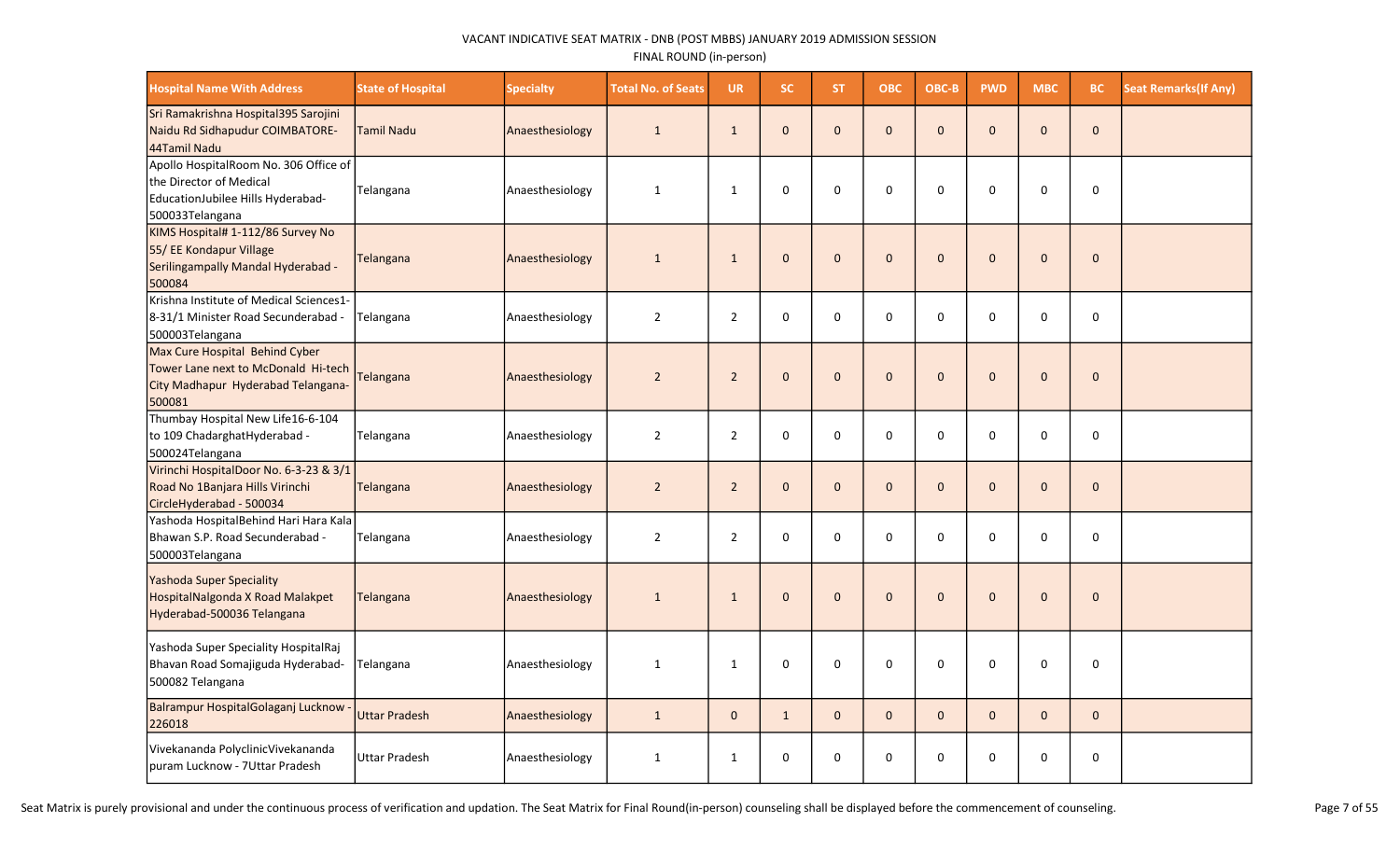| <b>Hospital Name With Address</b>                                                                                              | <b>State of Hospital</b> | <b>Specialty</b>                                                    | <b>Total No. of Seats</b> | <b>UR</b>      | <b>SC</b>    | <b>ST</b>    | <b>OBC</b>   | OBC-B        | <b>PWD</b>   | <b>MBC</b> | <b>BC</b>    | <b>Seat Remarks(If Any)</b> |
|--------------------------------------------------------------------------------------------------------------------------------|--------------------------|---------------------------------------------------------------------|---------------------------|----------------|--------------|--------------|--------------|--------------|--------------|------------|--------------|-----------------------------|
| District Hospital10 Biplabi Haren<br>Ghosh SaraniHowrah-1West Bengal                                                           | <b>West Bengal</b>       | Anaesthesiology                                                     | $\mathbf{1}$              | $\mathbf{0}$   | $\mathbf{0}$ | $\mathbf{1}$ | $\pmb{0}$    | $\Omega$     | $\mathbf{0}$ | $\Omega$   | $\mathbf 0$  |                             |
| Fortis Hospital730 Anandapur EM<br>Bypass RoadKolkata-700107West<br>Bengal                                                     | West Bengal              | Anaesthesiology                                                     | $\overline{2}$            | $\overline{2}$ | $\mathbf 0$  | $\Omega$     | $\mathbf 0$  | $\Omega$     | $\Omega$     | $\Omega$   | $\mathbf 0$  |                             |
| Ramakrishna Mission Seva<br>PratishthanVivekananda Instt. of<br>Medical Sciences 99 Sarat Bose Road<br>KOLKATA - 26West Bengal | <b>West Bengal</b>       | Anaesthesiology                                                     | $\mathbf{1}$              | $\mathbf{1}$   | $\mathbf{0}$ | $\mathbf{0}$ | $\mathbf 0$  | $\Omega$     | $\Omega$     | $\Omega$   | $\mathbf{0}$ |                             |
| College of Medicine and JNM<br>HospitalP. O.: Kalyani DistrictNadia-<br>741235 West Bengal                                     | <b>West Bengal</b>       | Biochemistry                                                        | $\mathbf{1}$              | $\mathbf{1}$   | $\mathbf 0$  | $\Omega$     | 0            | $\Omega$     | $\Omega$     | $\Omega$   | 0            |                             |
| Dr. B L Kapur Memorial HospitalPusa<br>RoadNew Delhi-110005                                                                    | Delhi                    | <b>Cardio Thoracic</b><br>Surgery (Direct 6<br><b>Years Course)</b> | $\mathbf{1}$              | $\mathbf{1}$   | $\mathbf{0}$ | $\mathbf{0}$ | $\mathbf{0}$ | $\mathbf{0}$ | $\Omega$     | $\Omega$   | $\mathbf{0}$ |                             |
| Fortis Escorts Heart InstituteOkhla<br>RoadNew Delhi-25                                                                        | Delhi                    | Cardio Thoracic<br>Surgery (Direct 6<br>Years Course)               | $\mathbf{1}$              | $\mathbf{1}$   | $\mathbf 0$  | $\Omega$     | $\mathbf 0$  | $\Omega$     | $\Omega$     | $\Omega$   | 0            |                             |
| National Heart Institute49 Community<br>Centre East of KailashNew Delhi-65                                                     | Delhi                    | <b>Cardio Thoracic</b><br>Surgery (Direct 6<br><b>Years Course)</b> | $\mathbf{1}$              | $\mathbf{1}$   | $\mathbf{0}$ | $\Omega$     | $\mathbf{0}$ | $\Omega$     | $\mathbf{0}$ | $\Omega$   | $\mathbf{0}$ |                             |
| Sri Sathya Sai Instt. of Higher Medical<br>Sciences Whitefield Bangalore-66<br>Karnataka                                       | Karnataka                | Cardio Thoracic<br>Surgery (Direct 6<br>Years Course)               | $\mathbf{1}$              | $\mathbf{1}$   | $\mathbf 0$  | $\Omega$     | $\mathbf 0$  | $\Omega$     | 0            | $\Omega$   | $\mathbf 0$  |                             |
| Fortis HospitalSector-62 Phase-VIII<br>Mohali-160062Punjab                                                                     | Punjab                   | <b>Cardio Thoracic</b><br>Surgery (Direct 6<br><b>Years Course)</b> | $\mathbf{1}$              | $\mathbf{1}$   | $\mathbf{0}$ | $\mathbf{0}$ | $\mathbf{0}$ | $\mathbf{0}$ | $\Omega$     | $\Omega$   | $\Omega$     |                             |
| Apollo Hospital21Greams lane Off<br>Greams Rd Chennai - 06Tamil Nadu                                                           | <b>Tamil Nadu</b>        | Cardio Thoracic<br>Surgery (Direct 6<br>Years Course)               | $\mathbf{1}$              | $\mathbf{1}$   | $\Omega$     | $\Omega$     | $\Omega$     | $\Omega$     | $\Omega$     | $\Omega$   | $\mathbf 0$  |                             |
| Meenakshi Mission Hosp. & Res.<br>CentreLake Area Melur Road<br>MADURAI-625107Tamil Nadu                                       | <b>Tamil Nadu</b>        | <b>Cardio Thoracic</b><br>Surgery (Direct 6<br><b>Years Course)</b> | $\mathbf{1}$              | $\mathbf{1}$   | $\mathbf{0}$ | $\Omega$     | $\mathbf 0$  | $\Omega$     | $\Omega$     | $\Omega$   | $\mathbf{0}$ |                             |
| Apollo HospitalRoom No. 306 Office of<br>the Director of Medical<br>EducationJubilee Hills Hyderabad-<br>500033Telangana       | Telangana                | Cardio Thoracic<br>Surgery (Direct 6<br>Years Course)               | $\overline{2}$            | $\overline{2}$ | $\mathbf 0$  | 0            | $\mathbf 0$  | $\mathbf 0$  | 0            | $\Omega$   | $\mathbf 0$  |                             |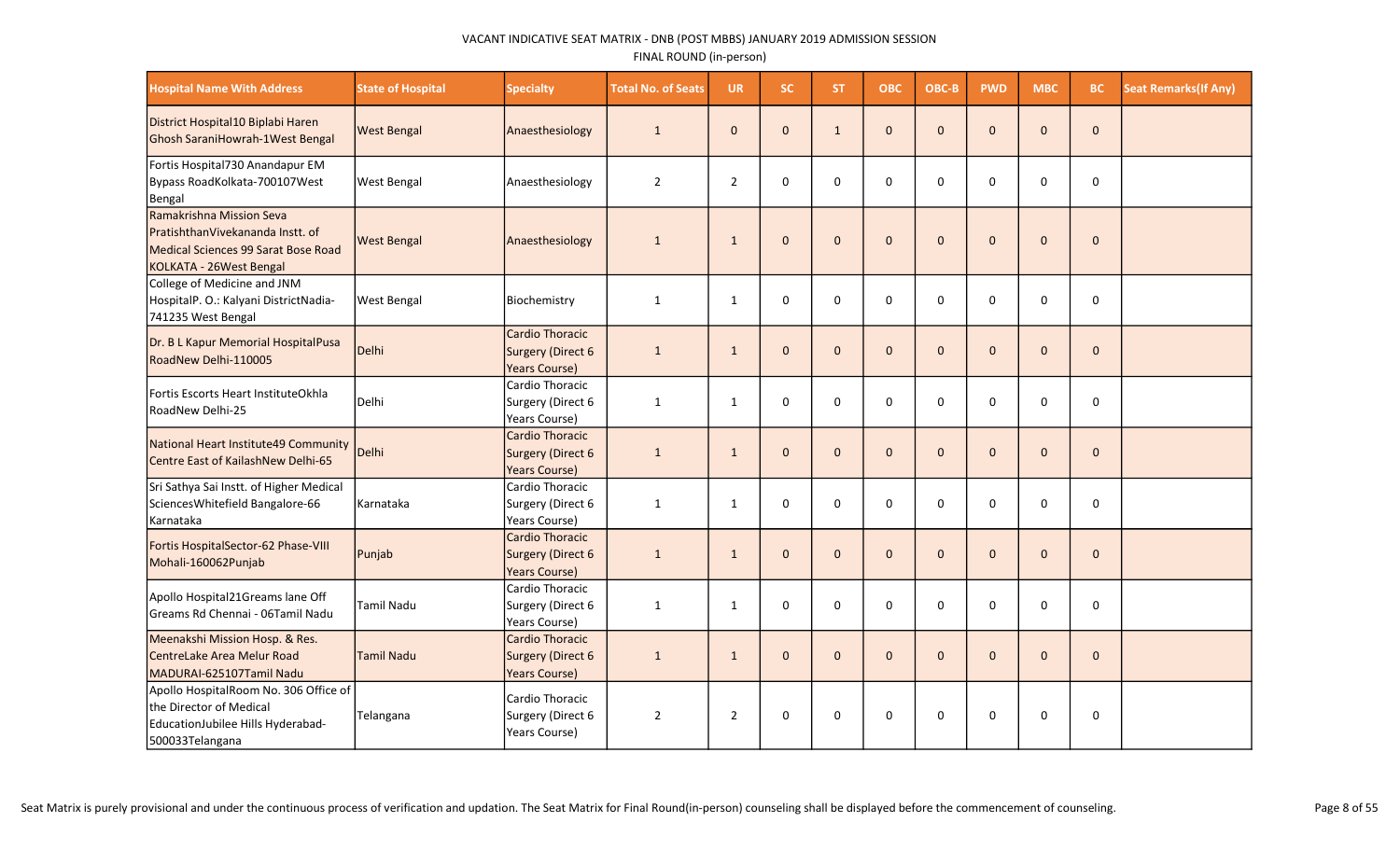| <b>Hospital Name With Address</b>                                                                                                                                                                      | <b>State of Hospital</b> | <b>Specialty</b>                                             | <b>Total No. of Seats</b> | <b>UR</b>      | <b>SC</b>    | ST.          | <b>OBC</b>   | OBC-B        | <b>PWD</b>   | <b>MBC</b> | <b>BC</b>    | <b>Seat Remarks (If Any)</b> |
|--------------------------------------------------------------------------------------------------------------------------------------------------------------------------------------------------------|--------------------------|--------------------------------------------------------------|---------------------------|----------------|--------------|--------------|--------------|--------------|--------------|------------|--------------|------------------------------|
| Rabindranath Tagore International<br>Institute of Cardiac SciencesPremises<br>No.1489 124 Mukundapur E M Bypass<br>KOLKATA - 700099West Bengal                                                         | <b>West Bengal</b>       | Cardio Thoracic<br>Surgery (Direct 6<br><b>Years Course)</b> | $\mathbf{1}$              | $\mathbf{1}$   | $\mathbf 0$  | $\mathbf{0}$ | $\pmb{0}$    | $\Omega$     | $\bf 0$      | $\Omega$   | $\mathbf 0$  |                              |
| South Central Railways Hospital<br>Lallguda Secunderabad Andhra<br>Pradesh                                                                                                                             | Andhra Pradesh           | Dermatology and<br>Venereology                               | $\mathbf{1}$              | $\mathbf{1}$   | $\mathbf 0$  | $\Omega$     | $\mathbf 0$  | $\Omega$     | 0            | $\Omega$   | $\mathbf 0$  |                              |
| <b>GMERS Medical CollegeNr.</b><br>PathikasharamCivil Hospital<br>CampusSector-12 GandhinagarGujarat-<br>382012                                                                                        | Gujarat                  | Dermatology and<br>Venereology                               | $\mathbf 2$               | $\overline{2}$ | $\mathbf 0$  | $\mathbf{0}$ | $\mathbf 0$  | $\mathbf{0}$ | $\mathbf 0$  | $\Omega$   | $\mathbf 0$  |                              |
| Dr. R N Cooper Municipal General<br>Hospital(Associated with H B T<br>Hinduhridaysamrat Balasaheb<br>Thackeray) medical college)North<br>South Road No.1 Vile Parle (West)<br>Mumbai-400056Maharashtra | Maharashtra              | Dermatology and<br>Venereology                               | 1                         | $\mathbf 0$    | $\mathbf 0$  | $\mathbf 0$  | $\mathbf{1}$ | $\mathbf 0$  | $\Omega$     | $\Omega$   | $\mathbf 0$  |                              |
| College of Medicine and JNM<br>HospitalP. O.: Kalyani DistrictNadia-<br>741235 West Bengal                                                                                                             | <b>West Bengal</b>       | Dermatology and<br>Venereology                               | $\mathbf{1}$              | $\mathbf{0}$   | $\mathbf{0}$ | $\mathbf{0}$ | $\mathbf{1}$ | $\mathbf{0}$ | $\mathbf{0}$ | $\Omega$   | $\mathbf{0}$ |                              |
| Tirumala HospitalVizianagaram Lower<br>Tank Bund Road Opp. R T C Complex<br>Vizianagaram - 535003Andhra Pradesh                                                                                        | Andhra Pradesh           | <b>Emergency</b><br>Medicine                                 | $\overline{2}$            | $\overline{2}$ | $\mathbf 0$  | $\mathbf{0}$ | $\mathbf 0$  | $\Omega$     | $\Omega$     | $\Omega$   | $\mathbf 0$  |                              |
| Indira Gandhi Institute of Medical<br>SciencesSheikhpura PATNA-14 Bihar                                                                                                                                | <b>Bihar</b>             | <b>Emergency</b><br>Medicine                                 | $\mathbf{1}$              | $\mathbf{0}$   | $\mathbf{0}$ | $\mathbf{0}$ | $\mathbf{1}$ | $\mathbf{0}$ | $\mathbf{0}$ | $\Omega$   | $\mathbf{0}$ |                              |
| Paras HMRI HospitalNH 30 Raja Bazar<br>Bailey RoadPatna-800014Bihar                                                                                                                                    | Bihar                    | Emergency<br>Medicine                                        | $\mathbf{1}$              | $\mathbf{1}$   | $\mathbf 0$  | $\Omega$     | $\mathbf 0$  | $\Omega$     | 0            | $\Omega$   | $\mathbf 0$  |                              |
| Shalby HospitalS.G. Highway<br>Ahmedabad-54Gujarat                                                                                                                                                     | Gujarat                  | Emergency<br>Medicine                                        | $\mathbf{1}$              | $\mathbf{1}$   | $\mathbf{0}$ | $\Omega$     | $\mathbf{0}$ | $\Omega$     | $\Omega$     | $\Omega$   | $\mathbf{0}$ |                              |
| Apollo BGS HospitalAdichunchanagiri<br>Road Kuvempunagar Mysore -<br>23Karnataka                                                                                                                       | Karnataka                | Emergency<br>Medicine                                        | $\mathbf{1}$              | $\mathbf{1}$   | $\Omega$     | $\Omega$     | $\Omega$     | $\Omega$     | $\Omega$     | $\Omega$   | $\pmb{0}$    |                              |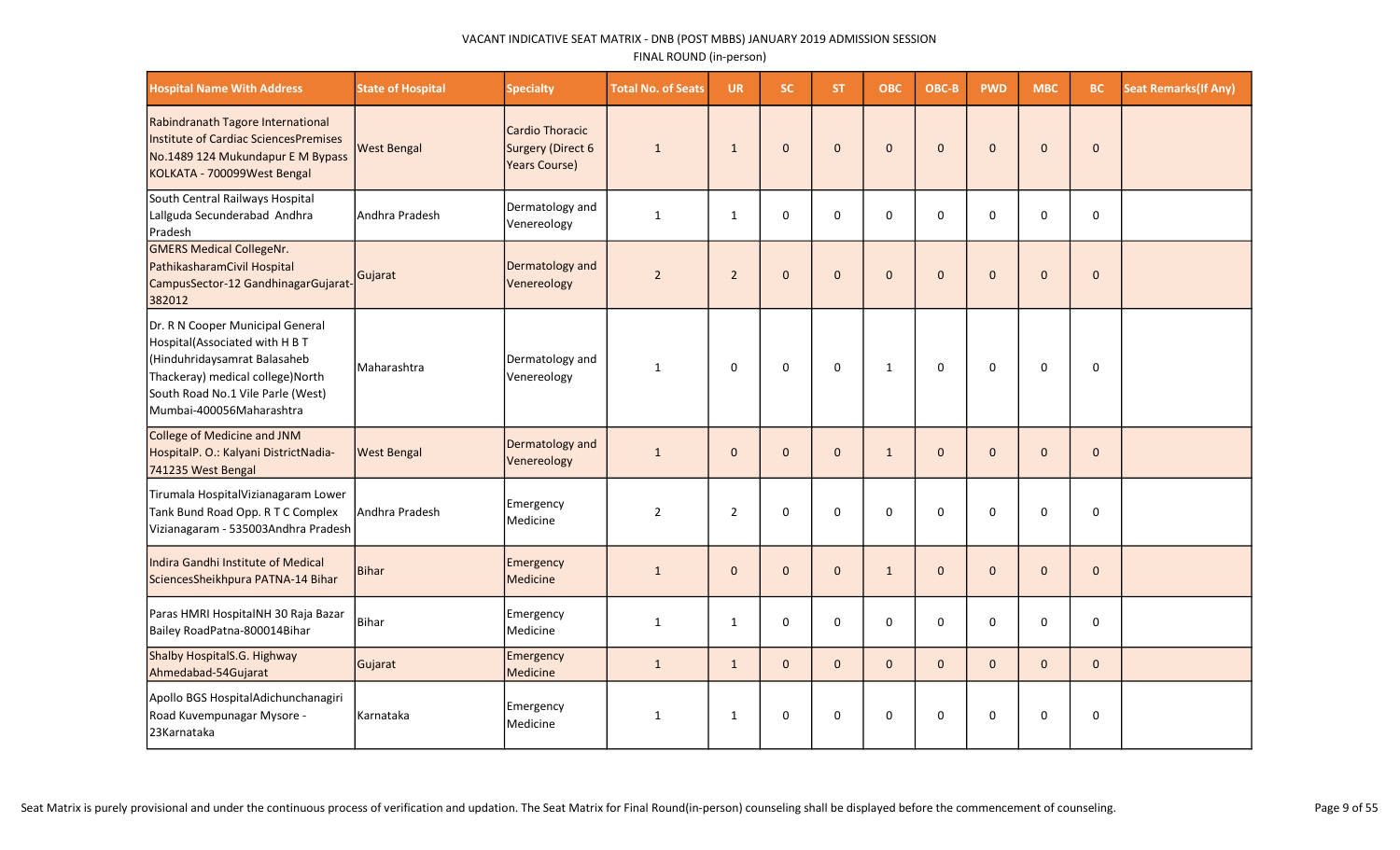| <b>Hospital Name With Address</b>                                                                                                              | <b>State of Hospital</b> | <b>Specialty</b>             | <b>Total No. of Seats</b> | <b>UR</b>      | <b>SC</b>    | ST.          | <b>OBC</b>   | OBC-B        | <b>PWD</b>   | <b>MBC</b>   | <b>BC</b>    | <b>Seat Remarks (If Any)</b> |
|------------------------------------------------------------------------------------------------------------------------------------------------|--------------------------|------------------------------|---------------------------|----------------|--------------|--------------|--------------|--------------|--------------|--------------|--------------|------------------------------|
| Columbia Asia Referral Hospital26/1<br>Brigade Gateway Beside Metro Station<br>Malleshwaram West Bangalore-<br>560055Karnataka                 | Karnataka                | Emergency<br>Medicine        | $\mathbf{1}$              | $\mathbf{1}$   | $\mathbf{0}$ | $\mathbf{0}$ | $\mathbf 0$  | $\mathbf{0}$ | $\mathbf{0}$ | $\mathbf{0}$ | $\mathbf{0}$ |                              |
| Deenanath Mangeshkar Hospital and<br>Research CentreErandwane Pune -<br>411004Maharashtra                                                      | Maharashtra              | Emergency<br>Medicine        | $\mathbf{1}$              | 1              | $\mathbf 0$  | $\Omega$     | $\mathbf 0$  | $\Omega$     | 0            | 0            | $\mathbf 0$  |                              |
| Jehangir Hospital32 Sassoon Road<br>Pune-411001Maharashtra                                                                                     | Maharashtra              | Emergency<br>Medicine        | $\mathbf{1}$              | $\mathbf{1}$   | $\mathbf{0}$ | $\mathbf{0}$ | $\mathbf 0$  | $\mathbf{0}$ | $\mathbf{0}$ | $\mathbf{0}$ | $\mathbf 0$  |                              |
| Sir Hurkisondas Nurrotumdas Hospital<br>and Research CentreRaja Rammohan<br>Roy Road Mumbai - 04Maharashtra                                    | Maharashtra              | Emergency<br>Medicine        | $\mathbf 1$               | $\mathbf{1}$   | $\Omega$     | $\mathbf 0$  | 0            | $\mathbf 0$  | 0            | 0            | 0            |                              |
| Government Medical collegeMullur<br>villagepudukkottai - 622004                                                                                | <b>Tamil Nadu</b>        | Emergency<br>Medicine        | $\mathbf{1}$              | $\mathbf 0$    | $\mathbf{1}$ | $\mathbf{0}$ | $\mathbf 0$  | $\Omega$     | $\mathbf{0}$ | $\mathbf{0}$ | $\mathbf 0$  |                              |
| Government Medical<br>CollegeOmandurar Government Estate Tamil Nadu<br>Chennai - 600002                                                        |                          | Emergency<br>Medicine        | $\overline{2}$            | 1              | 1            | 0            | 0            | $\Omega$     | $\mathbf 0$  | 0            | $\pmb{0}$    |                              |
| Sri Gokulam Hospital3/60 Meyannur<br>Road SALEM - 636004Tamil Nadu                                                                             | <b>Tamil Nadu</b>        | Emergency<br>Medicine        | $\mathbf 1$               | $\mathbf{1}$   | $\pmb{0}$    | $\mathbf{0}$ | $\pmb{0}$    | $\mathbf{0}$ | $\mathbf{0}$ | $\mathbf{0}$ | $\pmb{0}$    |                              |
| Continental HospitalPlot No. 3 Road<br>No. 2IT and Financial<br>DistrictNanakramguda<br>GachibowliHyderabad-<br>500032Telangana                | Telangana                | Emergency<br>Medicine        | $\mathbf{1}$              | 1              | 0            | 0            | 0            | $\mathbf 0$  | 0            | 0            | $\mathbf 0$  |                              |
| Max Super Specialty Hospital(Formerly<br>Pushpanjali Crosslay Hospital)W-3<br>Sector-1 VaishaliNCR-201012Uttar<br>Pradesh                      | Uttar Pradesh            | Emergency<br>Medicine        | $\mathbf{1}$              | $\mathbf{1}$   | $\mathbf{0}$ | $\mathbf{0}$ | $\mathbf 0$  | $\mathbf{0}$ | $\mathbf{0}$ | $\mathbf{0}$ | $\mathbf 0$  |                              |
| Ursala Horsman Memorial<br>HospitalBada Chuaraha Civil Lines<br>Kanpur - 208001                                                                | Uttar Pradesh            | Emergency<br>Medicine        | $\mathbf{1}$              | $\Omega$       | $\Omega$     | $\Omega$     | $\mathbf{1}$ | $\Omega$     | $\Omega$     | $\Omega$     | 0            |                              |
| Rabindranath Tagore International<br>Institute of Cardiac SciencesPremises<br>No.1489 124 Mukundapur E M Bypass<br>KOLKATA - 700099West Bengal | <b>West Bengal</b>       | Emergency<br><b>Medicine</b> | $\overline{2}$            | $\overline{2}$ | $\pmb{0}$    | $\mathbf{0}$ | $\bf 0$      | $\mathbf{0}$ | $\mathbf 0$  | $\mathbf{0}$ | $\mathbf 0$  |                              |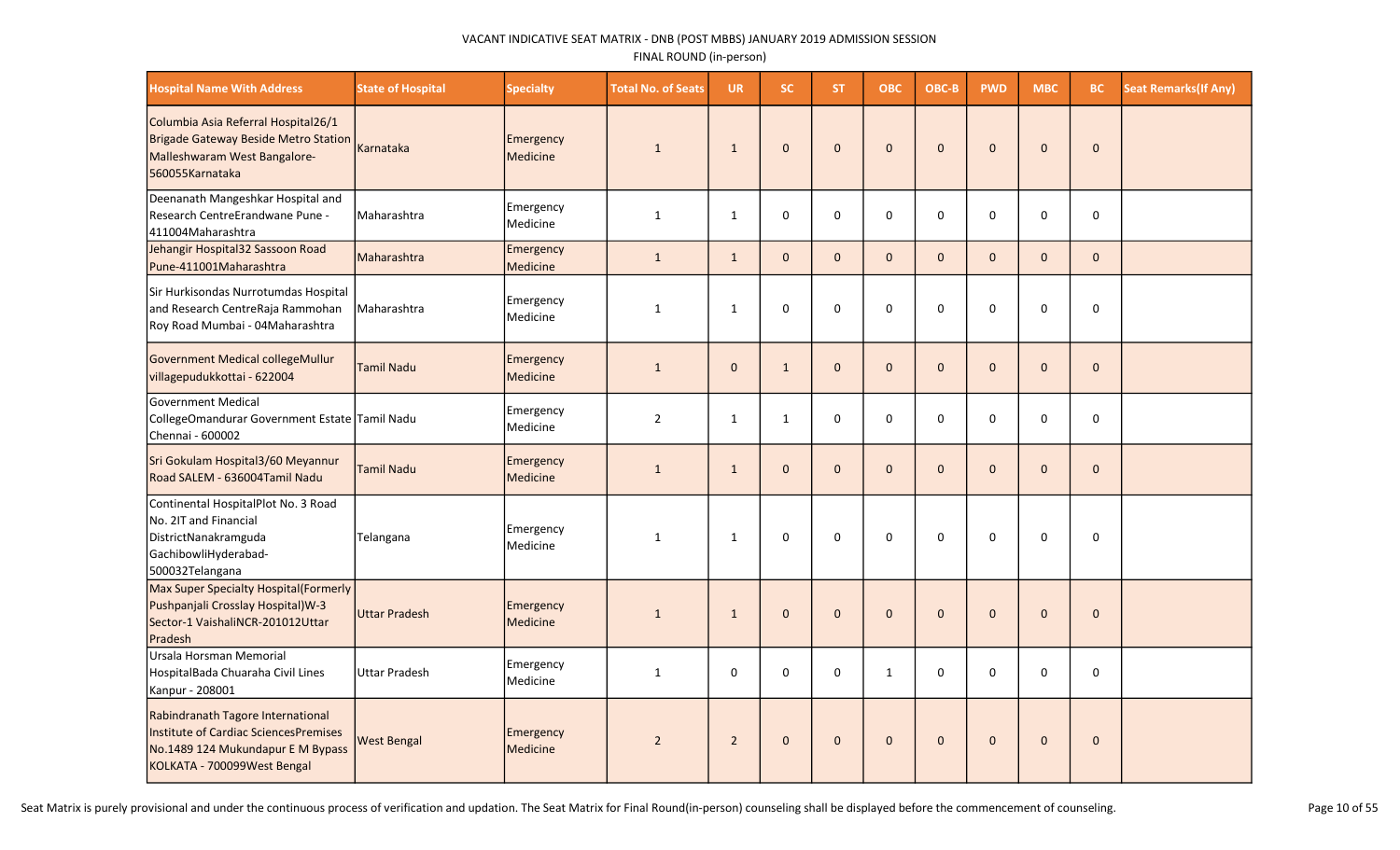| <b>Hospital Name With Address</b>                                                                                     | <b>State of Hospital</b> | <b>Specialty</b> | <b>Total No. of Seats</b> | <b>UR</b>    | <b>SC</b>    | <b>ST</b>    | ОВС          | OBC-B        | <b>PWD</b>   | <b>MBC</b>   | <b>BC</b>    | <b>Seat Remarks (If Any)</b> |
|-----------------------------------------------------------------------------------------------------------------------|--------------------------|------------------|---------------------------|--------------|--------------|--------------|--------------|--------------|--------------|--------------|--------------|------------------------------|
| Down Town HospitalG S Road<br>DispurGUWAHATI -781006 Assam                                                            | Assam                    | ENT              | $\mathbf{1}$              | $\mathbf{1}$ | $\mathbf 0$  | $\mathbf 0$  | 0            | $\mathbf 0$  | 0            | $\mathbf 0$  | 0            |                              |
| J.L.N. Main Hosp. & Res. CentreBhilai<br>Steel Plant BHILAI-01Chhatisgarh                                             | Chhattisgarh             | <b>ENT</b>       | $\mathbf{1}$              | $\mathbf{1}$ | $\mathbf{0}$ | $\mathbf{0}$ | $\mathbf 0$  | $\mathbf{0}$ | $\mathbf{0}$ | $\mathbf{0}$ | $\mathbf{0}$ |                              |
| Max Super Specialty Hospital1 Press<br>Enclave RoadSaket New Delhi-110017                                             | Delhi                    | <b>ENT</b>       | $\mathbf{1}$              | $\mathbf{1}$ | $\mathbf 0$  | $\mathbf 0$  | $\mathsf{O}$ | $\mathbf 0$  | $\mathbf 0$  | $\Omega$     | $\mathbf 0$  |                              |
| Northern Railway Central HospitalNear<br>Connaught Place New Delhi-1                                                  | Delhi                    | <b>ENT</b>       | $\mathbf{1}$              | $\mathbf{1}$ | $\mathbf{0}$ | $\mathbf{0}$ | $\mathbf{0}$ | $\mathbf{0}$ | $\mathbf{0}$ | $\mathbf{0}$ | $\mathbf{0}$ |                              |
| Maharaja Agrasen Medical CollegeNh<br>9 Sirsa Road Vpo - Agroha Distt. Hisar -<br>125047                              | Haryana                  | ENT              | $\mathbf{1}$              | $\mathbf{1}$ | $\mathbf 0$  | $\mathbf 0$  | $\mathsf{O}$ | $\mathbf 0$  | $\mathbf 0$  | $\Omega$     | $\mathbf 0$  |                              |
| Medanta The Medicity Sector-38<br>Gurgaon Haryana-122001                                                              | Haryana                  | <b>ENT</b>       | $\mathbf{1}$              | $\mathbf{1}$ | $\mathbf{0}$ | $\mathbf{0}$ | $\mathbf{0}$ | $\mathbf{0}$ | $\mathbf{0}$ | $\mathbf{0}$ | $\mathbf{0}$ |                              |
| Tata Main HospitalJAMSHEDPUR-<br>01Jharkand                                                                           | Jharkhand                | ENT              | $\mathbf{1}$              | $\mathbf{1}$ | $\mathsf 0$  | $\mathbf 0$  | $\mathsf{O}$ | $\mathbf 0$  | $\mathsf{o}$ | $\Omega$     | $\mathbf 0$  |                              |
| Tata Motors HospitalJAMSHEDPUR-01<br>Jharkhand                                                                        | Jharkhand                | <b>ENT</b>       | $\mathbf{1}$              | $\mathbf{1}$ | $\mathbf{0}$ | $\mathbf{0}$ | $\mathbf 0$  | $\mathbf{0}$ | $\mathbf{0}$ | $\mathbf{0}$ | $\mathbf{0}$ |                              |
| Manipal Hospital98 Rustum Bagh<br>Airport Road Bangalore - 17 Karnataka                                               | Karnataka                | ENT              | $\mathbf{1}$              | $\mathbf{1}$ | $\mathsf 0$  | $\mathbf 0$  | 0            | 0            | 0            | $\Omega$     | $\pmb{0}$    |                              |
| Kerala Institute of Medical SciencesP B<br>No.1 Anayara P OTrivandrumKerala                                           | Kerala                   | <b>ENT</b>       | $\mathbf{1}$              | $\mathbf{1}$ | $\mathbf 0$  | $\mathbf{0}$ | $\mathbf 0$  | $\mathbf{0}$ | $\mathbf{0}$ | $\mathbf{0}$ | $\mathbf{0}$ |                              |
| Medical Trust HospitalM. G. Road<br>KOCHI-16Kerala                                                                    | Kerala                   | ENT              | $\mathbf{1}$              | $\mathbf{1}$ | $\mathbf 0$  | $\mathbf 0$  | $\mathsf{O}$ | $\mathbf 0$  | $\mathsf{o}$ | $\Omega$     | $\mathsf 0$  |                              |
| K.E.M. Hospital 489 Rasta Peth Sardar<br>Moodliar Road Pune-<br>411011Maharashtra                                     | Maharashtra              | <b>ENT</b>       | $\mathbf{1}$              | $\mathbf{1}$ | $\mathbf{0}$ | $\mathbf{0}$ | $\mathbf{0}$ | $\mathbf{0}$ | $\mathbf{0}$ | $\Omega$     | $\mathbf{0}$ |                              |
| P.D. Hinduja National Hospital and<br>Medical Research CentreVeer Savarkar<br>Marg Mahim Mumbai-<br>400016Maharashtra | Maharashtra              | ENT              | $\mathbf{1}$              | $\mathbf{1}$ | $\mathbf 0$  | $\mathbf 0$  | $\mathbf 0$  | $\mathbf 0$  | $\mathbf 0$  | $\mathbf 0$  | $\mathbf 0$  |                              |
| Apollo Hospital21Greams lane Off<br>Greams Rd Chennai - 06Tamil Nadu                                                  | <b>Tamil Nadu</b>        | <b>ENT</b>       | $\mathbf{1}$              | $\mathbf{1}$ | $\mathbf{0}$ | $\mathbf{0}$ | $\mathbf 0$  | $\mathbf{0}$ | $\mathbf{0}$ | $\mathbf{0}$ | $\mathbf{0}$ |                              |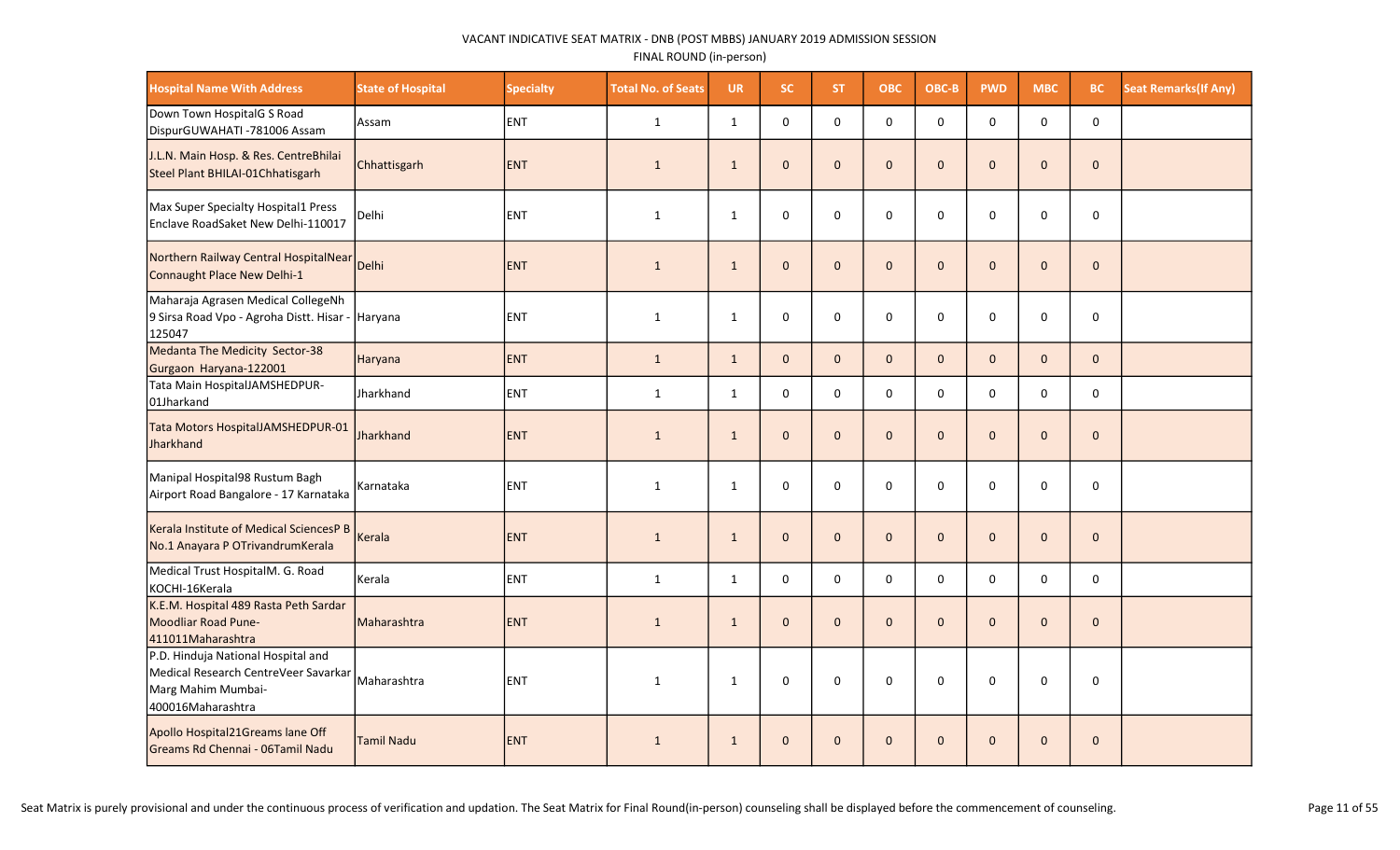| <b>Hospital Name With Address</b>                                                                             | <b>State of Hospital</b> | <b>Specialty</b>       | <b>Total No. of Seats</b> | <b>UR</b>      | SC.          | ST.          | <b>OBC</b>          | OBC-B        | <b>PWD</b>   | <b>MBC</b>   | BC           | <b>Seat Remarks (If Any)</b> |
|---------------------------------------------------------------------------------------------------------------|--------------------------|------------------------|---------------------------|----------------|--------------|--------------|---------------------|--------------|--------------|--------------|--------------|------------------------------|
| KKR ENT Hospital827 Poonamallee<br>High Road CHENNAI-10Tamil Nadu                                             | <b>Tamil Nadu</b>        | ENT                    | $\mathbf{1}$              | 1              | $\Omega$     | $\Omega$     | $\mathbf 0$         | $\Omega$     | $\mathbf 0$  | $\Omega$     | $\pmb{0}$    |                              |
| Southern Railway HQ<br>HospitalAynavaram Perumbur<br>CHENNAI-23Tamil Nadu                                     | Tamil Nadu               | <b>IENT</b>            | $\mathbf{1}$              | $\mathbf{1}$   | $\mathbf{0}$ | $\mathbf{0}$ | $\mathsf{O}\xspace$ | $\mathbf{0}$ | $\mathbf{0}$ | $\mathbf{0}$ | $\mathbf{0}$ |                              |
| Krishna Institute of Medical Sciences1-<br>8-31/1 Minister Road Secunderabad -<br>500003Telangana             | Telangana                | <b>ENT</b>             | $\mathbf{1}$              | $\mathbf{1}$   | 0            | $\Omega$     | 0                   | $\Omega$     | $\Omega$     | $\Omega$     | 0            |                              |
| Yashoda HospitalBehind Hari Hara Kala<br>Bhawan S.P. Road Secunderabad -<br>500003Telangana                   | Telangana                | <b>ENT</b>             | $\mathbf{1}$              | $\mathbf{1}$   | $\mathbf{0}$ | $\mathbf{0}$ | $\mathbf{0}$        | $\Omega$     | $\Omega$     | $\Omega$     | $\mathbf 0$  |                              |
| Balrampur HospitalGolaganj Lucknow -<br>226018                                                                | <b>Uttar Pradesh</b>     | <b>ENT</b>             | $\mathbf{1}$              | $\mathbf 0$    | $\mathbf{1}$ | 0            | $\mathbf 0$         | 0            | $\mathbf 0$  | 0            | $\pmb{0}$    |                              |
| <b>Government District General</b><br>HospitalNoonepalle NandyalKurnool<br>District- 518502Andhra Pradesh     | Andhra Pradesh           | <b>Family Medicine</b> | $\mathbf{1}$              | $\mathbf{0}$   | $\mathbf{0}$ | $\mathbf{0}$ | $\mathbf{0}$        | $\mathbf{0}$ | $\mathbf{1}$ | $\mathbf{0}$ | $\mathbf{0}$ |                              |
| Sri Sathya Sai General<br>HospitalPrashanthi<br>NilayamPuttaparthy Ananthapur-<br>515134Andhra Pradesh        | Andhra Pradesh           | Family Medicine        | 1                         | $\mathbf{1}$   | $\mathbf 0$  | $\Omega$     | $\mathbf 0$         | $\Omega$     | $\Omega$     | $\Omega$     | $\mathbf 0$  |                              |
| Max Super Specialty Hospital1 Press<br>Enclave RoadSaket New Delhi-110017                                     | Delhi                    | <b>Family Medicine</b> | $\overline{2}$            | $\overline{2}$ | $\mathbf 0$  | $\mathbf{0}$ | $\mathsf{O}\xspace$ | $\Omega$     | $\mathbf{0}$ | $\mathbf{0}$ | $\pmb{0}$    |                              |
| Sir Ganga Ram HospitalRajinder Nagar<br>New Delhi-60                                                          | Delhi                    | Family Medicine        | $\mathbf{1}$              | $\mathbf{1}$   | $\Omega$     | $\Omega$     | $\Omega$            | $\Omega$     | $\Omega$     | $\Omega$     | $\Omega$     |                              |
| Sterling HospitalOff. Gurukul Road<br>Behind Drive-In CinemaAhmedabad-<br>380052Gujarat                       | Gujarat                  | <b>Family Medicine</b> | $\mathbf{1}$              | $\mathbf{1}$   | $\mathbf{0}$ | $\Omega$     | $\pmb{0}$           | $\Omega$     | $\Omega$     | $\Omega$     | $\mathbf 0$  |                              |
| Rangadore Memorial Hospital1st Cross<br>Shankarapuram<br>basavanagudiBangalore-<br>560004Karnataka            | Karnataka                | Family Medicine        | $\mathbf{1}$              | $\mathbf{1}$   | $\mathbf 0$  | 0            | $\mathbf 0$         | $\Omega$     | $\mathbf 0$  | 0            | 0            |                              |
| Sagar Hospitals-DSIShavige<br>Malleshwara HillsKumaraswamy<br>LayoutBanashankariBangalore-<br>560078Karnataka | Karnataka                | <b>Family Medicine</b> | $\mathbf{1}$              | $\mathbf{1}$   | $\mathbf 0$  | $\mathbf{0}$ | $\mathbf 0$         | $\Omega$     | $\Omega$     | $\Omega$     | $\mathbf 0$  |                              |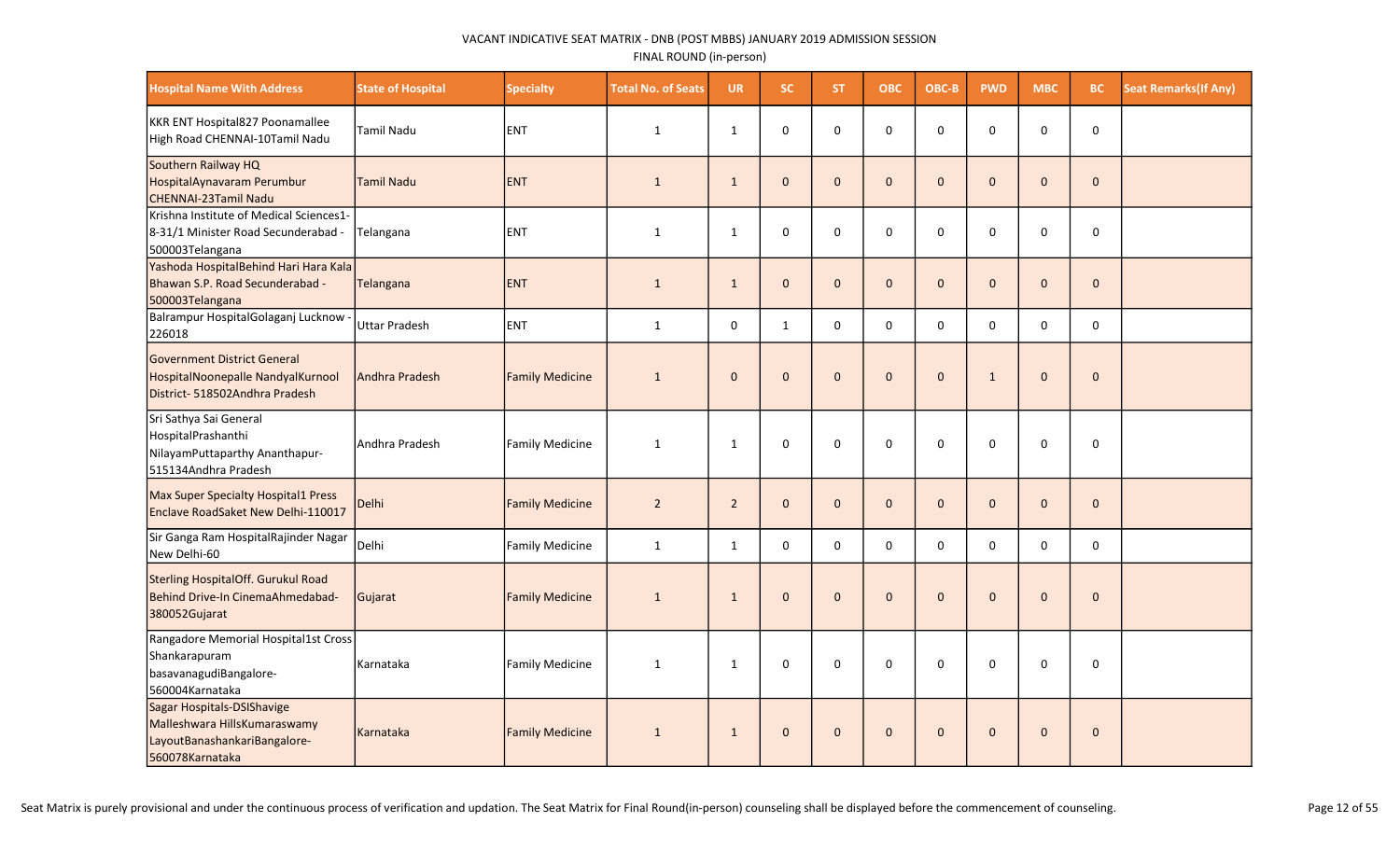| <b>Hospital Name With Address</b>                                                                                                                           | <b>State of Hospital</b> | <b>Specialty</b>         | <b>Total No. of Seats</b> | <b>UR</b>      | <b>SC</b>    | <b>ST</b>      | <b>OBC</b>   | OBC-B        | <b>PWD</b>   | <b>MBC</b>   | BC           | <b>Seat Remarks (If Any)</b> |
|-------------------------------------------------------------------------------------------------------------------------------------------------------------|--------------------------|--------------------------|---------------------------|----------------|--------------|----------------|--------------|--------------|--------------|--------------|--------------|------------------------------|
| Kerala Institute of Medical SciencesP B<br>No.1 Anayara P OTrivandrumKerala                                                                                 | Kerala                   | <b>Family Medicine</b>   | $\mathbf{1}$              | $\mathbf{1}$   | 0            | $\Omega$       | $\mathbf 0$  | $\Omega$     | $\mathbf 0$  | 0            | 0            |                              |
| M.G.M. Muthoot Hospital Ring<br>RoadPATHANMTHITTA - 689645Kerala                                                                                            | Kerala                   | <b>Family Medicine</b>   | $\mathbf{1}$              | $\mathbf{1}$   | $\mathbf{0}$ | $\mathbf{0}$   | $\mathbf 0$  | $\mathbf{0}$ | $\mathbf 0$  | $\mathbf{0}$ | $\mathbf 0$  |                              |
| Malabar Institute of Medical<br>SciencesMini Bye Pass Govindapuram<br>P.o KOZHIKODE-673016Kerala                                                            | Kerala                   | Family Medicine          | $\mathbf{1}$              | $\mathbf{1}$   | 0            | 0              | $\mathbf 0$  | $\mathbf 0$  | $\mathbf 0$  | 0            | 0            |                              |
| Aditya Birla Memorial HospitalP.O.<br>Chinchwad Pune-411033Maharashtra                                                                                      | Maharashtra              | <b>Family Medicine</b>   | $\overline{3}$            | $\overline{3}$ | $\mathbf{0}$ | $\mathbf{0}$   | $\mathbf 0$  | $\mathbf{0}$ | $\mathbf{0}$ | $\mathbf{0}$ | $\mathbf 0$  |                              |
| Holy Spirit HospitalMahakali Road<br>Andheri (East) Mumbai-<br>400093Maharashtra                                                                            | Maharashtra              | <b>Family Medicine</b>   | $\overline{2}$            | $\overline{2}$ | $\mathbf 0$  | $\Omega$       | $\mathbf 0$  | 0            | $\mathbf 0$  | $\mathbf 0$  | $\mathbf 0$  |                              |
| Christian Institute of Health Sciences &<br>Research4th Mile DimapurNagaland-<br>797115                                                                     | Nagaland                 | <b>Family Medicine</b>   | $\overline{2}$            | $\mathbf{0}$   | $\mathbf{0}$ | $\overline{2}$ | $\mathbf 0$  | $\mathbf{0}$ | $\mathbf{0}$ | $\mathbf{0}$ | $\mathbf 0$  |                              |
| Indira Gandhi Govt. General Hospital &<br>PG InstitutePONDICHERRY -<br>605001Pondicherry                                                                    | Pondicherry              | <b>Family Medicine</b>   | 1                         | $\mathbf{1}$   | 0            | $\Omega$       | $\mathbf 0$  | $\mathbf 0$  | $\mathbf 0$  | 0            | 0            |                              |
| C.S.I. Kalyani General Hospital15<br>Radhakrishnan Road Mylapore<br>Chennai - 600004Tamil Nadu                                                              | <b>Tamil Nadu</b>        | <b>Family Medicine</b>   | $\overline{2}$            | $\overline{2}$ | $\mathbf{0}$ | $\Omega$       | $\mathbf 0$  | $\Omega$     | $\mathbf{0}$ | $\Omega$     | $\mathbf{0}$ |                              |
| Dr. Kamakshi Memorial Hospital(Dr.<br>Kamakshi Institute of Medical Sciences<br>and Research)No.1 Radial Road<br>Pallikaranai Chennai - 600100Tamil<br>Nadu | <b>Tamil Nadu</b>        | Family Medicine          | $\overline{2}$            | $\overline{2}$ | 0            | 0              | $\pmb{0}$    | $\Omega$     | 0            | 0            | 0            |                              |
| Fortis HospitalB-22 Sector-62 Noida -<br>201301Uttar Pradesh                                                                                                | <b>Uttar Pradesh</b>     | <b>Family Medicine</b>   | $\mathbf{1}$              | $\mathbf{1}$   | $\mathbf{0}$ | $\mathbf{0}$   | $\mathbf{0}$ | $\mathbf{0}$ | $\mathbf{0}$ | $\mathbf{0}$ | $\pmb{0}$    |                              |
| Apollo Gleneagles Hospitals58 Canal<br>Circular Road Kolkata-700054West<br>Bengal                                                                           | <b>West Bengal</b>       | <b>Family Medicine</b>   | $\mathbf{3}$              | 3              | 0            | $\Omega$       | $\pmb{0}$    | 0            | 0            | $\Omega$     | 0            |                              |
| College of Medicine and JNM<br>HospitalP. O.: Kalyani DistrictNadia-<br>741235 West Bengal                                                                  | <b>West Bengal</b>       | <b>Forensic Medicine</b> | $\overline{2}$            | $\mathbf{1}$   | $\mathbf 0$  | $\mathbf{1}$   | $\mathbf 0$  | $\Omega$     | $\mathbf 0$  | $\Omega$     | $\mathbf{0}$ |                              |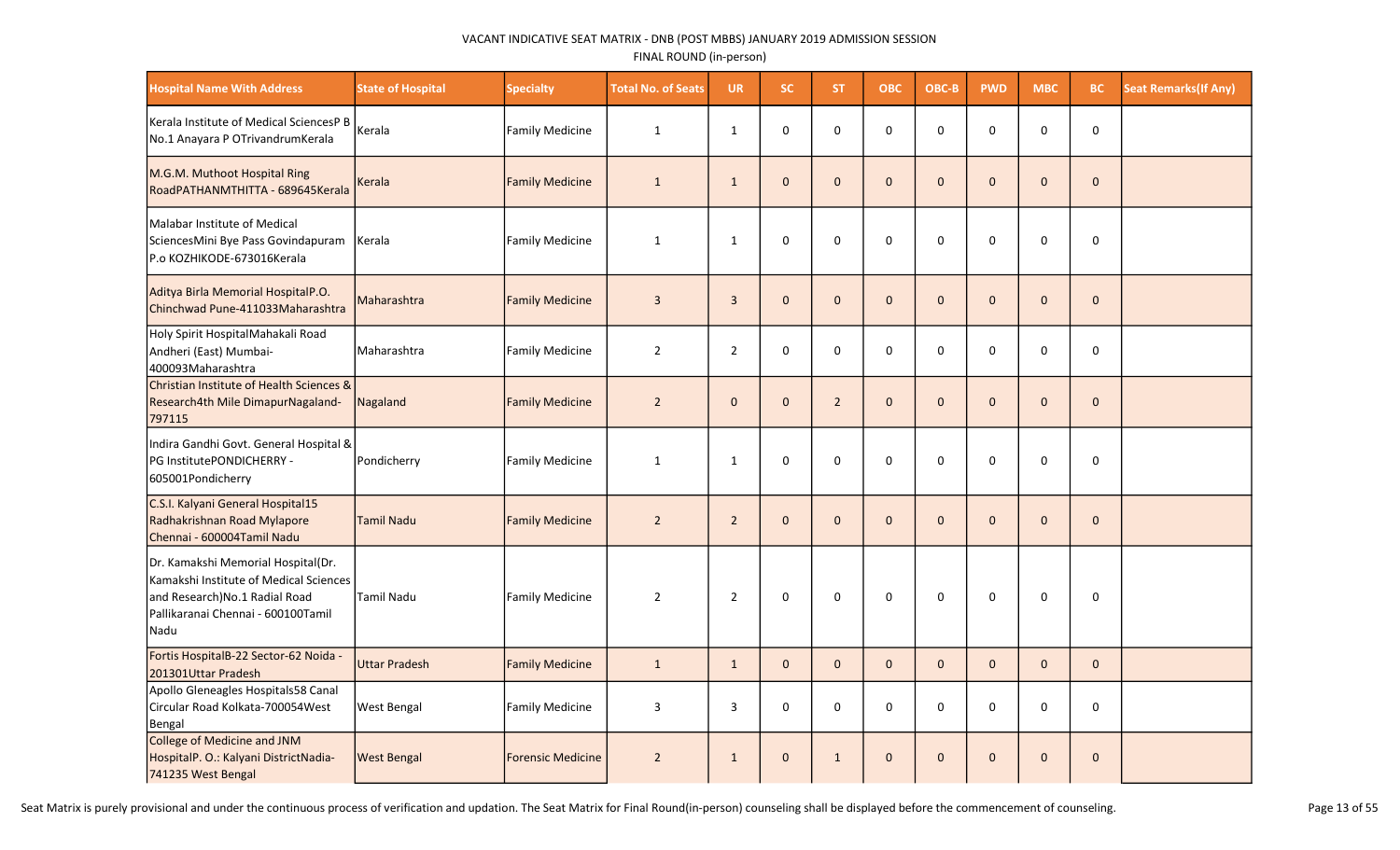| <b>Hospital Name With Address</b>                                                                                             | <b>State of Hospital</b> | <b>Specialty</b>        | <b>Total No. of Seats</b> | <b>UR</b>      | <b>SC</b>    | ST.          | <b>OBC</b>   | OBC-B        | <b>PWD</b>   | <b>MBC</b>   | <b>BC</b>    | <b>Seat Remarks (If Any)</b> |
|-------------------------------------------------------------------------------------------------------------------------------|--------------------------|-------------------------|---------------------------|----------------|--------------|--------------|--------------|--------------|--------------|--------------|--------------|------------------------------|
| IDr. Ramesh Cardiac and Multi<br>speciality HospitalD. no. 26-14-1<br>Nagarampalem Collector Office Road.<br> Guntur - 522004 | Andhra Pradesh           | <b>General Medicine</b> | $\mathbf{1}$              | $\mathbf{1}$   | $\mathbf 0$  | 0            | $\mathbf 0$  | 0            | 0            | $\Omega$     | $\mathbf 0$  |                              |
| Government District General<br>HospitalRamachandraraopetEluru<br>West Godavari District-534006Andhra<br>Pradesh               | <b>Andhra Pradesh</b>    | <b>General Medicine</b> | $\mathbf{1}$              | $\mathbf{1}$   | $\mathbf{0}$ | $\mathbf{0}$ | $\mathbf 0$  | $\Omega$     | $\mathbf 0$  | $\Omega$     | $\mathbf 0$  |                              |
| Lalitha Super Specialty Hospital (P)<br>Ltd.Kothapet Guntur-522001Andhra<br>Pradesh                                           | Andhra Pradesh           | <b>General Medicine</b> | $\overline{2}$            | $\overline{2}$ | 0            | 0            | 0            | 0            | 0            | $\Omega$     | $\mathbf 0$  |                              |
| South Central Railways Hospital<br>Lallguda Secunderabad Andhra<br>Pradesh                                                    | Andhra Pradesh           | <b>General Medicine</b> | $\mathbf{1}$              | $\mathbf{1}$   | $\mathbf{0}$ | $\mathbf{0}$ | $\mathbf{0}$ | $\mathbf{0}$ | $\mathbf{0}$ | $\mathbf{0}$ | $\mathbf 0$  |                              |
| Aditya Diagnostic & HospitalBordoloi<br>AvenueDibrugarh-786005 Assam                                                          | Assam                    | <b>General Medicine</b> | $\mathbf{1}$              | $\mathbf{1}$   | 0            | 0            | $\pmb{0}$    | 0            | 0            | $\Omega$     | 0            |                              |
| J.L.N. Main Hosp. & Res. CentreBhilai<br>Steel Plant BHILAI-01Chhatisgarh                                                     | Chhattisgarh             | <b>General Medicine</b> | $\mathbf{1}$              | $\mathbf{1}$   | $\mathbf{0}$ | $\mathbf{0}$ | $\mathbf{0}$ | $\mathbf{0}$ | $\mathbf{0}$ | $\mathbf{0}$ | $\mathbf{0}$ |                              |
| Shri Balaji Institute of Medical<br>SceinceEkta Chowk Dubey<br>ColonyMowaRaipur-<br>492001Chhattisgarh                        | Chhattisgarh             | <b>General Medicine</b> | $\mathbf{1}$              | $\mathbf{1}$   | $\mathbf 0$  | 0            | $\mathbf 0$  | 0            | $\Omega$     | $\Omega$     | $\Omega$     |                              |
| Dr. B L Kapur Memorial HospitalPusa<br>RoadNew Delhi-110005                                                                   | Delhi                    | <b>General Medicine</b> | $\mathbf{1}$              | $\mathbf{1}$   | $\mathbf{0}$ | $\mathbf{0}$ | $\mathbf 0$  | $\mathbf{0}$ | $\mathbf{0}$ | $\Omega$     | $\Omega$     |                              |
| Fortis HospitalA- Block Shalimar<br>BaghDelhi-110088                                                                          | Delhi                    | <b>General Medicine</b> | $\mathbf{1}$              | $\mathbf{1}$   | $\mathbf 0$  | 0            | $\mathbf 0$  | 0            | 0            | $\mathbf 0$  | 0            |                              |
| Hindu Rao HospitalSubzi Mandi<br>MalkaganjDelhi-110007                                                                        | Delhi                    | <b>General Medicine</b> | 1                         | $\mathbf{1}$   | $\mathbf{0}$ | $\mathbf{0}$ | $\mathbf{0}$ | $\mathbf{0}$ | $\mathbf{0}$ | $\Omega$     | $\mathbf{0}$ |                              |
| Holy Family HospitalOkhla New Delhi-<br>25                                                                                    | Delhi                    | <b>General Medicine</b> | $\mathbf{1}$              | $\mathbf{1}$   | $\mathbf 0$  | 0            | 0            | 0            | $\mathbf 0$  | $\Omega$     | $\mathbf 0$  |                              |
| Kalra Hospital & 'Shri Ram'<br><b>Cardiothoracic &amp; Neuro-Sciences</b><br>Centre A-5 & 6 Kirti Nagar New Delhi-<br>110015  | Delhi                    | <b>General Medicine</b> | $\mathbf{1}$              | $\mathbf{1}$   | $\mathbf{0}$ | $\mathbf{0}$ | $\mathbf 0$  | $\mathbf{0}$ | $\mathbf 0$  | $\mathbf{0}$ | $\mathbf 0$  |                              |
| Northern Railway Central HospitalNear<br>Connaught Place New Delhi-1                                                          | Delhi                    | <b>General Medicine</b> | $\mathbf{1}$              | $\mathbf{1}$   | $\mathbf 0$  | 0            | 0            | 0            | 0            | 0            | 0            |                              |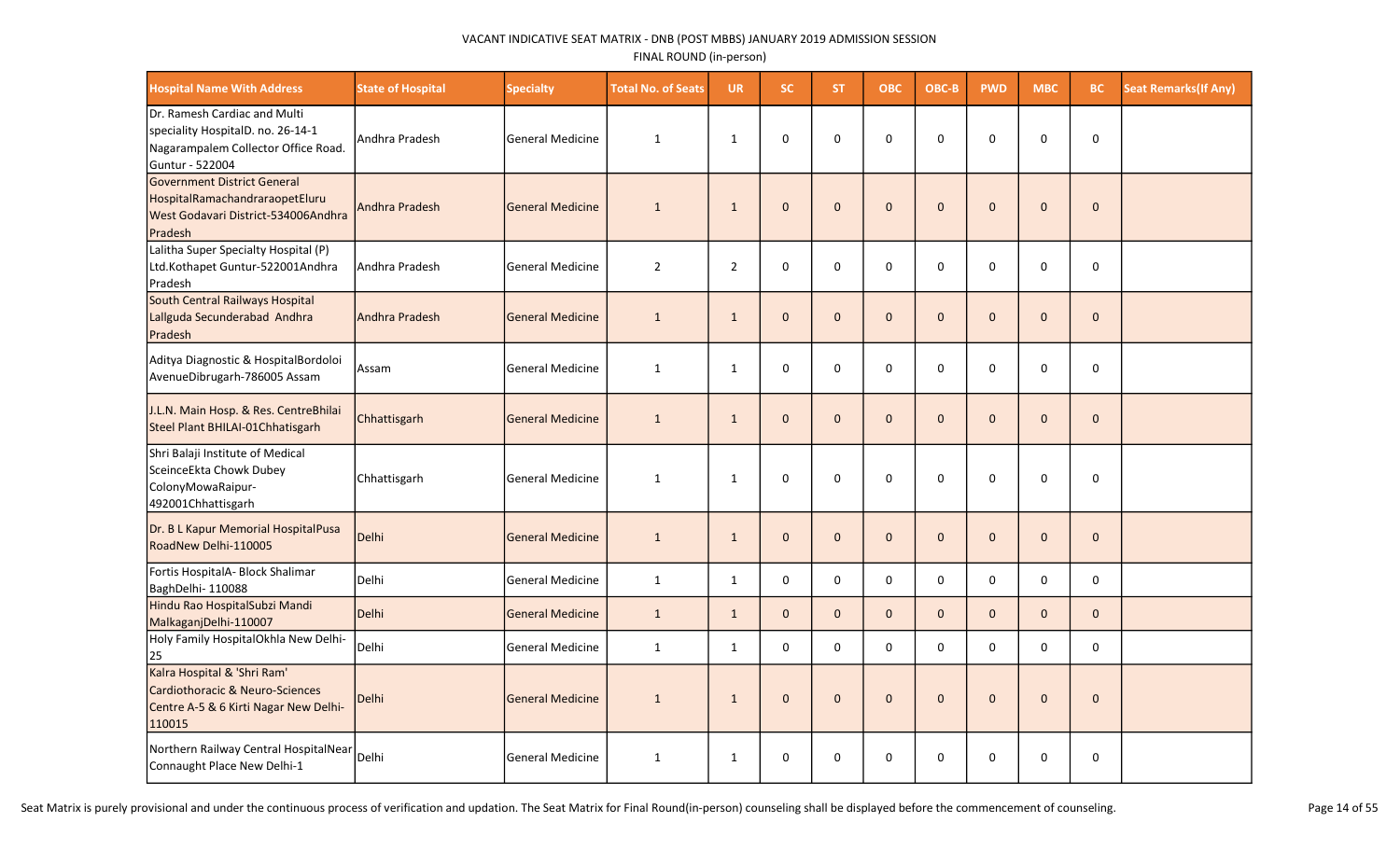| <b>Hospital Name With Address</b>                                                                                              | <b>State of Hospital</b> | <b>Specialty</b>        | <b>Total No. of Seats</b> | <b>UR</b>    | SC.          | ST.          | <b>OBC</b>   | OBC-B        | <b>PWD</b>   | <b>MBC</b>   | <b>BC</b>    | <b>Seat Remarks (If Any)</b>                                                              |
|--------------------------------------------------------------------------------------------------------------------------------|--------------------------|-------------------------|---------------------------|--------------|--------------|--------------|--------------|--------------|--------------|--------------|--------------|-------------------------------------------------------------------------------------------|
| Sanjay Gandhi Memorial Hospital<br>Mangol Puri S Block New Delhi-110083                                                        | Delhi                    | lGeneral Medicine       | 1                         | $\mathbf{1}$ | $\mathbf{0}$ | $\mathbf{0}$ | $\mathbf 0$  | $\mathbf{0}$ | $\mathbf{0}$ | $\Omega$     | $\mathbf{0}$ |                                                                                           |
| St. Stephen's HospitalTees Hazari New<br>Delhi-7                                                                               | Delhi                    | General Medicine        | $\mathbf{1}$              | 1            | $\mathbf{0}$ | $\Omega$     | $\Omega$     | $\Omega$     | $\Omega$     | $\Omega$     | $\Omega$     |                                                                                           |
| Tirath Ram Shah Hospital2 R. B. Ishwar<br>Das Sahney Lane Rajpur Road Delhi-54                                                 | Delhi                    | <b>General Medicine</b> | $\mathbf{1}$              | $\mathbf{1}$ | $\mathbf{0}$ | $\Omega$     | $\mathbf{0}$ | $\Omega$     | $\mathbf{0}$ | $\Omega$     | $\mathbf{0}$ |                                                                                           |
| Metas Adventist HospitalP.O. Box 24<br>AthwalinesSurat-395001Gujarat                                                           | Gujarat                  | General Medicine        | $\mathbf{1}$              | $\mathbf{1}$ | $\mathbf 0$  | $\mathbf 0$  | $\mathbf 0$  | 0            | 0            | $\Omega$     | $\mathbf 0$  |                                                                                           |
| Artemis Health InstituteSector 51<br>Gurgaon-122001Haryana                                                                     | Haryana                  | General Medicine        | $\mathbf{1}$              | $\mathbf{1}$ | $\mathbf{0}$ | $\mathbf{0}$ | $\mathbf{0}$ | $\mathbf{0}$ | $\mathbf{0}$ | $\mathbf{0}$ | $\mathbf{0}$ |                                                                                           |
| Asian Institute of Medical<br>SciencesSector 21-A Badkal Flyover<br>RoadFaridabadHaryana                                       | Haryana                  | lGeneral Medicine       | $\mathbf{1}$              | $\mathbf{1}$ | $\mathbf 0$  | $\mathbf 0$  | $\mathbf 0$  | $\Omega$     | 0            | $\Omega$     | $\mathbf 0$  |                                                                                           |
| Medanta The Medicity Sector-38<br>Gurgaon Haryana-122001                                                                       | Haryana                  | <b>General Medicine</b> | $\mathbf{1}$              | $\mathbf{1}$ | $\mathbf{0}$ | $\mathbf{0}$ | $\mathbf{0}$ | $\mathbf{0}$ | $\mathbf{0}$ | $\Omega$     | $\mathbf{0}$ |                                                                                           |
| Tata Main HospitalJAMSHEDPUR-<br>01Jharkand                                                                                    | Jharkhand                | General Medicine        | $\mathbf{1}$              | 1            | $\mathbf 0$  | 0            | 0            | 0            | 0            | $\Omega$     | $\mathbf 0$  |                                                                                           |
| Tata Motors HospitalJAMSHEDPUR-01<br>Jharkhand                                                                                 | Jharkhand                | General Medicine        | $\mathbf{1}$              | $\mathbf{1}$ | $\mathbf{0}$ | $\mathbf{0}$ | $\mathbf 0$  | $\mathbf{0}$ | $\mathbf{0}$ | $\mathbf{0}$ | $\mathbf 0$  |                                                                                           |
| C.S.I. Holdsworth Memorial<br>HospitalPost Box-38Mysore-21<br> Karnataka                                                       | Karnataka                | lGeneral Medicine       | 1                         | 1            | $\mathbf 0$  | 0            | $\mathbf 0$  | 0            | $\Omega$     | $\Omega$     | $\mathbf 0$  |                                                                                           |
| Columbia Asia Referral Hospital26/1<br>Brigade Gateway Beside Metro Station<br>Malleshwaram West Bangalore-<br>560055Karnataka | <b>Karnataka</b>         | General Medicine        | $\mathbf{1}$              | $\mathbf{1}$ | $\mathbf{0}$ | $\mathbf{0}$ | $\mathbf 0$  | $\mathbf{0}$ | $\mathbf 0$  | $\Omega$     | $\mathbf 0$  |                                                                                           |
| District HospitalB D Road Beside DHO<br>OfficeChitradurgaKarnataka                                                             | Karnataka                | General Medicine        | $\mathbf{1}$              | 1            | $\mathbf 0$  | $\mathbf 0$  | 0            | $\mathbf 0$  | 0            | $\mathbf 0$  | $\mathbf 0$  | Candidate has to<br>execute a compulsary<br>service bond during<br>Joining this hospital. |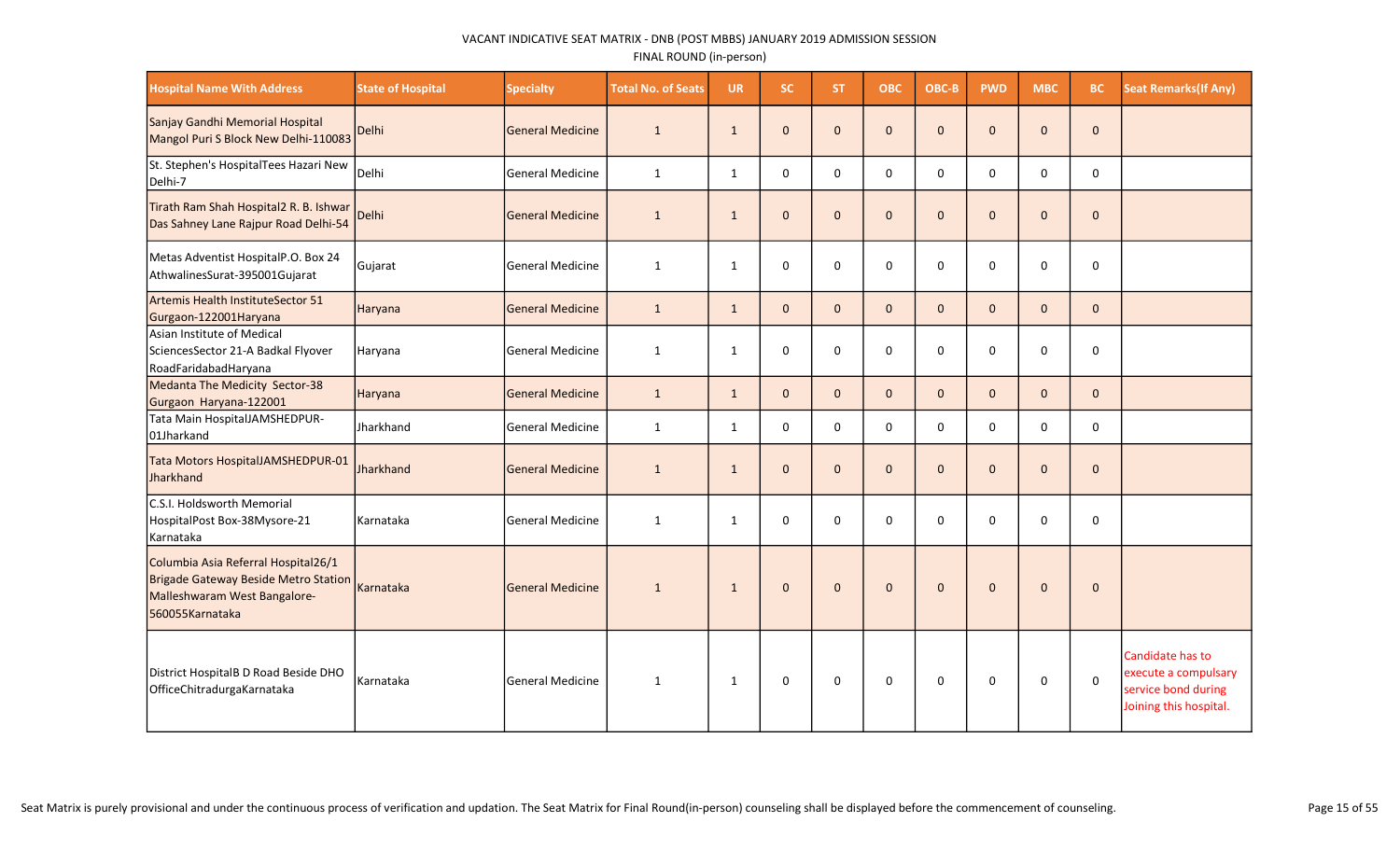| <b>Hospital Name With Address</b>                                                                                               | <b>State of Hospital</b> | <b>Specialty</b>        | <b>Total No. of Seats</b> | <b>UR</b>      | <b>SC</b>    | <b>ST</b>    | <b>OBC</b>   | OBC-B        | <b>PWD</b>   | <b>MBC</b>   | BC           | <b>Seat Remarks (If Any)</b>                                                              |
|---------------------------------------------------------------------------------------------------------------------------------|--------------------------|-------------------------|---------------------------|----------------|--------------|--------------|--------------|--------------|--------------|--------------|--------------|-------------------------------------------------------------------------------------------|
| District HospitalKilla RoadDharwad -<br>580008Karnataka                                                                         | Karnataka                | <b>General Medicine</b> | $\overline{2}$            | $\mathbf{1}$   | $\mathbf{0}$ | $\mathbf{0}$ | $\mathbf{1}$ | $\mathbf{0}$ | $\mathbf{0}$ | $\mathbf{0}$ | $\pmb{0}$    | Candidate has to<br>execute a compulsary<br>service bond during<br>Joining this hospital. |
| Dr. TMA Pai HospitalUdupi-<br>576101 Karnataka                                                                                  | Karnataka                | <b>General Medicine</b> | $\mathbf{1}$              | 1              | 0            | $\mathbf 0$  | 0            | $\mathbf 0$  | 0            | $\mathbf 0$  | 0            |                                                                                           |
| Fortis Hospitals154/9 Opp. IIMB<br>Bannerghatta Road Bangalore -<br>560076Karnataka                                             | l Karnataka              | <b>General Medicine</b> | $\overline{2}$            | $\overline{2}$ | $\mathbf{0}$ | $\Omega$     | $\mathbf 0$  | $\Omega$     | $\mathbf{0}$ | $\mathbf{0}$ | $\mathbf{0}$ |                                                                                           |
| General Hospital4th 'T' Block(Beside<br>Rajiv Gandhi University of Health<br>Sciences) Jayanagar Bangaluru -<br>560041Karnataka | Karnataka                | <b>General Medicine</b> | $\overline{2}$            | $\mathbf{1}$   | $\mathbf{1}$ | $\mathbf 0$  | 0            | $\mathbf 0$  | 0            | 0            | $\mathbf 0$  | Candidate has to<br>execute a compulsary<br>service bond during<br>Joining this hospital. |
| Mallige Medical Centre 31/32 Crescent<br>Road BANGALORE - 01Karnataka                                                           | Karnataka                | <b>General Medicine</b> | $\mathbf{1}$              | $\mathbf{1}$   | $\mathbf{0}$ | $\Omega$     | $\mathbf 0$  | $\Omega$     | $\mathbf{0}$ | $\mathbf{0}$ | $\mathbf 0$  |                                                                                           |
| St. Philomena HospitalNo. 4 Campbell<br>RoadViveknagar POBangalore-<br>560047Karnataka                                          | Karnataka                | <b>General Medicine</b> | $\mathbf{1}$              | $\mathbf{1}$   | 0            | 0            | 0            | $\mathbf 0$  | $\mathbf 0$  | 0            | 0            |                                                                                           |
| Cosmopolitan HospitalMurinjapalam<br>Pattom P OTRIVANDRUM-04Kerala                                                              | Kerala                   | <b>General Medicine</b> | $\mathbf{1}$              | $\mathbf{1}$   | $\mathbf 0$  | $\mathbf{0}$ | $\pmb{0}$    | $\mathbf{0}$ | $\mathbf 0$  | $\mathbf 0$  | $\mathbf 0$  |                                                                                           |
| District Hospital Court Road Palakkad -<br>678001                                                                               | Kerala                   | <b>General Medicine</b> | $\mathbf{1}$              | 1              | 0            | 0            | $\mathbf 0$  | $\mathbf 0$  | 0            | $\mathbf 0$  | 0            |                                                                                           |
| Holy Cross HospitalKottiyam KOLLAM-<br>691571Kerala                                                                             | Kerala                   | <b>General Medicine</b> | $\mathbf{1}$              | $\mathbf{1}$   | $\mathbf{0}$ | $\mathbf{0}$ | $\mathbf{0}$ | $\mathbf{0}$ | $\mathbf{0}$ | $\mathbf{0}$ | $\mathbf{0}$ |                                                                                           |
| Kannur Medical College<br>HospitalAnjarakandy Po Kannur -<br>670612                                                             | Kerala                   | <b>General Medicine</b> | $\overline{3}$            | 3              | 0            | 0            | $\mathbf 0$  | 0            | $\Omega$     | 0            | 0            |                                                                                           |
| Kerala Institute of Medical SciencesP B<br>No.1 Anayara P OTrivandrumKerala                                                     | Kerala                   | <b>General Medicine</b> | $\overline{3}$            | 3              | $\mathbf{0}$ | $\mathbf{0}$ | $\mathbf 0$  | $\mathbf{0}$ | $\mathbf{0}$ | $\mathbf{0}$ | $\mathbf 0$  |                                                                                           |
| Lourdes HospitalPachalam<br>ErnakulamKOCHI-12 kerala                                                                            | l Kerala                 | <b>General Medicine</b> | $\mathbf{1}$              | $\mathbf{1}$   | $\Omega$     | $\Omega$     | $\mathbf 0$  | $\Omega$     | $\Omega$     | $\Omega$     | 0            |                                                                                           |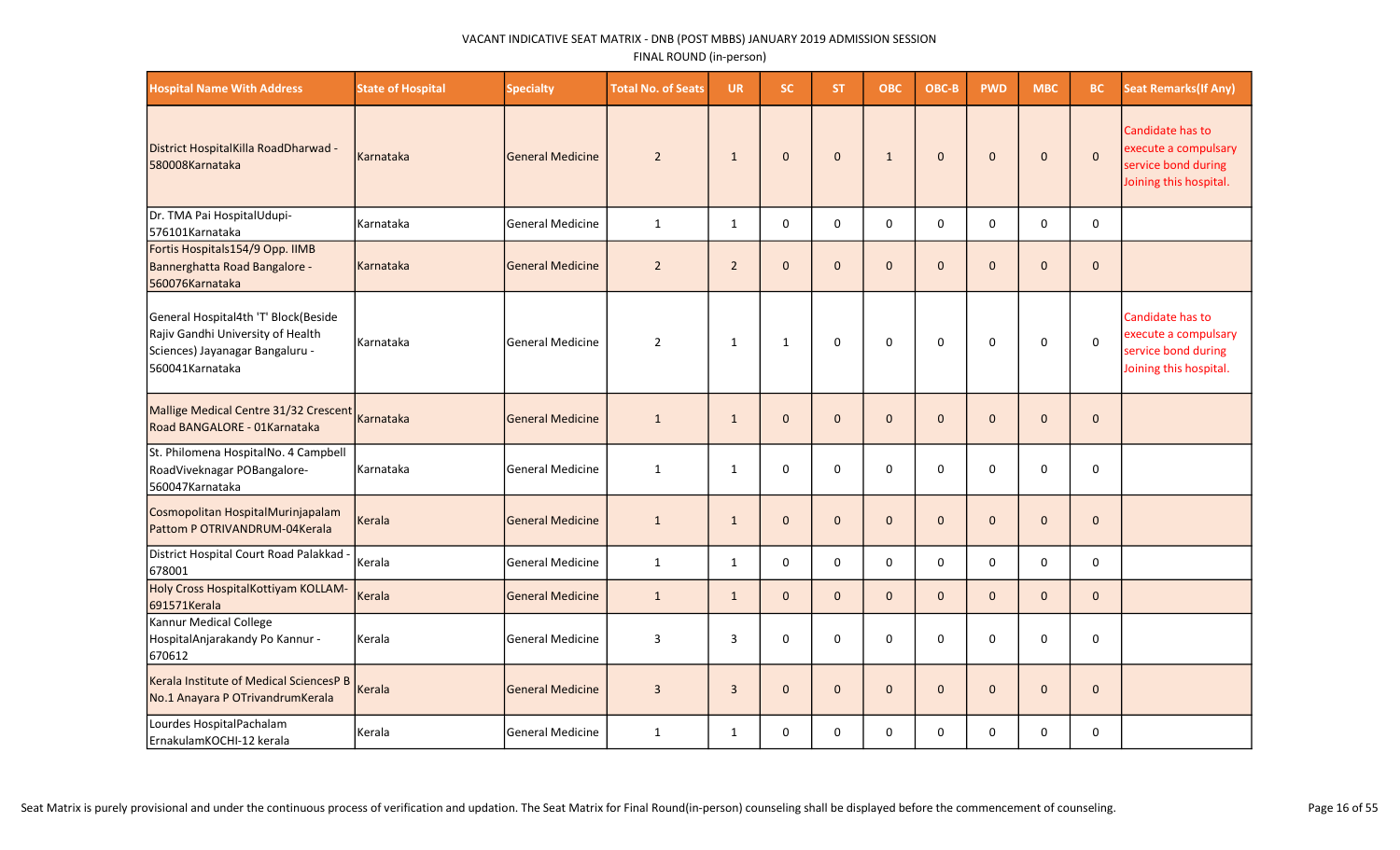| <b>Hospital Name With Address</b>                                                                                                                                                                       | <b>State of Hospital</b> | <b>Specialty</b>         | <b>Total No. of Seats</b> | <b>UR</b>      | <b>SC</b>    | <b>ST</b>    | <b>OBC</b>   | OBC-B        | <b>PWD</b>   | <b>MBC</b>   | <b>BC</b>    | <b>Seat Remarks (If Any)</b> |
|---------------------------------------------------------------------------------------------------------------------------------------------------------------------------------------------------------|--------------------------|--------------------------|---------------------------|----------------|--------------|--------------|--------------|--------------|--------------|--------------|--------------|------------------------------|
| Amaltas Institute of Medical<br>SciencesDewas Ujjain HighwayVillage<br>BangarDewas - 455001Madhya<br>Pradesh                                                                                            | Madhya Pradesh           | lGeneral Medicine        | $\mathbf{1}$              | $\mathbf{1}$   | $\mathbf{0}$ | $\mathbf{0}$ | $\mathbf{0}$ | $\mathbf{0}$ | $\mathbf{0}$ | $\mathbf{0}$ | $\mathbf{0}$ |                              |
| Bansal HospitalC Sector<br>ShahpuraBhopal - 462016                                                                                                                                                      | Madhya Pradesh           | <b>General Medicine</b>  | $\overline{2}$            | $\overline{2}$ | $\mathbf{0}$ | $\Omega$     | 0            | $\Omega$     | 0            | $\mathbf 0$  | $\mathbf 0$  |                              |
| Choithram Hospital and Research<br>CentreManik Bagh Road INDORE-<br>14Madhya Pradesh                                                                                                                    | Madhya Pradesh           | <b>SGeneral Medicine</b> | $\mathbf{1}$              | $\mathbf{1}$   | $\mathbf 0$  | $\mathbf{0}$ | $\mathbf 0$  | $\mathbf{0}$ | $\mathbf{0}$ | $\mathbf{0}$ | $\mathbf 0$  |                              |
| Apollo HospitalParsik Hill Road Plot no<br>13 Sector 23CBD BelapurNavi Mumbai   Maharashtra<br>400614                                                                                                   |                          | <b>General Medicine</b>  | $\mathbf{1}$              | $\mathbf{1}$   | $\mathbf 0$  | $\Omega$     | $\mathbf 0$  | 0            | 0            | $\Omega$     | $\mathsf 0$  |                              |
| Apple Saraswati Multispecialty<br>Hospital(Apple Hospitals and Research<br>Institute Ltd.)804/2 805/2 E Ward<br>BhosalewadiKadamwadi Road<br>Kolhapur-416003                                            | Maharashtra              | <b>General Medicine</b>  | $\mathbf{1}$              | $\mathbf{1}$   | $\mathbf{0}$ | $\mathbf{0}$ | $\mathbf 0$  | $\mathbf{0}$ | $\mathbf{0}$ | $\mathbf{0}$ | $\mathbf{0}$ |                              |
| Bhabha Atomic Research Centre &<br>HospitalAnushakti NagarMUMBAI-<br>94Maharashtra                                                                                                                      | Maharashtra              | <b>General Medicine</b>  | $\mathbf{1}$              | $\mathbf{1}$   | $\mathbf 0$  | 0            | 0            | $\Omega$     | 0            | $\Omega$     | 0            |                              |
| Bhaktivedanta Hospital & Research<br>InstituteSrishti Complex Bhaktivedanta<br>Swami Marg Mira Road (East) Thane -<br>401107                                                                            | Maharashtra              | <b>General Medicine</b>  | $\mathbf{1}$              | $\mathbf{1}$   | $\mathbf{0}$ | $\mathbf{0}$ | $\pmb{0}$    | $\mathbf{0}$ | $\mathbf{0}$ | $\Omega$     | $\mathbf{0}$ |                              |
| Dr. B. Nanavati HospitalVivekanand<br>Rd.Vile Parle West Mumbai-<br>56Maharashtra                                                                                                                       | Maharashtra              | <b>General Medicine</b>  | $\overline{2}$            | $\overline{2}$ | $\mathbf 0$  | $\Omega$     | $\mathbf 0$  | $\Omega$     | 0            | $\Omega$     | $\mathbf 0$  |                              |
| Dr. R N Cooper Municipal General<br>Hospital(Associated with H B T<br>Hinduhridaysamrat Balasaheb<br>Thackeray) medical college) North<br>South Road No.1 Vile Parle (West)<br>Mumbai-400056Maharashtra | <b>Maharashtra</b>       | <b>General Medicine</b>  | $\mathbf{1}$              | $\mathbf{0}$   | $\mathbf{1}$ | $\mathbf{0}$ | $\mathbf 0$  | $\mathbf{0}$ | $\mathbf{0}$ | $\mathbf{0}$ | $\mathbf 0$  |                              |
| Fortis HospitalMulund Goregaon Link<br>Road Mumbai-400078Maharashtra                                                                                                                                    | Maharashtra              | <b>General Medicine</b>  | $\mathbf{1}$              | $\mathbf{1}$   | $\pmb{0}$    | $\mathbf 0$  | $\pmb{0}$    | $\mathbf 0$  | $\mathbf 0$  | 0            | $\mathsf 0$  |                              |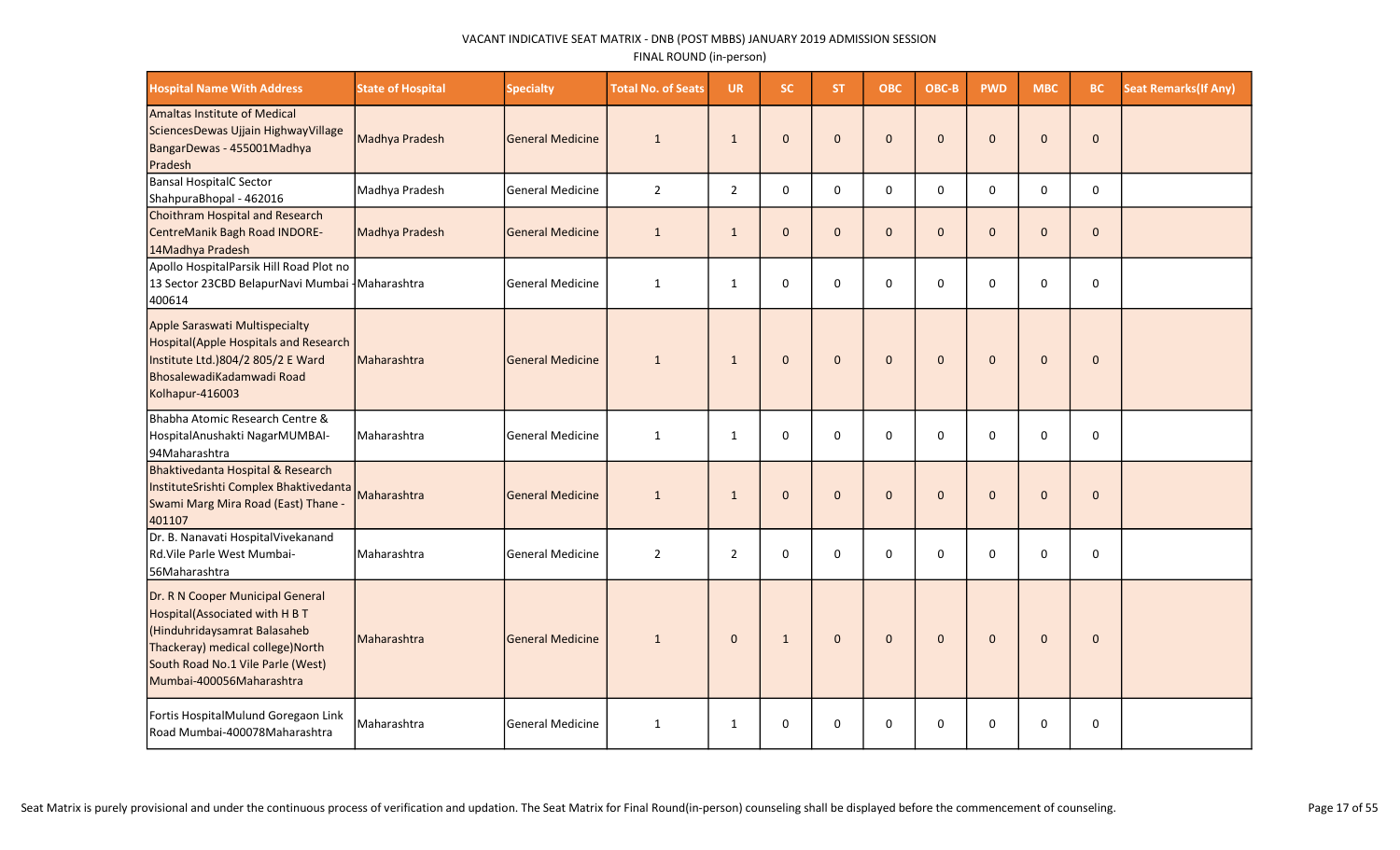| <b>Hospital Name With Address</b>                                                                                                                            | <b>State of Hospital</b> | <b>Specialty</b>        | <b>Total No. of Seats</b> | <b>UR</b>      | SC.          | <b>ST</b>    | <b>OBC</b>   | OBC-B        | <b>PWD</b>   | <b>MBC</b>   | <b>BC</b>    | <b>Seat Remarks (If Any)</b>                                                              |
|--------------------------------------------------------------------------------------------------------------------------------------------------------------|--------------------------|-------------------------|---------------------------|----------------|--------------|--------------|--------------|--------------|--------------|--------------|--------------|-------------------------------------------------------------------------------------------|
| Holy Family HospitalSt. Andrew's Road<br>Bandra West Mumbai-400050<br>Maharashtra                                                                            | Maharashtra              | <b>General Medicine</b> | $\overline{2}$            | $\overline{2}$ | $\mathbf 0$  | $\Omega$     | $\mathbf 0$  | $\Omega$     | $\Omega$     | $\Omega$     | $\pmb{0}$    |                                                                                           |
| Jaslok Hospital & Res. Centre15<br>Deshmukh Marg Mumbai-<br>26Maharashtra                                                                                    | Maharashtra              | <b>General Medicine</b> | $\mathbf{1}$              | $\mathbf{1}$   | 0            | 0            | 0            | 0            | 0            | 0            | 0            |                                                                                           |
| <b>Jupiter HospitalEastern Express</b><br>Highway Thane-400601Maharashtra                                                                                    | Maharashtra              | <b>General Medicine</b> | $\mathbf{1}$              | $\mathbf{1}$   | $\mathbf{0}$ | $\mathbf{0}$ | $\mathbf{0}$ | $\mathbf{0}$ | $\mathbf 0$  | $\Omega$     | $\mathbf 0$  |                                                                                           |
| Kokilaben Dhirubhai Ambani Hospital<br>& Medical Research<br>InstituteAchyutrao Patwardhan Marg4 Maharashtra<br>BunglowsAndheri (w)Mumbai-<br>51 Maharashtra |                          | <b>General Medicine</b> | $\mathbf{1}$              | 1              | $\mathbf 0$  | $\mathbf 0$  | $\mathbf 0$  | $\Omega$     | $\mathbf 0$  | $\mathbf 0$  | $\mathbf 0$  |                                                                                           |
| P.D. Hinduja National Hospital and<br>Medical Research CentreVeer Savarkar<br>Marg Mahim Mumbai-<br>400016Maharashtra                                        | Maharashtra              | <b>General Medicine</b> | $\mathbf{1}$              | $\mathbf{1}$   | $\mathbf{0}$ | $\Omega$     | $\Omega$     | $\Omega$     | $\Omega$     | $\Omega$     | $\mathbf{0}$ |                                                                                           |
| Rajarshee Chhatrapati Shahu Maharaj<br>Govt. Med. CollegeDasara Chowk<br>KolhapurMaharashtra                                                                 | Maharashtra              | <b>General Medicine</b> | $\overline{2}$            | $\overline{2}$ | 0            | 0            | 0            | $\Omega$     | $\Omega$     | $\mathbf 0$  | 0            |                                                                                           |
| Civil HospitalDawrpui Aizawl Mizoram                                                                                                                         | Mizoram                  | <b>General Medicine</b> | $\mathbf{1}$              | $\mathbf{1}$   | $\mathbf{0}$ | $\mathbf{0}$ | $\mathbf{0}$ | $\Omega$     | $\mathbf{0}$ | $\mathbf{0}$ | $\mathbf{0}$ |                                                                                           |
| Grecian Super Speciality Hospital (A<br>unit of R.G.S Healthcare Pvt. Ltd)<br>Sector-69 Opp. Village Kumbra S.A.S<br>Nagar Mohali - 60062                    | Punjab                   | <b>General Medicine</b> | $\mathbf{1}$              | $\mathbf{1}$   | $\mathbf 0$  | $\mathbf 0$  | $\mathbf 0$  | $\mathbf 0$  | $\mathbf 0$  | 0            | 0            |                                                                                           |
| SBLS Civil HospitalJail Road Near Jyoti<br>Chowk Jalandhar -144001                                                                                           | Punjab                   | <b>General Medicine</b> | $\mathbf{1}$              | $\mathbf 0$    | $\mathbf{1}$ | $\mathbf{0}$ | $\mathbf 0$  | $\mathbf 0$  | $\mathbf 0$  | $\mathbf 0$  | $\pmb{0}$    | Candidate has to<br>execute a compulsary<br>service bond during<br>Joining this hospital. |
| Santokbha Durlabhji Memorial<br>Hospital cum Medical Research<br>Institute Bhawani Singh Marg JAIPUR<br>Rajasthan-302015                                     | Rajasthan                | <b>General Medicine</b> | 1                         | $\mathbf{1}$   | 0            | 0            | 0            | 0            | $\Omega$     | 0            | 0            |                                                                                           |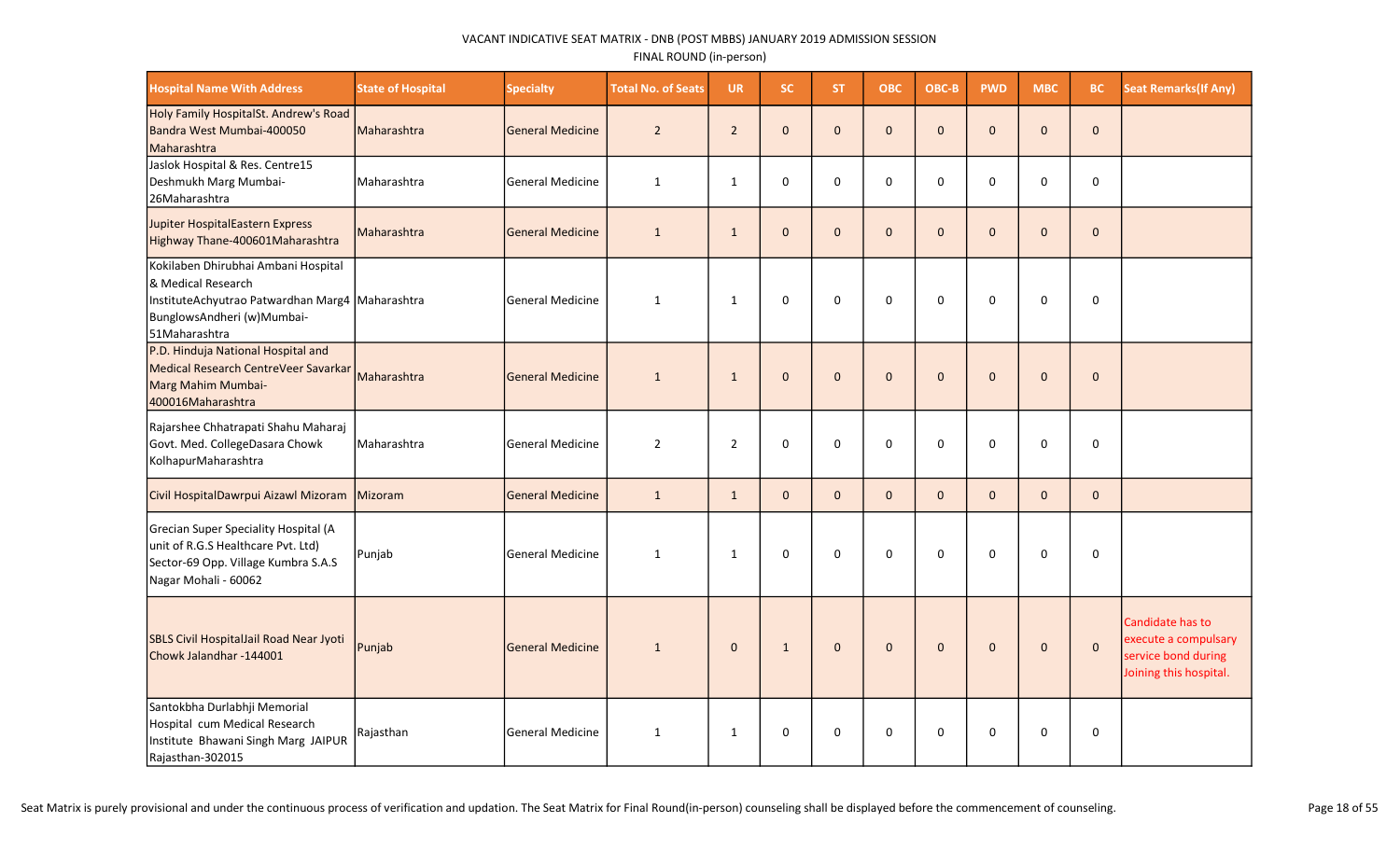| <b>Hospital Name With Address</b>                                                                                               | <b>State of Hospital</b> | <b>Specialty</b>        | <b>Total No. of Seats</b> | <b>UR</b>      | <b>SC</b>    | <b>ST</b>    | <b>OBC</b>   | OBC-B        | <b>PWD</b>   | <b>MBC</b>   | <b>BC</b>    | <b>Seat Remarks (If Any)</b> |
|---------------------------------------------------------------------------------------------------------------------------------|--------------------------|-------------------------|---------------------------|----------------|--------------|--------------|--------------|--------------|--------------|--------------|--------------|------------------------------|
| Apollo Hospital21Greams lane Off<br>Greams Rd Chennai - 06Tamil Nadu                                                            | Tamil Nadu               | <b>General Medicine</b> | $\mathbf{1}$              | $\mathbf{1}$   | $\mathbf{0}$ | $\Omega$     | $\mathbf{0}$ | $\Omega$     | $\Omega$     | $\Omega$     | $\mathbf{0}$ |                              |
| Apollo Specialty Hospital Lake View<br>Road K K Nagar Madurai Tamil Nadu-<br>625014                                             | <b>Tamil Nadu</b>        | <b>General Medicine</b> | 1                         | $\mathbf{1}$   | $\mathbf 0$  | 0            | 0            | $\Omega$     | $\Omega$     | $\Omega$     | $\mathbf 0$  |                              |
| Government Head Quarters<br>HospitalEVN Road Erode -<br>638009Tamil Nadu                                                        | Tamil Nadu               | <b>General Medicine</b> | $\overline{2}$            | $\mathbf{0}$   | $\mathbf{0}$ | $\mathbf{0}$ | $\mathbf 0$  | $\mathbf{0}$ | $\mathbf{0}$ | $\mathbf{1}$ | $\mathbf{1}$ |                              |
| Kovai Medical Centre Post Box No.<br>3209 Avinashi Road Civil Arodrom Post Tamil Nadu<br><b>COIMBATORE-14Tamil Nadu</b>         |                          | <b>General Medicine</b> | $\mathbf{1}$              | $\mathbf{1}$   | $\mathbf 0$  | $\Omega$     | $\mathbf 0$  | $\Omega$     | $\Omega$     | 0            | $\mathbf 0$  |                              |
| Meenakshi Mission Hosp. & Res.<br>CentreLake Area Melur Road<br>MADURAI-625107Tamil Nadu                                        | <b>Tamil Nadu</b>        | <b>General Medicine</b> | $\overline{2}$            | $\overline{2}$ | $\mathbf{0}$ | $\mathbf{0}$ | $\pmb{0}$    | $\mathbf{0}$ | $\mathbf{0}$ | $\mathbf{0}$ | $\mathbf{0}$ |                              |
| Southern Railway HQ<br>HospitalAynavaram Perumbur<br>CHENNAI-23Tamil Nadu                                                       | <b>Tamil Nadu</b>        | <b>General Medicine</b> | $\mathbf{1}$              | $\mathbf{1}$   | $\mathbf{0}$ | $\Omega$     | 0            | $\Omega$     | $\Omega$     | $\Omega$     | 0            |                              |
| Sri Ramakrishna Hospital395 Sarojini<br>Naidu Rd Sidhapudur COIMBATORE-<br>44Tamil Nadu                                         | <b>Tamil Nadu</b>        | <b>General Medicine</b> | $\mathbf{1}$              | $\mathbf{1}$   | $\mathbf{0}$ | $\mathbf{0}$ | $\mathbf{0}$ | $\Omega$     | $\Omega$     | $\Omega$     | $\mathbf{0}$ |                              |
| Aditya Hospital4-1-16 Adjacent<br>Endowments Office Tilak Road Abids<br>Hyderabad-500001Telangana                               | Telangana                | <b>General Medicine</b> | 1                         | $\mathbf{1}$   | $\mathbf 0$  | $\Omega$     | $\Omega$     | $\Omega$     | $\Omega$     | 0            | $\mathbf 0$  |                              |
| Continental HospitalPlot No. 3 Road<br>No. 2IT and Financial<br>DistrictNanakramguda<br>GachibowliHyderabad-<br>500032Telangana | Telangana                | <b>General Medicine</b> | $\mathbf{1}$              | $\mathbf{1}$   | $\mathbf{0}$ | $\mathbf{0}$ | $\pmb{0}$    | $\mathbf{0}$ | $\mathbf{0}$ | $\Omega$     | $\mathbf{0}$ |                              |
| Krishna Institute of Medical Sciences1-<br>8-31/1 Minister Road Secunderabad -<br>500003Telangana                               | Telangana                | <b>General Medicine</b> | 1                         | $\mathbf{1}$   | $\mathbf 0$  | $\Omega$     | 0            | $\Omega$     | $\Omega$     | 0            | $\mathbf 0$  |                              |
| MaxCure Hospital(Formerly- Mediciti<br>Hospital) 5-9-22 Secretariat Road<br>Hyderabad - 500063Telangana                         | Telangana                | <b>General Medicine</b> | $\mathbf{1}$              | $\mathbf{1}$   | $\mathbf 0$  | $\mathbf{0}$ | $\mathbf 0$  | $\mathbf{0}$ | $\mathbf{0}$ | $\Omega$     | $\mathbf{0}$ |                              |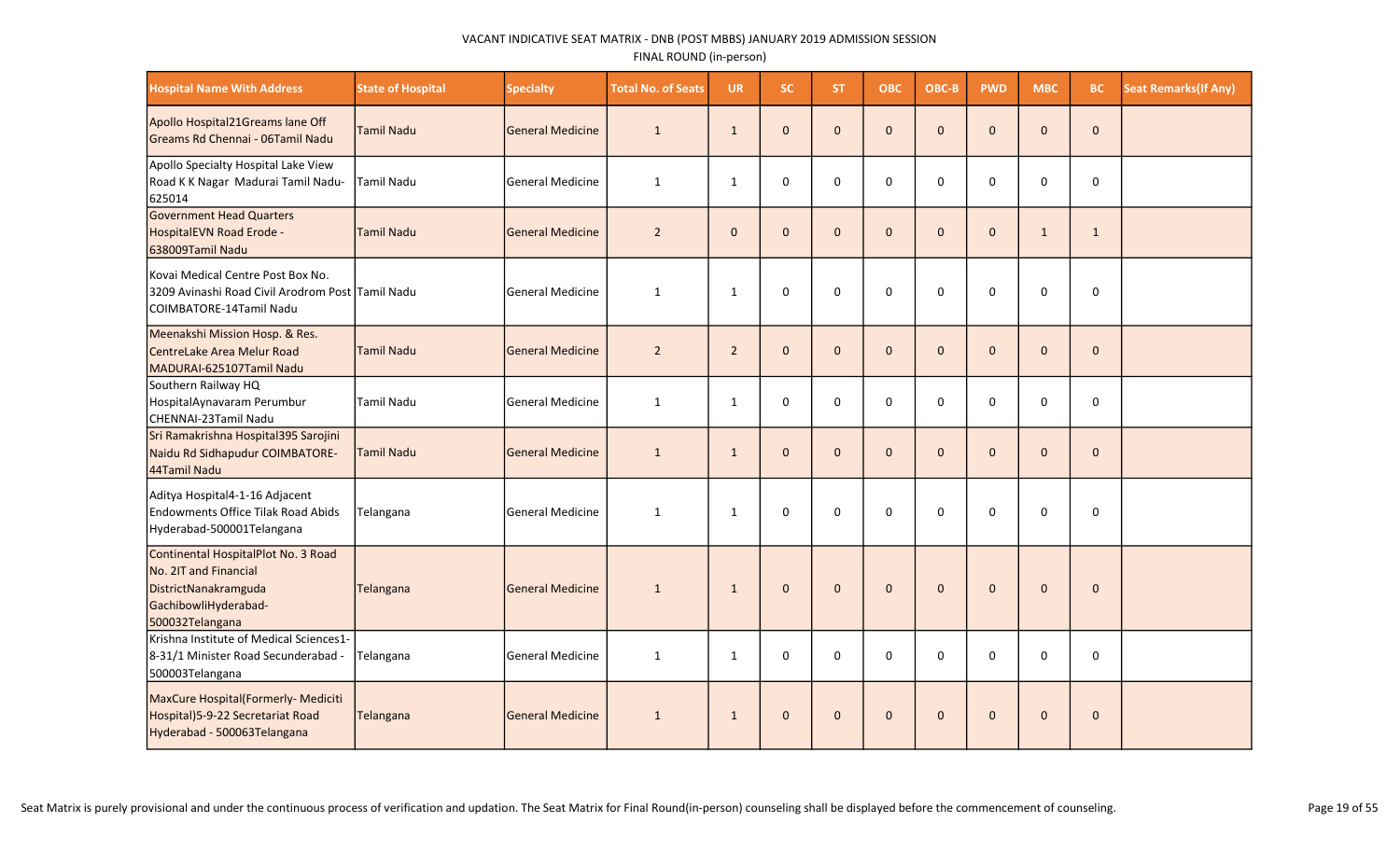| <b>Hospital Name With Address</b>                                                                                            | <b>State of Hospital</b> | <b>Specialty</b>        | <b>Total No. of Seats</b> | <b>UR</b>      | SC.          | ST.          | <b>OBC</b>   | OBC-B        | <b>PWD</b>   | <b>MBC</b>   | <b>BC</b>    | <b>Seat Remarks (If Any)</b> |
|------------------------------------------------------------------------------------------------------------------------------|--------------------------|-------------------------|---------------------------|----------------|--------------|--------------|--------------|--------------|--------------|--------------|--------------|------------------------------|
| Princess Durru Shevar Children's and<br>General HospitalPurana Haveli<br>Hyderabad - 2 Telangana                             | Telangana                | <b>General Medicine</b> | $\mathbf{1}$              | $\mathbf{1}$   | $\mathbf 0$  | $\Omega$     | $\mathbf 0$  | $\Omega$     | 0            | $\Omega$     | $\mathsf 0$  |                              |
| Yashoda Super Speciality<br>HospitalNalgonda X Road Malakpet<br>Hyderabad-500036 Telangana                                   | Telangana                | <b>General Medicine</b> | $\mathbf{1}$              | $\mathbf{1}$   | $\mathbf{0}$ | $\mathbf{0}$ | $\mathbf{0}$ | $\Omega$     | $\Omega$     | $\Omega$     | $\Omega$     |                              |
| Yashoda Super Speciality HospitalRaj<br>Bhavan Road Somajiguda Hyderabad-<br>500082 Telangana                                | Telangana                | <b>General Medicine</b> | $\mathbf{1}$              | $\mathbf{1}$   | $\mathbf 0$  | 0            | 0            | $\Omega$     | $\Omega$     | $\mathbf 0$  | $\mathbf 0$  |                              |
| Balrampur HospitalGolaganj Lucknow<br>226018                                                                                 | Uttar Pradesh            | General Medicine        | $\overline{\mathbf{3}}$   | $\overline{2}$ | $\mathbf{0}$ | $\Omega$     | $\mathbf{1}$ | $\mathbf{0}$ | $\mathbf{0}$ | $\Omega$     | $\mathbf 0$  |                              |
| Dr Shyama Prasad Mukherjee (Civil)<br>Hospital4-A Park Road Hazratganj<br>Lucknow - 226001                                   | <b>Uttar Pradesh</b>     | <b>General Medicine</b> | $\mathbf{1}$              | $\mathbf 0$    | $\mathbf{1}$ | 0            | 0            | $\Omega$     | 0            | $\Omega$     | $\mathbf 0$  |                              |
| Nayati Multi Super Specialty<br>HospitalBehind Sawaria Gas StationNH<br>2 Mathura - Delhi BypassUttar Pradesh<br>$-281001$   | Uttar Pradesh            | <b>General Medicine</b> | $\mathbf{1}$              | $\mathbf{1}$   | $\mathbf 0$  | $\mathbf{0}$ | $\pmb{0}$    | $\mathbf{0}$ | $\mathbf{0}$ | $\mathbf 0$  | $\mathbf 0$  |                              |
| P.L. Sharma District HospitalAhmad<br>Road Near Ghantaghar Meerut City -<br>250002                                           | <b>Uttar Pradesh</b>     | <b>General Medicine</b> | $\mathbf{1}$              | 0              | $\Omega$     | $\Omega$     | $\mathbf{1}$ | $\Omega$     | $\Omega$     | 0            | 0            |                              |
| Shri Shiv Prasad Gupta Divisional<br>District HospitalKabirchaura Varanasi -<br>221001                                       | Uttar Pradesh            | <b>General Medicine</b> | $\mathbf{1}$              | $\mathbf{1}$   | $\mathbf{0}$ | $\mathbf{0}$ | $\mathbf{0}$ | $\mathbf{0}$ | $\mathbf{0}$ | $\Omega$     | $\mathbf 0$  |                              |
| Tej Bahadur Sapru HospitalStanley<br>Road Allahabad - 211002                                                                 | <b>Uttar Pradesh</b>     | <b>General Medicine</b> | $\mathbf{1}$              | 0              | $\mathbf{1}$ | 0            | 0            | 0            | 0            | 0            | $\mathbf 0$  |                              |
| Ursala Horsman Memorial<br>HospitalBada Chuaraha Civil Lines<br>Kanpur - 208001                                              | <b>Uttar Pradesh</b>     | <b>General Medicine</b> | $\mathbf{1}$              | $\mathbf{0}$   | $\mathbf{0}$ | $\mathbf{0}$ | $\mathbf{1}$ | $\mathbf{0}$ | $\mathbf{0}$ | $\Omega$     | $\mathbf{0}$ |                              |
| Vivekananda PolyclinicVivekananda<br>puram Lucknow - 7Uttar Pradesh                                                          | <b>Uttar Pradesh</b>     | <b>General Medicine</b> | $\mathbf{1}$              | 1              | $\mathbf 0$  | 0            | $\mathbf 0$  | $\mathbf{0}$ | $\Omega$     | 0            | $\mathbf 0$  |                              |
| Advanced Medicare & Research<br>Institute(AMRI)P-4 & 5 CIT Scheme 72<br>Block A Gariahat Road Kolkata -<br>700029West Bengal | <b>West Bengal</b>       | <b>General Medicine</b> | $\mathbf{1}$              | $\mathbf{1}$   | $\mathbf{0}$ | $\mathbf{0}$ | $\mathbf 0$  | $\mathbf{0}$ | $\mathbf{0}$ | $\mathbf{0}$ | $\mathbf{0}$ |                              |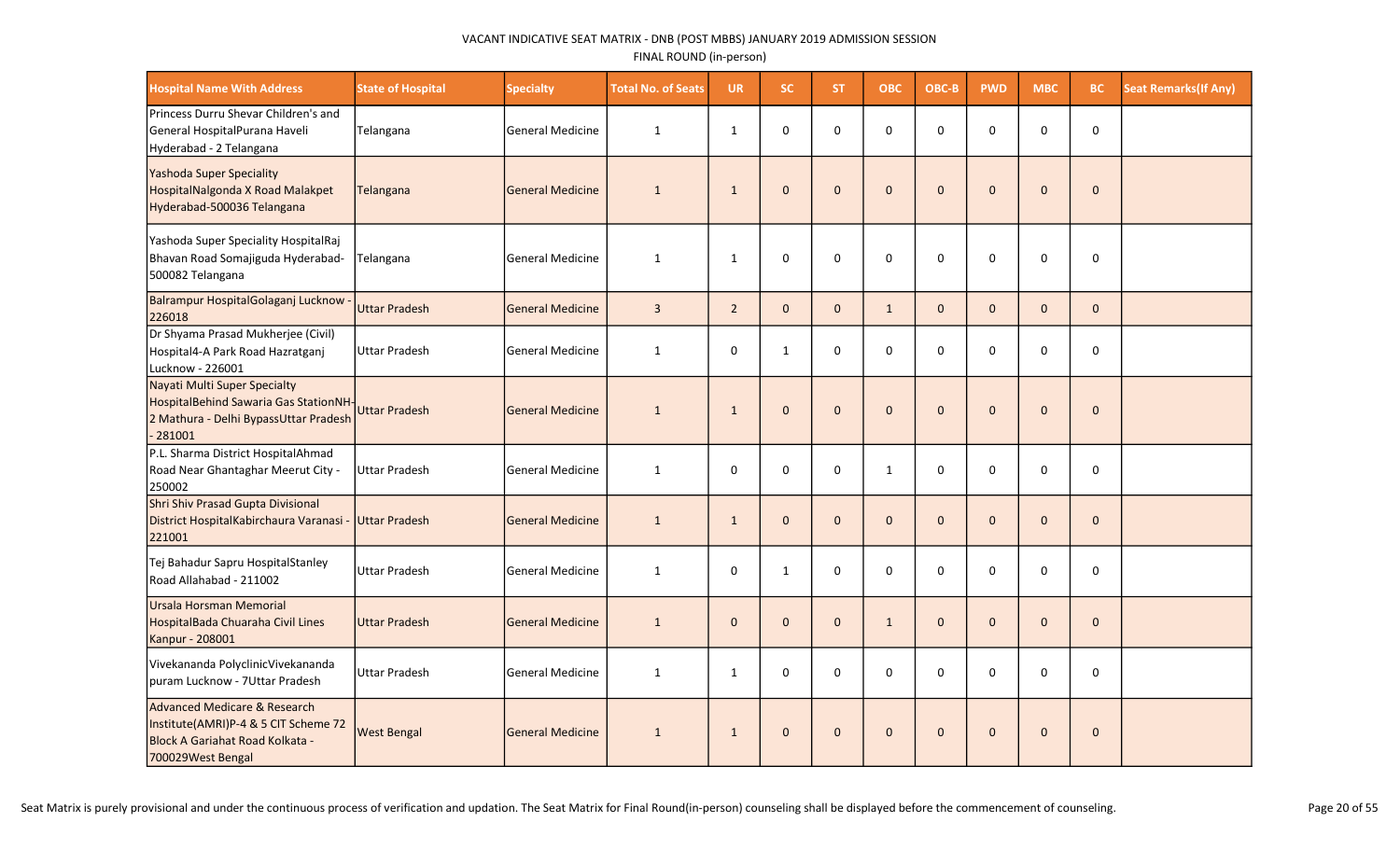| <b>Hospital Name With Address</b>                                                                   | <b>State of Hospital</b> | <b>Specialty</b>        | <b>Total No. of Seats</b> | <b>UR</b>      | <b>SC</b>           | <b>ST</b>    | ОВС          | OBC-B        | <b>PWD</b>   | <b>MBC</b>   | BC.          | <b>Seat Remarks (If Any)</b> |
|-----------------------------------------------------------------------------------------------------|--------------------------|-------------------------|---------------------------|----------------|---------------------|--------------|--------------|--------------|--------------|--------------|--------------|------------------------------|
| B.R. Singh Hospital & Centre for Med.<br>Edn & Res.Eastern RailwaySealdah<br>KOLKATA-14 West Bengal | <b>West Bengal</b>       | lGeneral Medicine       | $\mathbf{1}$              | $\mathbf{1}$   | $\mathbf 0$         | $\mathbf 0$  | $\mathbf 0$  | $\mathbf 0$  | $\mathbf 0$  | $\Omega$     | $\mathbf 0$  |                              |
| District Hospital5 D L Roy<br>RoadKrishnagarNadia-741101West<br>Bengal                              | <b>West Bengal</b>       | <b>General Medicine</b> | $\mathbf{1}$              | $\mathbf{0}$   | $\mathbf{0}$        | $\mathbf{1}$ | $\mathbf{0}$ | $\Omega$     | $\mathbf{0}$ | $\Omega$     | $\mathbf{0}$ |                              |
| Narayana Superspecialty Hospital(A<br>Unit of MMHRL)120/1 Andul<br>RoadHowrah-711103West Bengal     | <b>West Bengal</b>       | General Medicine        | $\mathbf{1}$              | $\mathbf{1}$   | $\mathsf 0$         | $\mathbf{0}$ | 0            | $\Omega$     | $\Omega$     | $\Omega$     | 0            |                              |
| <b>Rural Development Trust</b><br>HospitalKadiri Road Bathalapalli<br>ANANTAPUR - 515661            | <b>Andhra Pradesh</b>    | General Surgery         | 1                         | $\mathbf{1}$   | $\mathbf{0}$        | $\mathbf{0}$ | $\mathbf 0$  | $\mathbf{0}$ | $\mathbf 0$  | $\Omega$     | $\mathbf{0}$ |                              |
| Seven Hills HospitalD.No-11-4-4/A<br>Rockdale Layout Visakhapatnam-<br>530002 Andhra Pradesh        | Andhra Pradesh           | General Surgery         | $\overline{2}$            | $\overline{2}$ | $\mathsf{O}\xspace$ | 0            | 0            | $\mathbf 0$  | $\mathbf 0$  | $\Omega$     | 0            |                              |
| South Central Railways Hospital<br>Lallguda Secunderabad Andhra<br>Pradesh                          | <b>Andhra Pradesh</b>    | General Surgery         | 1                         | $\mathbf{1}$   | $\mathbf{0}$        | $\mathbf{0}$ | $\mathbf{0}$ | $\mathbf{0}$ | $\mathbf{0}$ | $\Omega$     | $\mathbf{0}$ |                              |
| Government Multi Specialty<br>HospitalSector - 16 CHANDIGARH                                        | Chandigarh               | General Surgery         | $\mathbf{1}$              | $\mathbf{1}$   | $\mathbf 0$         | $\mathbf 0$  | $\mathsf{O}$ | $\mathbf 0$  | $\mathsf{o}$ | $\mathbf 0$  | $\mathbf 0$  |                              |
| Deen Dayal Upadhyay HospitalHari<br>Nagar New Delhi-64                                              | <b>Delhi</b>             | General Surgery         | 3                         | $\mathbf{1}$   | $\mathbf{1}$        | $\mathbf{0}$ | $\mathbf{1}$ | $\Omega$     | $\mathbf{0}$ | $\Omega$     | $\mathbf{0}$ |                              |
| Hindu Rao HospitalSubzi Mandi<br>MalkaganjDelhi-110007                                              | <b>Delhi</b>             | General Surgery         | $\mathbf{1}$              | $\Omega$       | $\mathbf 0$         | $\mathbf{1}$ | $\mathbf 0$  | $\Omega$     | $\mathbf 0$  | $\Omega$     | $\mathbf 0$  |                              |
| Holy Family HospitalOkhla New Delhi-<br>25                                                          | Delhi                    | General Surgery         | $\mathbf{1}$              | $\mathbf{1}$   | $\mathbf{0}$        | $\mathbf{0}$ | $\mathbf{0}$ | $\mathbf{0}$ | $\mathbf{0}$ | $\mathbf{0}$ | $\mathbf 0$  |                              |
| Indraprastha Apollo HospitalDelhi<br>Mathura RoadSarita Vihar New Delhi -<br>110076                 | <b>Delhi</b>             | General Surgery         | $\mathbf{1}$              | $\mathbf{1}$   | $\mathbf 0$         | $\mathbf 0$  | $\mathbf 0$  | 0            | $\mathbf 0$  | $\Omega$     | $\mathbf 0$  |                              |
| Max Super Specialty HospitalFC-50 C<br>and D Block Shalimar BaghNew Delhi-<br>110088                | Delhi                    | General Surgery         | $\mathbf{1}$              | $\mathbf{1}$   | $\mathbf{0}$        | $\mathbf{0}$ | $\mathbf{0}$ | $\mathbf{0}$ | $\mathbf{0}$ | $\Omega$     | $\mathbf{0}$ |                              |
| Northern Railway Central HospitalNear<br>Connaught Place New Delhi-1                                | Delhi                    | General Surgery         | $\overline{2}$            | 1              | $\mathbf{1}$        | $\mathbf 0$  | 0            | 0            | 0            | $\Omega$     | 0            |                              |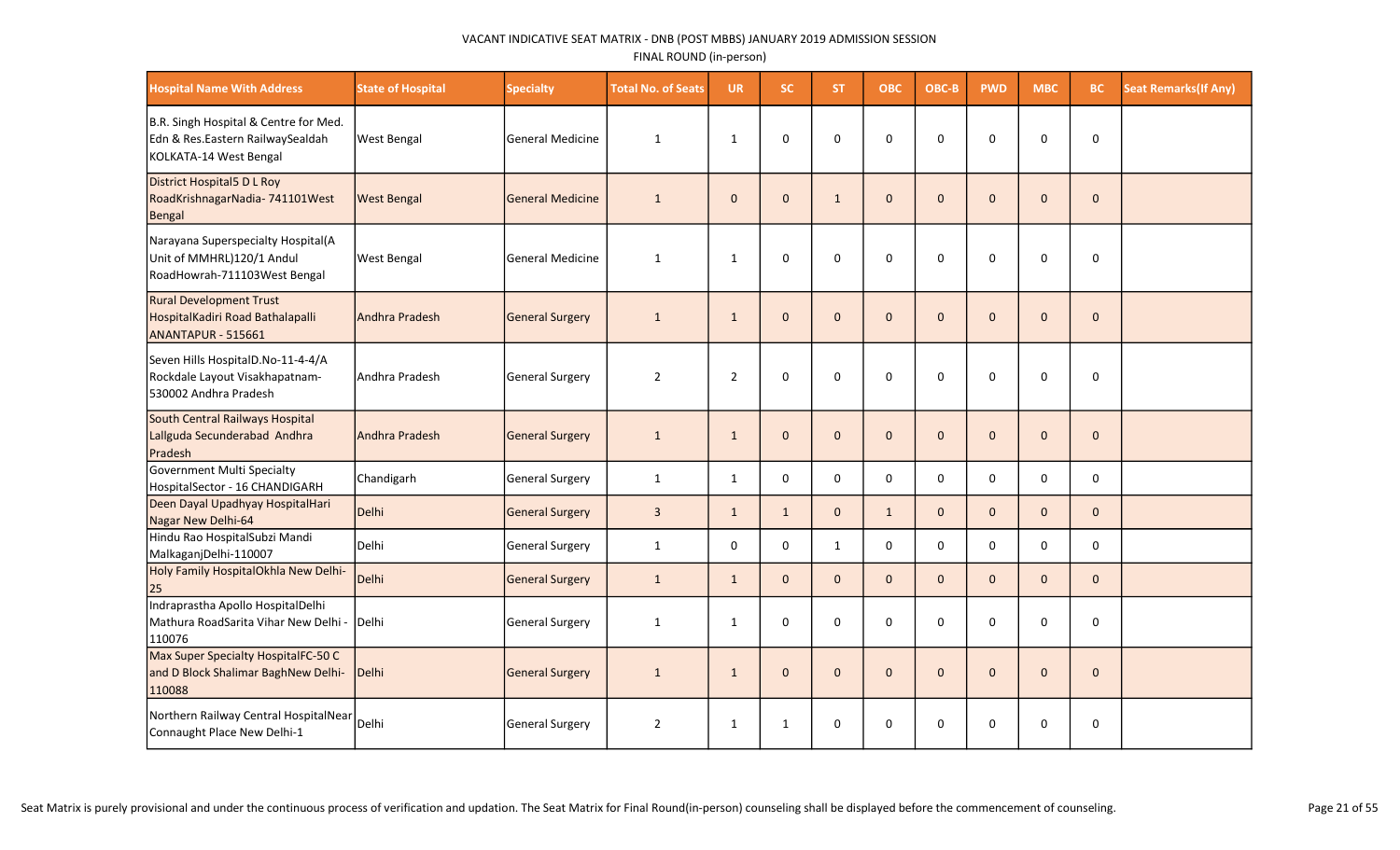| <b>Hospital Name With Address</b>                                                                     | <b>State of Hospital</b> | <b>Specialty</b>       | <b>Total No. of Seats</b> | <b>UR</b>      | SC.          | ST.          | <b>OBC</b>   | OBC-B        | <b>PWD</b>   | <b>MBC</b>   | <b>BC</b>    | <b>Seat Remarks (If Any)</b>                                                              |
|-------------------------------------------------------------------------------------------------------|--------------------------|------------------------|---------------------------|----------------|--------------|--------------|--------------|--------------|--------------|--------------|--------------|-------------------------------------------------------------------------------------------|
| Shri Balaji Action Medical Institute FC-<br>34 A-4 Paschim Vihar New Delhi -<br>110063                | Delhi                    | General Surgery        | $\mathbf{1}$              | $\mathbf{1}$   | $\mathbf{0}$ | $\mathbf{0}$ | $\mathbf{0}$ | $\mathbf{0}$ | $\mathbf{0}$ | $\Omega$     | $\mathbf 0$  |                                                                                           |
| St. Stephen's HospitalTees Hazari New<br>Delhi-7                                                      | Delhi                    | General Surgery        | $\overline{2}$            | $\overline{2}$ | $\mathbf 0$  | 0            | $\mathbf 0$  | 0            | $\pmb{0}$    | 0            | $\mathbf 0$  |                                                                                           |
| Apollo Hospital InternationalPlot No.<br>1A GIDC EstateBhat District - Gandhi<br>Nagar-382428Gujarat  | Gujarat                  | <b>General Surgery</b> | $\mathbf{1}$              | $\mathbf{1}$   | $\mathbf 0$  | $\mathbf{0}$ | $\mathbf 0$  | $\mathbf{0}$ | $\mathbf{0}$ | $\Omega$     | $\mathbf{0}$ |                                                                                           |
| Artemis Health InstituteSector 51<br>Gurgaon-122001 Haryana                                           | Haryana                  | General Surgery        | $\mathbf{1}$              | $\mathbf{1}$   | $\mathbf 0$  | 0            | $\mathbf 0$  | 0            | $\pmb{0}$    | 0            | $\pmb{0}$    |                                                                                           |
| Sarvodaya Hospital and Research<br>CentreYMCA Road Sector-08<br>Faridabad-121006Haryana               | Haryana                  | General Surgery        | $\mathbf{1}$              | $\mathbf{1}$   | $\mathbf 0$  | $\mathbf{0}$ | $\mathbf 0$  | $\mathbf{0}$ | $\mathbf 0$  | $\mathbf{0}$ | $\mathbf 0$  |                                                                                           |
| Bokaro General HospitalBokaro Steel<br>City BOKARO-01 Jharkhand                                       | Jharkhand                | General Surgery        | $\overline{2}$            | $\mathbf{1}$   | $\mathbf{0}$ | $\mathbf{0}$ | $\mathbf{1}$ | $\Omega$     | $\Omega$     | $\Omega$     | $\pmb{0}$    |                                                                                           |
| Tata Main HospitalJAMSHEDPUR-<br>01Jharkand                                                           | Jharkhand                | General Surgery        | $\mathbf{1}$              | $\mathbf{1}$   | $\mathbf{0}$ | $\mathbf{0}$ | $\mathbf{0}$ | $\Omega$     | $\mathbf{0}$ | $\Omega$     | $\mathbf 0$  |                                                                                           |
| Tata Motors HospitalJAMSHEDPUR-01<br>Jharkhand                                                        | Jharkhand                | General Surgery        | $\mathbf{1}$              | $\mathbf{1}$   | $\mathbf 0$  | $\mathbf{0}$ | $\mathbf 0$  | $\Omega$     | $\Omega$     | $\Omega$     | $\mathbf 0$  |                                                                                           |
| Apollo BGS HospitalAdichunchanagiri<br>Road Kuvempunagar Mysore -<br>23Karnataka                      | Karnataka                | General Surgery        | $\mathbf{1}$              | $\mathbf{1}$   | $\Omega$     | $\mathbf{0}$ | $\mathbf 0$  | $\Omega$     | $\Omega$     | $\Omega$     | $\Omega$     |                                                                                           |
| Aster CMI Hospital#43/2 New Airport<br>RoadNH - 7 Sahakara NagarHebbal<br>Bangalore - 560092Karnataka | Karnataka                | <b>General Surgery</b> | $\mathbf{1}$              | $\mathbf{1}$   | $\mathbf 0$  | 0            | $\mathbf 0$  | $\Omega$     | $\Omega$     | 0            | $\mathbf 0$  |                                                                                           |
| Bhagwan Mahaveer Jain HospitalMiles<br>Road Bangalore-560052. Karnataka                               | Karnataka                | General Surgery        | $\mathbf{1}$              | $\mathbf{1}$   | $\mathbf{0}$ | $\mathbf{0}$ | $\mathbf{0}$ | $\Omega$     | $\Omega$     | $\Omega$     | $\mathbf{0}$ |                                                                                           |
| C.S.I. Holdsworth Memorial<br>HospitalPost Box-38Mysore-21<br>Karnataka                               | Karnataka                | General Surgery        | $\mathbf{1}$              | $\mathbf{1}$   | 0            | 0            | $\mathbf 0$  | 0            | 0            | 0            | $\mathsf 0$  |                                                                                           |
| K C General Hospital#89 5th Cross<br>MalleshwaramBengaluru -<br>560003Karnataka                       | Karnataka                | General Surgery        | $\mathbf{1}$              | $\mathbf{0}$   | $\mathbf{0}$ | $\mathbf{0}$ | $\mathbf{1}$ | $\mathbf{0}$ | $\mathbf 0$  | $\mathbf 0$  | $\pmb{0}$    | Candidate has to<br>execute a compulsary<br>service bond during<br>Joining this hospital. |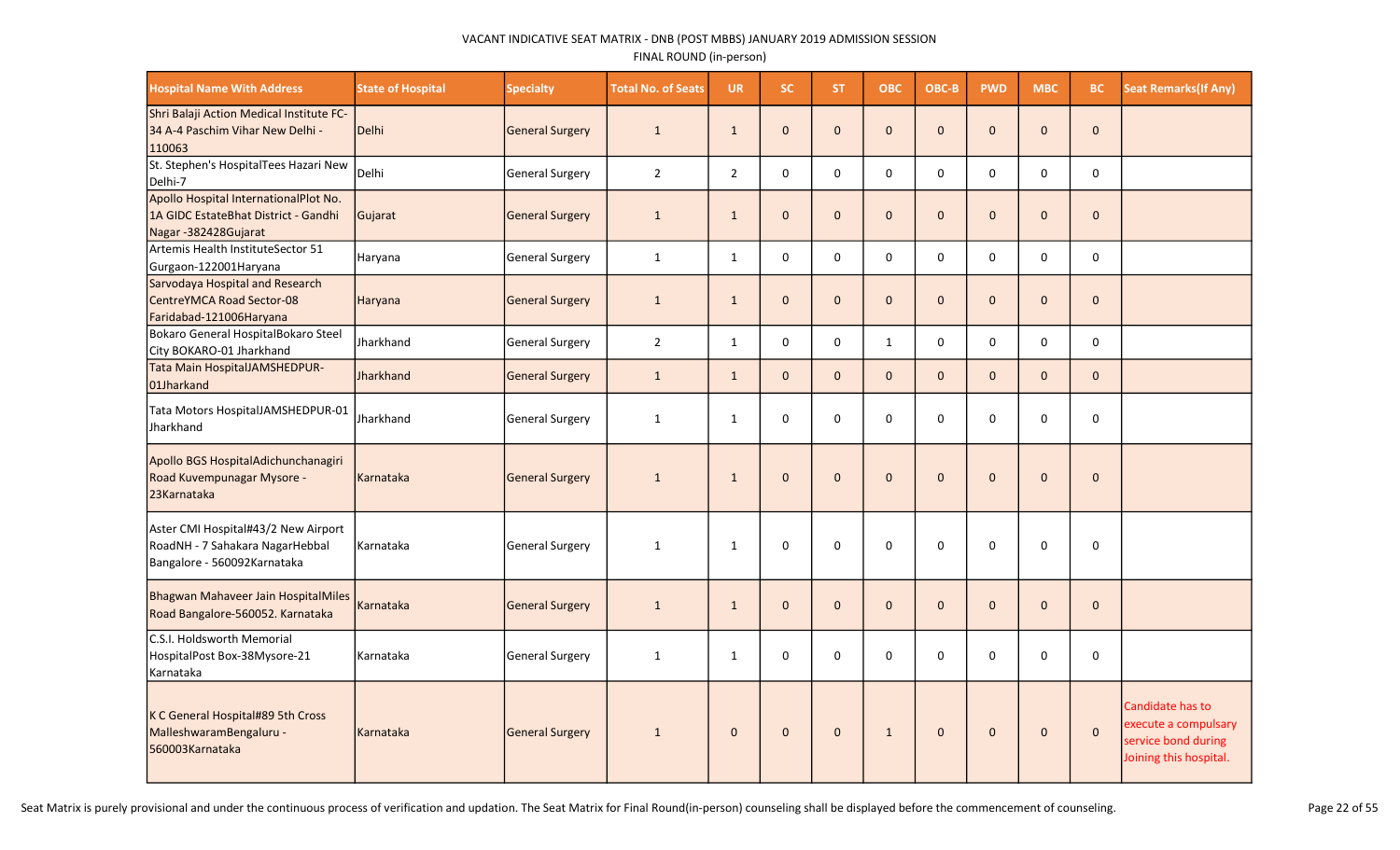| <b>Hospital Name With Address</b>                                                                       | <b>State of Hospital</b> | <b>Specialty</b>       | <b>Total No. of Seats</b> | <b>UR</b>      | <b>SC</b>    | <b>ST</b>    | <b>OBC</b>   | OBC-B        | <b>PWD</b>   | <b>MBC</b>   | BC.          | <b>Seat Remarks (If Any)</b> |
|---------------------------------------------------------------------------------------------------------|--------------------------|------------------------|---------------------------|----------------|--------------|--------------|--------------|--------------|--------------|--------------|--------------|------------------------------|
| Narayana Hrudayalaya258/A<br>Bommasandra Industrial Area Anekal<br>Taluk Bangalore-560099Karnataka      | Karnataka                | <b>General Surgery</b> | $\mathbf{1}$              | $\mathbf{1}$   | 0            | 0            | $\mathbf 0$  | $\mathbf 0$  | $\mathbf 0$  | $\mathbf 0$  | 0            |                              |
| Sagar HospitalNo. 44/54 30th Cross<br>Tilak Nagar Jayanagar Extn. Bangalore- Karnataka<br>41Karnataka   |                          | <b>General Surgery</b> | $\mathbf{1}$              | $\mathbf{1}$   | $\Omega$     | $\Omega$     | $\pmb{0}$    | $\Omega$     | $\pmb{0}$    | $\Omega$     | $\pmb{0}$    |                              |
| Sahyadri Narayana Multispecialty<br>HospitalHarakere N T RoadShimoga-<br>577202Karnataka                | Karnataka                | <b>General Surgery</b> | $\overline{2}$            | $\overline{2}$ | $\Omega$     | $\Omega$     | $\mathbf 0$  | $\mathbf 0$  | 0            | 0            | 0            |                              |
| Sparsh Super Specialty Hospital#4/1<br>Tumkur RoadYeshwanthpurBangalore - Karnataka<br>560022           |                          | <b>General Surgery</b> | $\mathbf{1}$              | $\mathbf{1}$   | $\Omega$     | $\Omega$     | $\Omega$     | $\Omega$     | $\Omega$     | $\Omega$     | $\mathbf{0}$ |                              |
| St. Martha's Hospital5-Nruputhunga<br>Rd Bangalore-01Karnataka                                          | Karnataka                | General Surgery        | $\mathbf{1}$              | $\mathbf{1}$   | $\Omega$     | $\Omega$     | $\mathbf 0$  | $\mathbf 0$  | 0            | 0            | 0            |                              |
| Holy Cross HospitalKottiyam KOLLAM-<br>691571Kerala                                                     | Kerala                   | <b>General Surgery</b> | $\mathbf{1}$              | $\mathbf{1}$   | $\mathbf{0}$ | $\mathbf{0}$ | $\mathbf{0}$ | $\mathbf{0}$ | $\mathbf{0}$ | $\mathbf{0}$ | $\mathbf{0}$ |                              |
| Kerala Institute of Medical SciencesP B<br>No.1 Anayara P OTrivandrumKerala                             | Kerala                   | <b>General Surgery</b> | $\mathbf{1}$              | 1              | 0            | $\Omega$     | 0            | $\mathbf 0$  | 0            | 0            | 0            |                              |
| <b>Malabar Institute of Medical</b><br>SciencesMini Bye Pass Govindapuram<br>P.o KOZHIKODE-673016Kerala | Kerala                   | <b>General Surgery</b> | $\mathbf{1}$              | $\mathbf{1}$   | $\mathbf{0}$ | $\mathbf{0}$ | $\pmb{0}$    | $\mathbf{0}$ | $\mathbf{0}$ | $\mathbf{0}$ | $\pmb{0}$    |                              |
| BHEL Kasturba Hospital BHOPAL-<br>22Madhya Pradesh                                                      | Madhya Pradesh           | General Surgery        | $\mathbf 1$               | $\mathbf{1}$   | 0            | 0            | $\pmb{0}$    | 0            | 0            | 0            | 0            |                              |
| Aditya Birla Memorial HospitalP.O.<br>Chinchwad Pune-411033Maharashtra                                  | Maharashtra              | <b>General Surgery</b> | $\mathbf{1}$              | $\mathbf{1}$   | $\Omega$     | $\Omega$     | $\pmb{0}$    | $\Omega$     | $\Omega$     | $\mathbf 0$  | $\mathbf 0$  |                              |
| Dr. Babasaheb Ambedkar Central<br>Railway HospitalByculla Mumbai-<br>27Maharashtra                      | l Maharashtra            | General Surgery        | $\mathbf{1}$              | $\mathbf{1}$   | $\mathbf 0$  | $\mathbf 0$  | $\mathbf 0$  | $\mathbf 0$  | $\mathbf 0$  | $\mathbf 0$  | 0            |                              |
| Dr. Hedgewar RugnalayaGarkheda<br>Aurangabad-431005Maharashtra                                          | Maharashtra              | <b>General Surgery</b> | $\mathbf{1}$              | $\mathbf{1}$   | $\mathbf{0}$ | $\mathbf{0}$ | $\mathbf{0}$ | $\mathbf{0}$ | $\mathbf{0}$ | $\mathbf{0}$ | $\mathbf{0}$ |                              |
| Dr. L H Hiranandani HospitalHillside<br>Avenue Hiranandani Gardens Powai<br>Mumbai-400076Maharashtra    | Maharashtra              | <b>General Surgery</b> | $\mathbf{1}$              | 1              | $\mathbf 0$  | 0            | 0            | $\mathbf 0$  | 0            | 0            | 0            |                              |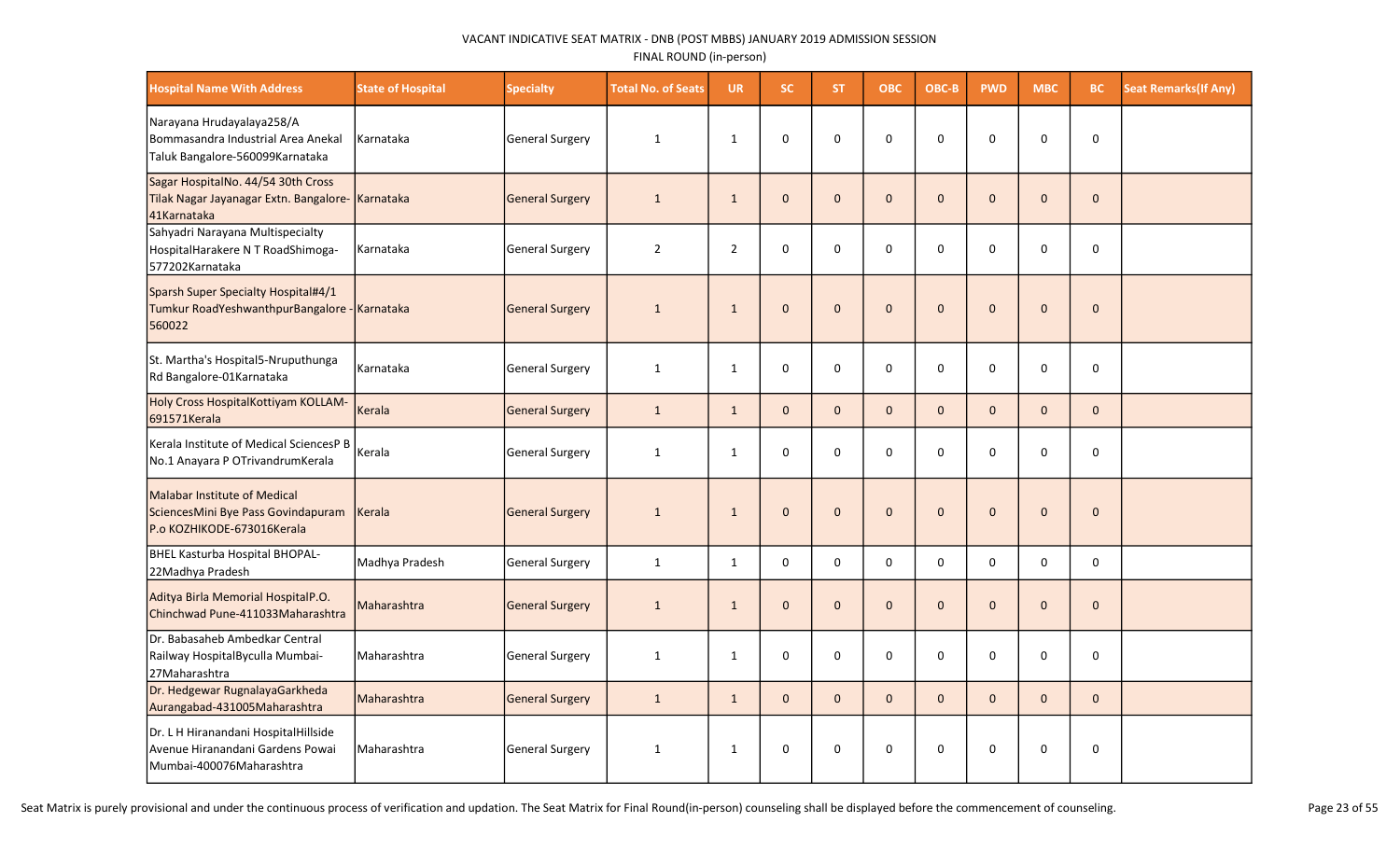| <b>Hospital Name With Address</b>                                                                                                                                                                        | <b>State of Hospital</b> | <b>Specialty</b> | <b>Total No. of Seats</b> | <b>UR</b>      | <b>SC</b>    | <b>ST</b>    | <b>OBC</b>   | OBC-B        | <b>PWD</b>   | <b>MBC</b>   | BC.          | <b>Seat Remarks (If Any)</b> |
|----------------------------------------------------------------------------------------------------------------------------------------------------------------------------------------------------------|--------------------------|------------------|---------------------------|----------------|--------------|--------------|--------------|--------------|--------------|--------------|--------------|------------------------------|
| Dr. R N Cooper Municipal General<br>Hospital(Associated with H B T<br>(Hinduhridaysamrat Balasaheb<br>Thackeray) medical college) North<br>South Road No.1 Vile Parle (West)<br>Mumbai-400056Maharashtra | Maharashtra              | General Surgery  | 1                         | $\mathbf 0$    | $\mathbf{1}$ | $\mathbf{0}$ | $\mathbf 0$  | $\mathbf{0}$ | $\mathbf{0}$ | $\mathbf{0}$ | $\mathbf{0}$ |                              |
| Fortis HospitalMulund Goregaon Link<br>Road Mumbai-400078Maharashtra                                                                                                                                     | Maharashtra              | General Surgery  | $\mathbf{1}$              | $\mathbf{1}$   | 0            | $\Omega$     | 0            | $\Omega$     | 0            | $\Omega$     | 0            |                              |
| K.J. Somaiya Medical CollegeEastern<br>Highway Sion Mumbai-<br>400022Maharashtra                                                                                                                         | Maharashtra              | General Surgery  | $\mathbf{1}$              | $\mathbf{1}$   | $\mathbf{0}$ | $\mathbf{0}$ | $\mathbf{0}$ | $\mathbf{0}$ | $\mathbf 0$  | $\Omega$     | $\mathbf 0$  |                              |
| Kamalnayan Bajaj<br>Hospital(Marathwada Medical &<br>Research Institute's) Gut No. 43 Beed<br>Bypass RoadSatara Parisar Aurangabad<br>431005Maharashtra                                                  | l Maharashtra            | General Surgery  | 1                         | 1              | $\mathbf 0$  | $\mathbf 0$  | $\mathbf 0$  | $\Omega$     | $\Omega$     | $\Omega$     | $\mathbf 0$  |                              |
| Lilavati Hospital & Res. CentreA-791<br><b>Bandra Reclaimation Bandra West</b><br>Mumbai - 50Maharashtra                                                                                                 | Maharashtra              | General Surgery  | $\overline{2}$            | $\overline{2}$ | $\mathbf{0}$ | $\mathbf{0}$ | $\mathbf{0}$ | $\mathbf{0}$ | $\mathbf{0}$ | $\mathbf{0}$ | $\mathbf{0}$ |                              |
| Noble Hospital153 Magarpatta City<br>Road Hadapsar Pune -<br>411013Maharashtra                                                                                                                           | Maharashtra              | General Surgery  | 1                         | $\mathbf{1}$   | 0            | $\mathbf 0$  | $\mathbf 0$  | $\mathbf 0$  | 0            | $\Omega$     | $\mathbf 0$  |                              |
| P.D. Hinduja National Hospital and<br>Medical Research CentreVeer Savarkar<br>Marg Mahim Mumbai-<br>400016Maharashtra                                                                                    | Maharashtra              | General Surgery  | $\mathbf{1}$              | $\mathbf{1}$   | $\mathbf 0$  | $\mathbf{0}$ | $\mathbf 0$  | $\Omega$     | $\Omega$     | $\Omega$     | $\mathbf 0$  |                              |
| Rajarshee Chhatrapati Shahu Maharaj<br>Govt. Med. CollegeDasara Chowk<br>KolhapurMaharashtra                                                                                                             | Maharashtra              | General Surgery  | 3                         | $\overline{2}$ | 0            | $\mathbf 0$  | $\mathbf{1}$ | $\mathbf 0$  | 0            | 0            | $\mathbf 0$  |                              |
| <b>Ruby Hall Clinic (Grant Medical</b><br>Foundation) 40 Sassoon RoadPune -<br>411001Maharashtra                                                                                                         | Maharashtra              | General Surgery  | $\mathbf{1}$              | $\mathbf{1}$   | $\mathbf{0}$ | $\mathbf{0}$ | $\mathbf{0}$ | $\mathbf{0}$ | $\mathbf 0$  | $\Omega$     | $\mathbf 0$  |                              |
| Sahyadri Speciality Hospital30-C<br>Erandwane Karve Road Pune -<br>411004Maharashtra                                                                                                                     | Maharashtra              | General Surgery  | $\mathbf{1}$              | $\mathbf{1}$   | 0            | 0            | 0            | 0            | 0            | 0            | 0            |                              |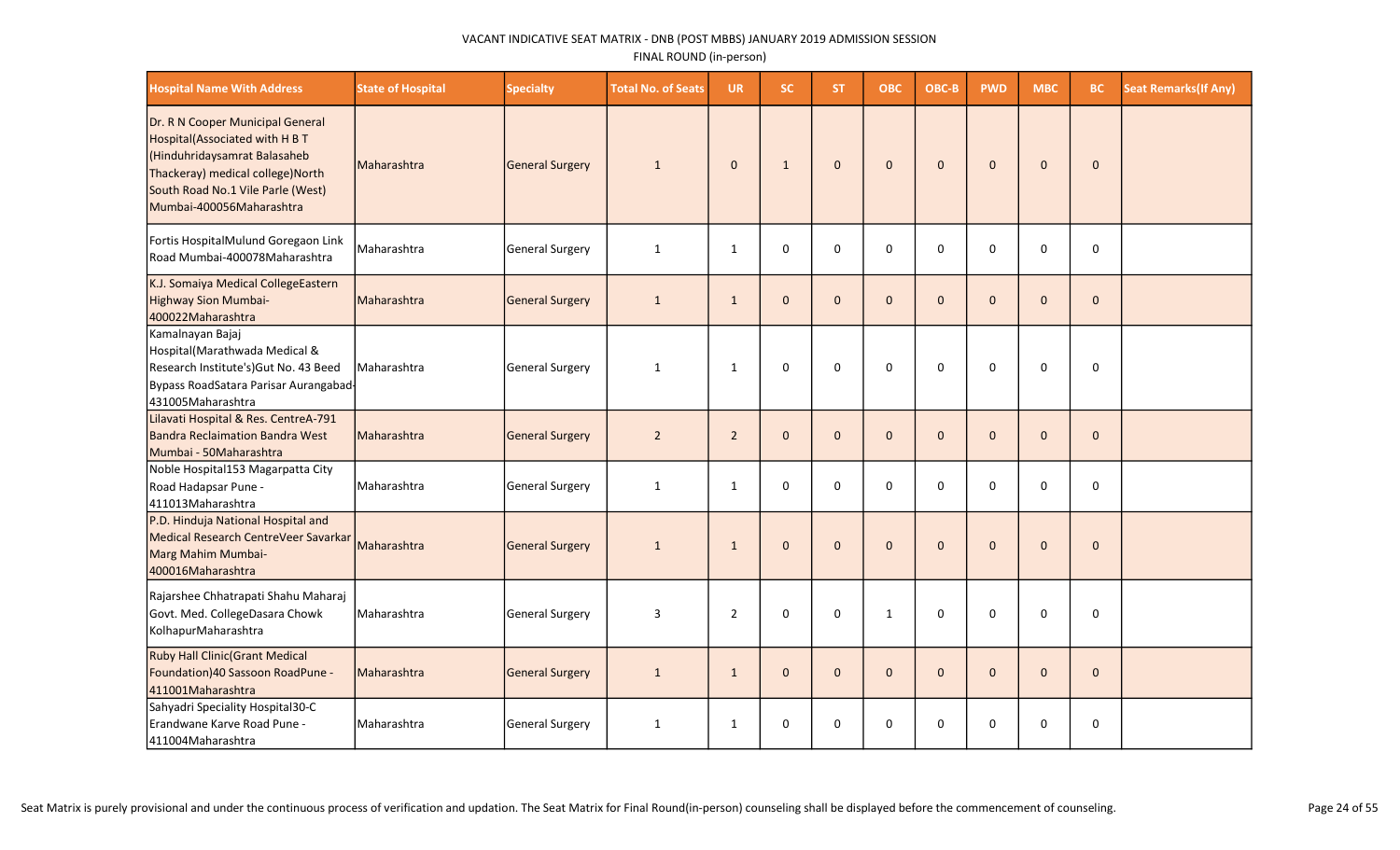| <b>Hospital Name With Address</b>                                                                                                         | <b>State of Hospital</b> | <b>Specialty</b> | <b>Total No. of Seats</b> | <b>UR</b>      | <b>SC</b>    | <b>ST</b>      | <b>OBC</b>   | OBC-B        | <b>PWD</b>   | <b>MBC</b> | <b>BC</b>    | <b>Seat Remarks (If Any)</b> |
|-------------------------------------------------------------------------------------------------------------------------------------------|--------------------------|------------------|---------------------------|----------------|--------------|----------------|--------------|--------------|--------------|------------|--------------|------------------------------|
| Saifee HospitalPost Box 3771 15/17<br>Maharshi Karve Marg Mumbai -<br>400004Maharashtra                                                   | Maharashtra              | General Surgery  | $\overline{2}$            | $\overline{2}$ | $\mathbf 0$  | $\overline{0}$ | $\mathbf 0$  | $\mathbf{0}$ | $\mathbf 0$  | $\Omega$   | $\pmb{0}$    |                              |
| Sir Hurkisondas Nurrotumdas Hospital<br>and Research CentreRaja Rammohan<br>Roy Road Mumbai - 04Maharashtra                               | Maharashtra              | General Surgery  | $\mathbf{1}$              | $\mathbf{1}$   | $\mathbf 0$  | $\mathbf 0$    | $\mathbf 0$  | $\mathbf 0$  | $\mathbf 0$  | $\Omega$   | $\mathbf 0$  |                              |
| Fortis HospitalSector-62 Phase-VIII<br>Mohali-160062Punjab                                                                                | Punjab                   | General Surgery  | $\overline{3}$            | $\overline{3}$ | $\mathbf{0}$ | $\mathbf{0}$   | $\mathbf{0}$ | $\Omega$     | $\mathbf{0}$ | $\Omega$   | $\mathbf{0}$ |                              |
| Grecian Super Speciality Hospital (A<br>unit of R.G.S Healthcare Pvt. Ltd)<br>Sector-69 Opp. Village Kumbra S.A.S<br>Nagar Mohali - 60062 | Punjab                   | General Surgery  | 1                         | 1              | $\Omega$     | $\Omega$       | 0            | $\Omega$     | $\Omega$     | $\Omega$   | $\Omega$     |                              |
| Max Super Specialty HospitalA Unit of<br>Hometrail Estate Pvt Ltd.Civil Hospital<br>PremisesPhase - VI Mohali-<br>160055Punjab            | Punjab                   | General Surgery  | $\mathbf{1}$              | 1              | $\mathbf{0}$ | $\mathbf{0}$   | $\mathbf{0}$ | $\mathbf{0}$ | $\mathbf{0}$ | $\Omega$   | $\mathbf{0}$ |                              |
| Satguru Pratap Singh Apollo<br>HospitalSherpur Chowk Ludhiana -<br>141003Punjab                                                           | Punjab                   | General Surgery  | $\overline{2}$            | $\overline{2}$ | 0            | $\mathbf{0}$   | 0            | $\Omega$     | 0            | $\Omega$   | $\Omega$     |                              |
| Narayana Multispeciality HospitalSec-<br>28 Rana Sanga MargPratap<br>NagarJaipur-302033                                                   | Rajasthan                | General Surgery  | $\mathbf{1}$              | $\mathbf{1}$   | $\pmb{0}$    | $\mathbf{0}$   | $\mathbf 0$  | $\mathbf{0}$ | $\mathbf 0$  | $\Omega$   | $\mathbf 0$  |                              |
| Sikkim-Manipal Institute of Medical<br>Sciences5th Mile Tadong Sikkim-<br>737102 GANGTOKSikkim                                            | Sikkim                   | General Surgery  | $\mathbf{1}$              | $\mathbf{1}$   | $\mathbf 0$  | $\Omega$       | 0            | 0            | 0            | $\Omega$   | $\Omega$     |                              |
| Apollo Hospital21Greams lane Off<br>lGreams Rd Chennai - 06Tamil Nadu                                                                     | <b>Tamil Nadu</b>        | General Surgery  | $\mathbf{1}$              | $\mathbf{1}$   | $\mathbf{0}$ | $\mathbf{0}$   | $\mathbf 0$  | $\mathbf{0}$ | $\mathbf{0}$ | $\Omega$   | $\mathbf 0$  |                              |
| Southern Railway HQ<br>HospitalAynavaram Perumbur<br>CHENNAI-23Tamil Nadu                                                                 | Tamil Nadu               | General Surgery  | $\mathbf{1}$              | 0              | $\mathbf 0$  | $\Omega$       | $\mathbf{1}$ | $\Omega$     | $\Omega$     | $\Omega$   | 0            |                              |
| St. Isabel's Hospital49 Oliver Road<br>Mylapore Chennai-600004Tamil Nadu                                                                  | <b>Tamil Nadu</b>        | General Surgery  | $\mathbf{1}$              | $\mathbf{1}$   | $\mathbf{0}$ | $\mathbf{0}$   | $\mathbf{0}$ | $\Omega$     | $\mathbf{0}$ | $\Omega$   | $\mathbf{0}$ |                              |
| Care HospitalRoad No. 1 Banjara Hills<br>Hyderabad - 34Telangana                                                                          | Telangana                | General Surgery  | 1                         | 1              | $\mathbf 0$  | $\mathbf 0$    | 0            | 0            | 0            | 0          | $\mathbf 0$  |                              |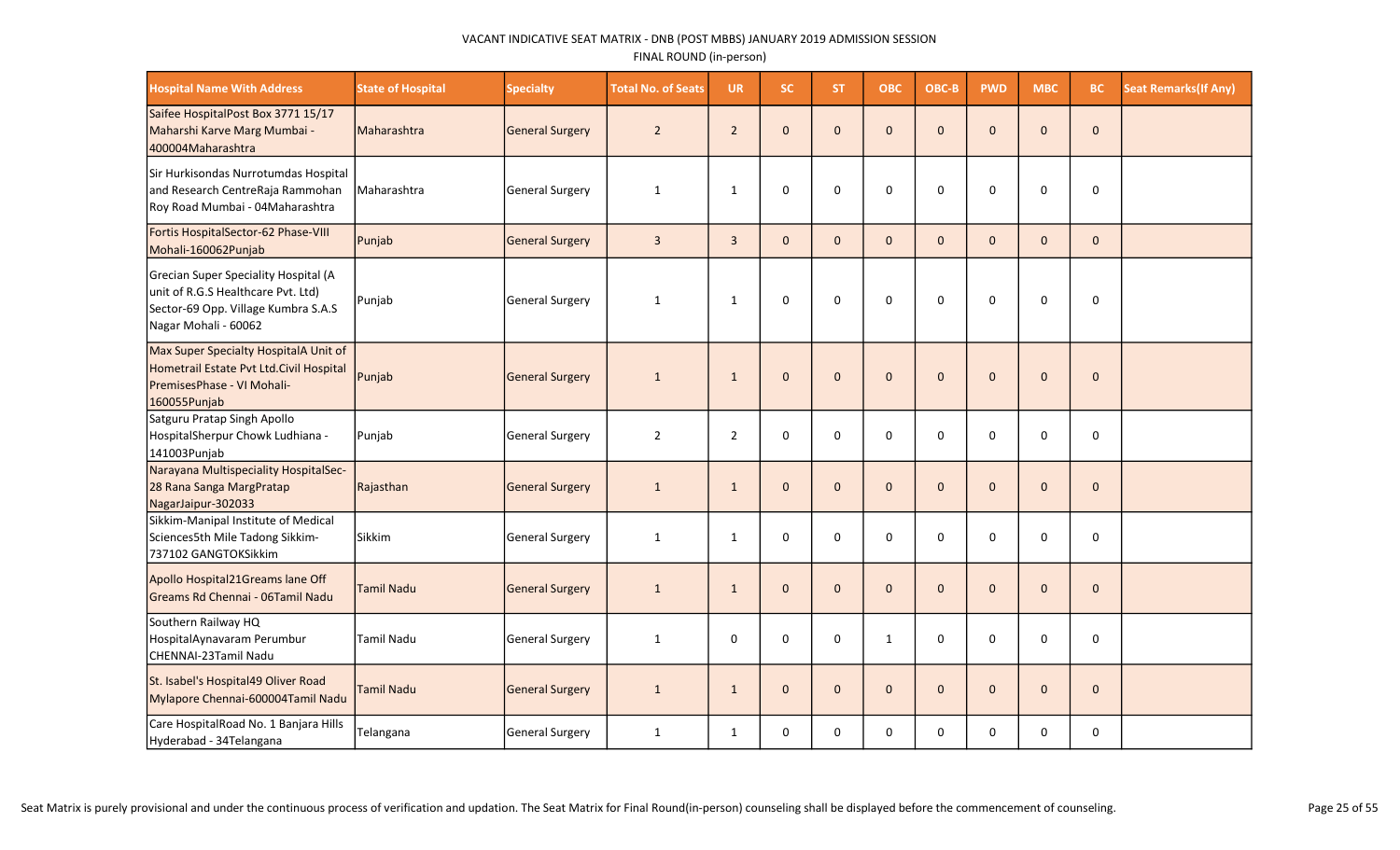| <b>Hospital Name With Address</b>                                                                                              | <b>State of Hospital</b> | <b>Specialty</b>                                                        | <b>Total No. of Seats</b> | <b>UR</b>      | <b>SC</b>    | <b>ST</b>    | <b>OBC</b>   | OBC-B        | <b>PWD</b>   | <b>MBC</b>   | BC           | <b>Seat Remarks (If Any)</b>                                                              |
|--------------------------------------------------------------------------------------------------------------------------------|--------------------------|-------------------------------------------------------------------------|---------------------------|----------------|--------------|--------------|--------------|--------------|--------------|--------------|--------------|-------------------------------------------------------------------------------------------|
| Citizen Specialty Hospital1-100/CCH<br>Near Aparna SarvorNallagandla<br>SerilingampallyHyderabad -<br>500019Telangana          | Telangana                | <b>General Surgery</b>                                                  | $\mathbf{1}$              | $\mathbf{1}$   | $\Omega$     | $\Omega$     | $\Omega$     | $\Omega$     | $\Omega$     | $\Omega$     | $\mathbf{0}$ |                                                                                           |
| <b>ESIC Medical College Hospital and</b><br>Super Specialty HospitalSanath Nagar<br>Hyderabad - 500038                         | Telangana                | <b>General Surgery</b>                                                  | $\mathbf{1}$              | $\mathbf{1}$   | $\Omega$     | $\Omega$     | 0            | $\Omega$     | $\Omega$     | 0            | $\mathsf 0$  | Candidate has to<br>execute a compulsary<br>service bond during<br>Joining this hospital. |
| MaxCure Hospital(Formerly- Mediciti<br>Hospital) 5-9-22 Secretariat Road<br>Hyderabad - 500063Telangana                        | Telangana                | <b>General Surgery</b>                                                  | $\overline{2}$            | $\overline{2}$ | $\mathbf{0}$ | $\mathbf{0}$ | $\mathbf 0$  | $\mathbf{0}$ | $\mathbf{0}$ | $\mathbf{0}$ | $\mathbf{0}$ |                                                                                           |
| Virinchi HospitalDoor No. 6-3-23 & 3/1<br>Road No 1Banjara Hills Virinchi<br>CircleHyderabad - 500034                          | Telangana                | General Surgery                                                         | $\mathbf{1}$              | $\mathbf{1}$   | $\Omega$     | $\Omega$     | 0            | $\Omega$     | 0            | 0            | 0            |                                                                                           |
| Yashoda HospitalBehind Hari Hara Kala<br>Bhawan S.P. Road Secunderabad -<br>500003Telangana                                    | Telangana                | <b>General Surgery</b>                                                  | $\mathbf{1}$              | $\mathbf{1}$   | $\Omega$     | $\Omega$     | $\mathbf 0$  | $\Omega$     | $\mathbf{0}$ | $\Omega$     | $\mathbf{0}$ |                                                                                           |
| Maharana Pratap District Combined<br>HospitalKutubkhana Road Bareilly -<br>243003Uttar Pradesh                                 | <b>Uttar Pradesh</b>     | General Surgery                                                         | $\mathbf{1}$              | $\mathbf{1}$   | $\mathbf 0$  | 0            | $\mathbf 0$  | $\mathbf 0$  | 0            | 0            | 0            |                                                                                           |
| Deben Mahato (Sadar)<br>HospitalPuruliaWest Bengal                                                                             | <b>West Bengal</b>       | <b>General Surgery</b>                                                  | $\mathbf{1}$              | $\mathbf{0}$   | $\mathbf{0}$ | $\mathbf{0}$ | $\mathbf 0$  | $\mathbf{1}$ | $\mathbf 0$  | $\mathbf{0}$ | $\mathbf 0$  |                                                                                           |
| Ramakrishna Mission Seva<br>PratishthanVivekananda Instt. of<br>Medical Sciences 99 Sarat Bose Road<br>KOLKATA - 26West Bengal | West Bengal              | General Surgery                                                         | 1                         | 1              | 0            | 0            | $\mathbf 0$  | $\mathbf 0$  | 0            | 0            | 0            |                                                                                           |
| The Calcutta Medical Research<br>Institute7/2-Diamond Harbour Rd<br>KOLKATA - 27 West Bengal                                   | <b>West Bengal</b>       | <b>General Surgery</b>                                                  | $\mathbf{1}$              | $\mathbf{1}$   | $\mathbf{0}$ | $\mathbf{0}$ | $\mathbf{0}$ | $\Omega$     | $\Omega$     | $\Omega$     | $\mathbf{0}$ |                                                                                           |
| Medica Superspecialty Hospital127<br>Mukundapur E M BypassKolkata-<br>700099West Bengal                                        | West Bengal              | Health<br>Administration<br><b>Including Hospital</b><br>Administration | 1                         | $\mathbf{1}$   | $\Omega$     | $\Omega$     | $\mathbf 0$  | $\Omega$     | $\Omega$     | $\Omega$     | $\mathbf 0$  |                                                                                           |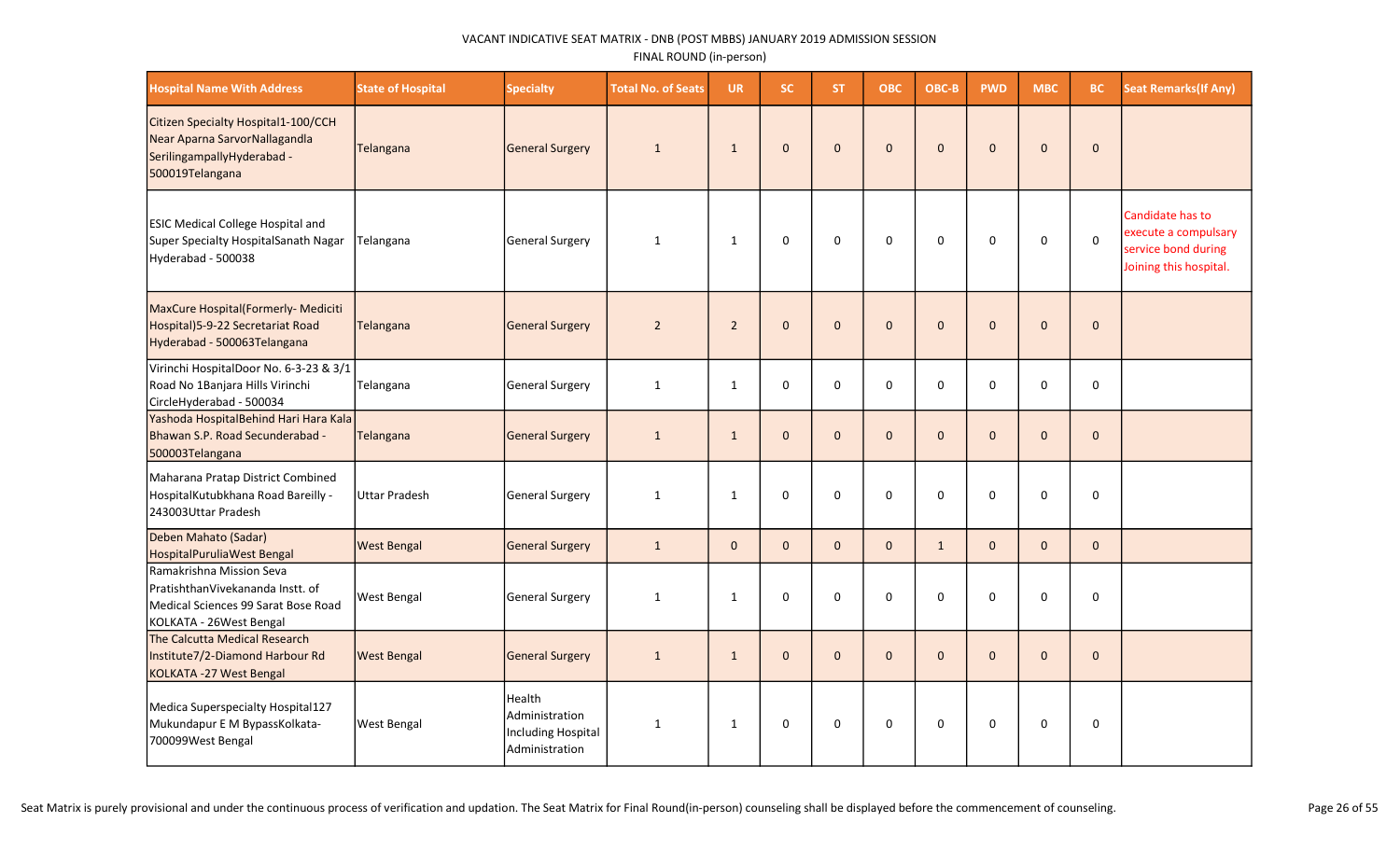| <b>Hospital Name With Address</b>                                                                                                                           | <b>State of Hospital</b> | <b>Specialty</b>                                         | <b>Total No. of Seats</b> | <b>UR</b>      | SC.          | ST.          | <b>OBC</b>   | OBC-B        | <b>PWD</b>   | <b>MBC</b>     | <b>BC</b>    | <b>Seat Remarks (If Any)</b> |
|-------------------------------------------------------------------------------------------------------------------------------------------------------------|--------------------------|----------------------------------------------------------|---------------------------|----------------|--------------|--------------|--------------|--------------|--------------|----------------|--------------|------------------------------|
| Dr. B L Kapur Memorial HospitalPusa<br>RoadNew Delhi-110005                                                                                                 | Delhi                    | Immunohematolo<br>gy and trans<br><b>Fusion Medicine</b> | $\mathbf{1}$              | $\mathbf{1}$   | $\mathbf{0}$ | $\mathbf{0}$ | $\pmb{0}$    | $\mathbf{0}$ | $\mathbf{0}$ | $\Omega$       | $\mathbf 0$  |                              |
| Indraprastha Apollo HospitalDelhi<br>Mathura RoadSarita Vihar New Delhi -<br>110076                                                                         | Delhi                    | Immunohematolo<br>gy and trans<br><b>Fusion Medicine</b> | $\mathbf{1}$              | $\mathbf{1}$   | 0            | $\Omega$     | $\Omega$     | $\Omega$     | $\Omega$     | $\Omega$       | 0            |                              |
| Medanta The Medicity Sector-38<br>Gurgaon Haryana-122001                                                                                                    | Haryana                  | Immunohematolo<br>gy and trans<br><b>Fusion Medicine</b> | $\mathbf{1}$              | $\mathbf{1}$   | $\mathbf{0}$ | $\mathbf{0}$ | $\pmb{0}$    | $\mathbf{0}$ | $\mathbf{0}$ | $\mathbf 0$    | $\mathbf{0}$ |                              |
| Santokbha Durlabhji Memorial<br>Hospital cum Medical Research<br>Institute Bhawani Singh Marg JAIPUR<br>Rajasthan-302015                                    | Rajasthan                | Immunohematolo<br>gy and trans<br><b>Fusion Medicine</b> | $\mathbf{1}$              | $\mathbf{1}$   | 0            | 0            | $\mathbf 0$  | $\mathbf{0}$ | $\Omega$     | $\Omega$       | 0            |                              |
| Nayati Multi Super Specialty<br>HospitalBehind Sawaria Gas StationNH<br>2 Mathura - Delhi BypassUttar Pradesh<br>$-281001$                                  | <b>Uttar Pradesh</b>     | Immunohematolo<br>gy and trans<br><b>Fusion Medicine</b> | $\mathbf{1}$              | $\mathbf{1}$   | $\mathbf{0}$ | $\mathbf{0}$ | $\mathbf 0$  | $\mathbf{0}$ | $\mathbf{0}$ | $\Omega$       | $\mathbf{0}$ |                              |
| National Institute of Tuberculosis and<br>Respiratory Diseases (Formerly Known<br>as L.R.S. Instt. of T.B. & Allied Scs)Sri<br>Aurobindo MargNew Delhi - 30 | Delhi                    | Microbiology                                             | 1                         | 0              | $\mathbf 0$  | 0            | $\mathbf{1}$ | 0            | $\mathbf 0$  | 0              | $\mathbf 0$  |                              |
| Breach Candy Hospital Trust60-A<br>Bhulabhai Desai Road Mumbai-<br>400026Maharashtra                                                                        | Maharashtra              | Microbiology                                             | $\mathbf{1}$              | $\mathbf{1}$   | $\mathbf{0}$ | $\mathbf{0}$ | $\mathbf{0}$ | $\mathbf{0}$ | $\mathbf{0}$ | $\overline{0}$ | $\mathbf{0}$ |                              |
| Global Hospital 6-1-1070 Lakdi-Ka-<br>PoolHyderabad-4 Telangana                                                                                             | Telangana                | Microbiology                                             | $\mathbf{1}$              | $\mathbf{1}$   | $\mathbf 0$  | 0            | $\mathbf 0$  | 0            | 0            | $\mathbf 0$    | $\mathsf 0$  |                              |
| Krishna Institute of Medical Sciences1-<br>8-31/1 Minister Road Secunderabad -<br>500003Telangana                                                           | Telangana                | Microbiology                                             | $\overline{2}$            | $\overline{2}$ | $\mathbf{0}$ | $\mathbf{0}$ | $\mathbf 0$  | $\mathbf{0}$ | $\mathbf{0}$ | $\Omega$       | $\mathbf{0}$ |                              |
| College of Medicine and JNM<br>HospitalP. O.: Kalyani DistrictNadia-<br>741235 West Bengal                                                                  | <b>West Bengal</b>       | Microbiology                                             | $\mathbf{1}$              | $\mathbf 0$    | $\mathbf 0$  | $\Omega$     | 0            | 0            | $\mathbf{1}$ | 0              | $\mathbf 0$  |                              |
| Manipal Hospital98 Rustum Bagh<br>Airport Road Bangalore - 17 Karnataka                                                                                     | Karnataka                | <b>Neuro Surgery</b><br>(Direct 6 Years<br>Course)       | $\mathbf{1}$              | $\mathbf{1}$   | $\mathbf{0}$ | $\mathbf{0}$ | $\mathbf 0$  | $\mathbf{0}$ | $\mathbf{0}$ | $\Omega$       | $\mathbf 0$  |                              |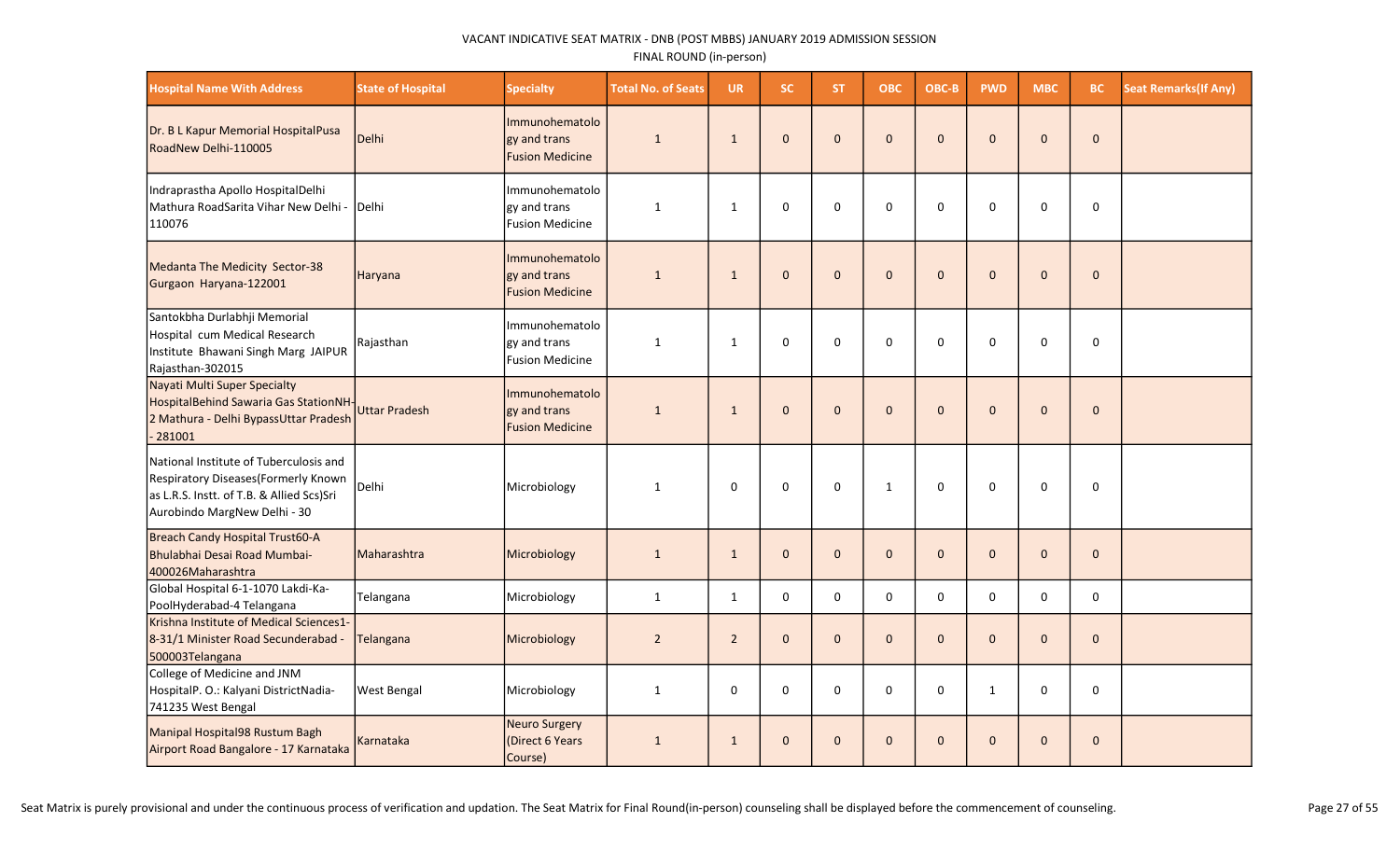| <b>Hospital Name With Address</b>                                                                                                             | <b>State of Hospital</b> | <b>Specialty</b>                                   | <b>Total No. of Seats</b> | <b>UR</b>      | <b>SC</b>    | ST.          | <b>OBC</b>   | OBC-B        | <b>PWD</b>     | <b>MBC</b>   | BC           | <b>Seat Remarks (If Any)</b> |
|-----------------------------------------------------------------------------------------------------------------------------------------------|--------------------------|----------------------------------------------------|---------------------------|----------------|--------------|--------------|--------------|--------------|----------------|--------------|--------------|------------------------------|
| Narayana Hrudayalaya258/A<br>Bommasandra Industrial Area Anekal<br>Taluk Bangalore-560099Karnataka                                            | l Karnataka              | Neuro Surgery<br>(Direct 6 Years<br>Course)        | 1                         | $\mathbf{1}$   | $\Omega$     | $\Omega$     | $\Omega$     | $\Omega$     | $\Omega$       | $\Omega$     | $\mathbf 0$  |                              |
| Indo American HospitalBrain & Spine<br>Centre Chemmanakary Near Vaikom -<br>686143Kerala                                                      | Kerala                   | <b>Neuro Surgery</b><br>(Direct 6 Years<br>Course) | $\mathbf{1}$              | $\mathbf{1}$   | $\mathbf{0}$ | $\Omega$     | $\mathbf 0$  | $\Omega$     | $\mathbf{0}$   | $\Omega$     | $\mathbf{0}$ |                              |
| Western India Institute of<br>Neurosciences 183/1 B Nagala Park<br>KolhapurMaharashtra                                                        | l Maharashtra            | Neuro Surgery<br>(Direct 6 Years<br>Course)        | $\overline{2}$            | $\overline{2}$ | 0            | $\Omega$     | 0            | $\Omega$     | 0              | $\Omega$     | $\mathbf 0$  |                              |
| Kamineni Hospital (associated with<br>Kamineni Academy of Medical<br>Sciences and Research Center) L. B.<br>Nagar Hyderabad -500068 Telangana | Telangana                | Neuro Surgery<br>(Direct 6 Years)<br>Course)       | $\mathbf{1}$              | $\mathbf{1}$   | $\mathbf{0}$ | $\Omega$     | $\mathbf 0$  | $\Omega$     | $\Omega$       | $\Omega$     | $\mathbf{0}$ |                              |
| Narayana Hrudayalaya258/A<br>Bommasandra Industrial Area Anekal<br>Taluk Bangalore-560099Karnataka                                            | Karnataka                | Nuclear Medicine                                   | $\mathbf{1}$              | $\mathbf{1}$   | $\Omega$     | $\Omega$     | $\Omega$     | $\Omega$     | $\Omega$       | $\Omega$     | 0            |                              |
| P.D. Hinduja National Hospital and<br>Medical Research CentreVeer Savarkar<br>Marg Mahim Mumbai-<br>400016Maharashtra                         | Maharashtra              | <b>Nuclear Medicine</b>                            | $\mathbf{1}$              | $\mathbf{1}$   | $\mathbf 0$  | $\mathbf{0}$ | $\mathbf{0}$ | $\mathbf{0}$ | $\overline{0}$ | $\mathbf{0}$ | $\pmb{0}$    |                              |
| Seth G.S. Medical College & KEM<br>Hospital Parel Mumbai -<br>12Maharashtra                                                                   | Maharashtra              | Nuclear Medicine                                   | $\mathbf{1}$              | 0              | 0            | $\Omega$     | $\mathbf 0$  | $\Omega$     | $\mathbf{1}$   | 0            | $\mathbf 0$  |                              |
| <b>Rural Development Trust</b><br>HospitalKadiri Road Bathalapalli<br>ANANTAPUR - 515661                                                      | Andhra Pradesh           | Obstetrics and<br>Gynaecology                      | $\mathbf{1}$              | $\mathbf{1}$   | $\mathbf{0}$ | $\mathbf{0}$ | $\mathbf 0$  | $\Omega$     | $\mathbf{0}$   | $\mathbf{0}$ | $\mathbf{0}$ |                              |
| South Central Railways Hospital<br>Lallguda Secunderabad Andhra<br>Pradesh                                                                    | Andhra Pradesh           | Obstetrics and<br>Gynaecology                      | $\mathbf{1}$              | $\mathbf{1}$   | 0            | 0            | 0            | $\mathbf 0$  | $\pmb{0}$      | 0            | 0            |                              |
| <b>Government Multi Specialty</b><br>HospitalSector - 16 CHANDIGARH                                                                           | Chandigarh               | Obstetrics and<br>Gynaecology                      | $\mathbf{1}$              | $\mathbf{1}$   | $\mathbf{0}$ | $\Omega$     | $\mathbf{0}$ | $\Omega$     | $\mathbf 0$    | $\mathbf{0}$ | $\mathbf{0}$ |                              |
| Govt. Medical College (Maharani<br>Hospital)JagadalpurChattishgarh                                                                            | Chhattisgarh             | Obstetrics and<br>Gynaecology                      | $\mathbf{1}$              | $\mathbf 0$    | $\mathbf 0$  | $\mathbf{1}$ | $\mathbf 0$  | $\mathbf 0$  | $\mathbf 0$    | 0            | $\mathbf 0$  |                              |
| Batra Hospital and Medical Research<br>Centre1 Tuglakabad Institutional Area<br>Mehrauli Badarpu Road New Delhi-<br>110062                    | <b>Delhi</b>             | Obstetrics and<br>Gynaecology                      | $\mathbf{1}$              | $\mathbf{1}$   | $\mathbf 0$  | $\Omega$     | $\mathbf{0}$ | $\Omega$     | $\mathbf{0}$   | $\Omega$     | $\mathbf{0}$ |                              |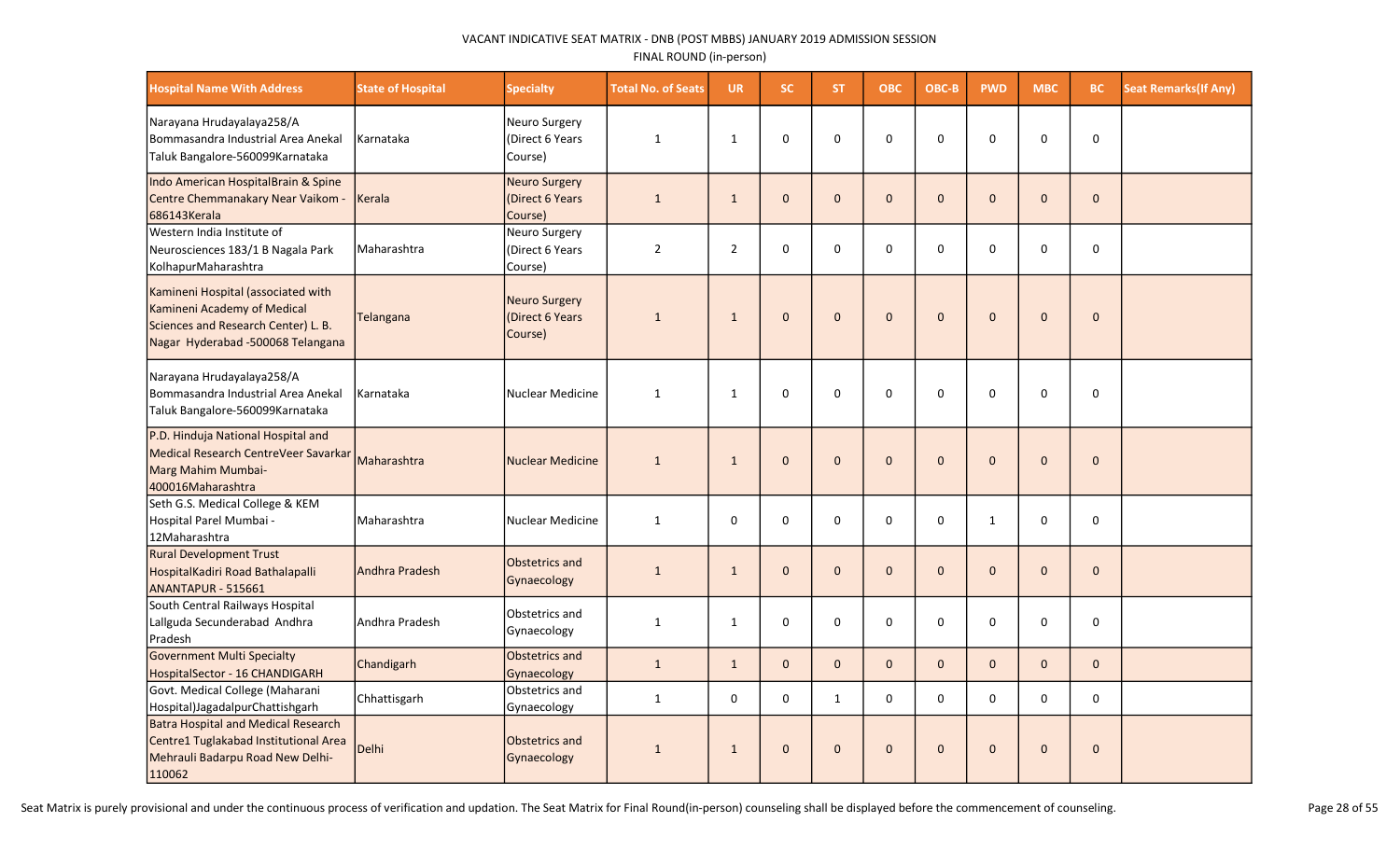| <b>Hospital Name With Address</b>                                                 | <b>State of Hospital</b> | <b>Specialty</b>              | <b>Total No. of Seats</b> | <b>UR</b>      | <b>SC</b>    | <b>ST</b>    | <b>OBC</b>   | OBC-B        | <b>PWD</b>   | <b>MBC</b>   | <b>BC</b>    | <b>Seat Remarks (If Any)</b>                                                              |
|-----------------------------------------------------------------------------------|--------------------------|-------------------------------|---------------------------|----------------|--------------|--------------|--------------|--------------|--------------|--------------|--------------|-------------------------------------------------------------------------------------------|
| Deen Dayal Upadhyay HospitalHari<br>Nagar New Delhi-64                            | Delhi                    | Obstetrics and<br>Gynaecology | $\overline{2}$            | $\overline{2}$ | $\mathbf 0$  | $\mathbf 0$  | $\mathbf 0$  | $\mathbf 0$  | $\mathbf 0$  | 0            | $\mathbf 0$  |                                                                                           |
| Dr. B L Kapur Memorial HospitalPusa<br>RoadNew Delhi-110005                       | Delhi                    | Obstetrics and<br>Gynaecology | $\mathbf{1}$              | $\mathbf{1}$   | $\mathbf{0}$ | $\mathbf{0}$ | $\mathbf 0$  | $\mathbf{0}$ | $\mathbf{0}$ | $\mathbf{0}$ | $\mathbf 0$  |                                                                                           |
| Holy Family HospitalOkhla New Delhi-<br>25                                        | Delhi                    | Obstetrics and<br>Gynaecology | $\mathbf{3}$              | 3              | $\mathbf 0$  | $\mathbf 0$  | $\mathbf 0$  | $\mathbf 0$  | $\mathbf 0$  | 0            | $\mathbf 0$  |                                                                                           |
| Northern Railway Central HospitalNear<br>Connaught Place New Delhi-1              | Delhi                    | Obstetrics and<br>Gynaecology | $\mathbf{1}$              | $\mathbf{0}$   | $\mathbf{1}$ | $\mathbf{0}$ | $\pmb{0}$    | $\mathbf{0}$ | $\mathbf 0$  | $\Omega$     | $\mathbf 0$  |                                                                                           |
| Sanjay Gandhi Memorial Hospital<br>Mangol Puri S Block New Delhi-110083           | Delhi                    | Obstetrics and<br>Gynaecology | $\overline{2}$            | 1              | $\mathbf 0$  | $\Omega$     | $\mathbf{1}$ | 0            | 0            | $\Omega$     | $\pmb{0}$    |                                                                                           |
| Shri Dada Dev Matri Avum Shishu<br>ChikitsalayaDabri New Delhi -<br>110045Delhi   | Delhi                    | Obstetrics and<br>Gynaecology | $\mathbf{1}$              | $\mathbf{1}$   | $\mathbf{0}$ | $\Omega$     | $\mathbf 0$  | $\mathbf{0}$ | $\mathbf 0$  | $\Omega$     | $\mathbf{0}$ |                                                                                           |
| St. Stephen's HospitalTees Hazari New<br>Delhi-7                                  | Delhi                    | Obstetrics and<br>Gynaecology | $\mathbf{1}$              | 1              | $\mathbf 0$  | $\Omega$     | $\mathbf 0$  | $\Omega$     | $\Omega$     | $\Omega$     | $\mathbf 0$  |                                                                                           |
| Artemis Health InstituteSector 51<br>Gurgaon-122001Haryana                        | Haryana                  | Obstetrics and<br>Gynaecology | $\mathbf{1}$              | $\mathbf{1}$   | $\mathbf{0}$ | $\mathbf{0}$ | $\mathbf{0}$ | $\mathbf{0}$ | $\mathbf{0}$ | $\mathbf{0}$ | $\mathbf 0$  |                                                                                           |
| Fortis Escorts Hospital Neelam Bata<br>Road Faridabad Haryana-121002              | Haryana                  | Obstetrics and<br>Gynaecology | $\mathbf{1}$              | 1              | $\mathbf 0$  | $\Omega$     | $\mathbf 0$  | $\mathbf 0$  | $\Omega$     | $\Omega$     | $\mathbf 0$  |                                                                                           |
| Apollo BGS HospitalAdichunchanagiri<br>Road Kuvempunagar Mysore -<br>23 Karnataka | Karnataka                | Obstetrics and<br>Gynaecology | $\mathbf{1}$              | $\mathbf{1}$   | $\mathbf{0}$ | $\Omega$     | $\mathbf{0}$ | $\Omega$     | $\Omega$     | $\Omega$     | $\mathbf{0}$ |                                                                                           |
| Bhagwan Mahaveer Jain HospitalMiles<br>Road Bangalore-560052. Karnataka           | Karnataka                | Obstetrics and<br>Gynaecology | $\mathbf{1}$              | $\mathbf{1}$   | $\mathbf 0$  | $\mathbf 0$  | $\mathbf 0$  | $\mathbf 0$  | 0            | $\Omega$     | $\mathbf 0$  |                                                                                           |
| District HospitalB D Road Beside DHO<br>OfficeChitradurgaKarnataka                | <b>Karnataka</b>         | Obstetrics and<br>Gynaecology | 1                         | $\mathbf{0}$   | $\mathbf{1}$ | $\mathbf{0}$ | $\mathbf{0}$ | $\mathbf{0}$ | $\mathbf{0}$ | $\mathbf{0}$ | $\mathbf{0}$ | Candidate has to<br>execute a compulsary<br>service bond during<br>Joining this hospital. |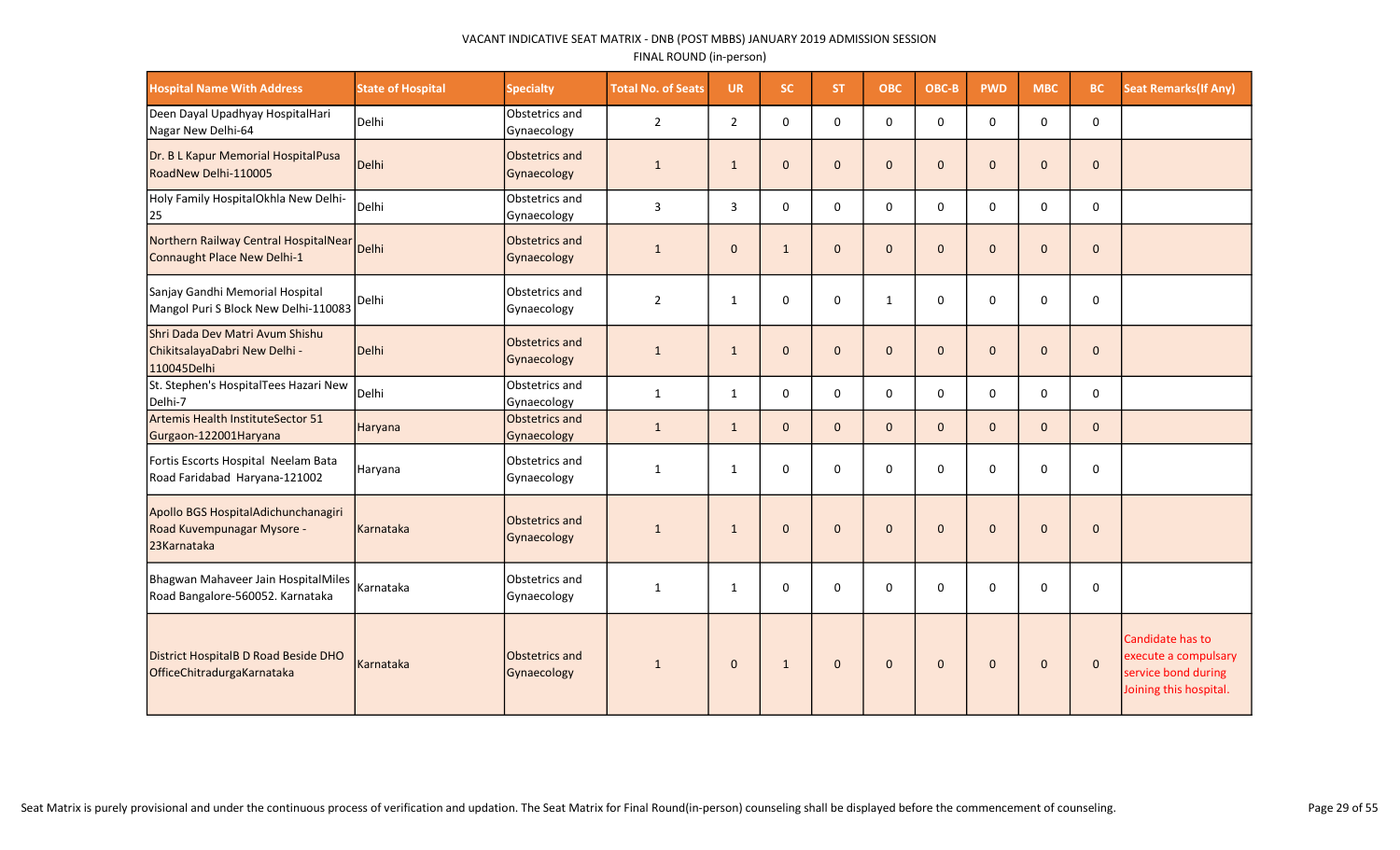| <b>Hospital Name With Address</b>                                                                                  | <b>State of Hospital</b> | <b>Specialty</b>                     | <b>Total No. of Seats</b> | <b>UR</b>      | SC.          | ST.          | <b>OBC</b>   | OBC-B        | <b>PWD</b>   | <b>MBC</b>  | <b>BC</b>           | <b>Seat Remarks (If Any)</b>                                                              |
|--------------------------------------------------------------------------------------------------------------------|--------------------------|--------------------------------------|---------------------------|----------------|--------------|--------------|--------------|--------------|--------------|-------------|---------------------|-------------------------------------------------------------------------------------------|
| District HospitalKilla RoadDharwad -<br>580008Karnataka                                                            | Karnataka                | Obstetrics and<br>Gynaecology        | 1                         | 1              | $\mathbf 0$  | $\mathbf 0$  | $\mathbf 0$  | $\mathbf 0$  | $\mathbf 0$  | $\mathbf 0$ | $\mathsf 0$         | Candidate has to<br>execute a compulsary<br>service bond during<br>Joining this hospital. |
| K C General Hospital#89 5th Cross<br>MalleshwaramBengaluru -<br>560003Karnataka                                    | Karnataka                | <b>Obstetrics and</b><br>Gynaecology | $\overline{2}$            | $\mathbf{1}$   | $\mathbf{0}$ | $\mathbf 0$  | $\mathbf{1}$ | $\mathbf{0}$ | $\mathbf 0$  | $\mathbf 0$ | $\mathbf 0$         | Candidate has to<br>execute a compulsary<br>service bond during<br>Joining this hospital. |
| Santosh HospitalNo. 6/1 promnade<br>roadnear goodwills high<br>schoolBangalore-560005Karnataka                     | Karnataka                | Obstetrics and<br>Gynaecology        | 1                         | 1              | 0            | 0            | $\mathbf 0$  | $\Omega$     | 0            | 0           | 0                   |                                                                                           |
| Daya General HospitalShornur Road<br>Near Viyyur BridgeThrissur - 680022                                           | Kerala                   | <b>Obstetrics and</b><br>Gynaecology | $\mathbf{1}$              | $\mathbf{1}$   | $\mathbf{0}$ | $\mathbf 0$  | $\pmb{0}$    | $\mathbf{0}$ | $\mathbf 0$  | $\mathbf 0$ | $\mathsf{O}\xspace$ |                                                                                           |
| lKerala Institute of Medical SciencesP B<br>No.1 Anayara P OTrivandrumKerala                                       | Kerala                   | Obstetrics and<br>Gynaecology        | $\mathbf{1}$              | $\mathbf{1}$   | $\mathbf 0$  | $\Omega$     | $\mathbf 0$  | $\Omega$     | $\Omega$     | $\mathbf 0$ | 0                   |                                                                                           |
| Lakshmi HospitalDiwan's Road Cochin<br>682016Kerala                                                                | Kerala                   | Obstetrics and<br>Gynaecology        | $\mathbf{1}$              | $\mathbf{1}$   | $\mathbf 0$  | $\mathbf{0}$ | $\mathbf 0$  | $\mathbf{0}$ | $\mathbf 0$  | $\mathbf 0$ | $\mathbf{0}$        |                                                                                           |
| Little Flower Hospital Post Box No. 23<br>ANGAMALLY - 683572 Kerala                                                | Kerala                   | Obstetrics and<br>Gynaecology        | $\mathbf{1}$              | 1              | $\mathsf 0$  | 0            | $\pmb{0}$    | 0            | $\mathbf 0$  | 0           | 0                   |                                                                                           |
| <b>Malabar Institute of Medical</b><br>SciencesMini Bye Pass Govindapuram<br>P.o KOZHIKODE-673016Kerala            | Kerala                   | <b>Obstetrics and</b><br>Gynaecology | $\mathbf{1}$              | $\mathbf{1}$   | $\mathbf{0}$ | $\mathbf 0$  | $\mathbf{0}$ | $\mathbf{0}$ | $\mathbf{0}$ | $\mathbf 0$ | $\mathbf 0$         |                                                                                           |
| Mother HospitalOlari (PO) Pullazhi<br>THRISSUR-12Kerala                                                            | Kerala                   | Obstetrics and<br>Gynaecology        | $\mathbf{1}$              | $\mathbf{1}$   | 0            | 0            | $\mathbf 0$  | $\mathbf 0$  | $\mathbf 0$  | 0           | 0                   |                                                                                           |
| Polakulath Narayanan Renai Medicity<br>Multi Super Specialty HospitalPB No.<br>2259 Palarivattom (PO) CochinKerala | Kerala                   | <b>Obstetrics and</b><br>Gynaecology | $\mathbf{1}$              | $\mathbf{1}$   | $\mathbf{0}$ | $\mathbf 0$  | $\mathbf{0}$ | $\mathbf 0$  | $\mathbf 0$  | $\mathbf 0$ | $\mathbf 0$         |                                                                                           |
| BHEL Kasturba Hospital BHOPAL-<br>22Madhya Pradesh                                                                 | Madhya Pradesh           | Obstetrics and<br>Gynaecology        | $\overline{2}$            | $\overline{2}$ | 0            | 0            | 0            | $\mathbf 0$  | $\mathbf 0$  | 0           | 0                   |                                                                                           |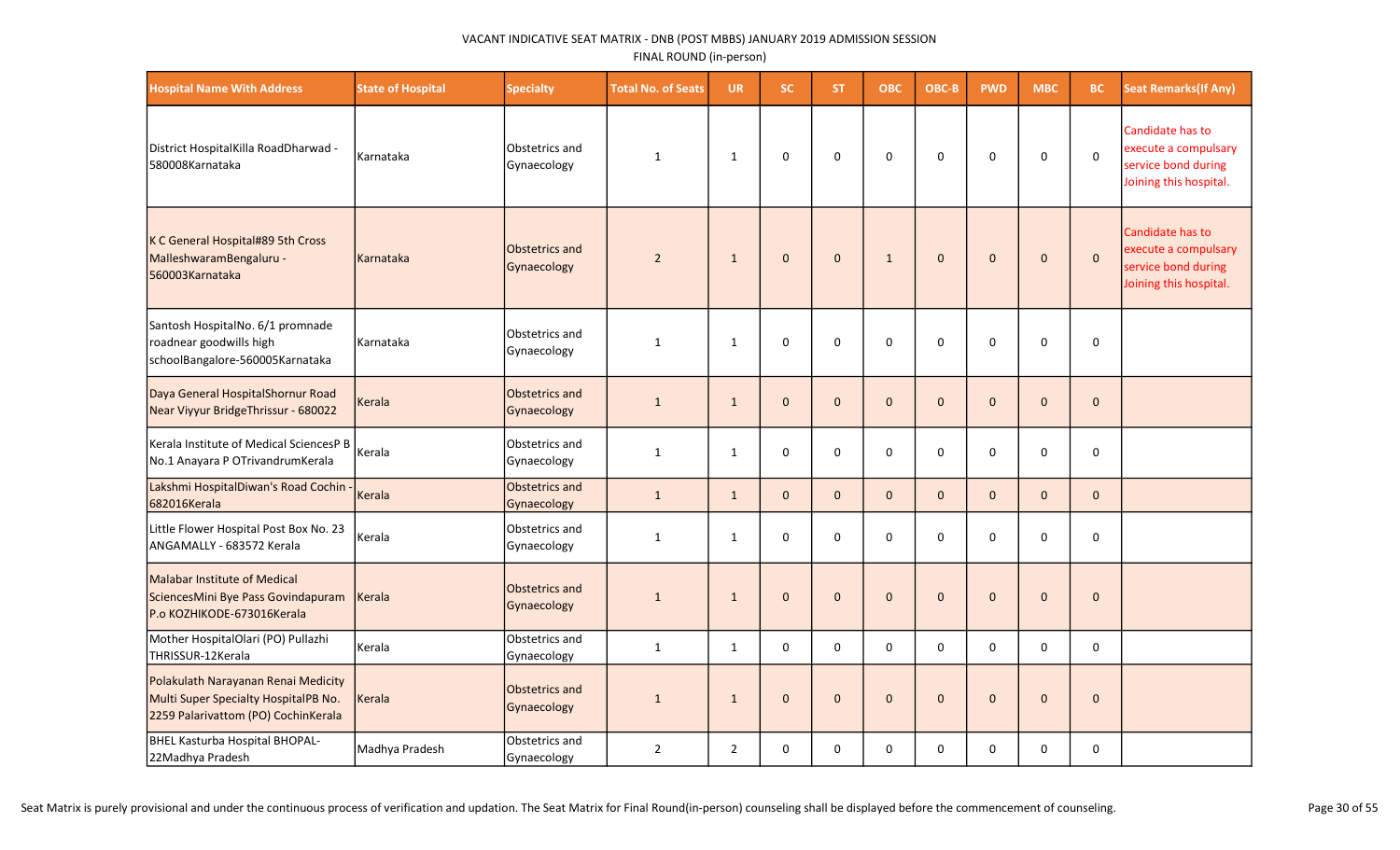| <b>Hospital Name With Address</b>                                                                                                                                                                       | <b>State of Hospital</b> | <b>Specialty</b>                     | <b>Total No. of Seats</b> | <b>UR</b>      | SC.          | ST.          | <b>OBC</b>   | OBC-B        | <b>PWD</b>   | <b>MBC</b>   | <b>BC</b>    | <b>Seat Remarks (If Any)</b> |
|---------------------------------------------------------------------------------------------------------------------------------------------------------------------------------------------------------|--------------------------|--------------------------------------|---------------------------|----------------|--------------|--------------|--------------|--------------|--------------|--------------|--------------|------------------------------|
| Deenanath Mangeshkar Hospital and<br>Research CentreErandwane Pune -<br>411004Maharashtra                                                                                                               | Maharashtra              | <b>Obstetrics and</b><br>Gynaecology | $\mathbf{1}$              | $\mathbf{1}$   | $\mathbf{0}$ | $\mathbf{0}$ | $\mathbf{0}$ | $\mathbf{0}$ | $\mathbf{0}$ | $\mathbf{0}$ | $\mathbf{0}$ |                              |
| Dr. Babasaheb Ambedkar Central<br>Railway HospitalByculla Mumbai-<br>27Maharashtra                                                                                                                      | Maharashtra              | Obstetrics and<br>Gynaecology        | $\mathbf{1}$              | 1              | $\mathbf 0$  | $\Omega$     | $\mathbf 0$  | $\Omega$     | $\Omega$     | $\Omega$     | 0            |                              |
| Dr. L H Hiranandani HospitalHillside<br>Avenue Hiranandani Gardens Powai<br>Mumbai-400076Maharashtra                                                                                                    | Maharashtra              | <b>Obstetrics and</b><br>Gynaecology | $\overline{2}$            | $\overline{2}$ | $\mathbf{0}$ | $\mathbf{0}$ | $\mathbf{0}$ | $\mathbf{0}$ | $\mathbf{0}$ | $\Omega$     | $\mathbf{0}$ |                              |
| Dr. R N Cooper Municipal General<br>Hospital(Associated with H B T<br>Hinduhridaysamrat Balasaheb<br>Thackeray) medical college) North<br>South Road No.1 Vile Parle (West)<br>Mumbai-400056Maharashtra | Maharashtra              | Obstetrics and<br>Gynaecology        | $\mathbf{1}$              | $\mathbf 0$    | $\mathbf{1}$ | $\mathbf 0$  | 0            | $\mathbf 0$  | $\mathbf 0$  | 0            | $\mathbf 0$  |                              |
| Holy Family HospitalSt. Andrew's Road<br>Bandra West Mumbai-400050<br>Maharashtra                                                                                                                       | Maharashtra              | Obstetrics and<br>Gynaecology        | $\mathbf{1}$              | $\mathbf{1}$   | $\mathbf{0}$ | $\mathbf{0}$ | $\mathbf{0}$ | $\Omega$     | $\mathbf{0}$ | $\Omega$     | $\mathbf 0$  |                              |
| K.E.M. Hospital 489 Rasta Peth Sardar<br>Moodliar Road Pune-<br>411011Maharashtra                                                                                                                       | Maharashtra              | Obstetrics and<br>Gynaecology        | $\mathbf{1}$              | $\mathbf 0$    | $\mathbf{1}$ | $\mathbf 0$  | $\mathbf 0$  | $\Omega$     | 0            | $\Omega$     | $\mathbf 0$  |                              |
| Lilavati Hospital & Res. CentreA-791<br><b>Bandra Reclaimation Bandra West</b><br>Mumbai - 50Maharashtra                                                                                                | Maharashtra              | <b>Obstetrics and</b><br>Gynaecology | $\overline{2}$            | $\overline{2}$ | $\mathbf{0}$ | $\mathbf{0}$ | $\mathbf{0}$ | $\mathbf{0}$ | $\mathbf{0}$ | $\mathbf{0}$ | $\mathbf 0$  |                              |
| Rajarshee Chhatrapati Shahu Maharaj<br>Govt. Med. CollegeDasara Chowk<br>KolhapurMaharashtra                                                                                                            | Maharashtra              | Obstetrics and<br>Gynaecology        | $\mathbf{1}$              | $\mathbf 0$    | $\mathbf 0$  | $\mathbf 0$  | $\mathbf{1}$ | $\Omega$     | 0            | $\Omega$     | $\mathbf 0$  |                              |
| <b>Ruby Hall Clinic (Grant Medical</b><br>Foundation) 40 Sassoon RoadPune -<br>411001Maharashtra                                                                                                        | Maharashtra              | Obstetrics and<br>Gynaecology        | $\overline{2}$            | $\overline{2}$ | $\mathbf{0}$ | $\mathbf{0}$ | $\mathbf{0}$ | $\mathbf{0}$ | $\mathbf 0$  | $\Omega$     | $\mathbf 0$  |                              |
| Nazareth HospitalLaitumkhrah Shillong-<br>793003Meghalaya                                                                                                                                               | Meghalaya                | Obstetrics and<br>Gynaecology        | $\mathbf{1}$              | $\mathbf{1}$   | $\mathbf{0}$ | $\Omega$     | $\mathbf 0$  | $\Omega$     | $\mathbf 0$  | $\Omega$     | $\mathbf 0$  |                              |
| Civil HospitalDawrpui Aizawl Mizoram Mizoram                                                                                                                                                            |                          | Obstetrics and<br>Gynaecology        | 1                         | 1              | $\mathbf{0}$ | $\mathbf{0}$ | $\mathbf{0}$ | $\mathbf{0}$ | $\mathbf{0}$ | $\mathbf{0}$ | $\pmb{0}$    |                              |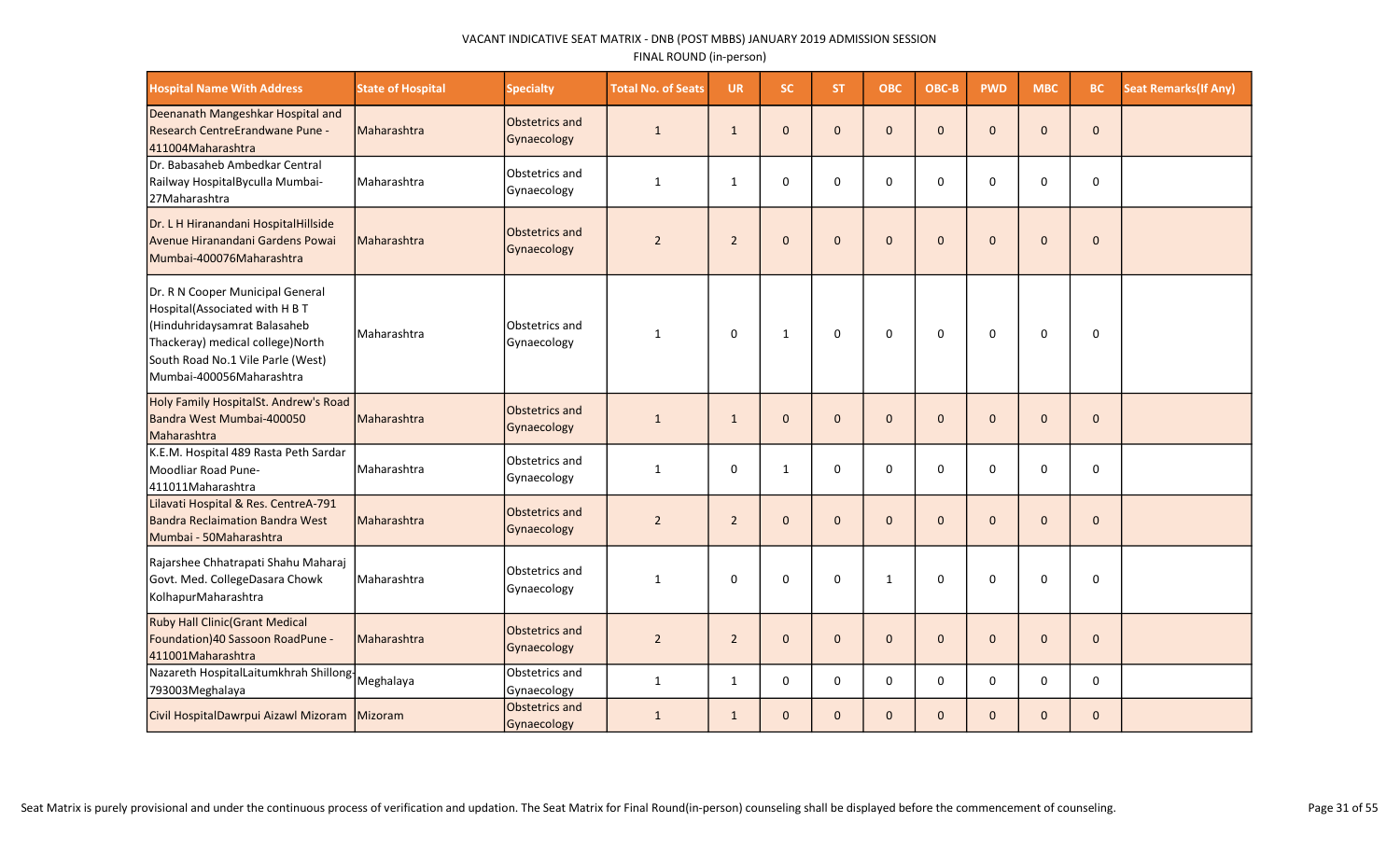| <b>Hospital Name With Address</b>                                                                                                                 | <b>State of Hospital</b> | <b>Specialty</b>              | <b>Total No. of Seats</b> | <b>UR</b>    | <b>SC</b>    | <b>ST</b>    | <b>OBC</b>   | OBC-B        | <b>PWD</b>   | <b>MBC</b>   | BC           | <b>Seat Remarks (If Any)</b>                                                              |
|---------------------------------------------------------------------------------------------------------------------------------------------------|--------------------------|-------------------------------|---------------------------|--------------|--------------|--------------|--------------|--------------|--------------|--------------|--------------|-------------------------------------------------------------------------------------------|
| Mata Kaushalya Governement<br>HospitalNear Court ComplexLahori<br>Gate Patiala - 147001Punjab                                                     | Punjab                   | Obstetrics and<br>Gynaecology | $\overline{2}$            | $\mathbf{1}$ | $\mathbf{1}$ | $\mathbf 0$  | $\pmb{0}$    | $\mathbf 0$  | 0            | $\mathbf 0$  | $\mathsf 0$  | Candidate has to<br>execute a compulsary<br>service bond during<br>Joining this hospital. |
| Santokbha Durlabhji Memorial<br>Hospital cum Medical Research<br>Institute Bhawani Singh Marg JAIPUR<br>Rajasthan-302015                          | Rajasthan                | Obstetrics and<br>Gynaecology | $\mathbf{1}$              | $\mathbf{1}$ | $\Omega$     | $\Omega$     | $\Omega$     | $\Omega$     | $\mathbf{0}$ | $\mathbf{0}$ | $\mathbf{0}$ |                                                                                           |
| Apollo Hospital21Greams lane Off<br>Greams Rd Chennai - 06Tamil Nadu                                                                              | Tamil Nadu               | Obstetrics and<br>Gynaecology | $\mathbf{1}$              | $\mathbf{1}$ | $\Omega$     | $\Omega$     | $\mathbf 0$  | 0            | 0            | 0            | 0            |                                                                                           |
| Dr. Rangarajan Memorial<br>hospital(Sundaram Medical<br>Foundation) 4th Avenue Santhi Colony Tamil Nadu<br>Anna Nagar CHENNAI-600040Tamil<br>Nadu |                          | Obstetrics and<br>Gynaecology | $\mathbf{1}$              | $\mathbf{1}$ | $\Omega$     | $\Omega$     | $\mathbf 0$  | $\Omega$     | $\mathbf{0}$ | $\mathbf{0}$ | $\mathbf{0}$ |                                                                                           |
| Government Head Quarters<br>HospitalKovilpatti 628501Thoothukudi Tamil Nadu<br>DistrictTamil Nadu                                                 |                          | Obstetrics and<br>Gynaecology | $\mathbf{1}$              | $\Omega$     | $\mathbf{1}$ | $\Omega$     | $\Omega$     | $\Omega$     | $\Omega$     | $\mathbf{0}$ | $\Omega$     |                                                                                           |
| <b>Government Head Quarters</b><br>HospitalNo. 5 Railway<br>RoadKanchipuram - 631501Tamil<br>Nadu                                                 | <b>Tamil Nadu</b>        | Obstetrics and<br>Gynaecology | $\mathbf{1}$              | $\Omega$     | $\Omega$     | $\Omega$     | $\mathbf{0}$ | $\Omega$     | $\mathbf{0}$ | $\mathbf{1}$ | $\mathbf{0}$ |                                                                                           |
| K.G. Hospital & PG Medical Institute<br>No.5 Arts College Rd COIMBATORE-<br>18Tamil Nadu                                                          | <b>Tamil Nadu</b>        | Obstetrics and<br>Gynaecology | $\mathbf{1}$              | $\mathbf{1}$ | 0            | $\mathbf 0$  | $\mathbf 0$  | $\mathbf 0$  | 0            | $\Omega$     | $\mathbf 0$  |                                                                                           |
| Kovai Medical Centre Post Box No.<br>3209 Avinashi Road Civil Arodrom Post Tamil Nadu<br><b>COIMBATORE-14Tamil Nadu</b>                           |                          | Obstetrics and<br>Gynaecology | $\mathbf{1}$              | $\mathbf{1}$ | $\mathbf{0}$ | $\mathbf{0}$ | $\mathbf{0}$ | $\mathbf{0}$ | $\mathbf 0$  | $\mathbf{0}$ | $\mathbf 0$  |                                                                                           |
| Mehta Multispecialty Hospital<br>(Formerly Known as Dr. Mehta's<br>Hospital) 2 McNichols Road 3rd Lane<br>Chetpet Chennai Tamil Nadu-600031       | Tamil Nadu               | Obstetrics and<br>Gynaecology | $\mathbf{1}$              | 1            | $\Omega$     | 0            | $\mathbf 0$  | $\mathbf 0$  | 0            | 0            | 0            |                                                                                           |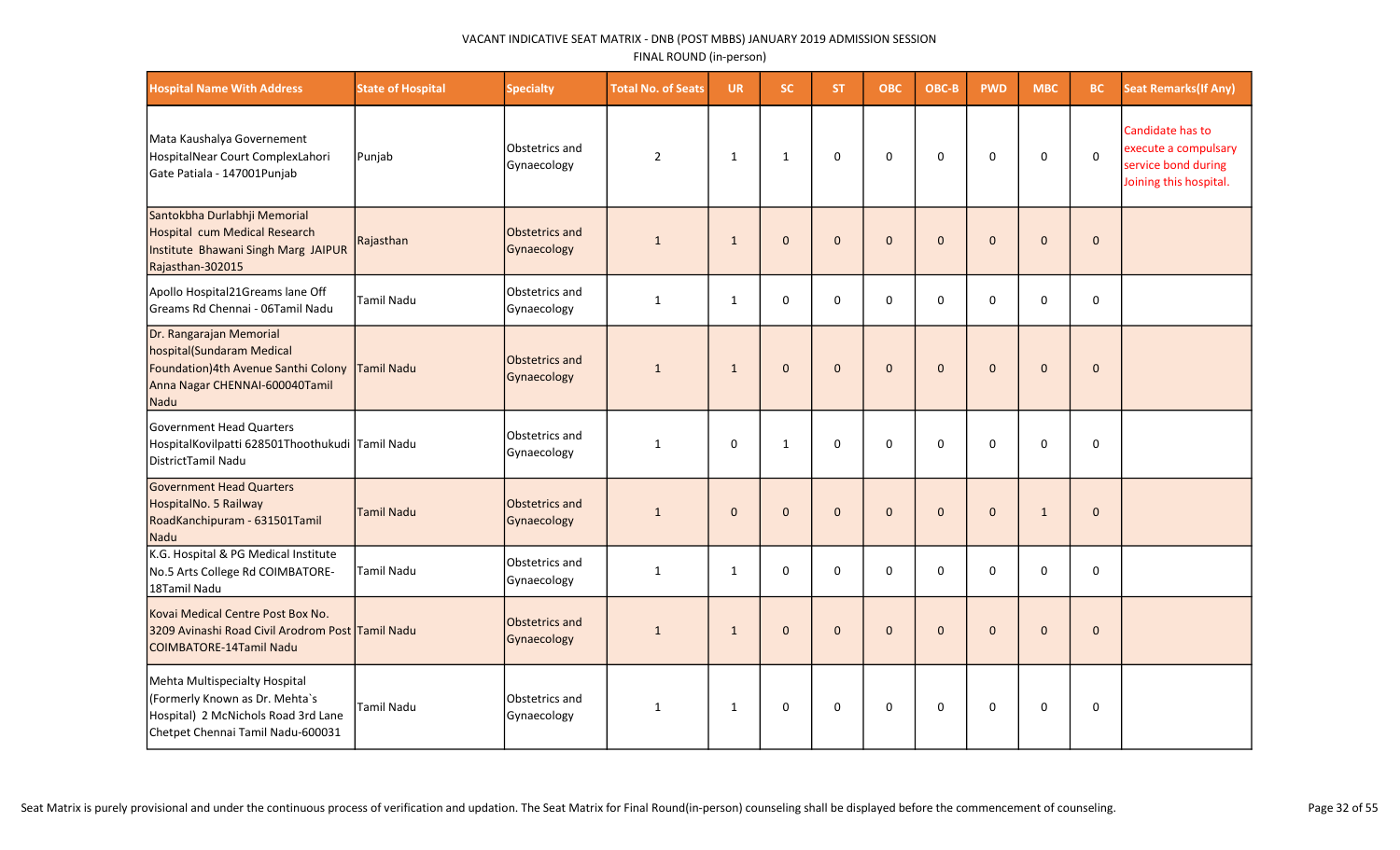| <b>Hospital Name With Address</b>                                                                          | <b>State of Hospital</b> | <b>Specialty</b>              | <b>Total No. of Seats</b> | <b>UR</b>      | <b>SC</b>    | <b>ST</b>    | ОВС          | OBC-B       | <b>PWD</b>   | <b>MBC</b>   | BC           | <b>Seat Remarks (If Any)</b> |
|------------------------------------------------------------------------------------------------------------|--------------------------|-------------------------------|---------------------------|----------------|--------------|--------------|--------------|-------------|--------------|--------------|--------------|------------------------------|
| Sri Ramakrishna Hospital395 Sarojini<br>Naidu Rd Sidhapudur COIMBATORE-<br>44Tamil Nadu                    | <b>Tamil Nadu</b>        | Obstetrics and<br>Gynaecology | $\overline{2}$            | $\overline{2}$ | $\mathbf{0}$ | $\Omega$     | $\mathbf{0}$ | $\Omega$    | $\mathbf{0}$ | $\Omega$     | $\pmb{0}$    |                              |
| Durgabai Deshmukh HospitalMahila<br>Sabha Bldg. Univ. Road Hyderabad -44<br>Telangana                      | Telangana                | Obstetrics and<br>Gynaecology | $\mathbf{1}$              | $\mathbf{1}$   | $\mathbf 0$  | 0            | 0            | $\Omega$    | 0            | 0            | $\pmb{0}$    |                              |
| Fehmicare Hospital8-3-229/37 A<br>TahirvillaYousufguda Checkpost<br>Hyderabad-500045Telangana              | Telangana                | Obstetrics and<br>Gynaecology | $\mathbf{1}$              | $\mathbf{1}$   | $\mathbf{0}$ | $\mathbf{0}$ | $\mathbf 0$  | $\Omega$    | $\mathbf 0$  | $\mathbf 0$  | $\mathbf 0$  |                              |
| Krishna Institute of Medical Sciences1-<br>8-31/1 Minister Road Secunderabad -<br>500003Telangana          | Telangana                | Obstetrics and<br>Gynaecology | $\mathbf{1}$              | $\mathbf{1}$   | $\mathbf 0$  | $\Omega$     | $\Omega$     | $\Omega$    | 0            | $\Omega$     | $\mathbf 0$  |                              |
| Vijay Marie Hospital & Educational<br>SocietyKhairatabad Hyderabad-<br>4Telangana                          | Telangana                | Obstetrics and<br>Gynaecology | $\mathbf{1}$              | $\mathbf{1}$   | $\mathbf{0}$ | $\Omega$     | $\mathbf{0}$ | $\Omega$    | $\Omega$     | $\Omega$     | $\mathbf{0}$ |                              |
| Yashoda Super Speciality HospitalRaj<br>Bhavan Road Somajiguda Hyderabad-<br>500082 Telangana              | Telangana                | Obstetrics and<br>Gynaecology | $\overline{2}$            | $\overline{2}$ | $\mathbf 0$  | 0            | 0            | $\Omega$    | $\mathbf 0$  | $\mathbf 0$  | 0            |                              |
| B.R. Singh Hospital & Centre for Med.<br>Edn & Res.Eastern RailwaySealdah<br>KOLKATA-14 West Bengal        | <b>West Bengal</b>       | Obstetrics and<br>Gynaecology | $\overline{2}$            | $\mathbf{1}$   | $\mathbf{0}$ | $\mathbf{0}$ | $\mathbf{1}$ | $\Omega$    | $\Omega$     | $\Omega$     | $\mathbf{0}$ |                              |
| College of Medicine and JNM<br>HospitalP. O.: Kalyani DistrictNadia-<br>741235 West Bengal                 | <b>West Bengal</b>       | Obstetrics and<br>Gynaecology | $\mathbf{1}$              | $\mathbf{1}$   | $\mathbf 0$  | $\Omega$     | $\Omega$     | $\Omega$    | $\mathbf 0$  | $\mathbf 0$  | $\mathbf 0$  |                              |
| Durgapur Steel Plant<br>HospitalDurgapurWest Bengal                                                        | <b>West Bengal</b>       | Obstetrics and<br>Gynaecology | $\mathbf{1}$              | $\mathbf{1}$   | $\mathbf 0$  | $\mathbf{0}$ | $\mathbf{0}$ | $\Omega$    | $\mathbf{0}$ | $\mathbf{0}$ | $\mathbf 0$  |                              |
| Sambhu Nath Pandit Hospital11 Lala<br>Lajpat Rai Sarani Kolkata-20West<br>Bengal                           | <b>West Bengal</b>       | Obstetrics and<br>Gynaecology | $\mathbf{1}$              | $\mathbf{1}$   | $\mathbf 0$  | $\mathbf 0$  | $\mathbf 0$  | $\Omega$    | 0            | 0            | $\pmb{0}$    |                              |
| South Eastern Railways Central<br>Hospital11 Garden Reach Road<br>KOLKATA-43 West Bengal                   | <b>West Bengal</b>       | Obstetrics and<br>Gynaecology | $\mathbf{1}$              | $\Omega$       | $\mathbf 0$  | $\Omega$     | $\mathbf{1}$ | $\Omega$    | $\Omega$     | $\Omega$     | $\mathbf 0$  |                              |
| Sankar Foundation Eye Hospital D.No.<br>19-50 sai Madhva Nagar<br>Vishakhapatnam Andhra Pradesh-<br>530047 | Andhra Pradesh           | Ophthalmology                 | $\mathbf{1}$              | $\mathbf{1}$   | $\mathbf 0$  | 0            | $\mathbf 0$  | $\mathbf 0$ | $\mathbf 0$  | $\mathbf 0$  | 0            |                              |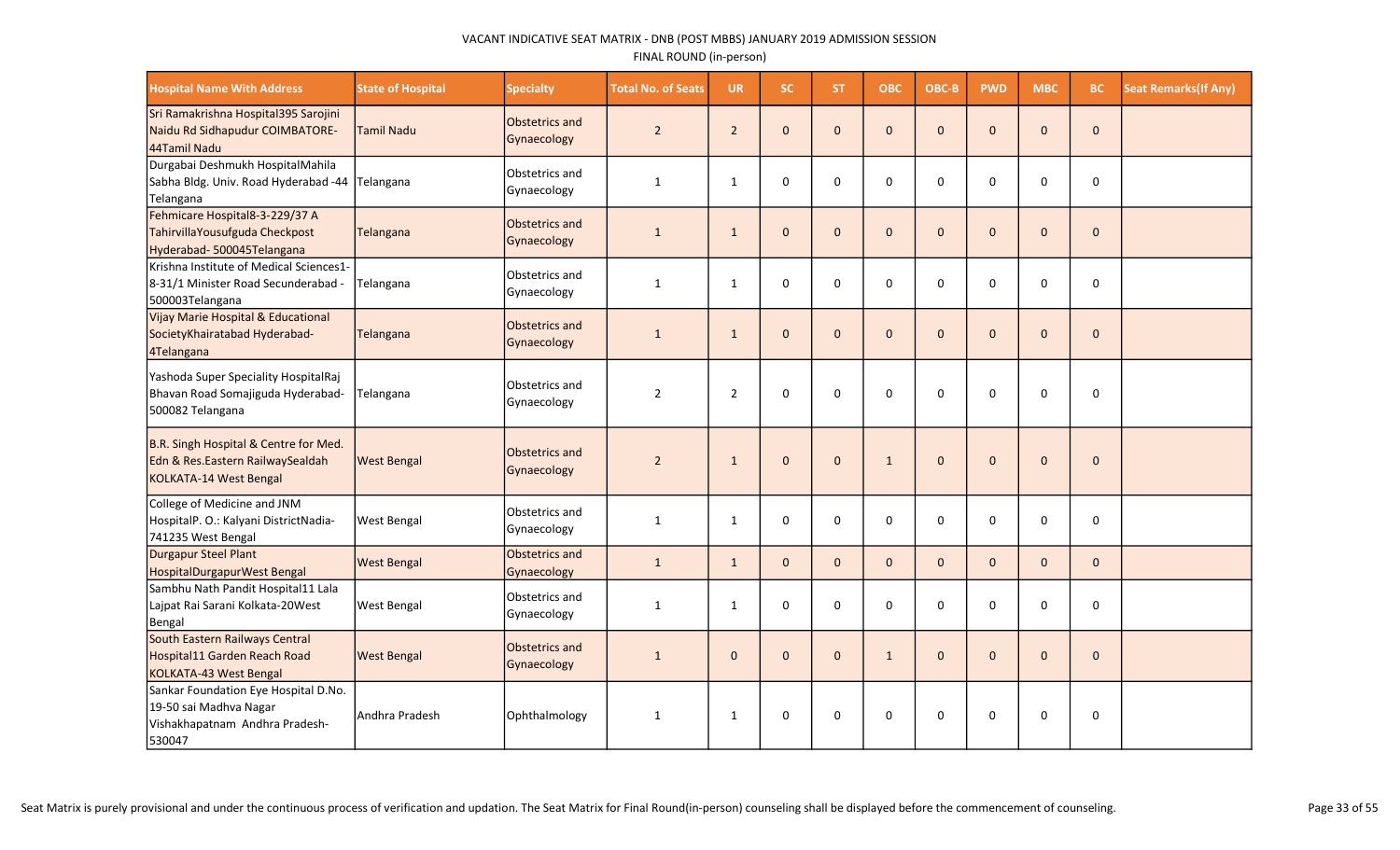| <b>Hospital Name With Address</b>                                                                       | <b>State of Hospital</b> | <b>Specialty</b> | <b>Total No. of Seats</b> | <b>UR</b>      | <b>SC</b>    | <b>ST</b>    | <b>OBC</b>   | OBC-B        | <b>PWD</b>   | <b>MBC</b>   | BC           | <b>Seat Remarks (If Any)</b>                                                              |
|---------------------------------------------------------------------------------------------------------|--------------------------|------------------|---------------------------|----------------|--------------|--------------|--------------|--------------|--------------|--------------|--------------|-------------------------------------------------------------------------------------------|
| South Central Railways Hospital<br>Lallguda Secunderabad Andhra<br>Pradesh                              | Andhra Pradesh           | Ophthalmology    | $\mathbf{1}$              | $\mathbf{1}$   | $\mathbf{0}$ | $\mathbf{0}$ | $\mathbf 0$  | $\mathbf{0}$ | $\mathbf{0}$ | $\mathbf{0}$ | $\mathbf 0$  |                                                                                           |
| Visakha Eye Hospital 8-1-64 Peda<br>Waltair Visakhapatnam - 530017                                      | Andhra Pradesh           | Ophthalmology    | $\overline{2}$            | $\overline{2}$ | 0            | 0            | $\mathbf 0$  | $\mathbf 0$  | $\mathbf 0$  | $\mathbf 0$  | $\mathbf 0$  |                                                                                           |
| Lions Eye HospitalPark Road Lions<br>Enclave Silchar Cachar Assam 788001                                | Assam                    | Ophthalmology    | $\overline{2}$            | $\overline{2}$ | $\mathbf{0}$ | $\mathbf{0}$ | $\mathbf 0$  | $\mathbf{0}$ | $\mathbf 0$  | $\mathbf{0}$ | $\mathbf 0$  |                                                                                           |
| Sri Sankaradeva Nethralaya96<br>Bashistha RoadBeltola GUWAHATI -<br>781028Assam                         | Assam                    | Ophthalmology    | 2                         | $\overline{2}$ | $\mathbf 0$  | 0            | 0            | $\Omega$     | $\mathbf 0$  | 0            | 0            |                                                                                           |
| Deen Dayal Upadhyay HospitalHari<br>Nagar New Delhi-64                                                  | Delhi                    | Ophthalmology    | $\mathbf{1}$              | $\mathbf{0}$   | $\mathbf{1}$ | $\mathbf{0}$ | $\mathbf 0$  | $\mathbf{0}$ | $\mathbf{0}$ | $\mathbf{0}$ | $\mathbf 0$  |                                                                                           |
| Dr. Shroff's Charity Eye Hospital5027<br>Kedar Nath RoadDaryaganj New Delhi- Delhi<br>110002            |                          | Ophthalmology    | $\mathbf{1}$              | $\mathbf{1}$   | $\mathbf 0$  | 0            | 0            | $\Omega$     | $\mathbf 0$  | 0            | 0            |                                                                                           |
| Mohan Eye Hospital11/B Ganga Ram<br>Hospital MargNew Delhi-60                                           | Delhi                    | Ophthalmology    | $\mathbf{1}$              | $\mathbf{1}$   | $\mathbf{0}$ | $\Omega$     | $\mathbf{0}$ | $\Omega$     | $\mathbf{0}$ | $\mathbf{0}$ | $\mathbf{0}$ |                                                                                           |
| St. Stephen's HospitalTees Hazari New<br>Delhi-7                                                        | Delhi                    | Ophthalmology    | $\mathbf{1}$              | $\mathbf{1}$   | $\mathbf 0$  | $\Omega$     | $\mathbf 0$  | $\Omega$     | $\mathbf 0$  | 0            | 0            |                                                                                           |
| Drashti NethralayaChakalia Road Near<br>GIDCDelsar RoadDahod-389151<br>Gujarat                          | Gujarat                  | Ophthalmology    | $\mathbf{1}$              | $\mathbf{1}$   | $\mathbf{0}$ | $\mathbf{0}$ | $\mathbf{0}$ | $\Omega$     | $\mathbf{0}$ | $\mathbf{0}$ | $\mathbf 0$  |                                                                                           |
| Rotary Eye InstituteDudhia Talav<br>NAVASARI-396445 Gujarat                                             | Gujarat                  | Ophthalmology    | $\mathbf{1}$              | $\mathbf{1}$   | $\mathbf 0$  | 0            | 0            | 0            | 0            | $\mathbf 0$  | $\pmb{0}$    |                                                                                           |
| <b>Bhagat Phool Singh Govt. Medical</b><br>College for WomenKhanpur Kalan<br>(Sonepat) - 131305 Haryana | Haryana                  | Ophthalmology    | $\mathbf{1}$              | $\mathbf{1}$   | $\mathbf{0}$ | $\mathbf{0}$ | $\mathbf 0$  | $\mathbf{0}$ | $\mathbf 0$  | $\mathbf{0}$ | $\mathbf 0$  |                                                                                           |
| Bokaro General HospitalBokaro Steel<br>City BOKARO-01 Jharkhand                                         | Jharkhand                | Ophthalmology    | 1                         | $\mathbf 0$    | $\Omega$     | $\Omega$     | $\mathbf{1}$ | $\Omega$     | $\Omega$     | $\mathbf 0$  | 0            |                                                                                           |
| District HospitalB H<br>RoadTumakuruKarnataka                                                           | Karnataka                | Ophthalmology    | $\mathbf{1}$              | $\mathbf{0}$   | $\mathbf{0}$ | $\mathbf{0}$ | $\mathbf{1}$ | $\mathbf 0$  | $\Omega$     | $\mathbf{0}$ | $\mathbf 0$  | Candidate has to<br>execute a compulsary<br>service bond during<br>Joining this hospital. |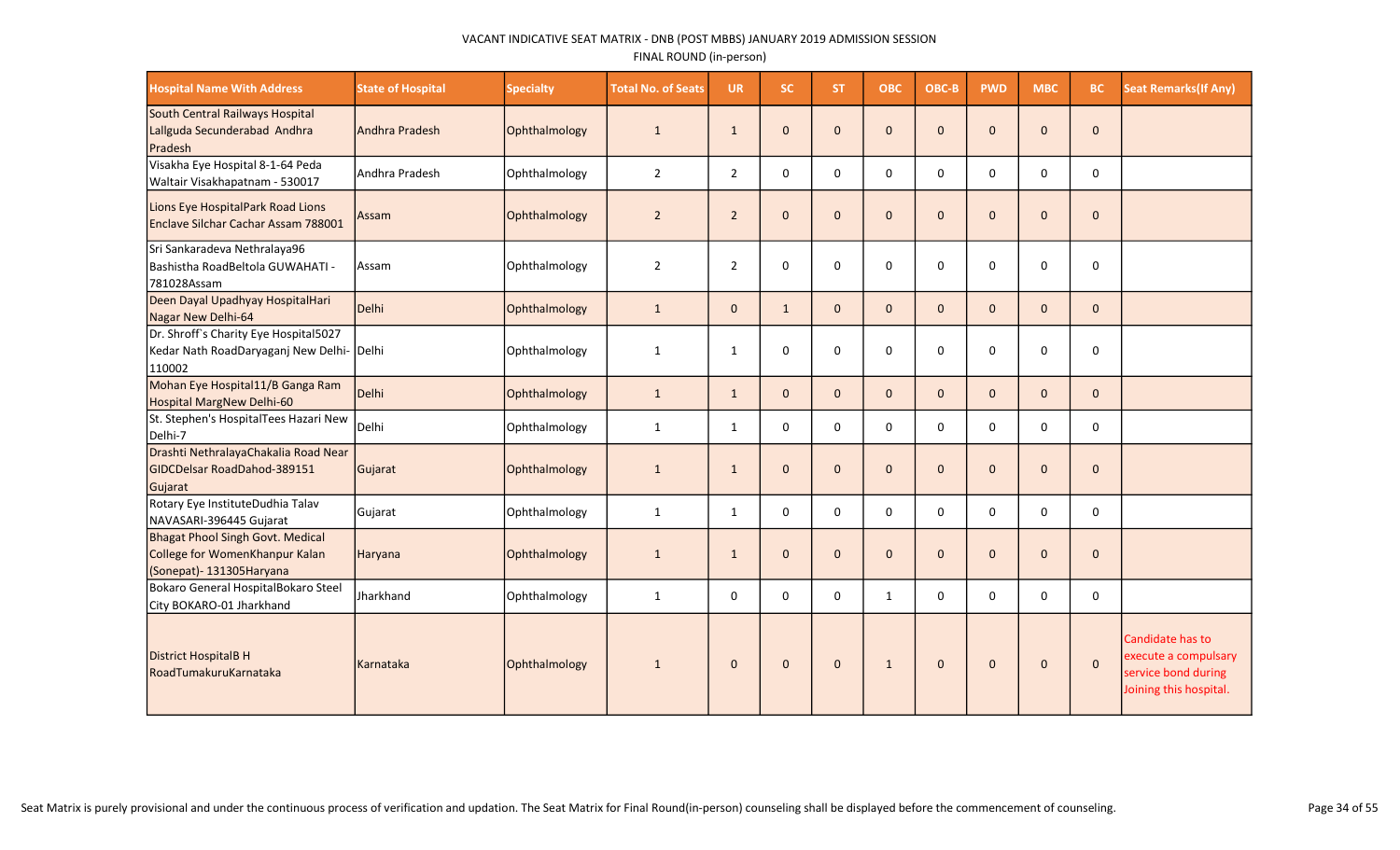| <b>Hospital Name With Address</b>                                                                                         | <b>State of Hospital</b> | <b>Specialty</b> | <b>Total No. of Seats</b> | <b>UR</b>      | <b>SC</b>    | ST.          | ОВС          | OBC-B        | <b>PWD</b>   | <b>MBC</b>          | BC           | <b>Seat Remarks (If Any)</b>                                                              |
|---------------------------------------------------------------------------------------------------------------------------|--------------------------|------------------|---------------------------|----------------|--------------|--------------|--------------|--------------|--------------|---------------------|--------------|-------------------------------------------------------------------------------------------|
| District HospitalKilla RoadDharwad -<br>580008Karnataka                                                                   | Karnataka                | Ophthalmology    | $\mathbf{1}$              | $\mathbf{1}$   | $\mathbf 0$  | $\mathbf 0$  | $\mathsf 0$  | $\mathbf 0$  | 0            | 0                   | $\mathsf 0$  | Candidate has to<br>execute a compulsary<br>service bond during<br>Joining this hospital. |
| M.M. Joshi Eye Hospital<br>Padmanarayanalaya Gokul Road<br>Hosur HUBLI Karnataka-580021                                   | Karnataka                | Ophthalmology    | $\overline{2}$            | $2^{\circ}$    | $\mathbf 0$  | $\mathbf 0$  | $\pmb{0}$    | $\mathbf 0$  | $\mathbf 0$  | $\mathbf 0$         | $\pmb{0}$    |                                                                                           |
| Al Salama Eye HospitalPalakad Road<br>Perinthalmanna - 679322 Kerala                                                      | Kerala                   | Ophthalmology    | $\overline{2}$            | $\overline{2}$ | $\mathbf 0$  | $\Omega$     | $\pmb{0}$    | $\mathbf 0$  | 0            | 0                   | 0            |                                                                                           |
| Chaithanya Eye Hospital<br>Kesavadasapuram TRIVANDRUM<br>Kerala-695004                                                    | Kerala                   | Ophthalmology    | $\mathbf{1}$              | $\mathbf{1}$   | $\mathbf{0}$ | $\mathbf{0}$ | $\mathbf{0}$ | $\mathbf{0}$ | $\mathbf{0}$ | $\mathbf{0}$        | $\mathbf{0}$ |                                                                                           |
| Comtrust Eye HospitalMini Bye Pass<br>Road Puthiyara Calicut-673004Kerala                                                 | Kerala                   | Ophthalmology    | $\mathbf{1}$              | $\mathbf{1}$   | 0            | $\Omega$     | $\mathsf 0$  | $\mathbf 0$  | 0            | 0                   | 0            |                                                                                           |
| Dr. Tony's Superspeciality Eye<br>InstituteNear Govt. Higher Secondary<br>SchoolHigh Road Aluva<br>ErnakulamKerala-683101 | Kerala                   | Ophthalmology    | $\mathbf{1}$              | $\mathbf{1}$   | $\mathbf 0$  | $\Omega$     | $\Omega$     | $\Omega$     | $\mathbf 0$  | $\Omega$            | $\mathbf 0$  |                                                                                           |
| Choithram NetralayaShriram Talawadi<br>Dhar Road Indore-4453001Madhya<br>Pradesh                                          | Madhya Pradesh           | Ophthalmology    | $\mathbf{1}$              | $\mathbf{1}$   | $\pmb{0}$    | 0            | $\pmb{0}$    | $\mathbf 0$  | $\pmb{0}$    | 0                   | 0            |                                                                                           |
| Deenanath Mangeshkar Hospital and<br>Research CentreErandwane Pune -<br>411004Maharashtra                                 | Maharashtra              | Ophthalmology    | $\mathbf{1}$              | $\mathbf{1}$   | $\mathbf{0}$ | $\mathbf{0}$ | $\mathbf 0$  | $\mathbf 0$  | $\mathbf 0$  | $\mathbf 0$         | $\mathbf 0$  |                                                                                           |
| K.J. Somaiya Medical CollegeEastern<br>Highway Sion Mumbai-<br>400022Maharashtra                                          | Maharashtra              | Ophthalmology    | $\mathbf 1$               | $\mathbf{1}$   | 0            | 0            | $\pmb{0}$    | 0            | $\mathbf 0$  | $\mathbf 0$         | 0            |                                                                                           |
| Mahatme Eye Bank & Eye<br>Hospital2163 C Chintaman Nagar Near<br>Rajiv Nagar Wardha Road Nagpur-25<br>Maharashtra         | Maharashtra              | Ophthalmology    | $\,1\,$                   | $\mathbf{1}$   | $\pmb{0}$    | $\mathbf{0}$ | $\mathbf 0$  | $\mathbf{0}$ | $\mathbf 0$  | $\mathsf{O}\xspace$ | $\pmb{0}$    |                                                                                           |
| Sarakshi Netralaya Plot No 19 Rajiv<br>Nagar Wardha Road Nagpur - 440025                                                  | Maharashtra              | Ophthalmology    | $\mathbf{1}$              | $\mathbf{1}$   | 0            | 0            | 0            | 0            | 0            | 0                   | 0            |                                                                                           |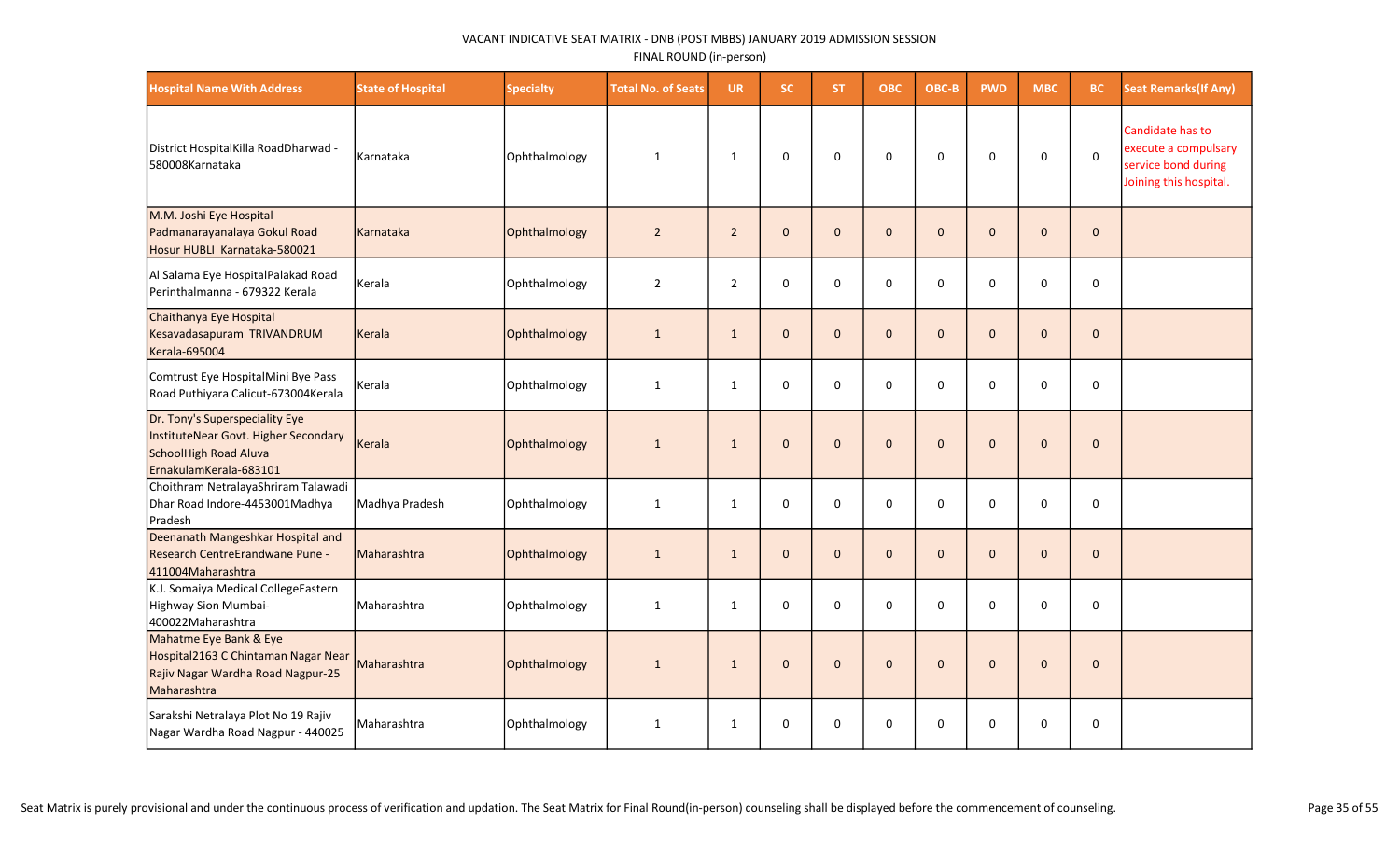| <b>Hospital Name With Address</b>                                                                               | <b>State of Hospital</b> | <b>Specialty</b> | <b>Total No. of Seats</b> | <b>UR</b>      | <b>SC</b>    | <b>ST</b>    | <b>OBC</b>   | OBC-B        | <b>PWD</b>   | <b>MBC</b>   | <b>BC</b>    | <b>Seat Remarks (If Any)</b> |
|-----------------------------------------------------------------------------------------------------------------|--------------------------|------------------|---------------------------|----------------|--------------|--------------|--------------|--------------|--------------|--------------|--------------|------------------------------|
| Suraj Eye Institute 559 New Colony<br>Nagpur-440001Maharashtra                                                  | Maharashtra              | Ophthalmology    | $\mathbf{1}$              | $\mathbf{1}$   | $\mathbf 0$  | $\mathbf{0}$ | $\mathbf{0}$ | $\mathbf{0}$ | $\mathbf 0$  | $\mathbf{0}$ | $\pmb{0}$    |                              |
| Shija Hospitals & Res. InstiuteLangol<br>Imphal - 795004Manipur                                                 | Manipur                  | Ophthalmology    | $\mathbf{1}$              | $\mathbf{1}$   | 0            | $\Omega$     | $\mathbf 0$  | $\Omega$     | $\mathbf 0$  | 0            | $\pmb{0}$    |                              |
| Ispat General HospitalRourkela Steel<br>Plant ROURKELA - 769005Orissa                                           | Orissa                   | Ophthalmology    | $\overline{2}$            | $\mathbf{1}$   | $\mathbf{0}$ | $\mathbf{0}$ | $\mathbf 1$  | $\mathbf{0}$ | $\mathbf 0$  | $\mathbf{0}$ | $\mathbf 0$  |                              |
| J.P.M. Rotary Eye Hospital & Research<br>InstituteC.D.A. Sector-VI Bidanasi<br>Market NagarCuttack-753014Orissa | Orissa                   | Ophthalmology    | $\overline{2}$            | $\overline{2}$ | 0            | $\Omega$     | 0            | $\Omega$     | 0            | $\mathbf 0$  | 0            |                              |
| Aravind Eye HospitalsAbishekapakkam<br>Road Pondicherry-605007Pondicherry                                       | Pondicherry              | Ophthalmology    | $\mathbf 1$               | $\mathbf{1}$   | $\mathbf{0}$ | $\mathbf{0}$ | $\mathbf 0$  | $\mathbf{0}$ | $\mathbf 0$  | $\mathbf{0}$ | $\pmb{0}$    |                              |
| Indira Gandhi Govt. General Hospital &<br>PG InstitutePONDICHERRY -<br>605001Pondicherry                        | Pondicherry              | Ophthalmology    | $\mathbf{1}$              | $\mathbf{1}$   | 0            | 0            | $\mathbf 0$  | $\mathbf 0$  | 0            | 0            | 0            |                              |
| Anand Hospital & Eye Centre21 Bharat<br>Mata LaneJamnalal Bajaj MargC-<br>Scheme Jaipur-302 001 Rajasthan       | Rajasthan                | Ophthalmology    | $\mathbf{1}$              | $\mathbf{1}$   | $\mathbf{0}$ | $\mathbf{0}$ | $\mathbf{0}$ | $\mathbf{0}$ | $\mathbf{0}$ | $\mathbf{0}$ | $\mathbf{0}$ |                              |
| Dr. Kothari's Eye HospitalPatel Circle<br>UdaipurRajasthan                                                      | Rajasthan                | Ophthalmology    | $\mathbf{1}$              | $\mathbf{1}$   | 0            | $\Omega$     | $\mathbf 0$  | 0            | $\mathbf 0$  | 0            | $\pmb{0}$    |                              |
| Arvind Eye Hospital Avinashi Road<br>COIMBATORE Tamil Nadu-14                                                   | Tamil Nadu               | Ophthalmology    | $\overline{2}$            | $\overline{2}$ | $\mathbf 0$  | $\mathbf{0}$ | $\mathbf{0}$ | $\Omega$     | $\mathbf 0$  | $\mathbf{0}$ | $\mathbf 0$  |                              |
| Rajan Eye Care HospitalNo.5<br>Vidyodaya East 2nd Street T. Nagar<br>CHENNAI -17Tamil Nadu                      | <b>Tamil Nadu</b>        | Ophthalmology    | $\mathbf{1}$              | 1              | 0            | 0            | 0            | 0            | 0            | 0            | $\pmb{0}$    |                              |
| Sankara Eye HospitalNo.1 3rd StreetSri<br>Sankara Nagar Pammal Chennai<br>600075Tamil Nadu                      | <b>Tamil Nadu</b>        | Ophthalmology    | $\overline{2}$            | $\overline{2}$ | $\mathbf 0$  | $\mathbf{0}$ | $\mathbf 0$  | $\mathbf{0}$ | $\mathbf 0$  | $\mathbf{0}$ | $\mathbf 0$  |                              |
| Sankara Nethralaya (Medical Research<br>Foundation) 18 College Road CHENNAI Tamil Nadu<br>- 06Tamil Nadu        |                          | Ophthalmology    | $\mathbf{1}$              | 1              | $\pmb{0}$    | 0            | $\pmb{0}$    | 0            | 0            | 0            | $\pmb{0}$    |                              |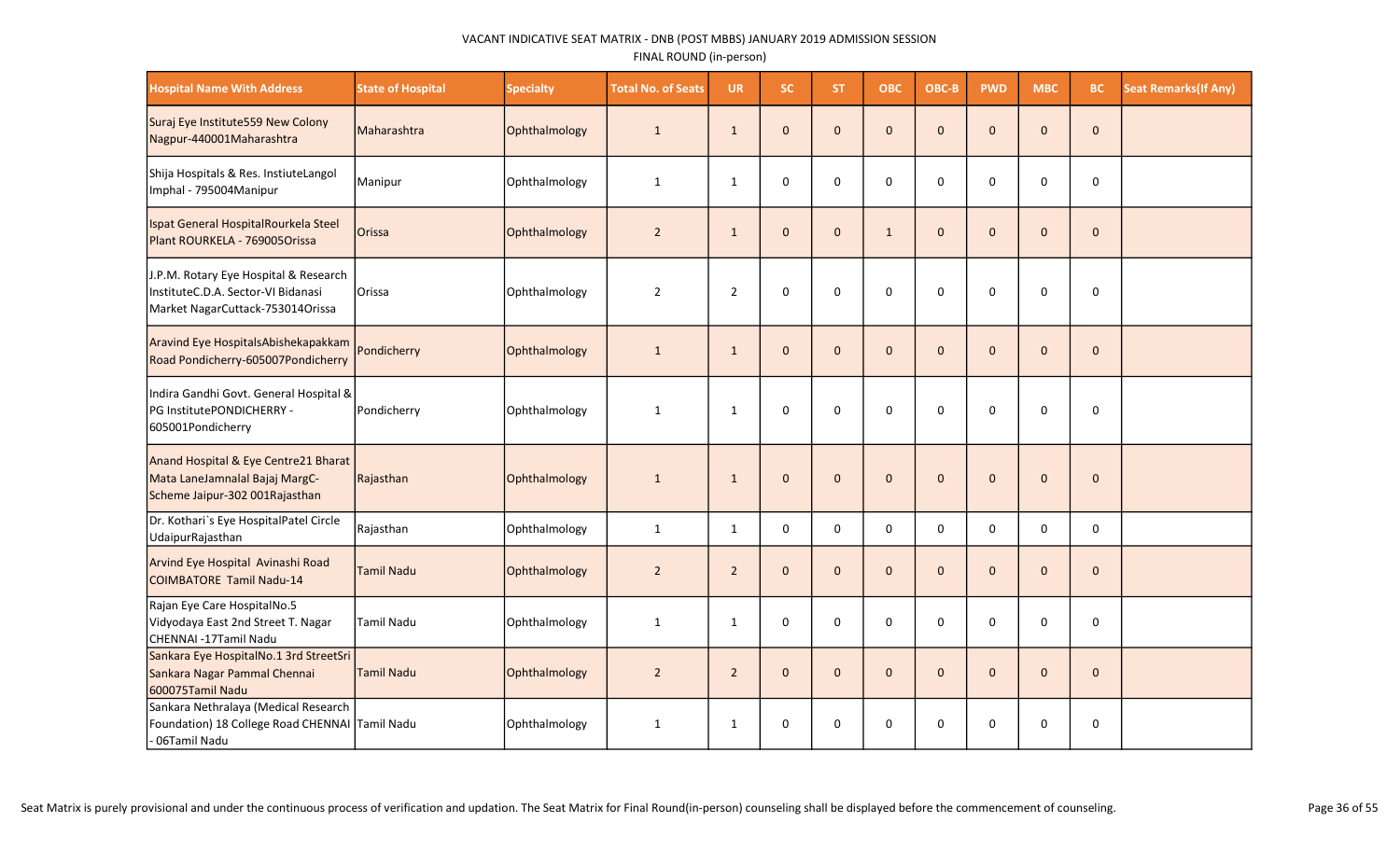| <b>Hospital Name With Address</b>                                                                                                                                                   | <b>State of Hospital</b> | <b>Specialty</b>      | <b>Total No. of Seats</b> | <b>UR</b>      | <b>SC</b>    | ST.          | <b>OBC</b>  | OBC-B        | <b>PWD</b>   | <b>MBC</b>   | <b>BC</b>    | <b>Seat Remarks (If Any)</b> |
|-------------------------------------------------------------------------------------------------------------------------------------------------------------------------------------|--------------------------|-----------------------|---------------------------|----------------|--------------|--------------|-------------|--------------|--------------|--------------|--------------|------------------------------|
| Anand Eye Institute#7-147/1 Nagendra<br>Nagar ColonyOpp: Indian Oil Petrol<br>PumpHabsiguda Main RoadHyderabad-<br>500007Telangana                                                  | Telangana                | Ophthalmology         | $\mathbf{1}$              | $\mathbf{1}$   | $\mathbf 0$  | $\mathbf{0}$ | $\pmb{0}$   | $\Omega$     | $\Omega$     | $\Omega$     | $\Omega$     |                              |
| Krishna Institute of Medical Sciences1-<br>8-31/1 Minister Road Secunderabad -<br>500003Telangana                                                                                   | Telangana                | Ophthalmology         | $\mathbf{1}$              | $\mathbf{1}$   | $\mathbf 0$  | $\Omega$     | $\mathbf 0$ | $\Omega$     | $\Omega$     | $\Omega$     | $\mathbf 0$  |                              |
| Lions Club Sadhu Ram Eye Hospital1-2-<br>8 Gagan Mahal Rd Domalguda<br>Hyderabad - 29 Telangana                                                                                     | Telangana                | Ophthalmology         | $\mathbf{1}$              | $\mathbf{1}$   | $\mathbf{0}$ | $\mathbf{0}$ | $\mathbf 0$ | $\Omega$     | $\mathbf{0}$ | $\mathbf 0$  | $\mathbf{0}$ |                              |
| MediVision Eye & Health Care<br>Centre10-3-304/1 to 4 Indira<br>SadanHumayun Nagar Near<br>NMDCHyderabad-500028Telangana                                                            | Telangana                | Ophthalmology         | $\mathbf{1}$              | $\mathbf{1}$   | $\mathbf 0$  | 0            | $\mathbf 0$ | $\Omega$     | $\mathbf 0$  | $\mathbf 0$  | $\mathbf 0$  |                              |
| Dr. Mohanlal Memorial Gandhi Eye<br>HospitalALIGARH (UP)Uttar Pradesh                                                                                                               | <b>Uttar Pradesh</b>     | Ophthalmology         | $\mathbf{1}$              | $\mathbf{1}$   | $\mathbf 0$  | $\mathbf{0}$ | $\pmb{0}$   | $\mathbf{0}$ | $\mathbf{0}$ | $\mathbf{0}$ | $\mathbf 0$  |                              |
| Prakash Netra KendrNH-2 Vipul Khand<br>IV Gomti Nagar Lucknow-10Uttar<br>Pradesh                                                                                                    | <b>Uttar Pradesh</b>     | Ophthalmology         | $\mathbf{1}$              | $\mathbf{1}$   | $\mathsf 0$  | 0            | $\pmb{0}$   | 0            | $\pmb{0}$    | 0            | $\mathsf 0$  |                              |
| Vivekananda PolyclinicVivekananda<br>puram Lucknow - 7Uttar Pradesh                                                                                                                 | <b>Uttar Pradesh</b>     | Ophthalmology         | $\mathbf{1}$              | $\mathbf{1}$   | $\mathbf 0$  | $\mathbf{0}$ | $\pmb{0}$   | $\Omega$     | $\mathbf 0$  | $\Omega$     | $\mathbf 0$  |                              |
| Sankara Nethralaya(A Unit of Medical<br>Research Foundation)No. 147<br>Mukundapur E M BypassNear Purva<br>Jadupar ThanamKolkata- 700099                                             | <b>West Bengal</b>       | Ophthalmology         | $\overline{2}$            | $\overline{2}$ | $\mathbf 0$  | $\Omega$     | $\Omega$    | $\Omega$     | $\Omega$     | $\Omega$     | $\mathbf 0$  |                              |
| Susrut Eye FoundationHB-36/A/1<br>Sector III Salt Lake City Kolkatta-<br>700106 West Bengal                                                                                         | <b>West Bengal</b>       | Ophthalmology         | $\mathbf{1}$              | $\mathbf{1}$   | $\mathbf 0$  | $\mathbf{0}$ | $\mathbf 0$ | $\mathbf{0}$ | $\mathbf 0$  | $\mathbf{0}$ | $\mathbf{0}$ |                              |
| Balaji Institute of Surgery Research<br>and Rehabilitation for the Disabled<br>Hospital (BIRRD)Tirumala Tirupati<br>DevasthanamsTirupati Chittoor<br>DistrictAndhra Pradesh- 517507 | Andhra Pradesh           | Orthopedic<br>Surgery | $\mathbf{1}$              | $\mathbf{1}$   | 0            | 0            | $\pmb{0}$   | $\mathbf 0$  | 0            | 0            | 0            |                              |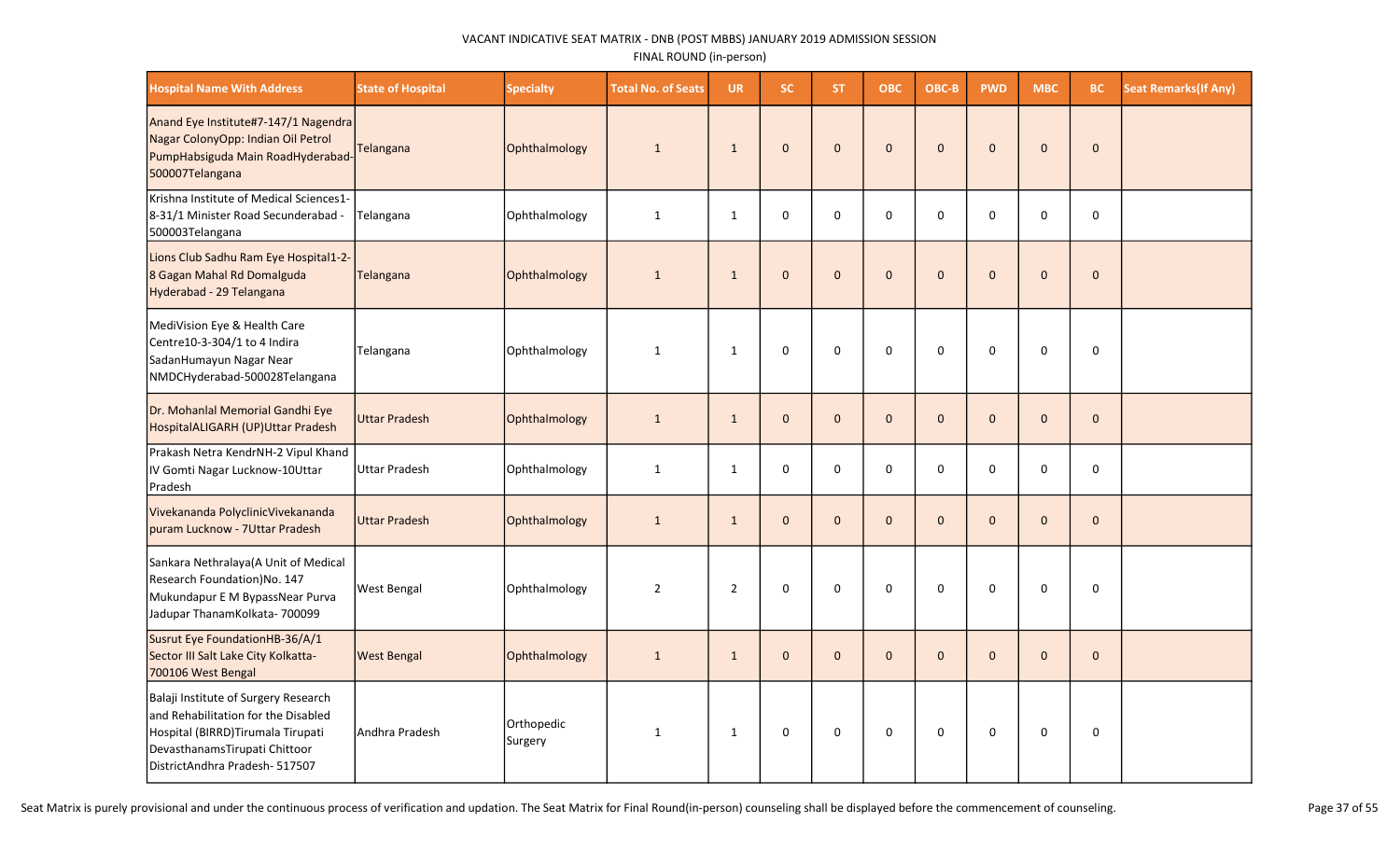| <b>Hospital Name With Address</b>                                                                                                                                     | <b>State of Hospital</b> | <b>Specialty</b>      | <b>Total No. of Seats</b> | <b>UR</b>      | SC.          | ST.          | <b>OBC</b>   | OBC-B        | <b>PWD</b>   | <b>MBC</b>   | BC.          | <b>Seat Remarks(If Any)</b> |
|-----------------------------------------------------------------------------------------------------------------------------------------------------------------------|--------------------------|-----------------------|---------------------------|----------------|--------------|--------------|--------------|--------------|--------------|--------------|--------------|-----------------------------|
| <b>Government District General</b><br>HospitalRamachandraraopetEluru<br>West Godavari District-534006Andhra<br>Pradesh                                                | <b>Andhra Pradesh</b>    | Orthopedic<br>Surgery | $\mathbf{1}$              | $\mathbf{0}$   | $\mathbf{1}$ | $\mathbf{0}$ | $\mathbf 0$  | $\mathbf{0}$ | $\mathbf{0}$ | $\Omega$     | $\mathbf{0}$ |                             |
| Queen's NRI Hospital (A Unit of M/s<br>Chalasani Hospitals Pvt. Ltd.) Off. No.:<br>50-53 - 14 Gurudwara Lane<br>Seethammadhara Visakhapatnam<br>Andhra Pradesh-530013 | lAndhra Pradesh          | Orthopedic<br>Surgery | $\mathbf{1}$              | $\mathbf{1}$   | $\Omega$     | $\Omega$     | $\mathbf 0$  | $\Omega$     | $\Omega$     | $\Omega$     | $\mathbf 0$  |                             |
| Sri Sathya Sai Instt. of Higher Medical<br>Scs. Prasantha Gram ANANTHPUR-<br>515134Andhra Pradesh                                                                     | Andhra Pradesh           | Orthopedic<br>Surgery | $\mathbf{1}$              | $\mathbf{1}$   | $\mathbf 0$  | $\mathbf{0}$ | $\pmb{0}$    | $\mathbf{0}$ | $\mathbf{0}$ | $\mathbf 0$  | $\mathbf{0}$ |                             |
| Deen Dayal Upadhyay HospitalHari<br>Nagar New Delhi-64                                                                                                                | Delhi                    | Orthopedic<br>Surgery | $\mathbf{1}$              | 0              | $\mathbf 0$  | $\mathbf{1}$ | $\pmb{0}$    | $\mathbf 0$  | $\mathbf 0$  | 0            | $\mathsf 0$  |                             |
| Dr. B L Kapur Memorial HospitalPusa<br>RoadNew Delhi-110005                                                                                                           | Delhi                    | Orthopedic<br>Surgery | $\mathbf{1}$              | $\mathbf{1}$   | $\mathbf{0}$ | $\mathbf{0}$ | $\mathbf 0$  | $\mathbf{0}$ | $\mathbf{0}$ | $\mathbf{0}$ | $\mathbf{0}$ |                             |
| Hindu Rao HospitalSubzi Mandi<br>MalkaganjDelhi-110007                                                                                                                | Delhi                    | Orthopedic<br>Surgery | $\mathbf{1}$              | $\mathbf 0$    | $\mathbf 0$  | $\mathbf{1}$ | $\mathbf 0$  | $\Omega$     | $\mathbf 0$  | 0            | $\mathbf 0$  |                             |
| Maharaja Agarsen HospitalRohtak<br>Road West Punjabi BaghNew Delhi-<br>110026                                                                                         | Delhi                    | Orthopedic<br>Surgery | $\mathbf{1}$              | $\mathbf{1}$   | $\mathbf{0}$ | $\mathbf{0}$ | $\mathbf{0}$ | $\mathbf{0}$ | $\mathbf{0}$ | $\Omega$     | $\mathbf 0$  |                             |
| Mata Chanan Devi HospitalC-1<br>Janakpuri New Delhi - 58                                                                                                              | Delhi                    | Orthopedic<br>Surgery | $\mathbf{1}$              | $\mathbf{1}$   | $\mathbf 0$  | $\mathbf 0$  | 0            | $\mathbf 0$  | $\mathbf 0$  | $\Omega$     | 0            |                             |
| Shri Balaji Action Medical Institute FC-<br>34 A-4 Paschim Vihar New Delhi -<br>110063                                                                                | Delhi                    | Orthopedic<br>Surgery | $\mathbf{1}$              | $\mathbf{1}$   | $\mathbf 0$  | $\mathbf{0}$ | $\mathbf 0$  | $\mathbf{0}$ | $\mathbf{0}$ | $\mathbf{0}$ | $\mathbf{0}$ |                             |
| Sir Ganga Ram HospitalRajinder Nagar<br>New Delhi-60                                                                                                                  | l Delhi                  | Orthopedic<br>Surgery | $\overline{2}$            | $\overline{2}$ | $\mathbf 0$  | $\Omega$     | $\mathbf 0$  | $\Omega$     | $\Omega$     | $\Omega$     | $\mathbf 0$  |                             |
| Zydus HospitalNear Sola BridgeS G<br>HighwayAhmedabad-380054Gujarat                                                                                                   | Gujarat                  | Orthopedic<br>Surgery | $\mathbf{1}$              | $\mathbf{1}$   | $\mathbf 0$  | $\mathbf{0}$ | $\mathbf 0$  | $\mathbf{0}$ | $\mathbf{0}$ | $\mathbf{0}$ | $\mathbf{0}$ |                             |
| Asian Institute of Medical<br>SciencesSector 21-A Badkal Flyover<br>RoadFaridabadHaryana                                                                              | Haryana                  | Orthopedic<br>Surgery | $\mathbf{1}$              | $\mathbf{1}$   | $\mathbf 0$  | 0            | 0            | $\Omega$     | 0            | $\Omega$     | 0            |                             |
| Bokaro General HospitalBokaro Steel<br>City BOKARO-01 Jharkhand                                                                                                       | <b>Jharkhand</b>         | Orthopedic<br>Surgery | $\overline{2}$            | $\mathbf{1}$   | $\mathbf 0$  | $\mathbf{1}$ | $\mathbf 0$  | $\mathbf{0}$ | $\mathbf{0}$ | $\mathbf{0}$ | $\mathbf 0$  |                             |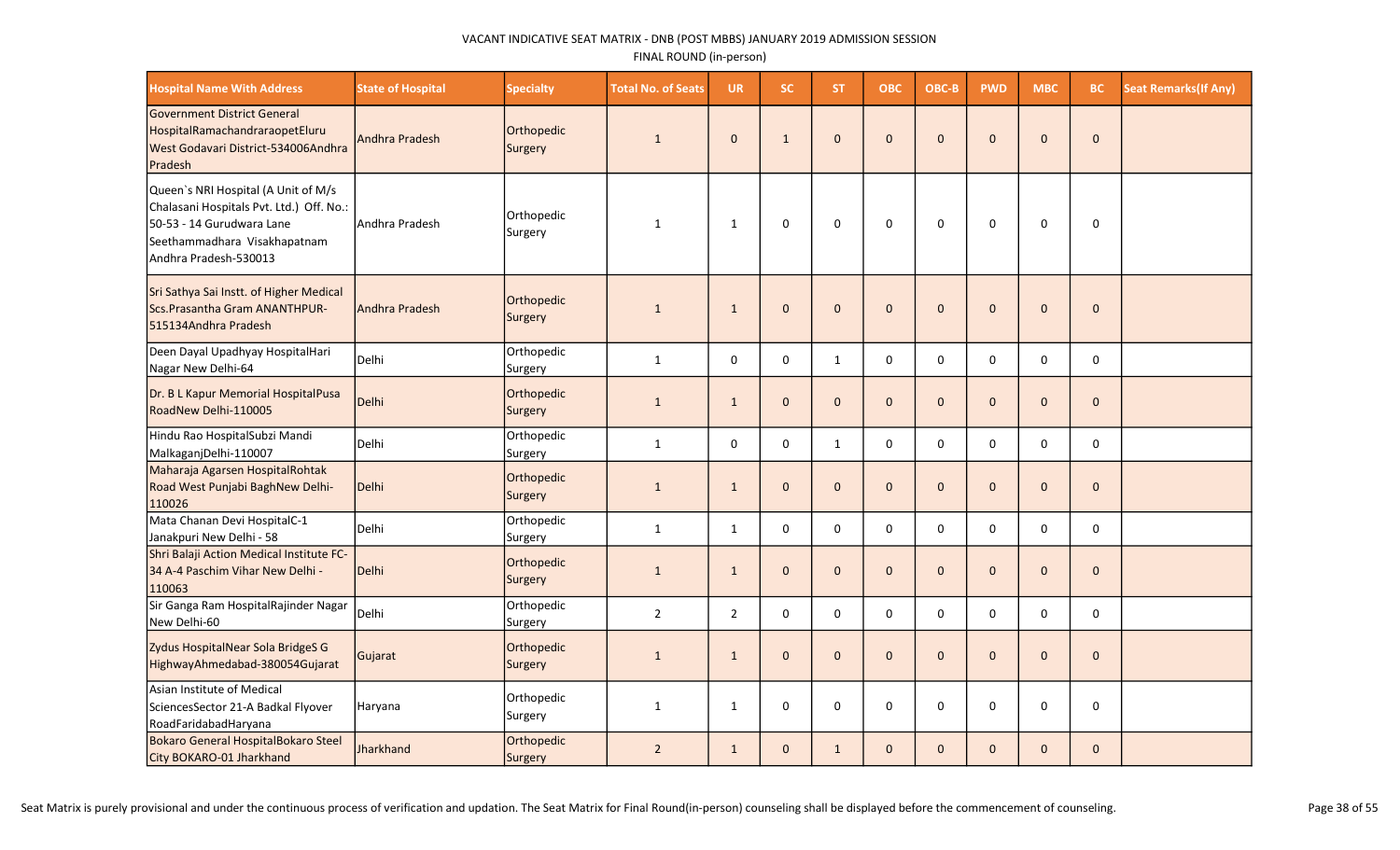| <b>Hospital Name With Address</b>                                                                                                                           | <b>State of Hospital</b> | <b>Specialty</b>      | <b>Total No. of Seats</b> | <b>UR</b>    | <b>SC</b>    | <b>ST</b>    | ОВС          | OBC-B       | <b>PWD</b>   | <b>MBC</b>   | BC           | <b>Seat Remarks (If Any)</b>                                                              |
|-------------------------------------------------------------------------------------------------------------------------------------------------------------|--------------------------|-----------------------|---------------------------|--------------|--------------|--------------|--------------|-------------|--------------|--------------|--------------|-------------------------------------------------------------------------------------------|
| Apollo Hospital154/11 Opp. I.I.M.<br>Bannerghatta Road Bangalore-<br>560076Karnataka                                                                        | Karnataka                | Orthopedic<br>Surgery | $\mathbf{1}$              | $\mathbf{1}$ | $\mathbf 0$  | $\Omega$     | 0            | $\Omega$    | $\mathbf 0$  | $\Omega$     | 0            |                                                                                           |
| BGS Global Hospital 67 Uttrahalli Road<br>Kengeri Bangalore-560060Karnataka                                                                                 | Karnataka                | Orthopedic<br>Surgery | $\mathbf{1}$              | $\mathbf{1}$ | $\mathbf{0}$ | $\Omega$     | $\Omega$     | $\Omega$    | $\mathbf{0}$ | $\mathbf{0}$ | $\mathbf 0$  |                                                                                           |
| District HospitalKilla RoadDharwad -<br>580008Karnataka                                                                                                     | Karnataka                | Orthopedic<br>Surgery | $\mathbf{1}$              | $\Omega$     | $\Omega$     | $\Omega$     | $\mathbf{1}$ | $\Omega$    | $\Omega$     | 0            | $\mathbf 0$  | Candidate has to<br>execute a compulsary<br>service bond during<br>Joining this hospital. |
| Sparsh Super Specialty Hospital#4/1<br>Tumkur RoadYeshwanthpurBangalore - Karnataka<br>560022                                                               |                          | Orthopedic<br>Surgery | $\mathbf{1}$              | $\mathbf{1}$ | $\mathbf 0$  | $\mathbf{0}$ | $\mathbf 0$  | $\mathbf 0$ | $\mathbf{0}$ | $\mathbf{0}$ | $\pmb{0}$    |                                                                                           |
| District Hospital Court Road Palakkad -<br>678001                                                                                                           | Kerala                   | Orthopedic<br>Surgery | $\mathbf{1}$              | $\mathbf{1}$ | $\mathbf 0$  | 0            | $\mathbf 0$  | 0           | $\mathbf 0$  | 0            | 0            |                                                                                           |
| Aster Aadhar HospitalR.S. No. 628 B<br>Ward near shastri nagar Kolhapur -<br>416012                                                                         | Maharashtra              | Orthopedic<br>Surgery | $\mathbf{1}$              | $\mathbf{1}$ | $\mathbf{0}$ | $\Omega$     | $\Omega$     | $\Omega$    | $\mathbf{0}$ | $\mathbf{0}$ | $\mathbf{0}$ |                                                                                           |
| Bhabha Atomic Research Centre &<br>HospitalAnushakti NagarMUMBAI-<br>94 Maharashtra                                                                         | l Maharashtra            | Orthopedic<br>Surgery | 1                         | $\mathbf 0$  | $\mathbf{1}$ | 0            | $\mathbf 0$  | $\mathbf 0$ | $\mathbf 0$  | 0            | 0            |                                                                                           |
| Dr. Babasaheb Ambedkar Central<br>Railway HospitalByculla Mumbai-<br>27Maharashtra                                                                          | Maharashtra              | Orthopedic<br>Surgery | $\mathbf{1}$              | $\mathbf{1}$ | $\mathbf 0$  | $\mathbf{0}$ | $\mathbf 0$  | $\Omega$    | $\mathbf 0$  | $\mathbf{0}$ | $\pmb{0}$    |                                                                                           |
| Holy Spirit HospitalMahakali Road<br>Andheri (East) Mumbai-<br>400093Maharashtra                                                                            | Maharashtra              | Orthopedic<br>Surgery | $\mathbf{1}$              | $\mathbf{1}$ | 0            | $\Omega$     | $\mathbf 0$  | $\Omega$    | 0            | $\mathbf 0$  | $\mathbf 0$  |                                                                                           |
| K B Bhabha Municipal General<br>HospitalBandra (West) Mumbai<br>50Maharashtra                                                                               | Maharashtra              | Orthopedic<br>Surgery | $\mathbf{1}$              | $\mathbf{0}$ | $\mathbf{1}$ | $\mathbf{0}$ | $\mathbf 0$  | $\Omega$    | $\mathbf{0}$ | $\mathbf{0}$ | $\pmb{0}$    |                                                                                           |
| Kokilaben Dhirubhai Ambani Hospital<br>& Medical Research<br>InstituteAchyutrao Patwardhan Marg4 Maharashtra<br>BunglowsAndheri (w)Mumbai-<br>51Maharashtra |                          | Orthopedic<br>Surgery | $\mathbf{1}$              | 1            | $\Omega$     | $\Omega$     | $\Omega$     | $\Omega$    | $\Omega$     | $\Omega$     | 0            |                                                                                           |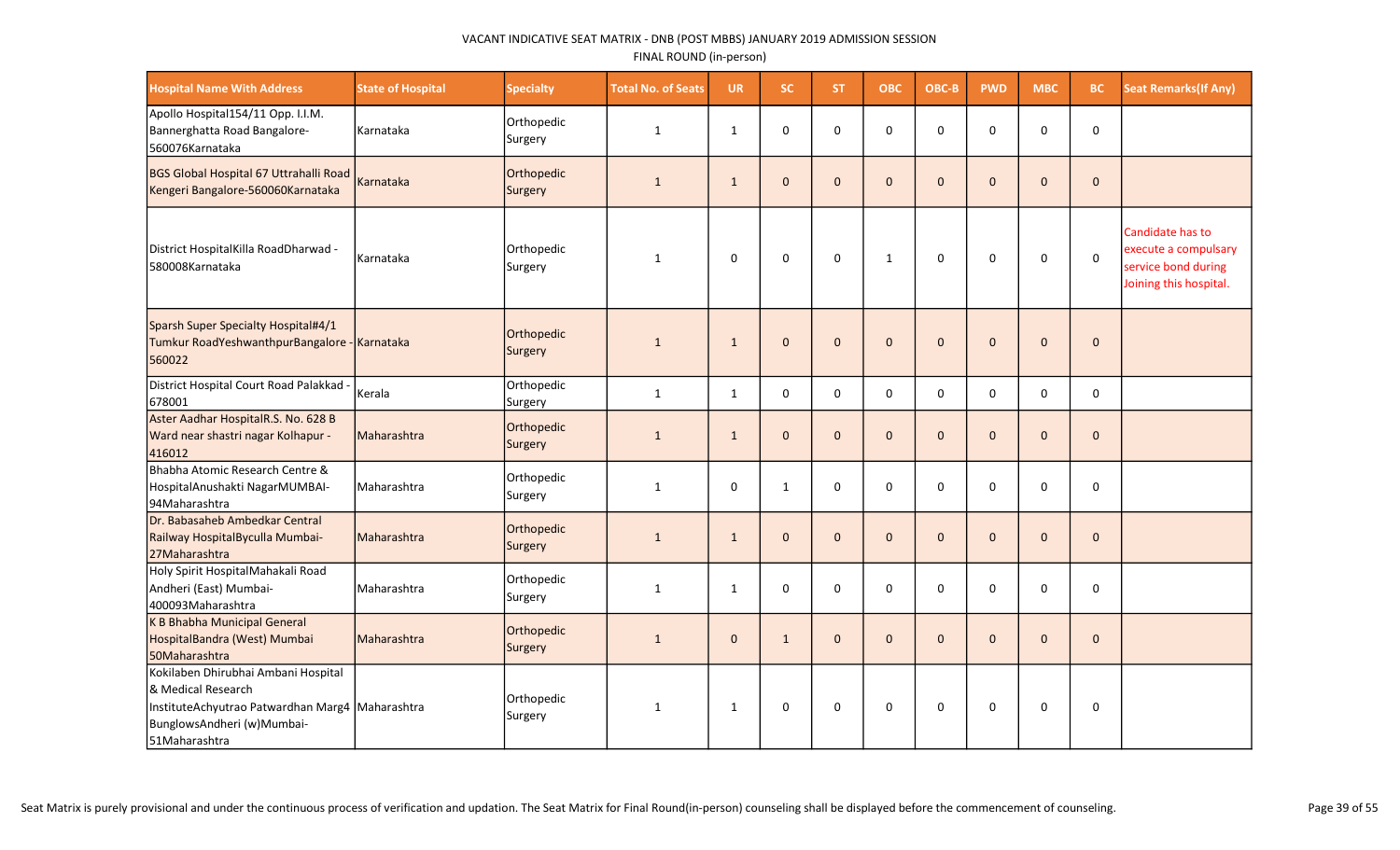| <b>Hospital Name With Address</b>                                                                                               | <b>State of Hospital</b> | <b>Specialty</b>                                        | <b>Total No. of Seats</b> | <b>UR</b>    | SC.          | ST.          | <b>OBC</b>   | OBC-B        | <b>PWD</b>   | <b>MBC</b>  | BC.          | <b>Seat Remarks (If Any)</b> |
|---------------------------------------------------------------------------------------------------------------------------------|--------------------------|---------------------------------------------------------|---------------------------|--------------|--------------|--------------|--------------|--------------|--------------|-------------|--------------|------------------------------|
| Post Graduate Institute of Swasthiyog<br>Pratishtan Extension Area Station<br>Road MIRAJ Maharashtra                            | Maharashtra              | Orthopedic<br>Surgery                                   | $\mathbf{1}$              | $\mathbf{1}$ | $\Omega$     | $\Omega$     | $\pmb{0}$    | $\Omega$     | $\Omega$     | $\Omega$    | $\Omega$     |                              |
| Indira Gandhi Govt. General Hospital &<br>PG InstitutePONDICHERRY -<br>605001Pondicherry                                        | Pondicherry              | Orthopedic<br>Surgery                                   | 1                         | $\mathbf{1}$ | $\mathbf 0$  | 0            | $\mathbf 0$  | $\Omega$     | $\Omega$     | $\Omega$    | $\mathbf 0$  |                              |
| Dhanwantri Hospital & Research<br>Centre67/56-A Near Mandara Bus<br>Stand New Sanganer Road Mansarovar<br>Jaipur-20Rajasthan    | Rajasthan                | Orthopedic<br>Surgery                                   | $\mathbf{1}$              | $\mathbf{1}$ | $\mathbf{0}$ | $\mathbf{0}$ | $\pmb{0}$    | $\mathbf{0}$ | $\mathbf{0}$ | $\mathbf 0$ | $\mathbf{0}$ |                              |
| Ganga Medical Centre & Hospital Pvt.<br>Ltd.313 Mettupalayam<br>RoadCoimbatore- 641043                                          | Tamil Nadu               | Orthopedic<br>Surgery                                   | $\mathbf{1}$              | $\mathbf{1}$ | $\pmb{0}$    | $\mathbf 0$  | $\pmb{0}$    | $\mathbf 0$  | $\mathbf 0$  | 0           | $\pmb{0}$    |                              |
| <b>SRM Institutes for Medical SciencesNo.</b><br>1 Jawaharlal Nehru Salai100 ft Road<br>VadapalaniChennai - 600026Tamil<br>Nadu | <b>Tamil Nadu</b>        | Orthopedic<br>Surgery                                   | $\mathbf{1}$              | $\mathbf{1}$ | $\Omega$     | $\mathbf{0}$ | $\mathbf{0}$ | $\Omega$     | $\Omega$     | $\Omega$    | $\Omega$     |                              |
| Dr Shyama Prasad Mukherjee (Civil)<br>Hospital4-A Park Road Hazratganj<br>Lucknow - 226001                                      | <b>Uttar Pradesh</b>     | Orthopedic<br>Surgery                                   | $\mathbf{1}$              | $\mathbf{1}$ | $\mathbf 0$  | $\mathbf 0$  | $\mathbf 0$  | $\Omega$     | $\mathbf 0$  | $\Omega$    | $\mathbf 0$  |                              |
| Dr. Ram Manohar Lohia Combined<br>HospitalVibhutikhand<br>GomtinagarLucknowUttar Pradesh                                        | <b>Uttar Pradesh</b>     | Orthopedic<br>Surgery                                   | $\mathbf{1}$              | $\mathbf{1}$ | $\mathbf{0}$ | $\mathbf{0}$ | $\mathbf 0$  | $\mathbf{0}$ | $\mathbf{0}$ | $\Omega$    | $\mathbf{0}$ |                              |
| Vivekananda PolyclinicVivekananda<br>puram Lucknow - 7Uttar Pradesh                                                             | <b>Uttar Pradesh</b>     | Orthopedic<br>Surgery                                   | 1                         | $\mathbf{1}$ | $\mathbf 0$  | 0            | 0            | 0            | $\mathbf 0$  | 0           | $\pmb{0}$    |                              |
| Lilavati Hospital & Res. CentreA-791<br><b>Bandra Reclaimation Bandra West</b><br>Mumbai - 50Maharashtra                        | Maharashtra              | <b>Paediatric Surgery</b><br>(Direct 6 Years<br>Course) | $\mathbf 1$               | $\mathbf{1}$ | $\mathbf{0}$ | $\mathbf{0}$ | $\mathbf 0$  | $\Omega$     | $\pmb{0}$    | $\Omega$    | $\mathbf 0$  |                              |
| Sushrut Jadhav Kinder Chirurgie<br>Charitable Trust 8750 Vishrambag<br>Sangli-416415Maharashtra                                 | Maharashtra              | Paediatric Surgery<br>(Direct 6 Years)<br>Course)       | 1                         | $\mathbf{1}$ | $\mathbf 0$  | 0            | $\mathbf 0$  | $\Omega$     | $\Omega$     | $\Omega$    | $\mathbf 0$  |                              |
| Andhra HospitalC.V.R.<br>ComplexPrakasham RoadGovernor<br>PetVijaywada-520002Andhra Pradesh                                     | Andhra Pradesh           | Paediatrics                                             | $\mathbf{1}$              | $\mathbf{1}$ | $\mathbf{0}$ | $\mathbf{0}$ | $\mathbf 0$  | $\mathbf{0}$ | $\mathbf{0}$ | $\Omega$    | $\mathbf 0$  |                              |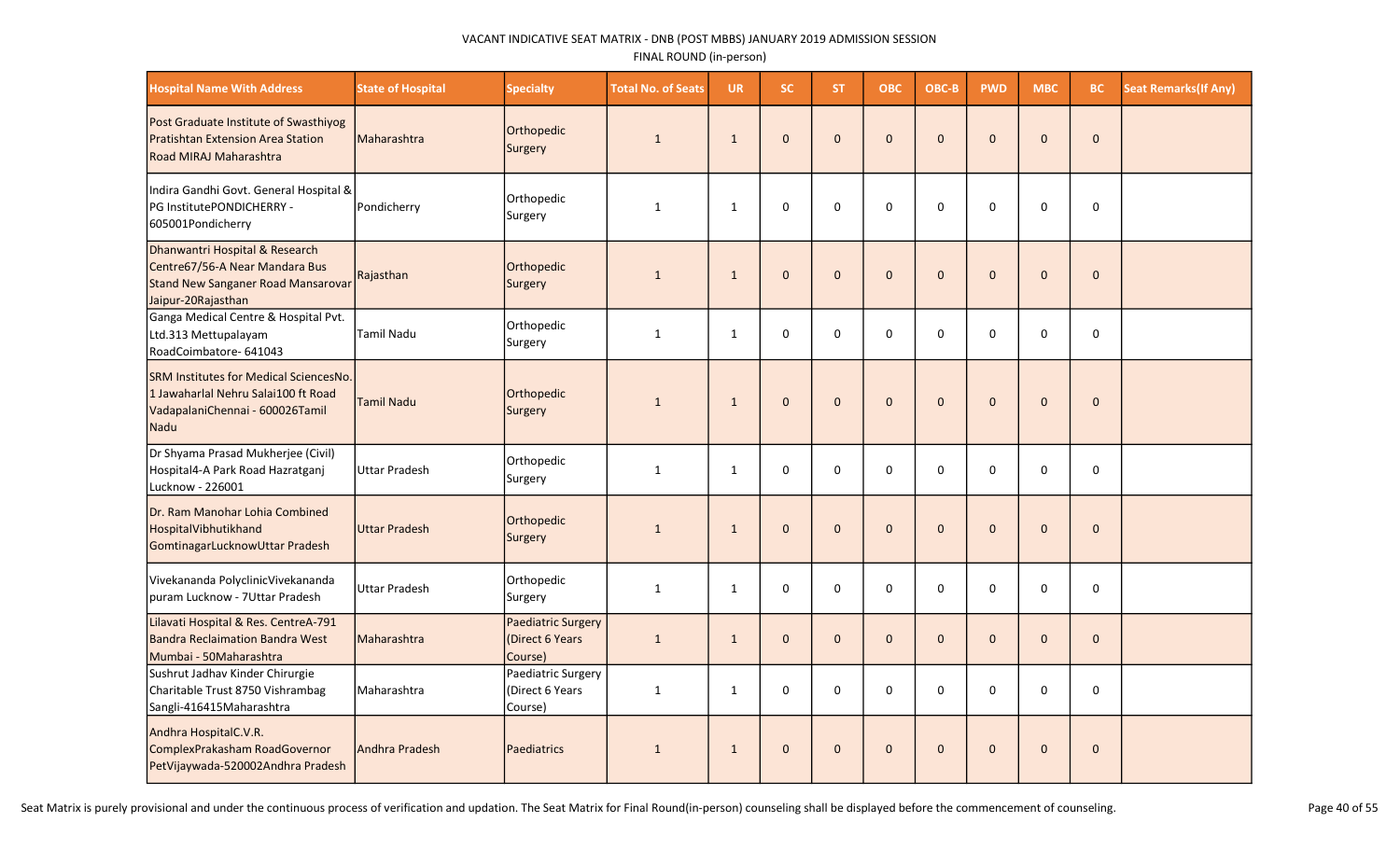| <b>Hospital Name With Address</b>                                                                                                            | <b>State of Hospital</b> | <b>Specialty</b>   | <b>Total No. of Seats</b> | <b>UR</b>      | SC.          | <b>ST</b>    | <b>OBC</b>     | OBC-B        | <b>PWD</b>   | <b>MBC</b>   | BC                  | <b>Seat Remarks (If Any)</b> |
|----------------------------------------------------------------------------------------------------------------------------------------------|--------------------------|--------------------|---------------------------|----------------|--------------|--------------|----------------|--------------|--------------|--------------|---------------------|------------------------------|
| Sri Ramachandra Children's & Dental<br>HospitalD. No.: 13-7-1 6th Lane<br>Gunturuvari ThotaGuntur-<br>522001Andhra Praedsh                   | Andhra Pradesh           | Paediatrics        | $\mathbf{1}$              | $\mathbf{1}$   | 0            | $\Omega$     | $\mathbf 0$    | 0            | 0            | 0            | 0                   |                              |
| Apollo Hospital(Unit International<br>Hospital) Lotus Tower G S<br>RoadGuwahati - 781005Assam                                                | Assam                    | Paediatrics        | $\mathbf{1}$              | $\mathbf{1}$   | $\pmb{0}$    | $\mathbf{0}$ | $\pmb{0}$      | $\Omega$     | $\pmb{0}$    | $\mathbf{0}$ | $\mathsf{O}\xspace$ |                              |
| Government Multi Specialty<br>HospitalSector - 16 CHANDIGARH                                                                                 | Chandigarh               | Paediatrics        | $\mathbf{1}$              | 0              | $\mathbf{1}$ | $\Omega$     | $\Omega$       | $\Omega$     | $\pmb{0}$    | $\pmb{0}$    | $\pmb{0}$           |                              |
| Bhattar Hospitals (Balgopal Children<br>Hospital & Research Institute) Byron<br>Bazaar Opposite Aashirwad<br>BhavanRaipur-492001Chhattisgarh | Chhattisgarh             | Paediatrics        | $\mathbf{1}$              | $\mathbf{1}$   | $\mathbf{0}$ | $\mathbf{0}$ | $\mathbf{0}$   | $\Omega$     | $\Omega$     | $\mathbf{0}$ | $\mathbf{0}$        |                              |
| Batra Hospital and Medical Research<br>Centre1 Tuglakabad Institutional Area<br>Mehrauli Badarpu Road New Delhi-<br>110062                   | Delhi                    | Paediatrics        | $\overline{2}$            | $\overline{2}$ | 0            | 0            | $\mathbf 0$    | $\mathbf 0$  | $\mathbf 0$  | 0            | 0                   |                              |
| Deen Dayal Upadhyay HospitalHari<br>Nagar New Delhi-64                                                                                       | Delhi                    | Paediatrics        | $\mathbf{1}$              | $\mathbf{0}$   | $\mathbf{0}$ | $\mathbf{0}$ | $\mathbf{1}$   | $\mathbf{0}$ | $\mathbf 0$  | $\mathbf{0}$ | $\mathbf{0}$        |                              |
| Hindu Rao HospitalSubzi Mandi<br>MalkaganjDelhi-110007                                                                                       | Delhi                    | Paediatrics        | $\mathbf{1}$              | 0              | $\mathbf 0$  | $\mathbf 0$  | $\mathbf{1}$   | $\mathbf 0$  | 0            | $\mathsf{O}$ | $\mathbf 0$         |                              |
| Holy Family HospitalOkhla New Delhi-<br>25                                                                                                   | Delhi                    | <b>Paediatrics</b> | $\overline{2}$            | $2^{\circ}$    | $\mathbf{0}$ | $\mathbf{0}$ | $\mathbf 0$    | $\mathbf{0}$ | $\pmb{0}$    | $\mathbf{0}$ | $\mathsf{O}\xspace$ |                              |
| Max Super Specialty HospitalFC-50 C<br>and D Block Shalimar BaghNew Delhi-<br>110088                                                         | Delhi                    | Paediatrics        | $\mathbf{1}$              | $\mathbf{1}$   | $\mathbf 0$  | $\mathbf 0$  | $\mathbf 0$    | $\mathbf 0$  | $\mathbf 0$  | $\mathbf 0$  | 0                   |                              |
| Sanjay Gandhi Memorial Hospital<br>Mangol Puri S Block New Delhi-110083                                                                      | Delhi                    | Paediatrics        | $\overline{2}$            | $\mathbf{0}$   | $\mathbf 0$  | $\mathbf{0}$ | $\overline{2}$ | $\Omega$     | $\mathbf 0$  | $\mathbf 0$  | $\pmb{0}$           |                              |
| St. Stephen's HospitalTees Hazari New<br>Delhi-7                                                                                             | Delhi                    | Paediatrics        | $\mathbf 1$               | $\mathbf{1}$   | $\mathbf 0$  | $\mathbf 0$  | $\mathbf 0$    | $\Omega$     | $\mathbf 0$  | $\mathbf 0$  | $\mathbf 0$         |                              |
| Tirath Ram Shah Hospital2 R. B. Ishwar<br>Das Sahney Lane Rajpur Road Delhi-54                                                               | <b>Delhi</b>             | <b>Paediatrics</b> | $\mathbf{1}$              | $\mathbf{1}$   | $\mathbf{0}$ | $\Omega$     | $\mathbf{0}$   | $\Omega$     | $\mathbf{0}$ | $\mathbf{0}$ | $\mathbf{0}$        |                              |
| K.G. Patel Children Hospital & Jayodia<br>Research InstituteJalaram Marg Kareli<br>BaugBARODA-18 Gujarat                                     | Gujarat                  | Paediatrics        | $\mathbf{1}$              | $\mathbf{1}$   | 0            | 0            | $\mathbf 0$    | 0            | 0            | 0            | 0                   |                              |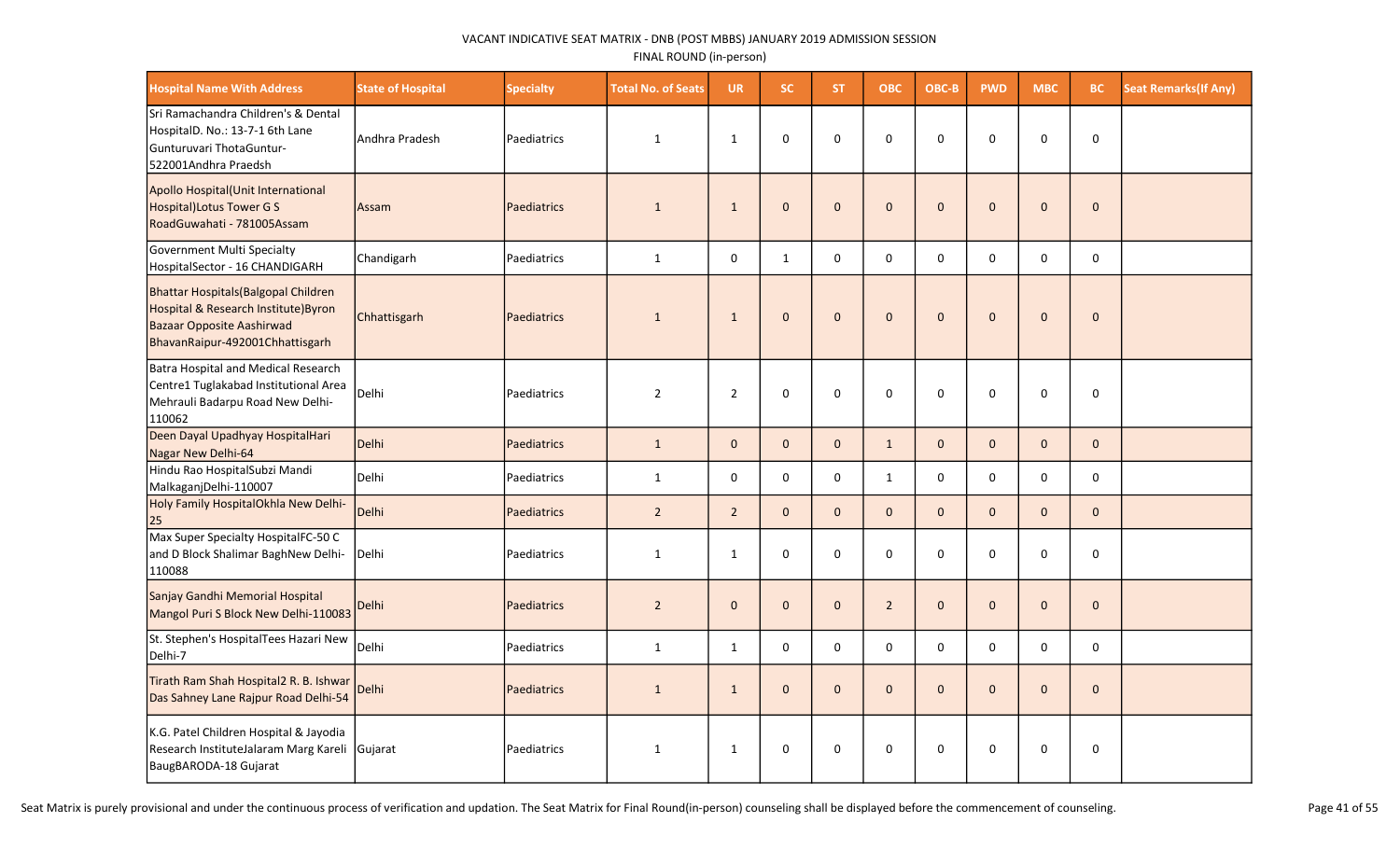| <b>Hospital Name With Address</b>                                                                                                                                   | <b>State of Hospital</b> | <b>Specialty</b>   | <b>Total No. of Seats</b> | <b>UR</b>    | SC.          | ST.          | <b>OBC</b>   | OBC-B        | <b>PWD</b>   | <b>MBC</b>   | BC.          | <b>Seat Remarks (If Any)</b>                                                              |
|---------------------------------------------------------------------------------------------------------------------------------------------------------------------|--------------------------|--------------------|---------------------------|--------------|--------------|--------------|--------------|--------------|--------------|--------------|--------------|-------------------------------------------------------------------------------------------|
| Nirmal Hospital Pvt. Ltd.Ring Road<br>Surat - 395002Gujarat                                                                                                         | Gujarat                  | Paediatrics        | $\mathbf{1}$              | $\mathbf{1}$ | $\mathbf{0}$ | $\mathbf{0}$ | $\pmb{0}$    | $\mathbf 0$  | $\mathbf 0$  | $\mathbf 0$  | $\mathbf{0}$ |                                                                                           |
| Asian Institute of Medical<br>SciencesSector 21-A Badkal Flyover<br>RoadFaridabadHaryana                                                                            | Haryana                  | Paediatrics        | 1                         | $\mathbf{1}$ | $\mathbf 0$  | 0            | $\mathbf 0$  | $\mathbf 0$  | $\mathbf 0$  | 0            | 0            |                                                                                           |
| C.S.I. Holdsworth Memorial<br>HospitalPost Box-38Mysore-21<br>Karnataka                                                                                             | Karnataka                | <b>Paediatrics</b> | $\mathbf{1}$              | $\mathbf{1}$ | $\mathbf{0}$ | $\Omega$     | $\mathbf{0}$ | $\Omega$     | $\Omega$     | $\Omega$     | $\mathbf{0}$ |                                                                                           |
| District HospitalB H<br>RoadTumakuruKarnataka                                                                                                                       | Karnataka                | Paediatrics        | $\mathbf{1}$              | $\mathbf 0$  | $\mathbf{1}$ | 0            | $\mathbf 0$  | $\mathbf 0$  | 0            | $\mathbf 0$  | $\mathbf 0$  | Candidate has to<br>execute a compulsary<br>service bond during<br>Joining this hospital. |
| District HospitalKilla RoadDharwad -<br>580008Karnataka                                                                                                             | Karnataka                | <b>Paediatrics</b> | $\mathbf{1}$              | $\mathbf{1}$ | $\mathbf 0$  | $\mathbf 0$  | $\mathbf 0$  | $\mathbf{0}$ | $\mathbf 0$  | $\mathbf 0$  | $\mathbf 0$  | Candidate has to<br>execute a compulsary<br>service bond during<br>Joining this hospital. |
| Rainbow Childrens HospitalSy. No. 8/5<br>Marathahalli K R Puram Outer ring<br>roadDoddanekundi<br>MarathahalliBengaluru - 560037                                    | Karnataka                | Paediatrics        | $\mathbf{1}$              | $\mathbf{1}$ | $\Omega$     | $\Omega$     | $\pmb{0}$    | $\Omega$     | $\Omega$     | 0            | 0            |                                                                                           |
| Rangadore Memorial Hospital1st Cross<br>Shankarapuram<br>basavanagudiBangalore-<br>560004Karnataka                                                                  | Karnataka                | <b>Paediatrics</b> | $\mathbf{1}$              | $\mathbf{1}$ | $\mathbf{0}$ | $\mathbf{0}$ | $\mathbf 0$  | $\Omega$     | $\mathbf{0}$ | $\mathbf{0}$ | $\mathbf{0}$ |                                                                                           |
| Sakra World Hospital(A Unit of<br>Takshasila Hospitals Operating Private<br>Limited)No. 52/2 52/3<br>DevarabeesanahalliVarthur Hobli<br>Bangalore - 560103Karnataka | Karnataka                | Paediatrics        | $\mathbf{1}$              | 1            | $\mathbf 0$  | 0            | $\mathbf 0$  | 0            | 0            | 0            | 0            |                                                                                           |
| Ananthapuri Hospitals and Research<br><b>InstituteChacka NH</b><br>BypassThiruvananthapuramKerala-<br>695024                                                        | Kerala                   | <b>Paediatrics</b> | $\mathbf{1}$              | $\mathbf{1}$ | $\mathbf{0}$ | $\mathbf{0}$ | $\mathbf{0}$ | $\mathbf{0}$ | $\mathbf{0}$ | $\mathbf{0}$ | $\mathbf{0}$ |                                                                                           |
| Kannur Medical College<br>HospitalAnjarakandy Po Kannur -<br>670612                                                                                                 | Kerala                   | Paediatrics        | $\mathbf{1}$              | $\mathbf{1}$ | 0            | 0            | 0            | 0            | 0            | 0            | 0            |                                                                                           |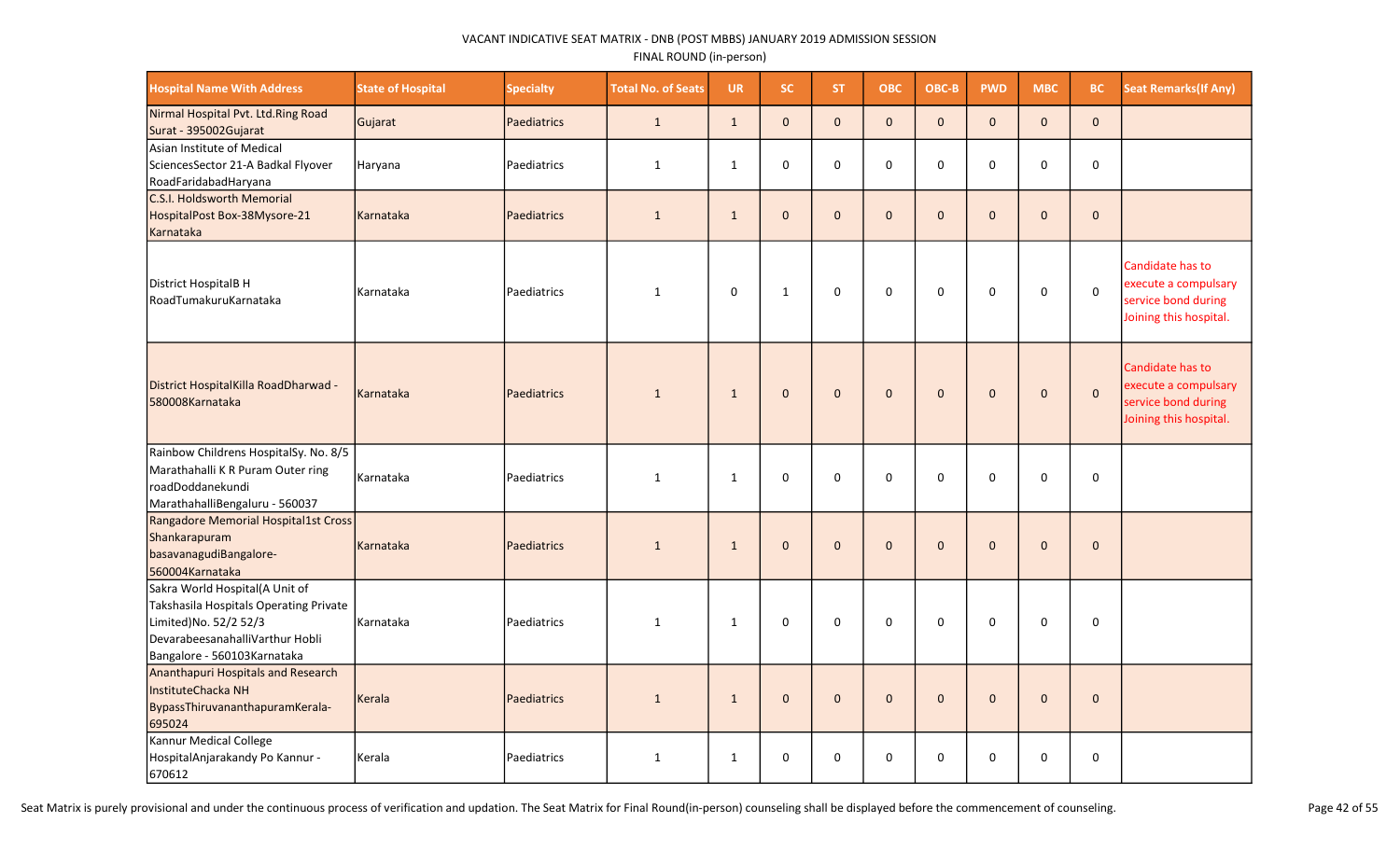| <b>Hospital Name With Address</b>                                                                                                                                                                      | <b>State of Hospital</b> | <b>Specialty</b> | <b>Total No. of Seats</b> | <b>UR</b>      | SC.          | ST.          | <b>OBC</b>   | OBC-B        | <b>PWD</b>   | <b>MBC</b>   | <b>BC</b>    | <b>Seat Remarks (If Any)</b> |
|--------------------------------------------------------------------------------------------------------------------------------------------------------------------------------------------------------|--------------------------|------------------|---------------------------|----------------|--------------|--------------|--------------|--------------|--------------|--------------|--------------|------------------------------|
| Kerala Institute of Medical SciencesP B<br>No.1 Anayara P OTrivandrumKerala                                                                                                                            | Kerala                   | Paediatrics      | $\mathbf{1}$              | $\mathbf{1}$   | $\mathbf{0}$ | $\Omega$     | $\mathbf{0}$ | $\Omega$     | $\Omega$     | $\Omega$     | $\mathbf 0$  |                              |
| Rajagiri HospitalChunangamveliAluva -<br>683112Kerala                                                                                                                                                  | Kerala                   | Paediatrics      | $\mathbf{1}$              | $\mathbf{1}$   | 0            | 0            | 0            | 0            | 0            | $\mathbf 0$  | 0            |                              |
| Choithram Hospital and Research<br>CentreManik Bagh Road INDORE-<br>14Madhya Pradesh                                                                                                                   | Madhya Pradesh           | Paediatrics      | $\mathbf{1}$              | $\mathbf{1}$   | $\mathbf{0}$ | $\mathbf{0}$ | $\mathbf 0$  | $\mathbf{0}$ | $\mathbf{0}$ | $\Omega$     | $\mathbf{0}$ |                              |
| Apollo HospitalParsik Hill Road Plot no<br>13 Sector 23CBD BelapurNavi Mumbai - Maharashtra<br>400614                                                                                                  |                          | Paediatrics      | $\mathbf{1}$              | $\mathbf{1}$   | 0            | $\mathbf 0$  | 0            | 0            | 0            | $\Omega$     | $\mathbf 0$  |                              |
| Deenanath Mangeshkar Hospital and<br>Research CentreErandwane Pune -<br>411004Maharashtra                                                                                                              | Maharashtra              | Paediatrics      | $\mathbf{1}$              | $\mathbf{1}$   | $\mathbf{0}$ | $\mathbf{0}$ | $\mathbf 0$  | $\mathbf{0}$ | $\mathbf 0$  | $\Omega$     | $\mathbf{0}$ |                              |
| Dr. L H Hiranandani HospitalHillside<br>Avenue Hiranandani Gardens Powai<br>Mumbai-400076Maharashtra                                                                                                   | l Maharashtra            | l Paediatrics    | $\mathbf{1}$              | $\mathbf{1}$   | $\mathbf 0$  | $\Omega$     | $\mathbf 0$  | $\mathbf 0$  | $\mathbf 0$  | $\Omega$     | $\mathbf 0$  |                              |
| Dr. Panjabrao Alias Bhausaheb<br>Deshmukh Memorial Medical<br>CollegeShivaji Nagar AMRAVATI -<br>444603Maharashtra                                                                                     | Maharashtra              | Paediatrics      | $\overline{2}$            | $\overline{2}$ | $\mathbf{0}$ | $\mathbf{0}$ | $\mathbf{0}$ | $\mathbf{0}$ | $\mathbf 0$  | $\mathbf{0}$ | $\mathbf{0}$ |                              |
| Dr. R N Cooper Municipal General<br>Hospital(Associated with H B T<br>Hinduhridaysamrat Balasaheb<br>Thackeray) medical college)North<br>South Road No.1 Vile Parle (West)<br>Mumbai-400056Maharashtra | Maharashtra              | Paediatrics      | $\overline{2}$            | $\mathbf{1}$   | 0            | 0            | $\mathbf 1$  | 0            | 0            | 0            | 0            |                              |
| Fortis HospitalMulund Goregaon Link<br>Road Mumbai-400078Maharashtra                                                                                                                                   | Maharashtra              | Paediatrics      | $\overline{2}$            | $\overline{2}$ | $\mathbf{0}$ | $\mathbf{0}$ | $\mathbf{0}$ | $\mathbf{0}$ | $\Omega$     | $\Omega$     | $\mathbf 0$  |                              |
| Holy Spirit HospitalMahakali Road<br>Andheri (East) Mumbai-<br>400093Maharashtra                                                                                                                       | Maharashtra              | Paediatrics      | $\mathbf{1}$              | $\mathbf{1}$   | 0            | $\mathbf 0$  | 0            | $\mathbf 0$  | 0            | 0            | 0            |                              |
| Jagjivan Ram Railway HospitalMaratha<br>Mandir Road Mumbai Central-<br>08Maharashtra                                                                                                                   | Maharashtra              | Paediatrics      | $\mathbf{1}$              | $\mathbf{0}$   | $\mathbf{1}$ | $\mathbf{0}$ | $\mathbf 0$  | $\mathbf{0}$ | $\mathbf 0$  | $\mathbf{0}$ | $\mathbf 0$  |                              |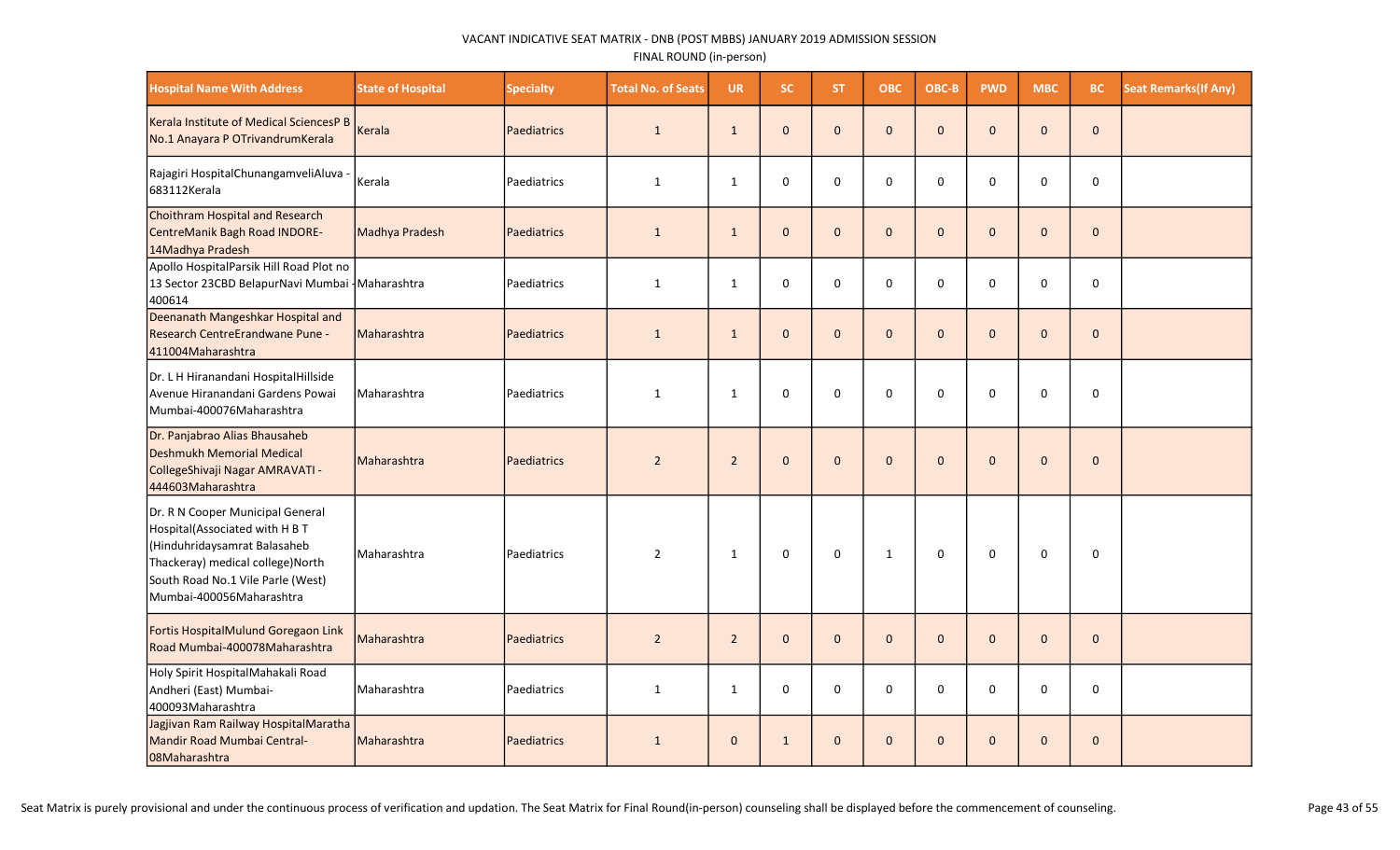| <b>Hospital Name With Address</b>                                                                                                                           | <b>State of Hospital</b> | <b>Specialty</b>   | <b>Total No. of Seats</b> | <b>UR</b>    | <b>SC</b>    | <b>ST</b>    | <b>OBC</b>   | OBC-B        | <b>PWD</b>   | <b>MBC</b>   | BC           | <b>Seat Remarks (If Any)</b> |
|-------------------------------------------------------------------------------------------------------------------------------------------------------------|--------------------------|--------------------|---------------------------|--------------|--------------|--------------|--------------|--------------|--------------|--------------|--------------|------------------------------|
| Jaslok Hospital & Res. Centre15<br>Deshmukh Marg Mumbai-<br>26Maharashtra                                                                                   | Maharashtra              | Paediatrics        | $\mathbf{1}$              | $\mathbf{1}$ | 0            | 0            | $\pmb{0}$    | $\mathbf 0$  | $\mathbf 0$  | $\mathbf 0$  | $\pmb{0}$    |                              |
| Jupiter HospitalEastern Express<br>Highway Thane-400601Maharashtra                                                                                          | Maharashtra              | <b>Paediatrics</b> | $\mathbf{1}$              | $\mathbf{1}$ | $\mathbf{0}$ | $\mathbf{0}$ | $\mathbf{0}$ | $\mathbf{0}$ | $\mathbf{0}$ | $\mathbf{0}$ | $\mathbf 0$  |                              |
| K.E.M. Hospital 489 Rasta Peth Sardar<br>Moodliar Road Pune-<br>411011 Maharashtra                                                                          | Maharashtra              | Paediatrics        | 1                         | 0            | $\mathbf 0$  | $\mathbf{1}$ | 0            | $\Omega$     | 0            | $\mathbf 0$  | $\mathbf 0$  |                              |
| Kokilaben Dhirubhai Ambani Hospital<br>& Medical Research<br>InstituteAchyutrao Patwardhan Marg4 Maharashtra<br>BunglowsAndheri (w)Mumbai-<br>51Maharashtra |                          | <b>Paediatrics</b> | $\mathbf{1}$              | $\mathbf{1}$ | $\mathbf{0}$ | $\mathbf{0}$ | $\mathbf{0}$ | $\mathbf{0}$ | $\mathbf{0}$ | $\mathbf{0}$ | $\mathbf 0$  |                              |
| Noble Hospital153 Magarpatta City<br>Road Hadapsar Pune -<br>411013Maharashtra                                                                              | Maharashtra              | Paediatrics        | $\mathbf{1}$              | $\mathbf{1}$ | 0            | 0            | 0            | $\Omega$     | $\mathbf 0$  | $\mathbf 0$  | $\pmb{0}$    |                              |
| P.D. Hinduja National Hospital and<br>Medical Research CentreVeer Savarkar<br>Marg Mahim Mumbai-<br>400016Maharashtra                                       | Maharashtra              | Paediatrics        | $\mathbf{1}$              | $\mathbf{1}$ | $\mathbf{0}$ | $\Omega$     | $\mathbf 0$  | $\Omega$     | $\mathbf{0}$ | $\mathbf{0}$ | $\mathbf{0}$ |                              |
| Rajarshee Chhatrapati Shahu Maharaj<br>Govt. Med. CollegeDasara Chowk<br>KolhapurMaharashtra                                                                | Maharashtra              | Paediatrics        | $\mathbf{1}$              | 0            | $\mathbf{1}$ | 0            | 0            | $\Omega$     | 0            | $\mathbf 0$  | $\pmb{0}$    |                              |
| <b>Ruby Hall Clinic (Grant Medical</b><br>Foundation) 40 Sassoon RoadPune -<br>411001Maharashtra                                                            | Maharashtra              | Paediatrics        | $\mathbf{1}$              | $\mathbf{1}$ | $\mathbf{0}$ | $\mathbf{0}$ | $\mathbf{0}$ | $\mathbf{0}$ | $\mathbf 0$  | $\mathbf{0}$ | $\mathbf 0$  |                              |
| Civil HospitalDawrpui Aizawl Mizoram Mizoram                                                                                                                |                          | Paediatrics        | $\mathbf{1}$              | $\mathbf{1}$ | $\mathbf 0$  | $\Omega$     | $\mathbf 0$  | $\Omega$     | $\mathbf 0$  | $\mathbf 0$  | $\mathbf 0$  |                              |
| Rajiv Gandhi Government Women and<br>Children Hospital(Formerly Indira<br>Gandhi. General<br>Hospital) Ellapillaichavady Puducherry-<br>605011              | Pondicherry              | Paediatrics        | $\mathbf{1}$              | $\mathbf{1}$ | $\mathbf{0}$ | $\mathbf{0}$ | $\mathbf 0$  | $\mathbf{0}$ | $\mathbf{0}$ | $\mathbf{0}$ | $\pmb{0}$    |                              |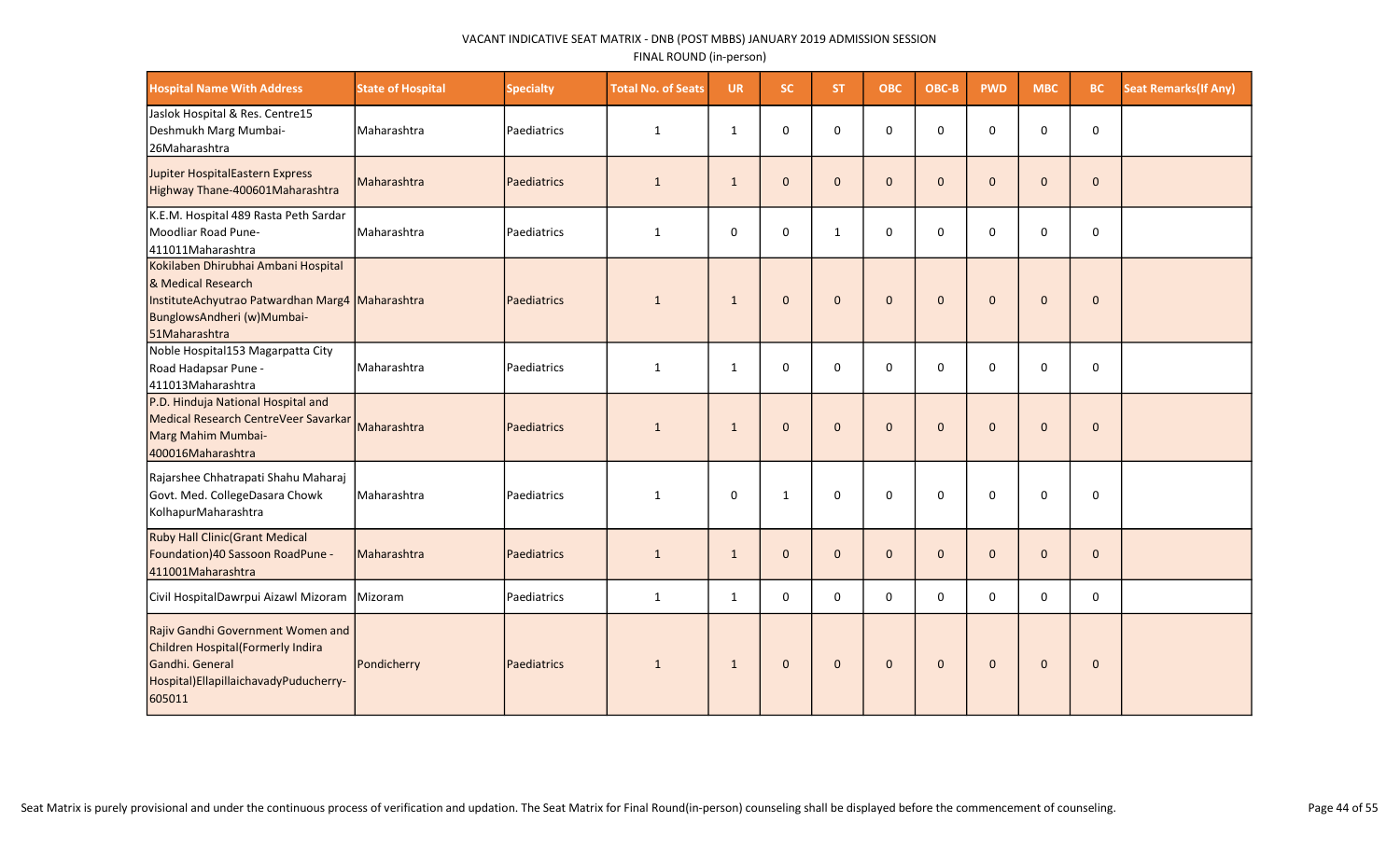| <b>Hospital Name With Address</b>                                                                                                                  | <b>State of Hospital</b> | <b>Specialty</b>   | <b>Total No. of Seats</b> | <b>UR</b>      | <b>SC</b>    | <b>ST</b>    | <b>OBC</b>   | OBC-B        | <b>PWD</b>   | <b>MBC</b>   | BC           | <b>Seat Remarks (If Any)</b>                                                              |
|----------------------------------------------------------------------------------------------------------------------------------------------------|--------------------------|--------------------|---------------------------|----------------|--------------|--------------|--------------|--------------|--------------|--------------|--------------|-------------------------------------------------------------------------------------------|
| JBMM District Hospital Ram Bagh<br>Phatak Nandan Cinema Chowk<br>Amritsar - 143001                                                                 | Punjab                   | Paediatrics        | 1                         | $\mathbf{1}$   | 0            | 0            | $\mathbf 0$  | $\mathbf 0$  | 0            | $\mathbf 0$  | $\mathsf 0$  | Candidate has to<br>execute a compulsary<br>service bond during<br>Joining this hospital. |
| Dr. Rangarajan Memorial<br>hospital(Sundaram Medical<br>Foundation)4th Avenue Santhi Colony   Tamil Nadu<br>Anna Nagar CHENNAI-600040Tamil<br>Nadu |                          | <b>Paediatrics</b> | $\mathbf{1}$              | $\mathbf{1}$   | $\Omega$     | $\Omega$     | $\pmb{0}$    | $\Omega$     | $\mathbf 0$  | $\mathbf 0$  | $\pmb{0}$    |                                                                                           |
| Government Kamaraj HospitalSP Koil<br>StreetChidambaram -<br>608001Cuddalore (DT)                                                                  | <b>Tamil Nadu</b>        | Paediatrics        | $\mathbf{1}$              | $\mathbf 0$    | $\mathbf 0$  | $\mathbf 0$  | 0            | $\mathbf 0$  | $\mathbf 0$  | 0            | $\mathbf{1}$ |                                                                                           |
| S. K. S. HospitalNo. 23 SKS Hospital<br>RoadAlagapuram SALEM -<br>636004Tamil Nadu                                                                 | <b>Tamil Nadu</b>        | <b>Paediatrics</b> | $\mathbf{1}$              | $\mathbf{1}$   | $\mathbf{0}$ | $\mathbf{0}$ | $\mathbf 0$  | $\mathbf{0}$ | $\mathbf{0}$ | $\mathbf{0}$ | $\mathbf 0$  |                                                                                           |
| Aditya Hospital4-1-16 Adjacent<br>Endowments Office Tilak Road Abids<br>Hyderabad-500001Telangana                                                  | Telangana                | Paediatrics        | 1                         | $\mathbf{1}$   | $\mathbf 0$  | $\mathbf 0$  | $\mathbf 0$  | $\mathbf 0$  | 0            | $\mathbf 0$  | 0            |                                                                                           |
| Ankura Hospital for Women and<br>Children55 & 56 7th Phase KPHB JNTU<br>Hi Tech City RoadHyderabad -<br>500085Telangana                            | Telangana                | <b>Paediatrics</b> | $\mathbf{1}$              | $\mathbf{1}$   | $\mathbf{0}$ | $\Omega$     | $\mathbf{0}$ | $\Omega$     | $\mathbf{0}$ | $\mathbf{0}$ | $\mathbf{0}$ |                                                                                           |
| District HospitalBeside Bus<br>StandGollaguda Nalgonda District -<br>508001Telangana                                                               | Telangana                | Paediatrics        | $\mathbf{1}$              | $\mathbf{1}$   | $\Omega$     | $\Omega$     | $\pmb{0}$    | 0            | 0            | $\Omega$     | 0            |                                                                                           |
| <b>ESIC Medical College Hospital and</b><br>Super Specialty HospitalSanath Nagar<br>Hyderabad - 500038                                             | Telangana                | Paediatrics        | $\mathbf{1}$              | $\mathbf{0}$   | $\mathbf{0}$ | $\mathbf{0}$ | $\mathbf{1}$ | $\mathbf{0}$ | $\mathbf{0}$ | $\mathbf{0}$ | $\mathbf 0$  | Candidate has to<br>execute a compulsary<br>service bond during<br>Joining this hospital. |
| Krishna Institute of Medical Sciences1-<br>8-31/1 Minister Road Secunderabad -<br>500003Telangana                                                  | Telangana                | Paediatrics        | $\mathbf{1}$              | $\mathbf{1}$   | 0            | 0            | $\mathbf 0$  | $\mathbf 0$  | 0            | $\mathbf 0$  | 0            |                                                                                           |
| Little Stars Children's HospitalPlot No:<br>30 Nagarjuna hills<br>PanjaguttaHyderabad - 500082                                                     | Telangana                | <b>Paediatrics</b> | $\overline{2}$            | $\overline{2}$ | $\mathbf{0}$ | $\mathbf{0}$ | $\mathbf{0}$ | $\Omega$     | $\mathbf{0}$ | $\mathbf{0}$ | $\mathbf 0$  |                                                                                           |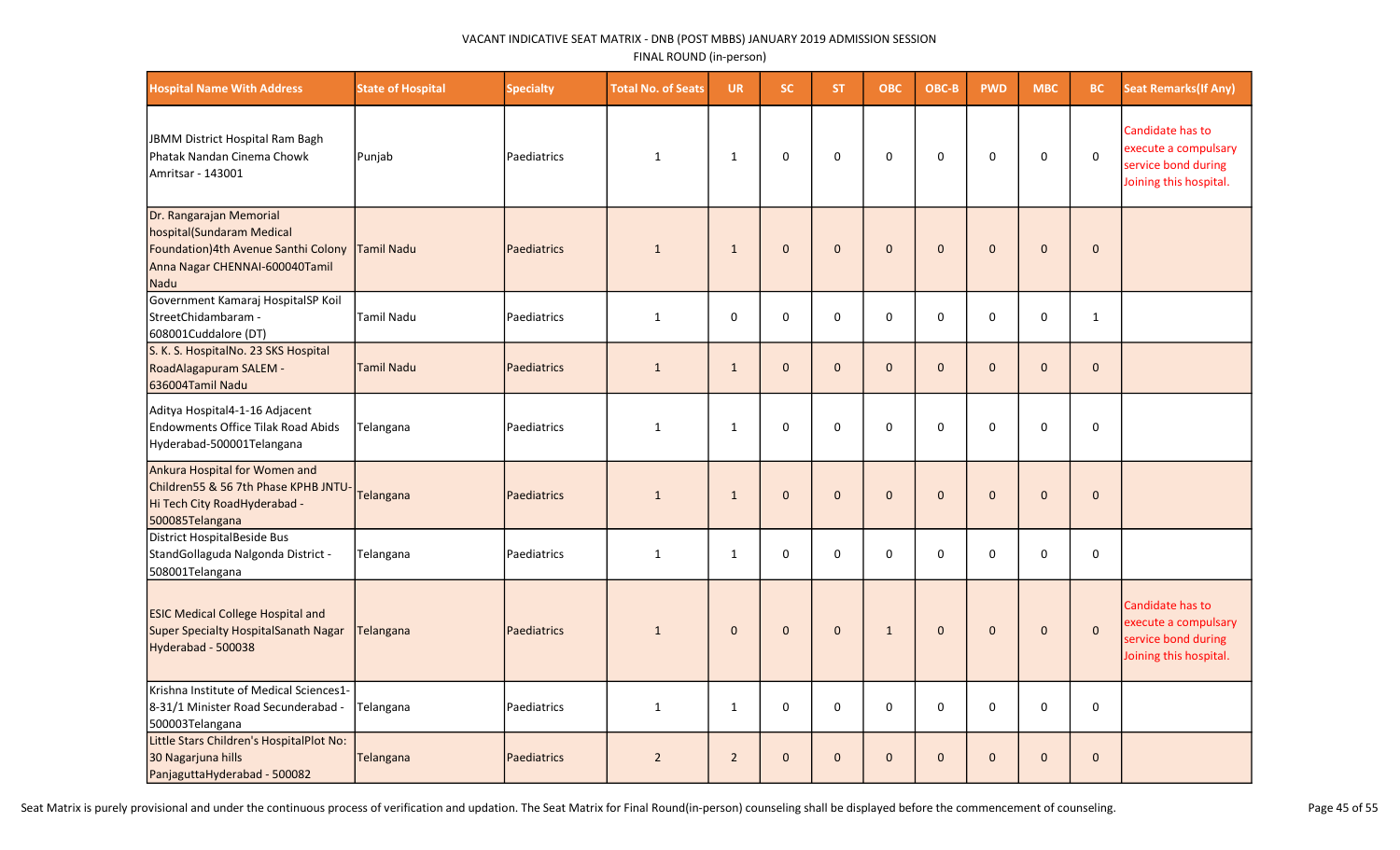| <b>Hospital Name With Address</b>                                                                                                          | <b>State of Hospital</b> | <b>Specialty</b> | <b>Total No. of Seats</b> | <b>UR</b>      | SC.          | ST.          | <b>OBC</b>   | OBC-B        | <b>PWD</b>   | <b>MBC</b>   | BC           | <b>Seat Remarks (If Any)</b> |
|--------------------------------------------------------------------------------------------------------------------------------------------|--------------------------|------------------|---------------------------|----------------|--------------|--------------|--------------|--------------|--------------|--------------|--------------|------------------------------|
| NICE Hospital for Newborns &<br>Children10-2-247 & 248 Shanti<br>NagarMasab TankHyderabad-<br>500057Telangana                              | Telangana                | Paediatrics      | $\mathbf{1}$              | $\mathbf{1}$   | $\mathbf 0$  | 0            | $\mathbf 0$  | $\Omega$     | 0            | $\mathbf 0$  | $\mathsf 0$  |                              |
| Pragna Children's Hospital6-3-<br>347/22/B/1 Dwarakapuri Colony Near<br>Saibaba Temple Punjagutta<br>HyderabadTelangana                    | Telangana                | Paediatrics      | $\overline{2}$            | $\overline{2}$ | $\pmb{0}$    | $\mathbf{0}$ | $\pmb{0}$    | $\mathbf{0}$ | $\mathbf{0}$ | $\mathbf 0$  | $\mathbf 0$  |                              |
| Yashoda HospitalBehind Hari Hara Kala<br>Bhawan S.P. Road Secunderabad -<br>500003Telangana                                                | Telangana                | Paediatrics      | $\mathbf{1}$              | $\mathbf{1}$   | $\mathbf 0$  | $\mathbf{0}$ | $\mathbf 0$  | $\Omega$     | $\Omega$     | $\Omega$     | $\mathbf 0$  |                              |
| Yashoda Super Speciality<br>HospitalNalgonda X Road Malakpet<br>Hyderabad-500036 Telangana                                                 | Telangana                | Paediatrics      | $\overline{2}$            | $\overline{2}$ | $\mathbf 0$  | $\mathbf{0}$ | $\pmb{0}$    | $\mathbf{0}$ | $\mathbf{0}$ | $\mathbf{0}$ | $\mathbf 0$  |                              |
| Vivekananda PolyclinicVivekananda<br>puram Lucknow - 7Uttar Pradesh                                                                        | <b>Uttar Pradesh</b>     | Paediatrics      | $\mathbf{1}$              | $\mathbf{1}$   | $\mathbf 0$  | $\mathbf 0$  | $\mathbf 0$  | $\mathbf 0$  | $\mathbf 0$  | 0            | $\mathbf 0$  |                              |
| Durgapur Steel Plant<br>HospitalDurgapurWest Bengal                                                                                        | <b>West Bengal</b>       | Paediatrics      | $\overline{2}$            | $2^{\circ}$    | $\mathbf{0}$ | $\mathbf{0}$ | $\mathbf{0}$ | $\mathbf{0}$ | $\mathbf{0}$ | $\mathbf{0}$ | $\mathbf{0}$ |                              |
| The Calcutta Medical Research<br>Institute7/2-Diamond Harbour Rd<br>KOLKATA - 27 West Bengal                                               | <b>West Bengal</b>       | Paediatrics      | $\overline{2}$            | $\overline{2}$ | $\mathbf 0$  | $\Omega$     | $\mathbf 0$  | $\Omega$     | $\Omega$     | $\Omega$     | $\mathbf 0$  |                              |
| J.L.N. Main Hosp. & Res. CentreBhilai<br>Steel Plant BHILAI-01Chhatisgarh                                                                  | Chhattisgarh             | Pathology        | $\overline{2}$            | $\overline{2}$ | $\mathbf{0}$ | $\mathbf{0}$ | $\mathbf 0$  | $\mathbf{0}$ | $\mathbf{0}$ | $\Omega$     | $\mathbf{0}$ |                              |
| Hindu Rao HospitalSubzi Mandi<br>MalkaganjDelhi-110007                                                                                     | l Delhi                  | Pathology        | $\mathbf{1}$              | $\mathbf 0$    | $\mathbf{1}$ | $\Omega$     | $\Omega$     | $\Omega$     | $\Omega$     | $\Omega$     | $\mathbf{0}$ |                              |
| Max Super Specialty Hospital1 Press<br>Enclave RoadSaket New Delhi-110017                                                                  | Delhi                    | Pathology        | $\overline{3}$            | $\mathbf{3}$   | $\mathbf 0$  | $\mathbf{0}$ | $\mathbf 0$  | $\mathbf{0}$ | $\mathbf 0$  | $\mathbf{0}$ | $\mathbf 0$  |                              |
| National Institute of Pathology(Indian<br>Council of Medical<br>Research)Safdarjung Hospital<br>CampusPost Box No-4909New Delhi-<br>110029 | Delhi                    | Pathology        | 1                         | $\mathbf{1}$   | $\mathbf 0$  | 0            | $\mathbf 0$  | 0            | 0            | 0            | $\mathbf 0$  |                              |
| Northern Railway Central HospitalNear<br>Connaught Place New Delhi-1                                                                       | Delhi                    | Pathology        | $\mathbf{1}$              | $\mathbf{0}$   | $\mathbf{0}$ | $\mathbf{0}$ | $\mathbf{1}$ | $\mathbf{0}$ | $\mathbf{0}$ | $\Omega$     | $\mathbf 0$  |                              |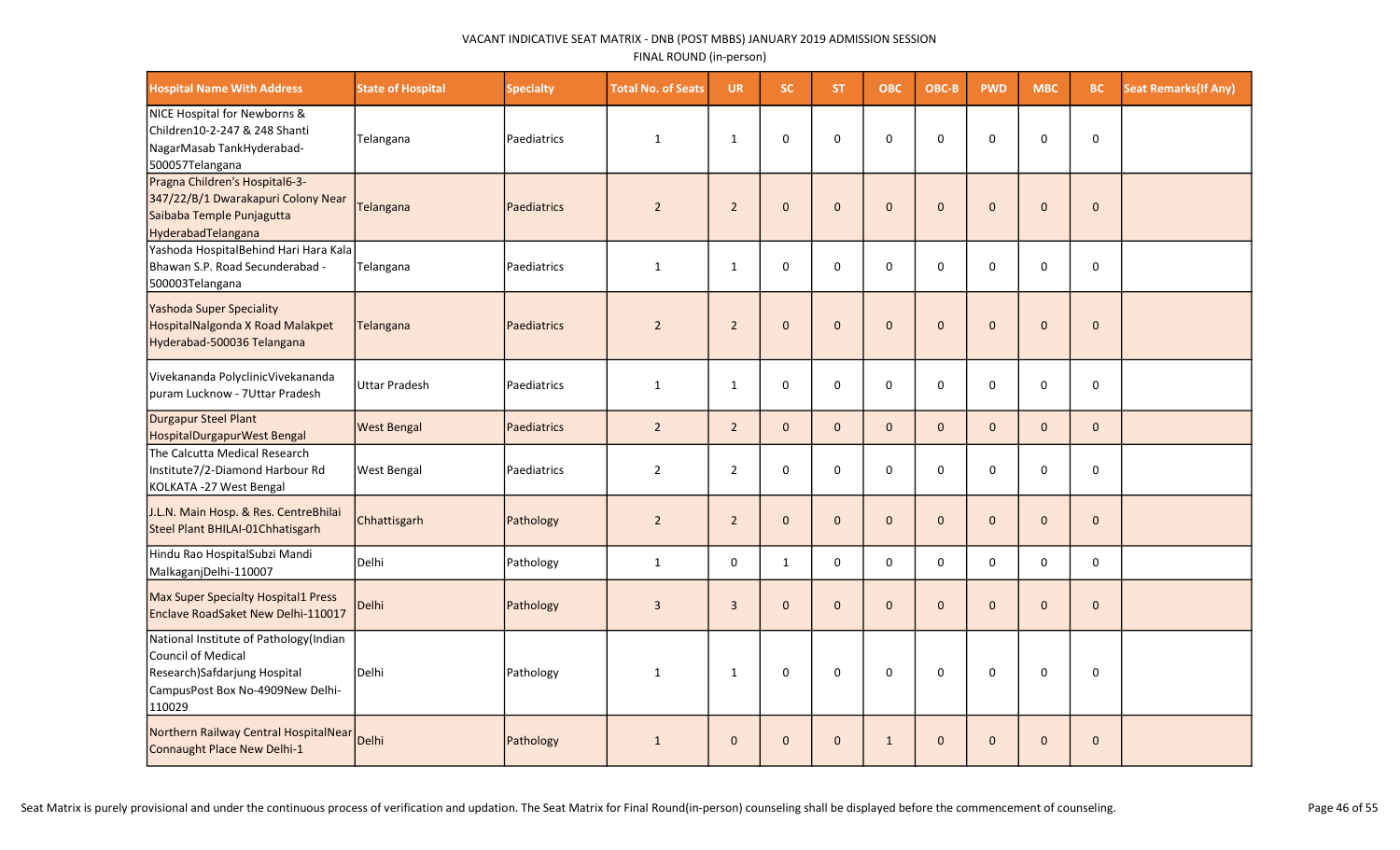| <b>Hospital Name With Address</b>                                                                                                                                                                        | <b>State of Hospital</b> | Specialty | <b>Total No. of Seats</b> | <b>UR</b>      | <b>SC</b>    | <b>ST</b>    | <b>OBC</b>   | OBC-B        | <b>PWD</b>   | <b>MBC</b>   | BC           | <b>Seat Remarks (If Any)</b> |
|----------------------------------------------------------------------------------------------------------------------------------------------------------------------------------------------------------|--------------------------|-----------|---------------------------|----------------|--------------|--------------|--------------|--------------|--------------|--------------|--------------|------------------------------|
| Sanjay Gandhi Memorial Hospital<br>Mangol Puri S Block New Delhi-110083                                                                                                                                  | Delhi                    | Pathology | $\overline{2}$            | $\overline{2}$ | $\mathbf 0$  | $\Omega$     | $\mathbf 0$  | $\Omega$     | $\mathbf 0$  | 0            | $\pmb{0}$    |                              |
| St. Stephen's HospitalTees Hazari New<br>Delhi-7                                                                                                                                                         | Delhi                    | Pathology | $\overline{2}$            | $\overline{2}$ | $\mathbf{0}$ | $\mathbf{0}$ | $\mathbf{0}$ | $\Omega$     | $\Omega$     | $\Omega$     | $\mathbf{0}$ |                              |
| HealthCare Global Specialty<br>Hospital (Formerly Bangalore Institute<br>of Oncology)44-45/2 2nd Cross Raja<br>Rammohan Roy Extension Bangalore-<br>560027Karnataka                                      | Karnataka                | Pathology | 1                         | $\mathbf{1}$   | $\mathbf 0$  | 0            | $\mathbf 0$  | $\mathbf 0$  | $\mathbf 0$  | $\mathbf 0$  | $\pmb{0}$    |                              |
| Lakeshore Hospital & Research<br>CentreNH 47 - Bye Pass Nettoor P.O.<br>Maradu KOCHI - 682040Kerala                                                                                                      | Kerala                   | Pathology | $\mathbf{1}$              | $\mathbf{1}$   | $\mathbf{0}$ | $\mathbf{0}$ | $\mathbf{0}$ | $\Omega$     | $\Omega$     | $\mathbf{0}$ | $\mathbf{0}$ |                              |
| Malabar Cancer CentreMoozhikkara P<br>O KodiyeriThalassery KannurKerala                                                                                                                                  | Kerala                   | Pathology | $\mathbf{1}$              | $\mathbf{1}$   | $\mathbf 0$  | $\Omega$     | 0            | $\Omega$     | $\Omega$     | $\Omega$     | 0            |                              |
| Malabar Institute of Medical<br>SciencesMini Bye Pass Govindapuram<br>P.o KOZHIKODE-673016Kerala                                                                                                         | Kerala                   | Pathology | $\mathbf{1}$              | $\mathbf{1}$   | $\mathbf{0}$ | $\Omega$     | $\mathbf 0$  | $\Omega$     | $\Omega$     | $\mathbf{0}$ | $\mathbf 0$  |                              |
| Dr. R N Cooper Municipal General<br>Hospital(Associated with H B T<br>(Hinduhridaysamrat Balasaheb<br>Thackeray) medical college) North<br>South Road No.1 Vile Parle (West)<br>Mumbai-400056Maharashtra | Maharashtra              | Pathology | $\mathbf{1}$              | $\mathbf{1}$   | $\mathbf 0$  | 0            | $\mathsf 0$  | $\mathbf 0$  | $\mathbf 0$  | $\mathbf 0$  | $\pmb{0}$    |                              |
| Jehangir Hospital32 Sassoon Road<br>Pune-411001Maharashtra                                                                                                                                               | Maharashtra              | Pathology | $\mathbf{1}$              | $\mathbf{1}$   | $\mathbf{0}$ | $\mathbf 0$  | $\mathbf 0$  | $\mathbf{0}$ | $\mathbf{0}$ | $\mathbf 0$  | $\mathbf 0$  |                              |
| Prince Aly Khan HospitalAga Hall<br>Nesbit Road Mazagaon Mumbai-<br>400010Maharashtra                                                                                                                    | Maharashtra              | Pathology | 1                         | $\mathbf{1}$   | 0            | $\Omega$     | $\mathsf 0$  | $\Omega$     | $\Omega$     | $\Omega$     | 0            |                              |
| Rajarshee Chhatrapati Shahu Maharaj<br>Govt. Med. CollegeDasara Chowk<br>KolhapurMaharashtra                                                                                                             | Maharashtra              | Pathology | $\mathbf{1}$              | $\mathbf{0}$   | $\mathbf{0}$ | $\mathbf{1}$ | $\mathbf{0}$ | $\mathbf{0}$ | $\mathbf{0}$ | $\mathbf{0}$ | $\mathbf 0$  |                              |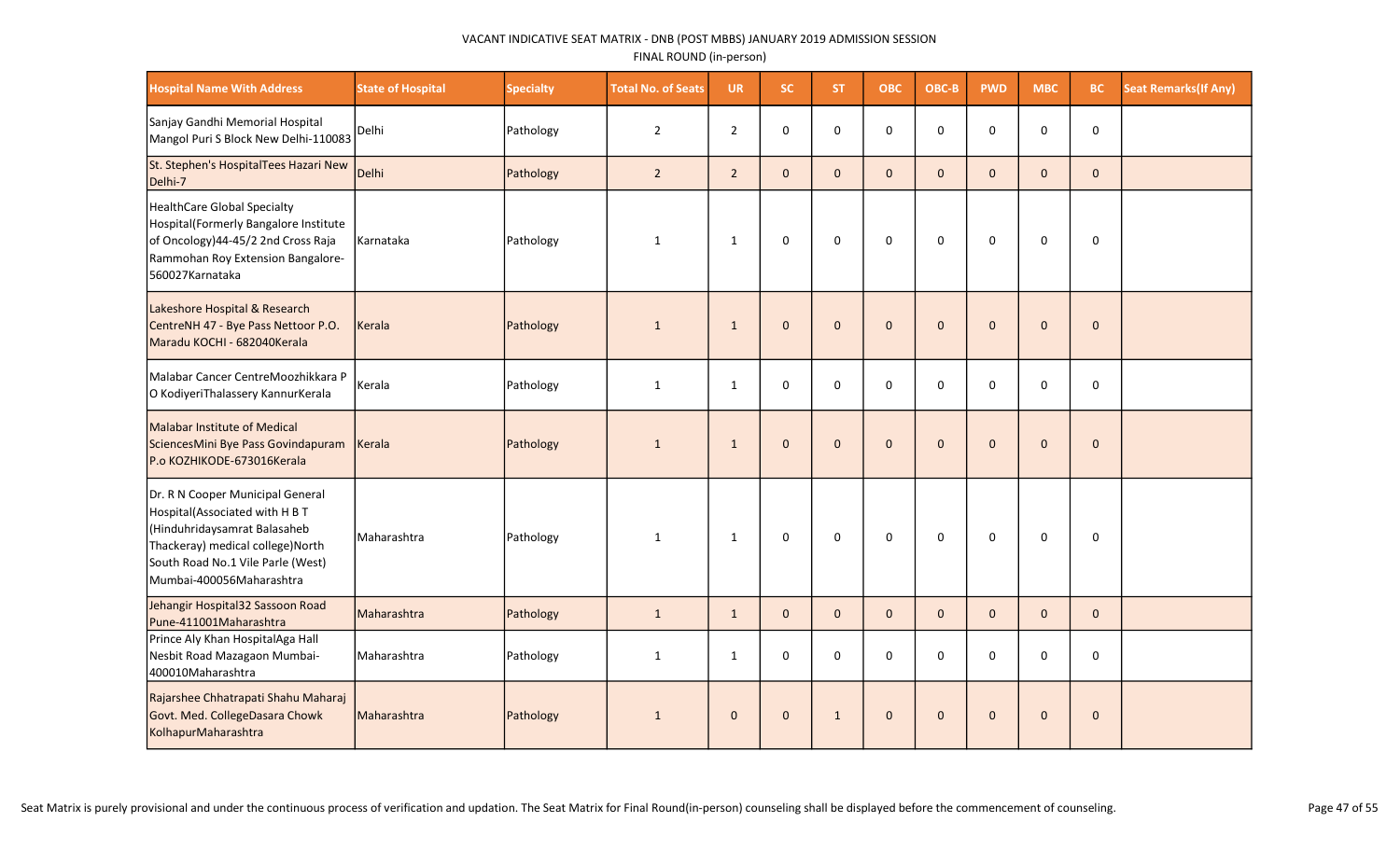| <b>Hospital Name With Address</b>                                                                                                                           | <b>State of Hospital</b> | <b>Specialty</b>                        | <b>Total No. of Seats</b> | <b>UR</b>      | SC.          | ST.          | <b>OBC</b>   | OBC-B        | <b>PWD</b>   | <b>MBC</b>   | <b>BC</b>    | <b>Seat Remarks (If Any)</b> |
|-------------------------------------------------------------------------------------------------------------------------------------------------------------|--------------------------|-----------------------------------------|---------------------------|----------------|--------------|--------------|--------------|--------------|--------------|--------------|--------------|------------------------------|
| Ruby Hall Clinic(Grant Medical<br>Foundation)40 Sassoon RoadPune -<br>411001Maharashtra                                                                     | Maharashtra              | Pathology                               | 1                         | $\mathbf{1}$   | $\mathbf 0$  | $\Omega$     | $\Omega$     | $\Omega$     | $\Omega$     | $\Omega$     | $\pmb{0}$    |                              |
| Saifee HospitalPost Box 3771 15/17<br>Maharshi Karve Marg Mumbai -<br>400004Maharashtra                                                                     | Maharashtra              | Pathology                               | $\mathbf{1}$              | $\mathbf{1}$   | $\mathbf{0}$ | $\mathbf{0}$ | $\mathbf{0}$ | $\Omega$     | $\mathbf 0$  | $\Omega$     | $\mathbf 0$  |                              |
| Apollo HospitalPlot No. 251Sainik<br>School RoadUnit-15<br>BhubaneshwarOrissa-751005                                                                        | Orissa                   | Pathology                               | $\mathbf{1}$              | $\mathbf{1}$   | $\mathbf 0$  | 0            | $\mathbf 0$  | $\Omega$     | 0            | $\Omega$     | 0            |                              |
| Ispat General HospitalRourkela Steel<br>Plant ROURKELA - 769005Orissa                                                                                       | Orissa                   | Pathology                               | $\overline{2}$            | $\mathbf{1}$   | $\mathbf{0}$ | $\mathbf{0}$ | $\mathbf{1}$ | $\mathbf{0}$ | $\mathbf{0}$ | $\mathbf{0}$ | $\mathbf{0}$ |                              |
| Bhagwan Mahavir Cancer Hospital &<br>Research CentreJawahar Lal Nehru<br>Marg Jaipur-302017 Rajasthan                                                       | Rajasthan                | Pathology                               | 1                         | 1              | 0            | 0            | $\mathbf 0$  | $\Omega$     | $\Omega$     | 0            | $\Omega$     |                              |
| Santokbha Durlabhji Memorial<br>Hospital cum Medical Research<br>Institute Bhawani Singh Marg JAIPUR<br>Rajasthan-302015                                    | Rajasthan                | Pathology                               | $\overline{2}$            | $\overline{2}$ | $\mathbf 0$  | $\mathbf{0}$ | $\pmb{0}$    | $\Omega$     | $\mathbf{0}$ | $\mathbf 0$  | $\mathbf 0$  |                              |
| Indo-American Cancer Institute &<br>Research CentreRoad No.14 Banjara<br>Hills Hyderabad-500034                                                             | Telangana                | Pathology                               | $\mathbf{1}$              | $\mathbf{1}$   | $\Omega$     | $\Omega$     | $\Omega$     | $\Omega$     | $\Omega$     | $\Omega$     | 0            |                              |
| Krishna Institute of Medical Sciences1-<br>8-31/1 Minister Road Secunderabad -<br>500003Telangana                                                           | Telangana                | Pathology                               | $\mathbf{1}$              | $\mathbf{1}$   | $\mathbf{0}$ | $\mathbf{0}$ | $\mathbf{0}$ | $\mathbf{0}$ | $\mathbf 0$  | $\mathbf 0$  | $\mathbf 0$  |                              |
| Balrampur HospitalGolaganj Lucknow<br>226018                                                                                                                | <b>Uttar Pradesh</b>     | Pathology                               | $\mathbf{1}$              | $\mathbf{1}$   | $\mathbf 0$  | $\mathbf 0$  | $\mathbf 0$  | $\mathbf 0$  | $\Omega$     | 0            | $\mathbf 0$  |                              |
| Regency HospitalA-2 Sarvodaya<br>NagarKanpur-208005Uttar Pradesh                                                                                            | <b>Uttar Pradesh</b>     | Pathology                               | $\mathbf{1}$              | $\mathbf{1}$   | $\mathbf 0$  | $\mathbf{0}$ | $\mathbf{0}$ | $\mathbf{0}$ | $\mathbf{0}$ | $\Omega$     | $\mathbf{0}$ |                              |
| College of Medicine and JNM<br>HospitalP. O.: Kalyani DistrictNadia-<br>741235 West Bengal                                                                  | <b>West Bengal</b>       | Pharmacology                            | $\mathbf{1}$              | $\mathbf 0$    | $\mathbf 0$  | $\Omega$     | $\mathbf{1}$ | $\Omega$     | $\Omega$     | $\Omega$     | $\pmb{0}$    |                              |
| Kokilaben Dhirubhai Ambani Hospital<br>& Medical Research<br>InstituteAchyutrao Patwardhan Marg4 Maharashtra<br>BunglowsAndheri (w)Mumbai-<br>51Maharashtra |                          | Physical Medicine<br>and Rehabilitation | $\mathbf{1}$              | $\mathbf{1}$   | $\mathbf{0}$ | $\mathbf{0}$ | $\mathbf 0$  | $\mathbf{0}$ | $\mathbf{0}$ | $\Omega$     | $\mathbf{0}$ |                              |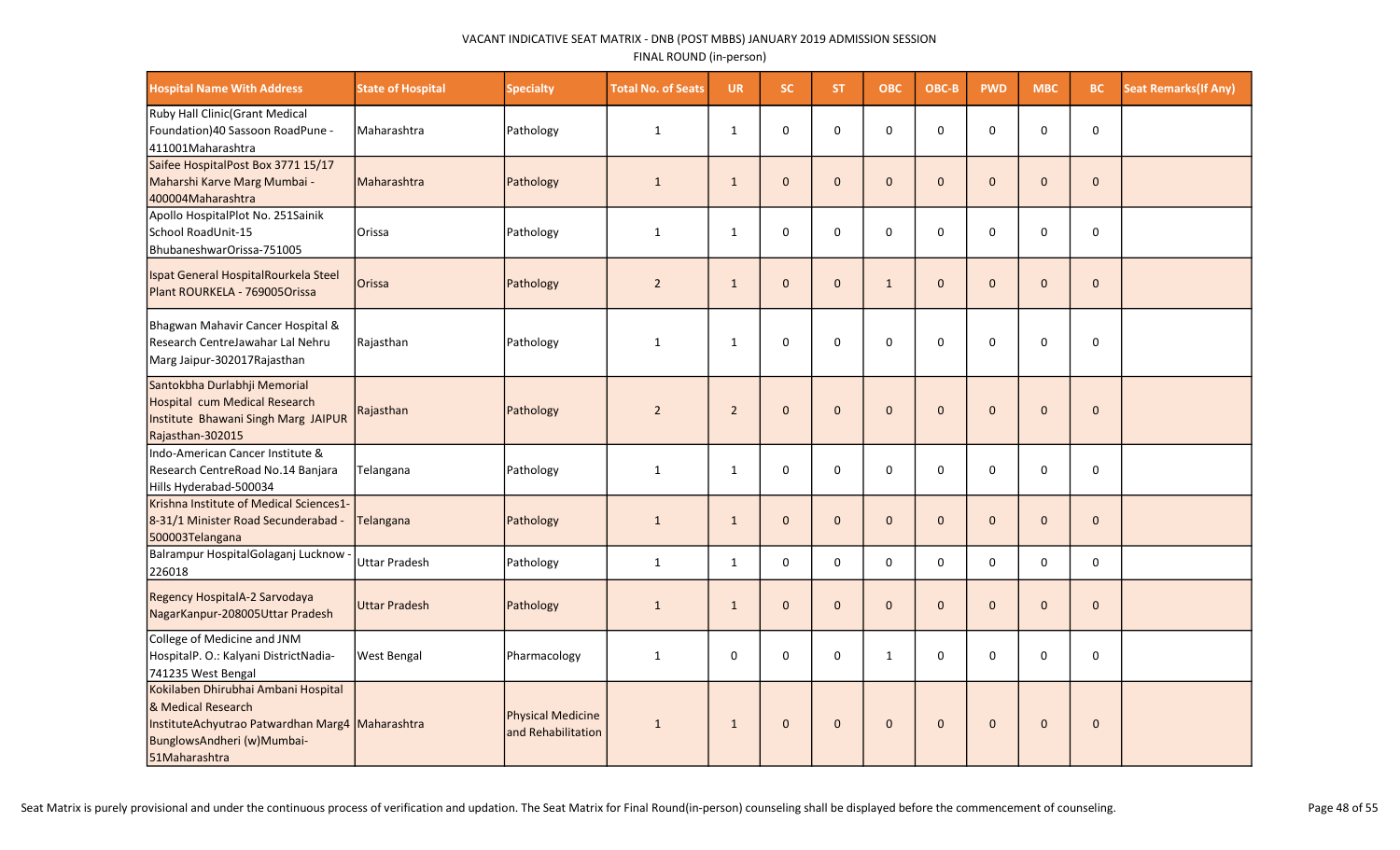| <b>Hospital Name With Address</b>                                                                                                         | <b>State of Hospital</b> | <b>Specialty</b>                                     | <b>Total No. of Seats</b> | <b>UR</b>      | <b>SC</b>    | <b>ST</b>    | ОВС                 | OBC-B        | <b>PWD</b>   | <b>MBC</b>   | <b>BC</b>    | <b>Seat Remarks(If Any)</b> |
|-------------------------------------------------------------------------------------------------------------------------------------------|--------------------------|------------------------------------------------------|---------------------------|----------------|--------------|--------------|---------------------|--------------|--------------|--------------|--------------|-----------------------------|
| Swami Vivekanand National Institute<br>of Rehabilitation Trg & Res. Olatpur PO Orissa<br>Bairoi Distt.-Cuttack-754010Orissa               |                          | Physical Medicine<br>and Rehabilitation              | $\mathsf{3}$              | $\overline{2}$ | $\mathbf 0$  | $\mathbf{1}$ | $\mathsf 0$         | $\mathbf 0$  | $\mathbf 0$  | $\Omega$     | $\mathbf 0$  |                             |
| National Institute of Locomotor<br>Disabilities (Divyangjan) B.T. Rd Bund<br>Hoogly KOLKATA-90West Bengal                                 | <b>West Bengal</b>       | Physical Medicine<br>and Rehabilitation              | $\mathbf{1}$              | $\mathbf{1}$   | $\mathbf{0}$ | $\mathbf{0}$ | $\mathbf 0$         | $\mathbf{0}$ | $\mathbf{0}$ | $\mathbf{0}$ | $\mathbf 0$  |                             |
| Sambhu Nath Pandit Hospital11 Lala<br>Lajpat Rai Sarani Kolkata-20West<br>Bengal                                                          | <b>West Bengal</b>       | Physical Medicine<br>and Rehabilitation              | $\overline{2}$            | $\overline{2}$ | $\mathbf 0$  | 0            | $\mathbf 0$         | $\mathbf 0$  | $\mathbf 0$  | $\Omega$     | 0            |                             |
| College of Medicine and JNM<br>HospitalP. O.: Kalyani DistrictNadia-<br>741235 West Bengal                                                | <b>West Bengal</b>       | Physiology                                           | $\overline{2}$            | $\mathbf{1}$   | $\mathbf{1}$ | $\mathbf{0}$ | $\mathbf{0}$        | $\mathbf{0}$ | $\mathbf{0}$ | $\Omega$     | $\mathbf{0}$ |                             |
| Sparsh Hospital29/P2 The Narayana<br>Health CityBommasandra Hosur<br>RoadKittignahalli Village AttibeleHobli<br>Bangalore-560099Karnataka | Karnataka                | Plastic Surgery<br>(Direct 6 Years<br>Course)        | $\mathbf{1}$              | 1              | $\mathbf 0$  | 0            | $\mathsf{O}\xspace$ | $\mathbf 0$  | $\mathbf 0$  | 0            | $\mathbf 0$  |                             |
| Shija Hospitals & Res. InstiuteLangol<br>Imphal - 795004Manipur                                                                           | Manipur                  | <b>Plastic Surgery</b><br>(Direct 6 Years<br>Course) | $\mathbf{1}$              | $\mathbf{1}$   | $\mathbf{0}$ | $\mathbf 0$  | $\mathbf{0}$        | $\mathbf{0}$ | $\mathbf 0$  | $\mathbf{0}$ | $\mathbf 0$  |                             |
| Apollo HospitalRoom No. 306 Office of<br>the Director of Medical<br>EducationJubilee Hills Hyderabad-<br>500033Telangana                  | Telangana                | Plastic Surgery<br>(Direct 6 Years<br>Course)        | $\mathbf{1}$              | 1              | $\mathbf 0$  | $\Omega$     | $\mathbf 0$         | $\mathbf{0}$ | $\mathbf 0$  | $\Omega$     | 0            |                             |
| Vijayawada Institute of Mental Health<br>and Neuro Sciences (VIMHANS) V.V.<br>Rao Street Suryaraopet Vijayawada -<br>520002Andhra Pradesh | Andhra Pradesh           | Psychiatry                                           | $\mathbf{1}$              | 1              | $\Omega$     | $\mathbf{0}$ | $\mathbf{0}$        | $\mathbf{0}$ | $\mathbf{0}$ | $\Omega$     | $\mathbf{0}$ |                             |
| Hospital for Mental HealthNear Jeevan<br>Bharti SchoolKarelibaugh Vadodara -<br>390018                                                    | Gujarat                  | Psychiatry                                           | $\mathbf{1}$              | $\mathbf{1}$   | $\mathbf 0$  | $\Omega$     | $\mathbf 0$         | $\mathbf{0}$ | $\mathbf 0$  | $\Omega$     | 0            |                             |
| Spandan Nursing Home No.546/46 6th<br>Main 4th Block Rajajinagar Bangalore-<br>560010                                                     | Karnataka                | Psychiatry                                           | $\mathbf{1}$              | $\mathbf{1}$   | $\mathbf 0$  | $\mathbf{0}$ | $\mathbf 0$         | $\mathbf{0}$ | $\mathbf 0$  | $\mathbf{0}$ | $\pmb{0}$    |                             |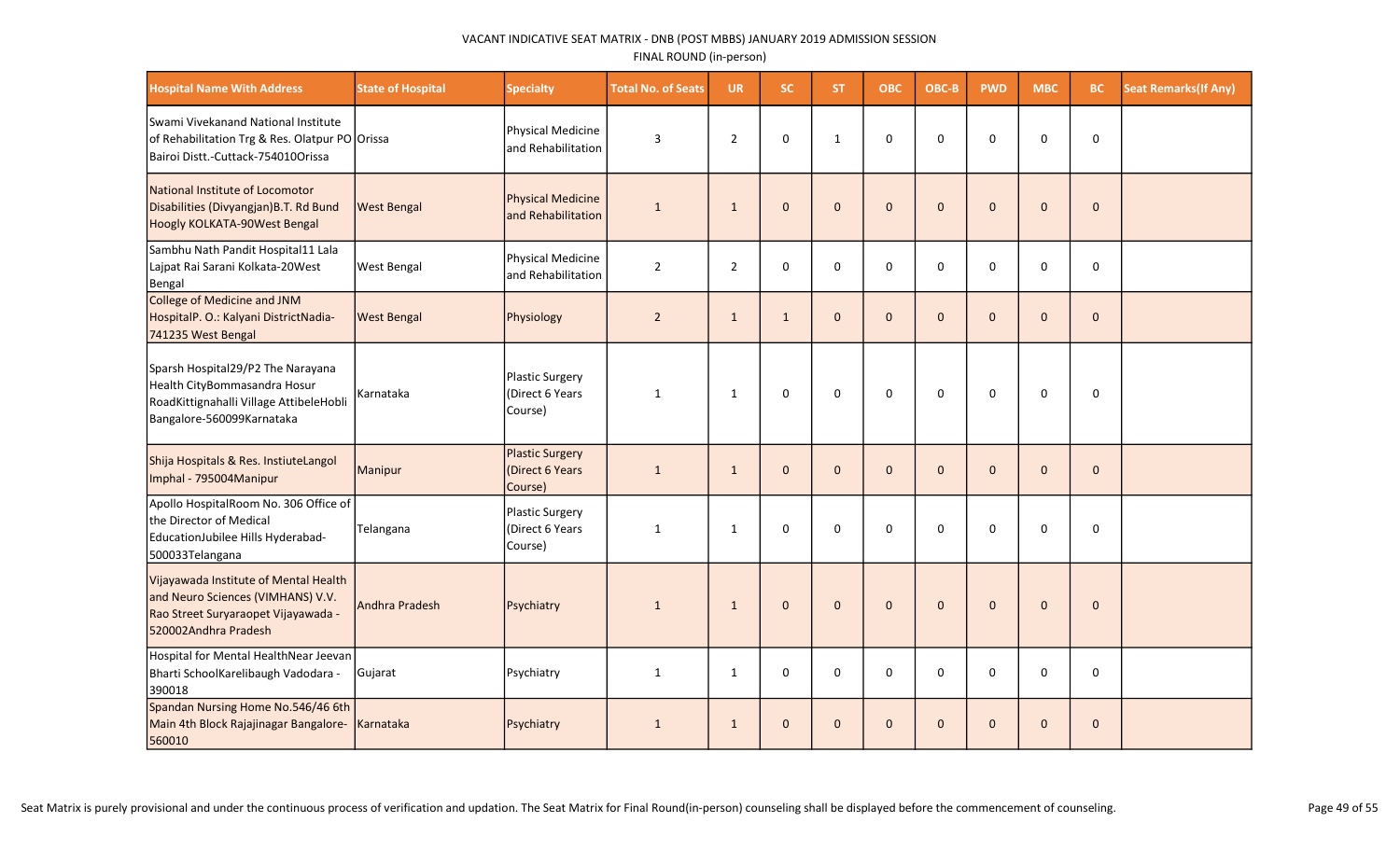| <b>Hospital Name With Address</b>                                                                                                                                             | <b>State of Hospital</b> | <b>Specialty</b> | <b>Total No. of Seats</b> | <b>UR</b>      | <b>SC</b>    | ST.          | <b>OBC</b>   | OBC-B        | <b>PWD</b>   | <b>MBC</b>     | <b>BC</b>    | <b>Seat Remarks (If Any)</b> |
|-------------------------------------------------------------------------------------------------------------------------------------------------------------------------------|--------------------------|------------------|---------------------------|----------------|--------------|--------------|--------------|--------------|--------------|----------------|--------------|------------------------------|
| Government Mental Health<br>CentreKuthiravattom Kozhikode -<br>673016                                                                                                         | Kerala                   | Psychiatry       | $\mathbf{1}$              | $\mathbf{1}$   | 0            | $\Omega$     | $\pmb{0}$    | $\Omega$     | $\Omega$     | $\Omega$       | $\mathsf 0$  |                              |
| Mental Health CentrePeoorkada PO<br>THIRUVANANDAPURAM - 05 Kerala                                                                                                             | Kerala                   | Psychiatry       | $\mathbf{1}$              | $\mathbf{1}$   | $\mathbf{0}$ | $\mathbf{0}$ | $\mathbf 0$  | $\mathbf{0}$ | $\mathbf 0$  | $\overline{0}$ | $\mathbf 0$  |                              |
| Bhabha Atomic Research Centre &<br>HospitalAnushakti NagarMUMBAI-<br>94Maharashtra                                                                                            | Maharashtra              | Psychiatry       | $\mathbf{1}$              | $\mathbf{1}$   | $\mathbf 0$  | $\Omega$     | 0            | $\mathbf 0$  | 0            | $\Omega$       | $\mathsf 0$  |                              |
| Masina HospitalSant Savta Marg<br>Byculla Mumbai-400027Maharashtra                                                                                                            | Maharashtra              | Psychiatry       | $\mathbf{1}$              | $\mathbf{1}$   | $\mathbf{0}$ | $\mathbf{0}$ | $\mathbf{0}$ | $\mathbf{0}$ | $\mathbf{0}$ | $\Omega$       | $\mathbf{0}$ |                              |
| Schizophrenia Research<br>FoundationR/7A North Main Road<br>Anna Nagar (West Extn.) Chennai -<br>600101Tamil Nadu                                                             | Tamil Nadu               | Psychiatry       | $\mathbf{1}$              | $\mathbf{1}$   | $\mathbf 0$  | 0            | $\mathbf 0$  | $\Omega$     | $\Omega$     | $\Omega$       | $\mathbf 0$  |                              |
| Ramkrishna Care HospitalAurobindo<br>Enclave Pachpedhi NakaDhamtari<br>Road N. H. 43Raipur-<br>492001Chhattisgarh                                                             | Chhattisgarh             | Radio Diagnosis  | $\overline{2}$            | $\overline{2}$ | $\mathbf{0}$ | $\mathbf{0}$ | $\mathbf 0$  | $\Omega$     | $\mathbf{0}$ | $\Omega$       | $\mathbf{0}$ |                              |
| Dr. B L Kapur Memorial HospitalPusa<br>RoadNew Delhi-110005                                                                                                                   | Delhi                    | Radio Diagnosis  | $\overline{2}$            | $\overline{2}$ | $\mathbf 0$  | 0            | $\mathbf 0$  | 0            | $\mathbf 0$  | 0              | $\mathbf 0$  |                              |
| Indraprastha Apollo HospitalDelhi<br>Mathura RoadSarita Vihar New Delhi -<br>110076                                                                                           | Delhi                    | Radio Diagnosis  | $\mathbf{1}$              | $\mathbf{1}$   | $\mathbf{0}$ | $\mathbf{0}$ | $\mathbf 0$  | $\Omega$     | $\mathbf{0}$ | $\Omega$       | $\mathbf 0$  |                              |
| Instt. of Nuclear Medicine & Allied<br>SciencesTimarpur Delhi                                                                                                                 | Delhi                    | Radio Diagnosis  | $\mathbf{1}$              | $\mathbf{1}$   | $\mathbf 0$  | 0            | $\mathbf 0$  | $\mathbf 0$  | $\mathbf 0$  | $\mathbf 0$    | $\mathbf 0$  |                              |
| Max Super Specialty Hospital(A unit of<br>Balaji Medical & Diagnostic Research<br>Centre)108A Opp Sanchar<br><b>ApartmentsIP Extension</b><br>PatparganjNew Delhi-110092Delhi | Delhi                    | Radio Diagnosis  | $\mathbf{1}$              | $\mathbf{1}$   | $\mathbf{0}$ | $\mathbf{0}$ | $\pmb{0}$    | $\mathbf{0}$ | $\Omega$     | $\Omega$       | $\mathbf{0}$ |                              |
| Max Super Specialty Hospital1 Press<br>Enclave RoadSaket New Delhi-110017                                                                                                     | Delhi                    | Radio Diagnosis  | $\mathbf{1}$              | $\mathbf{1}$   | $\mathbf 0$  | $\Omega$     | $\mathbf 0$  | $\Omega$     | $\Omega$     | $\Omega$       | $\mathbf 0$  |                              |
| Sir Ganga Ram HospitalRajinder Nagar<br>New Delhi-60                                                                                                                          | Delhi                    | Radio Diagnosis  | $\mathbf{1}$              | $\mathbf{1}$   | $\mathbf 0$  | $\mathbf{0}$ | $\mathbf 0$  | $\mathbf{0}$ | $\mathbf{0}$ | $\overline{0}$ | $\mathbf 0$  |                              |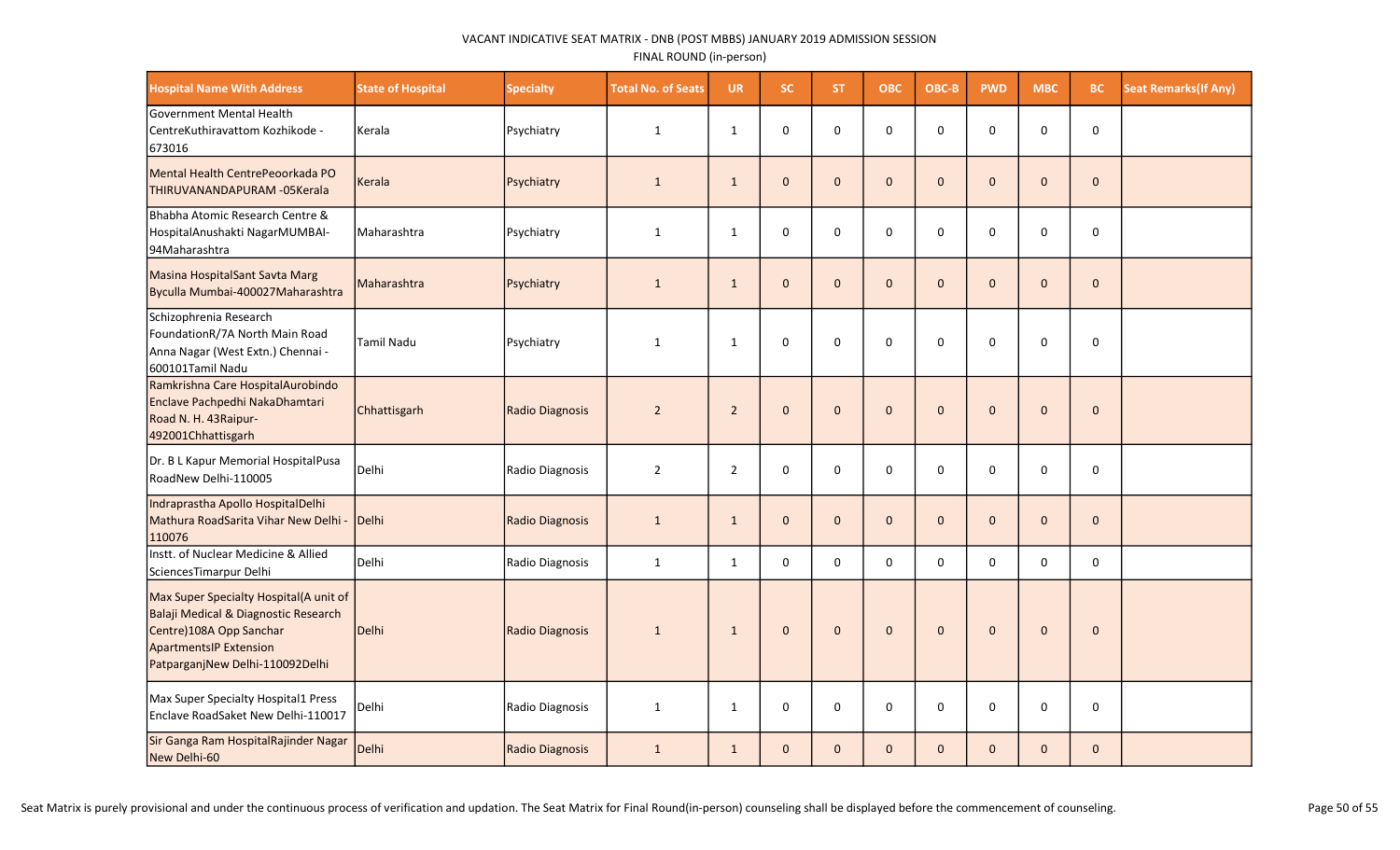| <b>Hospital Name With Address</b>                                                                                          | <b>State of Hospital</b> | <b>Specialty</b> | <b>Total No. of Seats</b> | <b>UR</b>      | <b>SC</b>      | <b>ST</b>      | ОВС          | OBC-B        | <b>PWD</b>   | <b>MBC</b>   | <b>BC</b>    | <b>Seat Remarks (If Any)</b>                                                              |
|----------------------------------------------------------------------------------------------------------------------------|--------------------------|------------------|---------------------------|----------------|----------------|----------------|--------------|--------------|--------------|--------------|--------------|-------------------------------------------------------------------------------------------|
| St. Stephen's HospitalTees Hazari New<br>Delhi-7                                                                           | Delhi                    | Radio Diagnosis  | $\overline{2}$            | $\overline{2}$ | $\mathbf{0}$   | $\Omega$       | $\Omega$     | $\Omega$     | $\Omega$     | $\Omega$     | $\mathbf 0$  |                                                                                           |
| Paras HospitalS C-1 Sushant Lok Phase -<br>Gurgaon - 122002 Haryana                                                        | Haryana                  | Radio Diagnosis  | $\mathbf{1}$              | 1              | $\mathbf{0}$   | $\mathbf{0}$   | $\mathbf{0}$ | $\mathbf{0}$ | $\mathbf{0}$ | $\Omega$     | $\mathbf{0}$ |                                                                                           |
| Fortis Hospitals154/9 Opp. IIMB<br>Bannerghatta Road Bangalore -<br>560076Karnataka                                        | Karnataka                | Radio Diagnosis  | $\mathbf{1}$              | 1              | $\mathbf 0$    | $\mathbf 0$    | 0            | $\Omega$     | $\mathbf 0$  | $\Omega$     | $\mathbf 0$  |                                                                                           |
| Aster MedcityKuttisahib Road Near<br>Kothas BridgeSouth Chittoor P.<br>O.CheranalloorKochi-682027Kerala                    | Kerala                   | Radio Diagnosis  | $\mathbf{1}$              | $\mathbf{1}$   | $\overline{0}$ | $\mathbf{0}$   | $\mathbf 0$  | $\mathbf{0}$ | $\mathbf 0$  | $\Omega$     | $\mathbf 0$  |                                                                                           |
| lKunhitharuvai Memorial Charitable<br>Trust (KMCT) Medical College<br>HospitalManassery PO<br>MukkamCalicut - 673602Kerala | Kerala                   | Radio Diagnosis  | $\mathbf{1}$              | 1              | $\mathbf 0$    | $\mathbf 0$    | $\mathbf 0$  | $\Omega$     | $\Omega$     | $\Omega$     | $\mathbf 0$  |                                                                                           |
| Apollo HospitalParsik Hill Road Plot no<br>13 Sector 23CBD BelapurNavi Mumbai - Maharashtra<br>400614                      |                          | Radio Diagnosis  | $\overline{2}$            | $\overline{2}$ | $\mathbf{0}$   | $\overline{0}$ | $\mathbf 0$  | $\Omega$     | $\mathbf 0$  | $\Omega$     | $\mathbf 0$  |                                                                                           |
| Breach Candy Hospital Trust60-A<br>Bhulabhai Desai Road Mumbai-<br>400026Maharashtra                                       | Maharashtra              | Radio Diagnosis  | $\overline{2}$            | $\overline{2}$ | $\mathsf 0$    | $\mathbf 0$    | $\pmb{0}$    | $\mathbf 0$  | $\pmb{0}$    | $\mathbf 0$  | $\mathbf 0$  |                                                                                           |
| Fortis HospitalMulund Goregaon Link<br>Road Mumbai-400078Maharashtra                                                       | Maharashtra              | Radio Diagnosis  | $\mathbf{1}$              | $\mathbf{1}$   | $\mathbf 0$    | $\mathbf{0}$   | $\mathbf 0$  | $\mathbf{0}$ | $\pmb{0}$    | $\mathbf{0}$ | $\mathbf{0}$ |                                                                                           |
| Jaslok Hospital & Res. Centre15<br>Deshmukh Marg Mumbai-<br>26Maharashtra                                                  | Maharashtra              | Radio Diagnosis  | $\mathbf{1}$              | $\mathbf{1}$   | $\mathbf 0$    | $\mathbf{0}$   | $\mathbf 0$  | $\Omega$     | $\mathbf 0$  | $\Omega$     | $\mathbf 0$  |                                                                                           |
| Guru Gobind Singh Medical College &<br>HospitalSadiq RoadFaridkot -<br>151203Punjab                                        | Punjab                   | Radio Diagnosis  | $\mathbf{1}$              | $\mathbf 0$    | $\mathbf{1}$   | $\mathbf{0}$   | $\mathbf{0}$ | $\mathbf{0}$ | $\mathbf{0}$ | $\mathbf{0}$ | $\mathbf 0$  | Candidate has to<br>execute a compulsary<br>service bond during<br>Joining this hospital. |
| Santokbha Durlabhji Memorial<br>Hospital cum Medical Research<br>Institute Bhawani Singh Marg JAIPUR<br>Rajasthan-302015   | Rajasthan                | Radio Diagnosis  | 1                         | 1              | $\Omega$       | $\Omega$       | $\mathbf 0$  | $\Omega$     | $\Omega$     | $\Omega$     | $\mathbf 0$  |                                                                                           |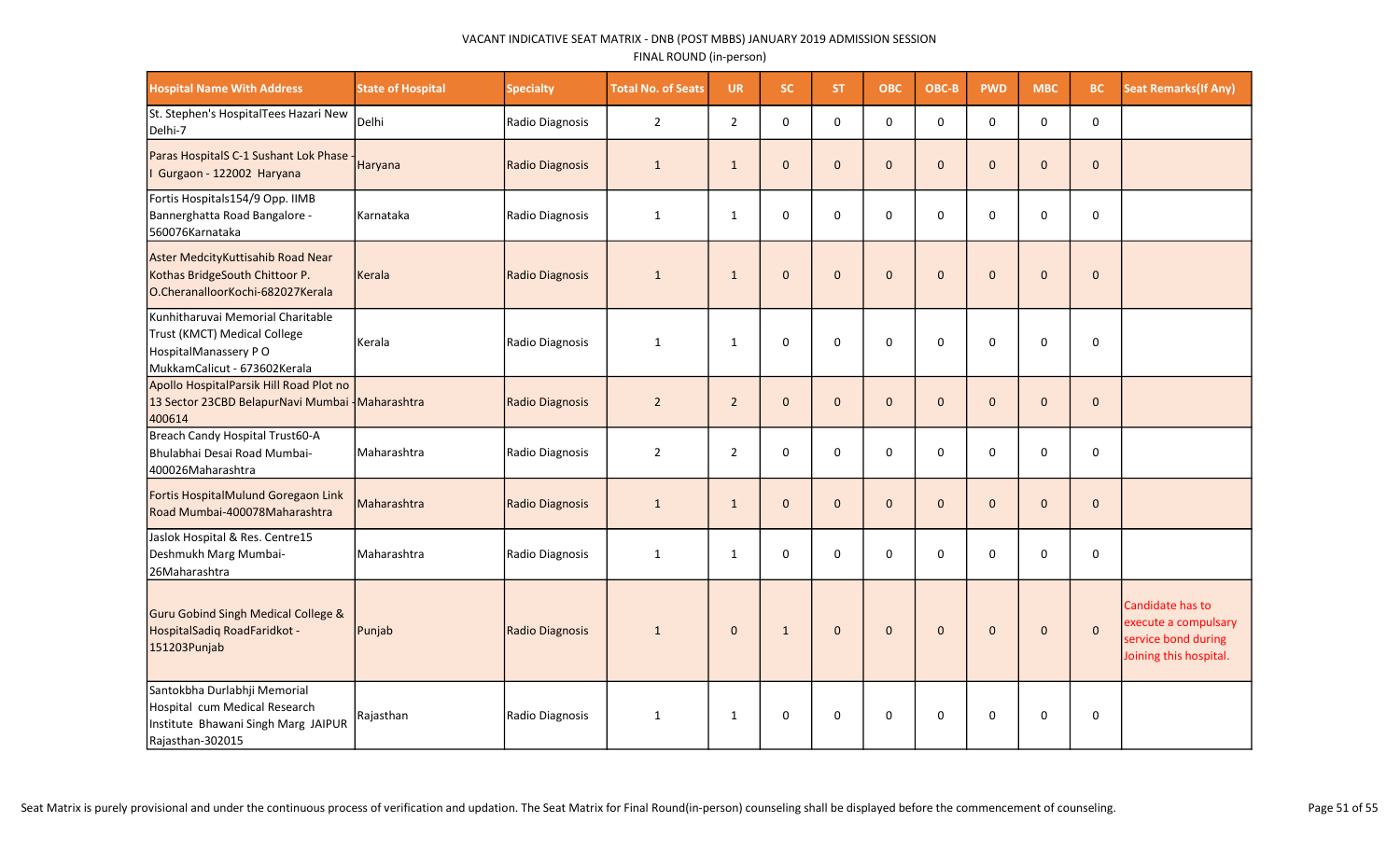| <b>Hospital Name With Address</b>                                                                                                              | <b>State of Hospital</b> | <b>Specialty</b> | <b>Total No. of Seats</b> | <b>UR</b>      | <b>SC</b>    | <b>ST</b>    | <b>OBC</b>   | OBC-B        | <b>PWD</b>   | <b>MBC</b>   | <b>BC</b>    | <b>Seat Remarks (If Any)</b> |
|------------------------------------------------------------------------------------------------------------------------------------------------|--------------------------|------------------|---------------------------|----------------|--------------|--------------|--------------|--------------|--------------|--------------|--------------|------------------------------|
| Vadamalayan Hospital 15 Jawahar<br>Road ChokkikulamMadurai-<br>625002Tamil Nadu                                                                | <b>Tamil Nadu</b>        | Radio Diagnosis  | $\mathbf{1}$              | $\mathbf{1}$   | $\mathbf{0}$ | $\mathbf{0}$ | $\mathbf 0$  | $\mathbf{0}$ | $\mathbf{0}$ | $\mathbf 0$  | $\mathbf 0$  |                              |
| Krishna Institute of Medical Sciences1-<br>8-31/1 Minister Road Secunderabad -<br>500003Telangana                                              | Telangana                | Radio Diagnosis  | $\mathbf{1}$              | $\mathbf{1}$   | $\mathbf 0$  | $\Omega$     | $\mathbf 0$  | $\Omega$     | $\Omega$     | $\Omega$     | $\mathbf 0$  |                              |
| Yashoda Super Speciality HospitalRaj<br>Bhavan Road Somajiguda Hyderabad-<br>500082 Telangana                                                  | Telangana                | Radio Diagnosis  | $\mathbf{1}$              | $\mathbf{1}$   | $\mathbf 0$  | $\mathbf{0}$ | $\mathbf{0}$ | $\Omega$     | $\mathbf{0}$ | $\mathbf 0$  | $\mathbf{0}$ |                              |
| Vivekananda PolyclinicVivekananda<br>puram Lucknow - 7Uttar Pradesh                                                                            | <b>Uttar Pradesh</b>     | Radio Diagnosis  | $\overline{2}$            | $\overline{2}$ | $\Omega$     | $\Omega$     | $\Omega$     | $\Omega$     | $\Omega$     | $\Omega$     | $\mathbf 0$  |                              |
| Rabindranath Tagore International<br>Institute of Cardiac SciencesPremises<br>No.1489 124 Mukundapur E M Bypass<br>KOLKATA - 700099West Bengal | <b>West Bengal</b>       | Radio Diagnosis  | $\mathbf{1}$              | $\mathbf{1}$   | $\mathbf 0$  | $\mathbf{0}$ | $\mathbf 0$  | $\mathbf{0}$ | $\mathbf{0}$ | $\mathbf{0}$ | $\mathbf 0$  |                              |
| Mahatma Gandhi Cancer Hospital and<br> Research InstitutePlot No. 1 Sector -<br>7MVP ColonyVisakhapatnam-<br>530017Andhra Pradesh              | Andhra Pradesh           | Radio Therapy    | $\mathbf{1}$              | $\mathbf{1}$   | $\mathbf 0$  | 0            | $\mathbf 0$  | $\Omega$     | $\Omega$     | $\Omega$     | $\mathbf 0$  |                              |
| Mahavir Cancer SansthanPhulwari<br>Sharif PATNA-801505 Bihar                                                                                   | Bihar                    | Radio Therapy    | $\overline{2}$            | $\overline{2}$ | $\mathbf{0}$ | $\mathbf{0}$ | $\mathbf{0}$ | $\mathbf{0}$ | $\mathbf{0}$ | $\mathbf{0}$ | $\mathbf{0}$ |                              |
| Batra Hospital and Medical Research<br>Centre1 Tuglakabad Institutional Area<br>Mehrauli Badarpu Road New Delhi-<br>110062                     | Delhi                    | Radio Therapy    | 1                         | $\mathbf{1}$   | $\Omega$     | $\Omega$     | $\Omega$     | $\Omega$     | $\Omega$     | $\Omega$     | $\Omega$     |                              |
| <b>Bharat Cancer Hospital and Research</b><br>InstituteSurat - Bardoli RoadSaroli<br>Surat-395010Gujarat                                       | Gujarat                  | Radio Therapy    | $\mathbf{1}$              | $\mathbf{1}$   | $\mathbf 0$  | $\mathbf{0}$ | $\mathbf 0$  | $\mathbf{0}$ | $\mathbf{0}$ | $\mathbf 0$  | $\mathbf 0$  |                              |
| HCG Cancer Centre Sola Science City<br>Road Nr. Sola Bridge S G Highway<br>Ahmedabad - 380060 Gujarat                                          | Gujarat                  | Radio Therapy    | 1                         | $\mathbf{1}$   | $\mathbf 0$  | 0            | $\mathbf 0$  | 0            | $\Omega$     | 0            | 0            |                              |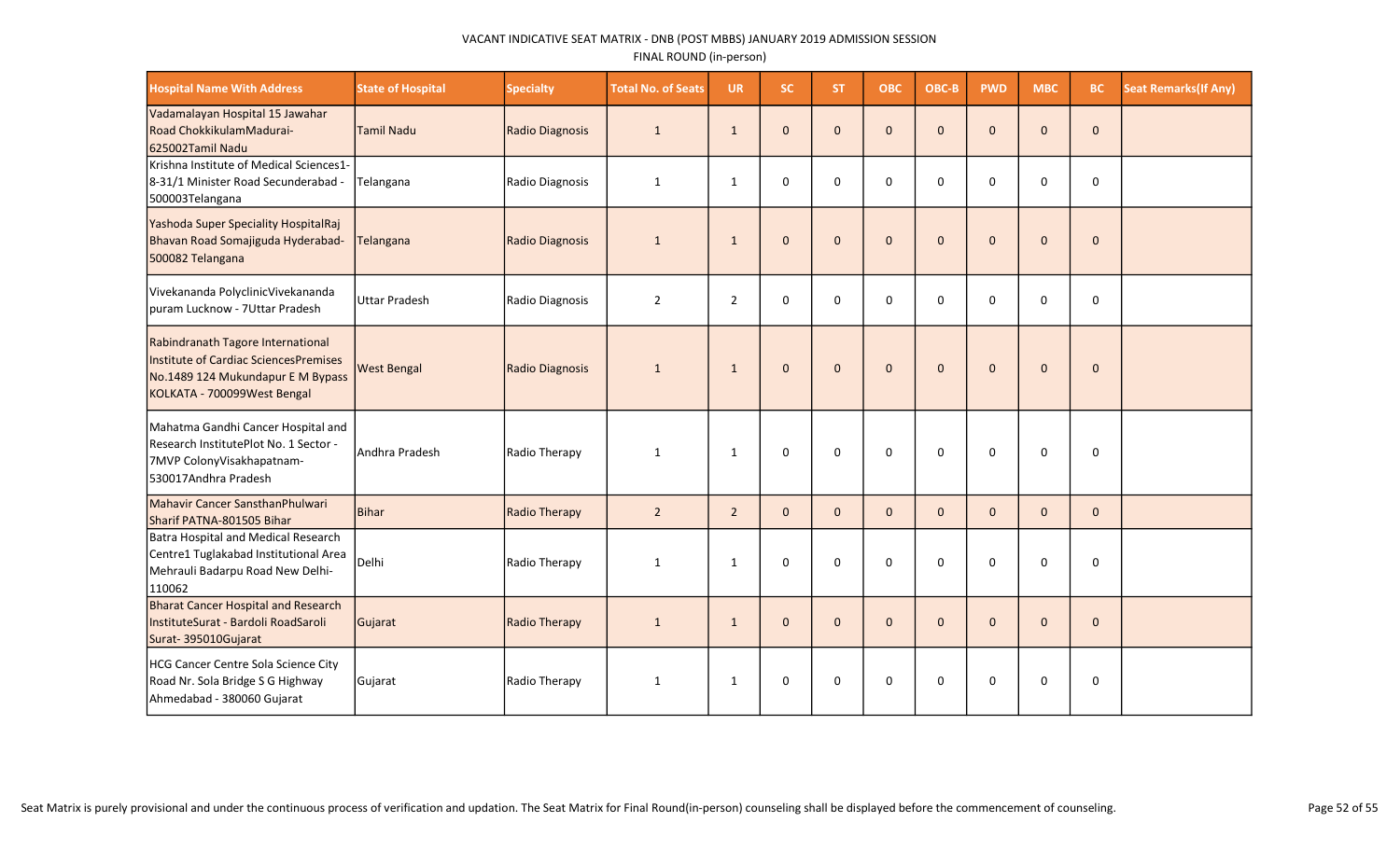| <b>Hospital Name With Address</b>                                                                                                               | <b>State of Hospital</b> | <b>Specialty</b>     | <b>Total No. of Seats</b> | <b>UR</b>      | <b>SC</b>    | ST.          | <b>OBC</b>   | OBC-B        | <b>PWD</b>     | <b>MBC</b>   | BC.          | <b>Seat Remarks (If Any)</b> |
|-------------------------------------------------------------------------------------------------------------------------------------------------|--------------------------|----------------------|---------------------------|----------------|--------------|--------------|--------------|--------------|----------------|--------------|--------------|------------------------------|
| Sri Shankara Cancer Hospital and<br>Research centreShankara Math<br>Premises1st cross<br>ShankarapuramBasavanagudiBangalor<br>e-560004Karnataka | Karnataka                | <b>Radio Therapy</b> | $\overline{2}$            | $\overline{2}$ | $\mathbf{0}$ | $\mathbf{0}$ | $\mathbf 0$  | $\mathbf{0}$ | $\mathbf{0}$   | $\mathbf{0}$ | $\mathbf{0}$ |                              |
| Caritas HospitalThellakom P. O<br>Kottayam - 686630Kerala                                                                                       | Kerala                   | Radio Therapy        | $\mathbf{1}$              | $\mathbf{1}$   | $\pmb{0}$    | $\Omega$     | 0            | $\Omega$     | 0              | 0            | $\pmb{0}$    |                              |
| Inlaks and Budhrani Hospital 7-9<br>Koregaon Park Pune Maharashtra-<br>411001                                                                   | Maharashtra              | <b>Radio Therapy</b> | $\mathbf{1}$              | $\mathbf{1}$   | $\mathbf 0$  | $\Omega$     | $\mathbf 0$  | $\Omega$     | $\mathbf 0$    | $\mathbf 0$  | $\pmb{0}$    |                              |
| Apollo Hospital21Greams lane Off<br>Greams Rd Chennai - 06Tamil Nadu                                                                            | <b>Tamil Nadu</b>        | Radio Therapy        | $\mathbf{1}$              | $\mathbf{1}$   | 0            | $\Omega$     | $\mathbf 0$  | $\Omega$     | $\Omega$       | $\Omega$     | $\mathbf 0$  |                              |
| Shanmuga Hospital & Salem Cancer<br>Institute 24 Saradha College Road<br>Salem-636007 Tamil Nadu                                                | <b>Tamil Nadu</b>        | <b>Radio Therapy</b> | $\mathbf{1}$              | $\mathbf{1}$   | $\mathbf{0}$ | $\Omega$     | $\mathbf 0$  | $\Omega$     | $\Omega$       | $\Omega$     | $\mathbf{0}$ |                              |
| <b>IKrishna Institute of Medical Sciences1-</b><br>8-31/1 Minister Road Secunderabad -<br>500003Telangana                                       | Telangana                | Radio Therapy        | $\mathbf{1}$              | $\mathbf{1}$   | 0            | 0            | $\mathbf 0$  | $\Omega$     | $\mathbf 0$    | $\mathbf 0$  | 0            |                              |
| Omega HospitalsRoad No. 12 Banjara<br>HillsHyderabad-500034Telangana                                                                            | Telangana                | <b>Radio Therapy</b> | $\mathbf{1}$              | $\mathbf{1}$   | $\pmb{0}$    | $\mathbf{0}$ | $\mathbf 0$  | $\mathbf{0}$ | $\overline{0}$ | $\mathbf{0}$ | $\pmb{0}$    |                              |
| Kamla Nehru Memorial Hospital1<br>Hasgimpur Road ALLAHABAD - 2Uttar<br>Pradesh                                                                  | Uttar Pradesh            | Radio Therapy        | $\mathbf{1}$              | $\mathbf{1}$   | 0            | $\Omega$     | 0            | $\Omega$     | 0              | $\Omega$     | 0            |                              |
| Max Super Specialty Hospital(Formerly<br>Pushpanjali Crosslay Hospital) W-3<br>Sector-1 VaishaliNCR-201012Uttar<br>Pradesh                      | Uttar Pradesh            | <b>Radio Therapy</b> | $\mathbf{1}$              | $\mathbf{1}$   | $\mathbf 0$  | $\mathbf{0}$ | $\mathbf{0}$ | $\Omega$     | $\mathbf{0}$   | $\mathbf{0}$ | $\mathbf{0}$ |                              |
| Chittaranjan National Cancer Institute<br>37- S.P. Mukherjee Road KOLKATA -<br>26West Bengal                                                    | <b>West Bengal</b>       | Radio Therapy        | $\mathbf{1}$              | 0              | $\mathbf{1}$ | 0            | 0            | $\mathbf 0$  | $\mathbf 0$    | 0            | 0            |                              |
| Ruby General HospitalKasba GolparkE<br>M ByapassKolkata - 700107West<br>Bengal                                                                  | <b>West Bengal</b>       | <b>Radio Therapy</b> | $\mathbf{1}$              | $\mathbf{1}$   | $\mathbf 0$  | $\mathbf{0}$ | $\mathbf 0$  | $\mathbf{0}$ | $\mathbf 0$    | $\mathbf{0}$ | $\mathbf 0$  |                              |
| Saroj Gupta Cancer Centre Welfare<br>Home & Res. InstituteM.G.Road<br>Thakurpurkar KOLKATA-63 West<br>Bengal                                    | <b>West Bengal</b>       | Radio Therapy        | $\mathbf{1}$              | 1              | $\pmb{0}$    | $\mathbf 0$  | $\pmb{0}$    | $\mathbf 0$  | 0              | 0            | $\pmb{0}$    |                              |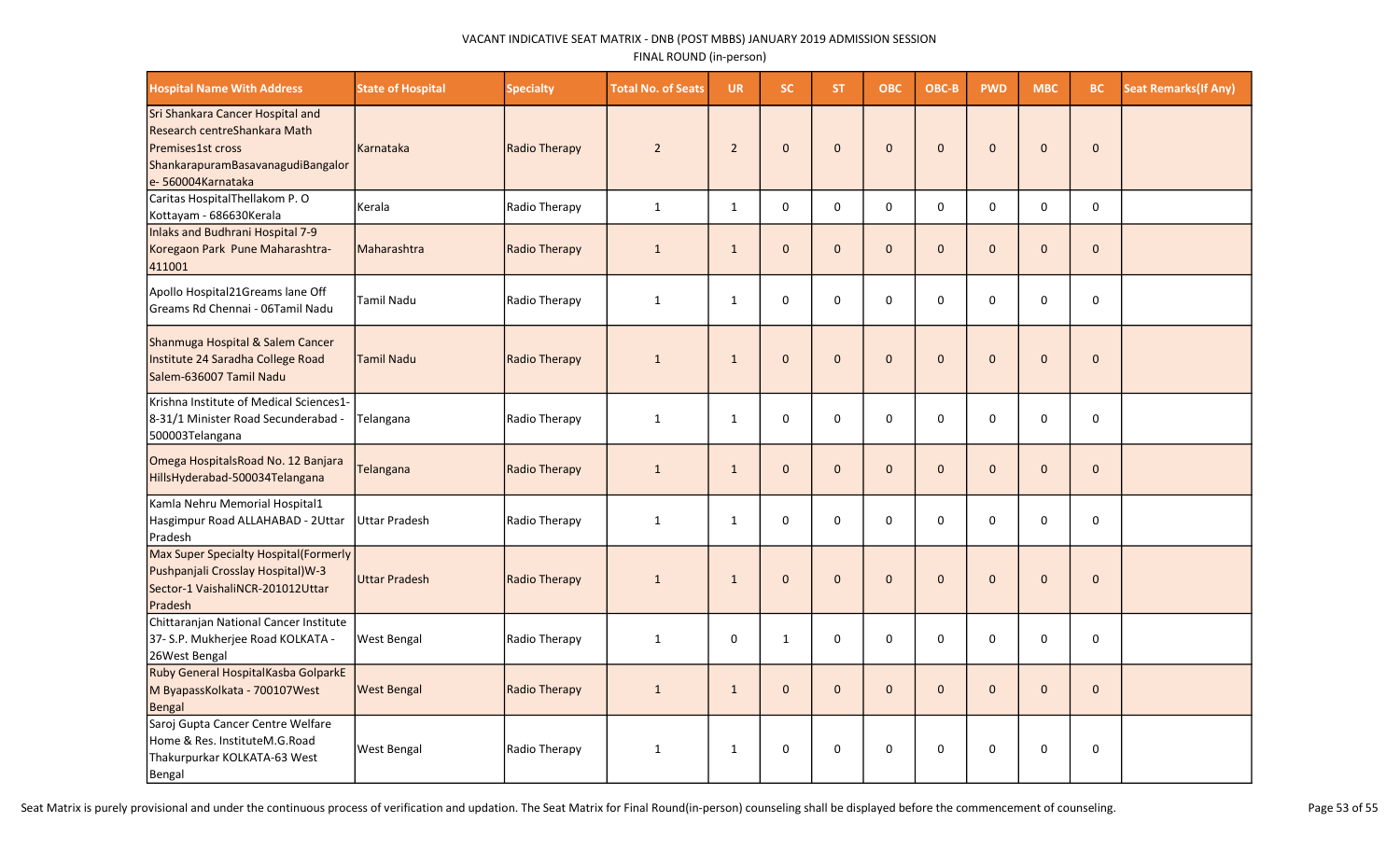| <b>Hospital Name With Address</b>                                                                                                                           | <b>State of Hospital</b> | <b>Specialty</b>                      | <b>Total No. of Seats</b> | <b>UR</b>      | SC.          | ST.          | <b>OBC</b>   | OBC-B        | <b>PWD</b>   | <b>MBC</b>   | <b>BC</b>    | <b>Seat Remarks (If Any)</b> |
|-------------------------------------------------------------------------------------------------------------------------------------------------------------|--------------------------|---------------------------------------|---------------------------|----------------|--------------|--------------|--------------|--------------|--------------|--------------|--------------|------------------------------|
| J.L.N. Main Hosp. & Res. CentreBhilai<br>Steel Plant BHILAI-01Chhatisgarh                                                                                   | Chhattisgarh             | Respiratory<br><b>Diseases</b>        | $\mathbf{1}$              | $\mathbf{1}$   | $\mathbf{0}$ | $\Omega$     | $\mathbf 0$  | $\Omega$     | $\mathbf{0}$ | $\Omega$     | $\mathbf 0$  |                              |
| Fortis HospitalSector B Pocket-1 Aruna<br>Asaf Ali Road Vasant Kunj New Delhi-<br>110070                                                                    | Delhi                    | Respiratory<br><b>Diseases</b>        | $\mathbf{1}$              | $\mathbf{1}$   | 0            | 0            | $\pmb{0}$    | $\Omega$     | 0            | $\Omega$     | 0            |                              |
| Indraprastha Apollo HospitalDelhi<br>Mathura RoadSarita Vihar New Delhi -<br>110076                                                                         | Delhi                    | Respiratory<br><b>Diseases</b>        | $\overline{3}$            | $\overline{3}$ | $\mathbf{0}$ | $\mathbf{0}$ | $\mathbf{0}$ | $\mathbf{0}$ | $\mathbf 0$  | $\Omega$     | $\mathbf 0$  |                              |
| National Institute of Tuberculosis and<br>Respiratory Diseases (Formerly Known<br>as L.R.S. Instt. of T.B. & Allied Scs)Sri<br>Aurobindo MargNew Delhi - 30 | Delhi                    | Respiratory<br><b>Diseases</b>        | 4                         | $\mathbf{1}$   | $\mathbf 0$  | $\mathbf 0$  | 3            | $\mathbf 0$  | $\mathbf 0$  | 0            | $\mathbf 0$  |                              |
| Rajan Babu Institute of Pulmonary<br>Medicine and TuberculosisGTB Nagar<br>Kingsway Camp Delhi-9                                                            | Delhi                    | Respiratory<br><b>Diseases</b>        | $\overline{3}$            | $\overline{2}$ | $\mathbf{0}$ | $\mathbf{0}$ | $\mathbf 0$  | $\mathbf{0}$ | $\mathbf{1}$ | $\Omega$     | $\mathbf{0}$ |                              |
| St. Stephen's HospitalTees Hazari New<br>Delhi-7                                                                                                            | Delhi                    | Respiratory<br><b>Diseases</b>        | $\mathbf{1}$              | $\mathbf{1}$   | $\mathbf 0$  | 0            | 0            | 0            | $\mathbf 0$  | 0            | $\pmb{0}$    |                              |
| Cosmopolitan HospitalMurinjapalam<br>Pattom P OTRIVANDRUM-04Kerala                                                                                          | Kerala                   | <b>Respiratory</b><br><b>Diseases</b> | $\mathbf{1}$              | $\mathbf{1}$   | $\mathbf{0}$ | $\mathbf{0}$ | $\mathbf{0}$ | $\mathbf{0}$ | $\mathbf 0$  | $\Omega$     | $\mathbf 0$  |                              |
| Kerala Institute of Medical SciencesP B<br>No.1 Anayara P OTrivandrumKerala                                                                                 | Kerala                   | Respiratory<br><b>Diseases</b>        | $\mathbf{1}$              | $\mathbf{1}$   | $\mathbf 0$  | 0            | $\pmb{0}$    | $\Omega$     | 0            | $\Omega$     | 0            |                              |
| K.E.M. Hospital 489 Rasta Peth Sardar<br>Moodliar Road Pune-<br>411011Maharashtra                                                                           | Maharashtra              | <b>Respiratory</b><br><b>Diseases</b> | $\mathbf{1}$              | $\mathbf{1}$   | $\mathbf{0}$ | $\mathbf{0}$ | $\mathbf 0$  | $\mathbf{0}$ | $\mathbf 0$  | $\mathbf{0}$ | $\mathbf 0$  |                              |
| Lilavati Hospital & Res. CentreA-791<br>Bandra Reclaimation Bandra West<br>Mumbai - 50Maharashtra                                                           | Maharashtra              | Respiratory<br><b>Diseases</b>        | $\mathbf{1}$              | $\mathbf{1}$   | 0            | 0            | 0            | $\mathbf 0$  | 0            | $\Omega$     | 0            |                              |
| P.D. Hinduja National Hospital and<br>Medical Research CentreVeer Savarkar<br>Marg Mahim Mumbai-<br>400016Maharashtra                                       | Maharashtra              | Respiratory<br><b>Diseases</b>        | $\mathbf{1}$              | $\mathbf{1}$   | $\mathbf 0$  | $\mathbf{0}$ | $\mathbf 0$  | $\mathbf 0$  | $\mathbf 0$  | $\Omega$     | $\mathbf 0$  |                              |
| Ispat General HospitalRourkela Steel<br>Plant ROURKELA - 769005Orissa                                                                                       | Orissa                   | Respiratory<br><b>Diseases</b>        | $\mathbf{1}$              | $\mathbf{1}$   | $\mathbf 0$  | $\Omega$     | $\mathbf 0$  | $\Omega$     | 0            | $\Omega$     | $\mathbf 0$  |                              |